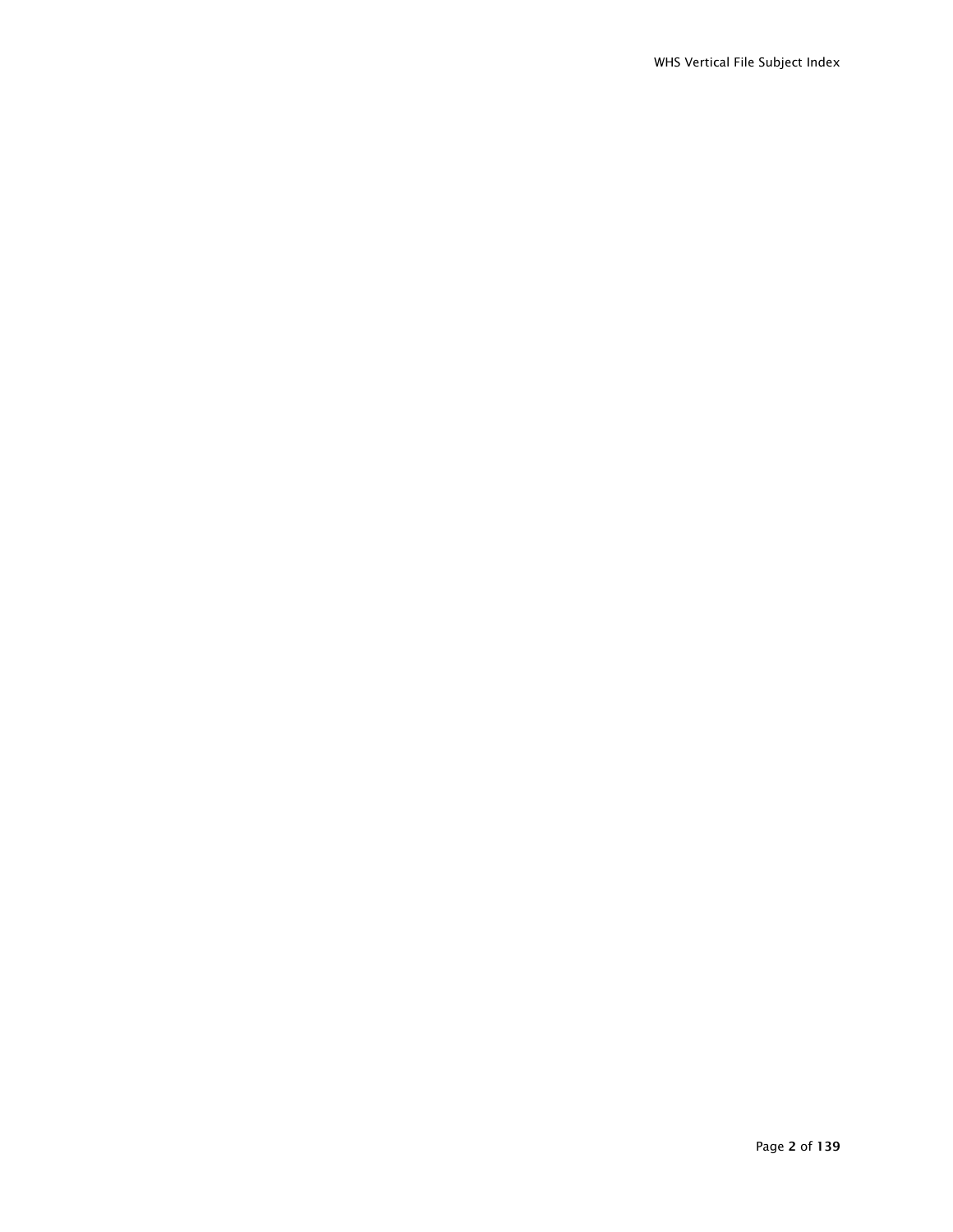## WHS Vertical File Index Subject Headings

## General A

- A.O.U.W see FRATERNAL ORGANIZATIONS
- A.R. GOUDIE EVENTIDE HOME, KITCHENER
- ABERLE, LESLIE see EDUCATION
- ACADIAN CLUB PARLOURS, WATERLOO see GREY GOOSE CLUB
- ACHESON, Lieutenant-Colonel GEORGE see BRIDGEPORT, ONTARIO
- ADAIR, Mrs. see FIRST UNITED CHURCH, GALT BURIAL RECORDS
- ADAIR, ALEXANDER see FIRST UNITED CHURCH, GALT BURIAL RECORDS
- ADAMSON, ROSALIND see EDUCATION
- ADARE, J.R. "BOB" see CENTRAL ONTARIO EXHIBITION
	- see also KITCHENER CHAMBER OF COMMERCE
- AHRENS, A. see LINWOOD, ONTARIO
- AHRENS, Mr. & Mrs. see HAWKESVILLE, ONTARIO
- AHRENS, CARL
- AIR RAIDS see WATERLOO COUNTY CIVIL DEFENCE GROUP
- ALBRIGHT, HAROLD see MENNONITES
- ALITTER, HENRY see KIRMES
- ALLAN, JAMES see FIRST UNITED CHURCH, GALT BURIAL RECORDS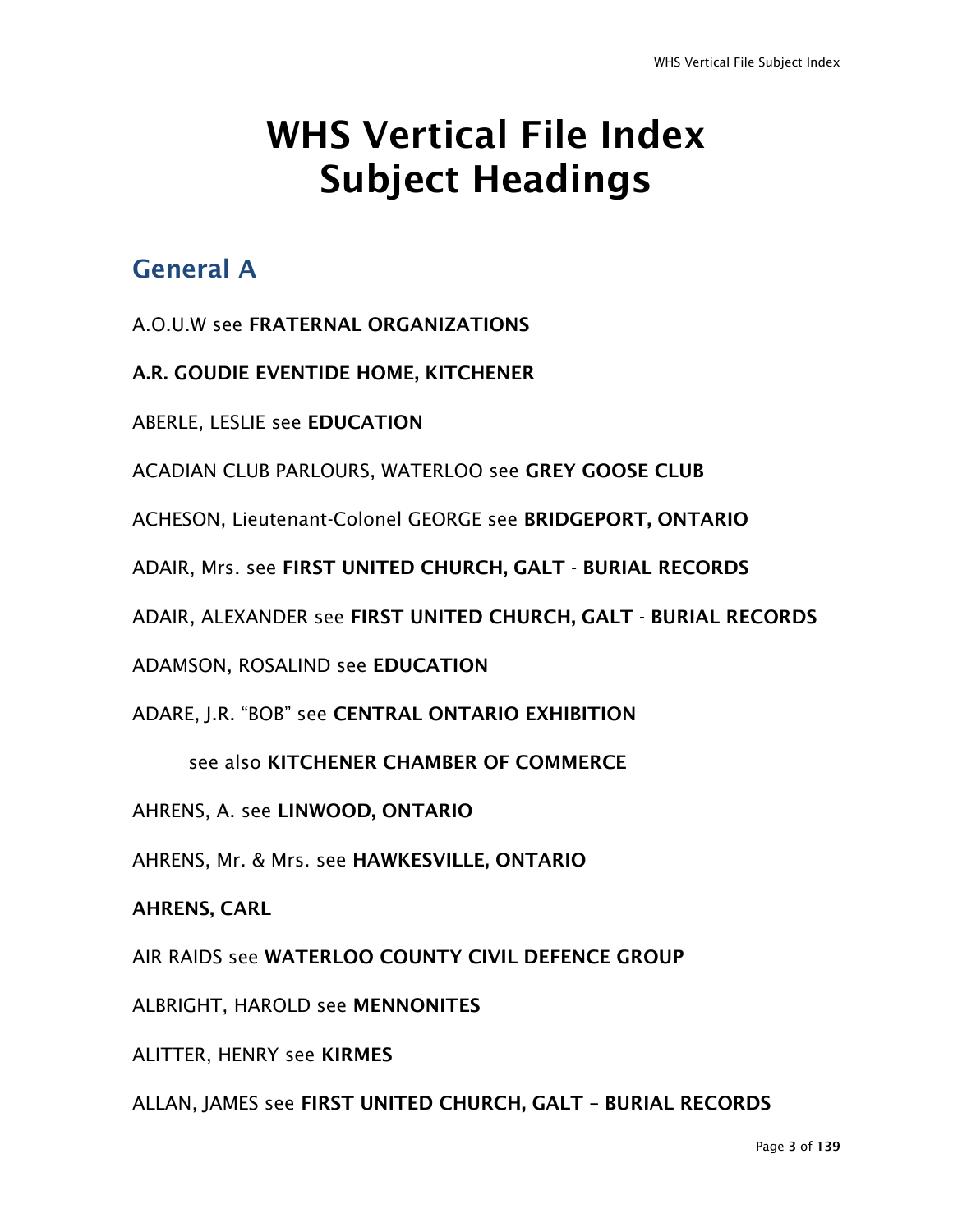(BENJAMIN) ALLEN & COMPANY see SAUGEL, PETER

ALLEN, BERNIECE see EDUCATION

ALLISON, ELIZABETH K. see EDUCATION

ALLURE COSMETIC & GIFT SHOPPE - ADVERTISEMENT see K-W HOSPITAL – LADIES AUXILIARIES

AMENT, Mr. & Mrs. Frank see LINWOOD, ONTARIO

AMERICAN HOTEL see INVITATIONS

AMERICAN HOUSE, BERLIN, ONTARIO - ADVERTISEMENT see BERLIN PHILHARMONIC SOCIETY

AMERICAN TOBACCO COMPANY OF CANADA LTD. see KIRMES

#### AMISH SETTLER PLAQUE

ANCIENT ORDER OF UNITED WORKMEN see FRATERNAL ORGANIZATIONS

ANDERSON, Mr. & Mrs. A. see HAWKESVILLE, ONTARIO

ANDERSON, BETH see EDUCATION

ANDERSON, J. DEAN see EDUCATION

ANDERSON, JAMES see FIRST UNITED CHURCH, GALT – BURIAL RECORDS

ANDERSON, MARY see FIRST UNITED CHURCH, GALT – BURIAL RECORDS

ANDERSON, PAUL see EDUCATION

ANDREWS, HARRY see INVITATIONS

ANTHES, C.C.

ANTHES, H.W. see INVITATIONS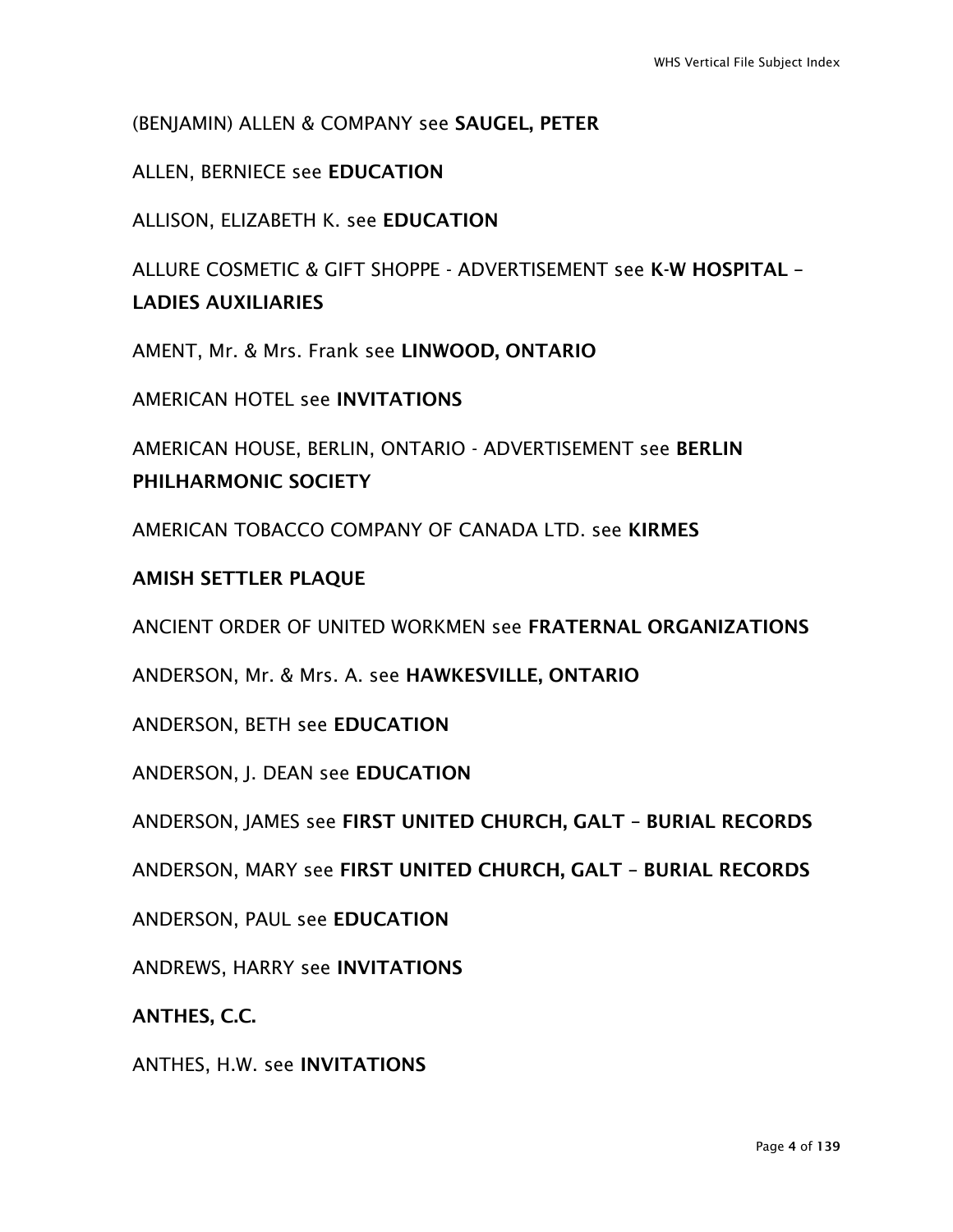#### (J.) APPEL & COMPANY see KIRMES

#### APPRENTICESHIP

#### see also KRUG, FREDERICK

(J.B) ARMSTRONG MANUFACTURING, GUELPH see KIRMES

ARMSTRONG, JOHN G. see EDUCATION

ARNOTT, Dr. W.J. see KIRMES

ARTEX WOOLLENS LTD. see HESPELER, ONTARIO

see also HESPELER TEXTILE FESTIVAL

ASMUSSEN, VENONA see EDUCATION

ASSESSMENT – ONTARIO – BERLIN

ASSESSMENT – ONTARIO – WATERLOO TOWNSHIP

ATHLONE, EARL OF

ATOMIC ATTACK see WATERLOO COUNTY CIVIL DEFENCE GROUP

#### AUCTION NOTICE

AUGER, R.W. see WATERLOO TRUST AND SAVINGS COMPANY

AULD, GEORGE B. see FIRST UNITED CHURCH, GALT – BURIAL RECORDS

AUSTIN, E. IVY see EDUCATION

#### AYR, ONTARIO

see also FORD'S STORE, AYR

AYR, ONTARIO – BLOOMFIELD RESEARCH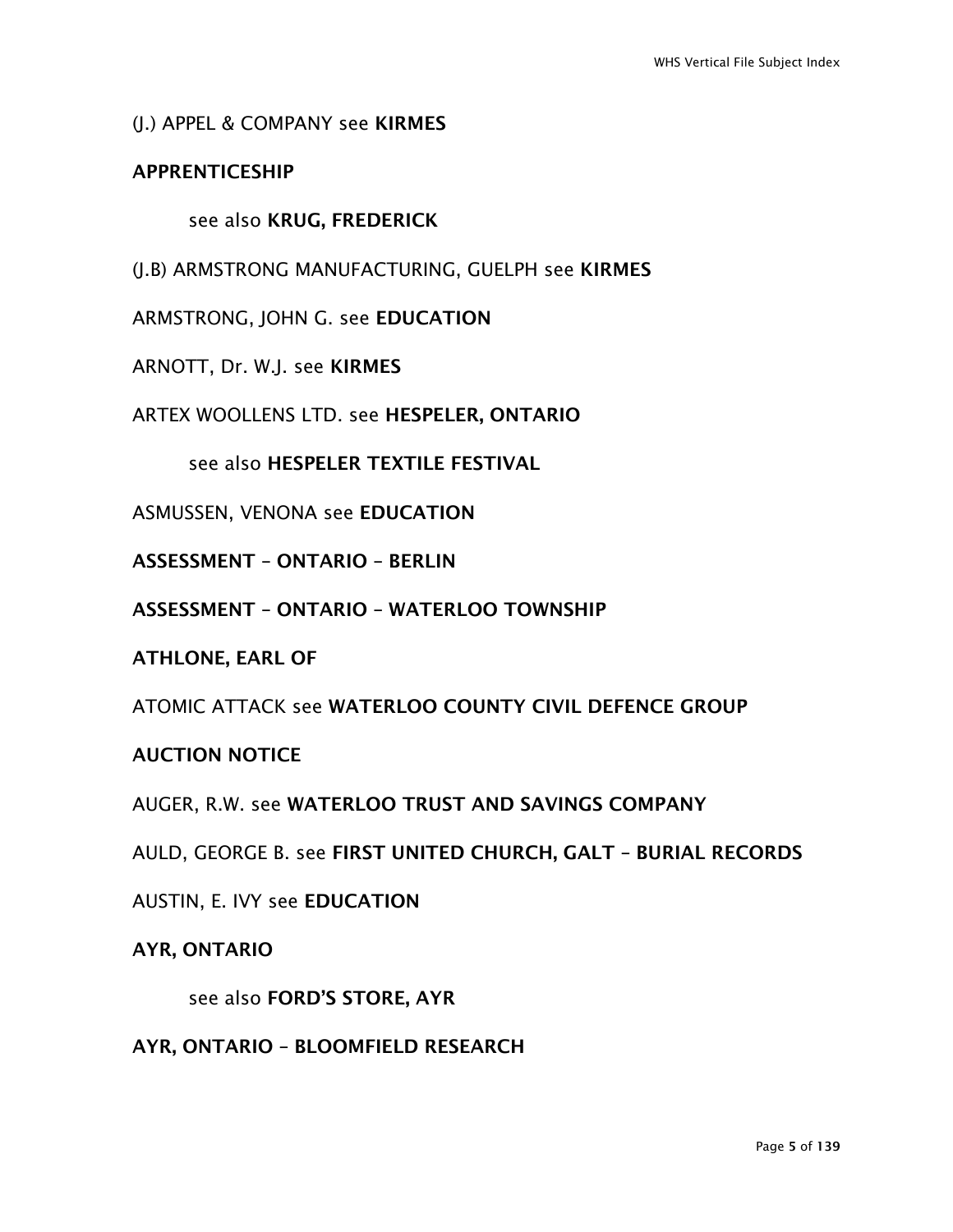## General B

BACHMAN, HENRY see BERLIN FIRE DEPARTMENT

BACK, DOROTHY see EDUCATION

BAER, Reverend JOHN see HESPELER, ONTARIO

BAER, Reverend MARTIN see HESPELER, ONTARIO

BAER, R. MARGARET see EDUCATION

BAER, MOSES N. see BIEHN MENNONITE CHURCH

BAER, OSCAR

BAER, RAY see MENNONITES

BAILEY, Alderman BRUCE see GALT, ONTARIO

BAKER, EFFIE AGNES see FIRST UNITED CHURCH, GALT – BURIAL GROUNDS

BAKER, MARY HARRIET see FIRST UNITED CHURCH, GALT – BURIAL **GROUNDS** 

BALLANTYNE, HAROLD see EDUCATION

BALLANTYNE, THOMAS see FIRST UNITED CHURCH, GALT – BURIAL **GROUNDS** 

BALLARD, GEORGE see HAILER, JACOB

BALTZER, CARL see FRIEDRICH, FRITZ JOHANN

BALTZER, SUSANNA see FRIEDRICH, CARL ALBERT

BAPTISM CERTIFICATE see FRIEDRICH, CARL ALBERT

BARBOUR, Mrs. see FIRST UNITED CHURCH, GALT – BURIAL GROUNDS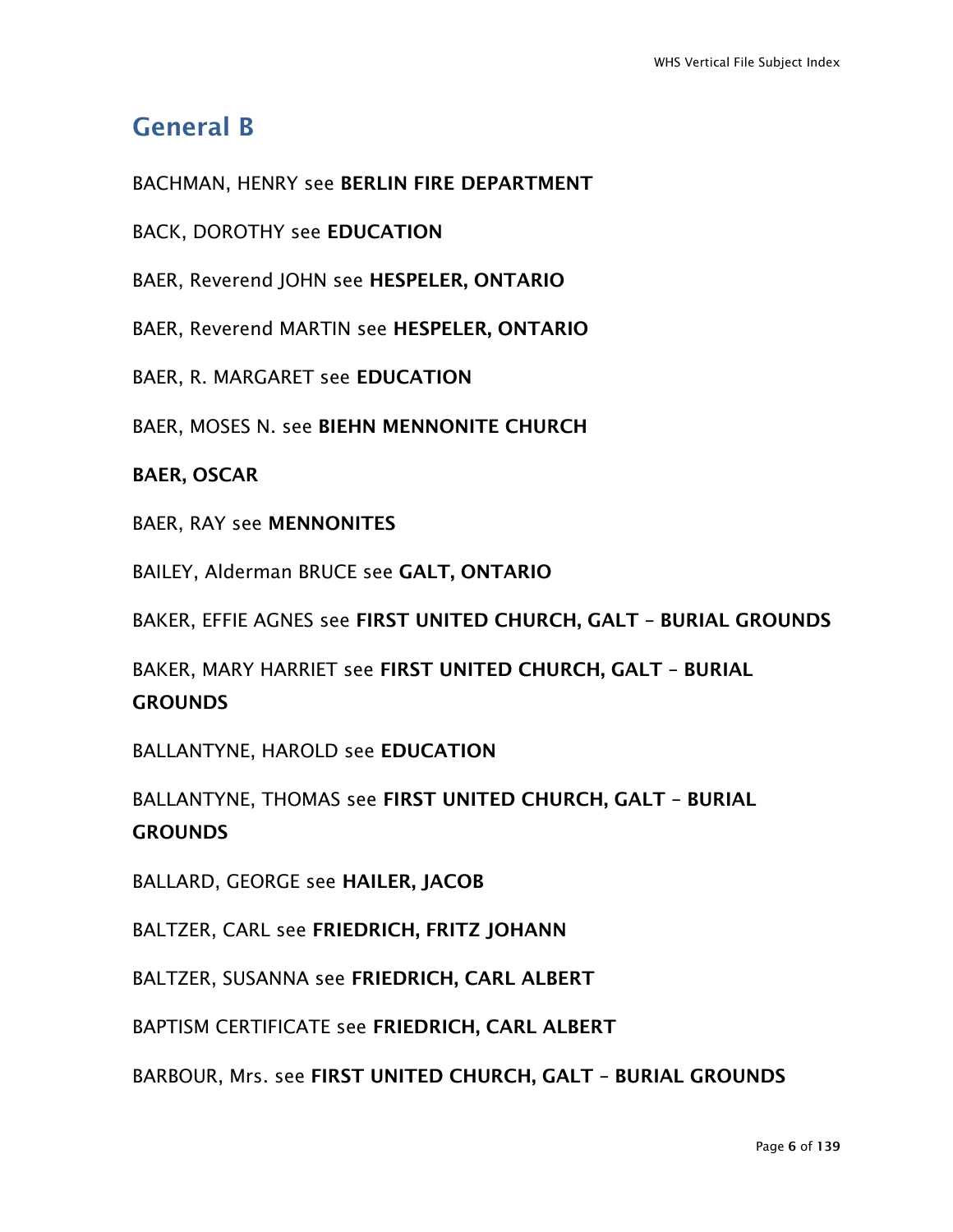#### BARCLAY, Captain JAMES

BARDON'S CITY BAKERY see KIRMES

BARKWELL, Mrs. HELEN see EDUCATION

BARKWELL, LLOYD W. see EDUCATION

BARNHILL, G.D. see FERGUS HIGH SCHOOL

BARRIE, D.S. see WATERLOO TRUST AND SAVINGS COMPANY

BARRIE, W.C. see DOON PIONEER VILLAGE

BARTHOLOMEW, GEORGE see EDUCATION

BARTLEY, EWART see EDUCATION

BARTON, BERTHA see EDUCATION

BASSE, HAROLD

BAST, GRACE see EDUCATION

BATTLER, HOWARD see EDUCATION

BAUER, Father DAVID see DOON PIONEER VILLAGE

BAUER, JAMES see DOON PIONEER VILLAGE

BAUMAN, Mr. see BRIDGEPORT, ONTARIO

BAUMAN, IVAN see EDUCATION

BAUMAN, JEREMIAH S. see HOFFMAN, GEORGE

BAUMAN, JOSEPH see HOFFMAN, GEORGE

BAUMAN, L.G. see WATERLOO TRUST AND SAVINGS COMPANY

BAUMAN, LYDIA see HOFFMAN, GEORGE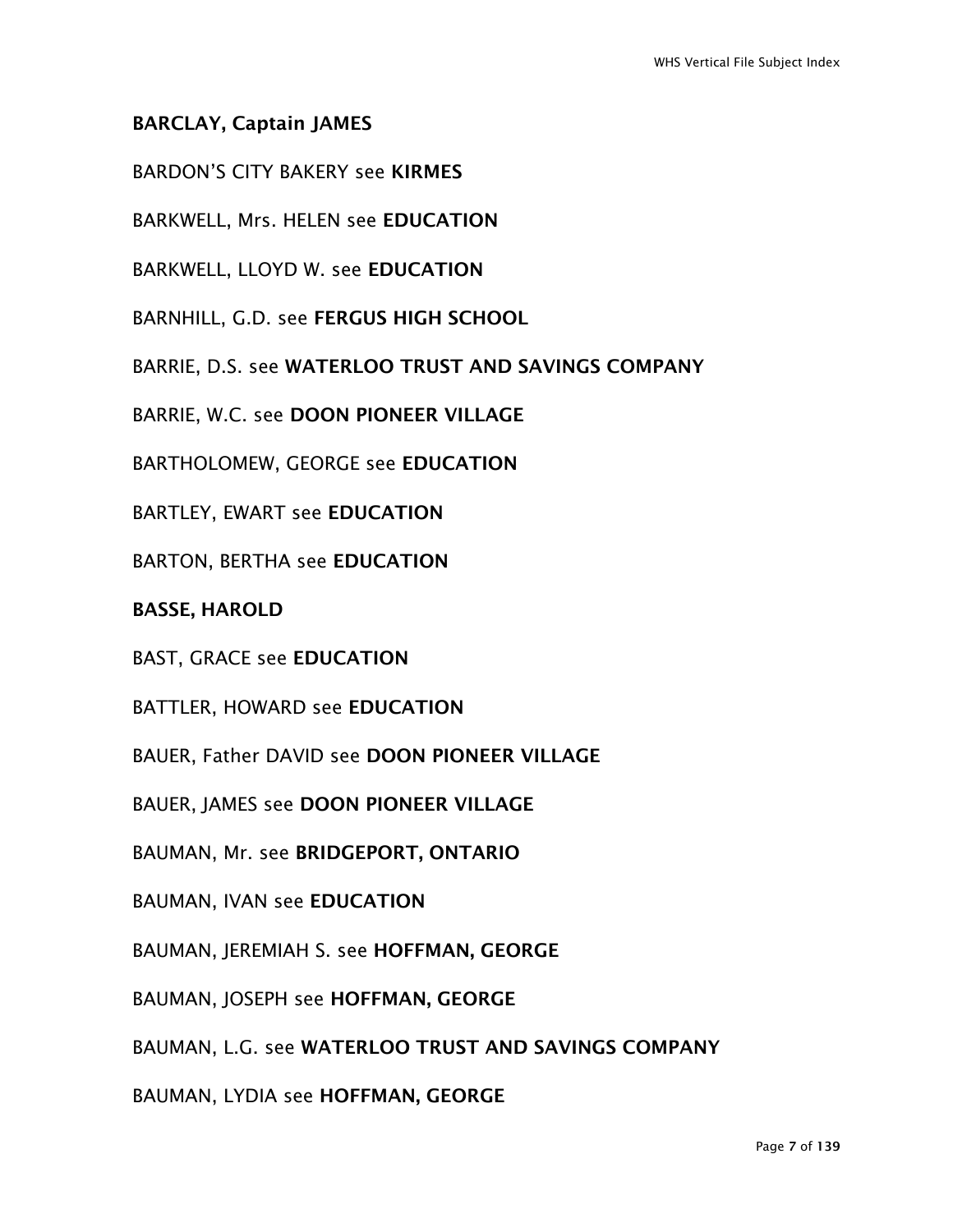BAUMAN, MARTIN H. see HOFFMAN, GEORGE

BAUMAN, OMER see MENNONITES

BEAN, ANDREW see BIEHN MENNONITE CHURCH

BEAN, ANNA see BIOGRAPHY – COLLECTIVE

BEAN, Mrs. BETTY see EDUCATION

BEAN, ELLWORTH see BIEHN MENNONITE CHURCH

BEAN, GORDON see BIEHN MENNONITE CHURCH

BEAN, ISAAC see BIEHN MENNONITE CHURCH

BEAN, JACK F. see EDUCATION

BEAN, W.A. see WATERLOO TRUST AND SAVINGS COMPANY

BEAN BROTHERS see LINWOOD, ONTARIO

BEAR, JOHN see GROH PAPERS

BEARINGER, Mrs. HOWARD see MENNONITES

BEATON, JEAN see LINWOOD, ONTARIO

BEATTIE, BARBARA see EDUCATION

BEAUMONT, GEORGE J.

BECHTEL, Mrs. DORIS see EDUCATION

BECHTEL, GEORGE see HESPELER, ONTARIO

BECHTEL, Reverend JOSEPH see HESPELER, ONTARIO

BECHTEL, M.A. see HESPELER, ONTARIO

BECHTEL, NELSON see HESPELER, ONTARIO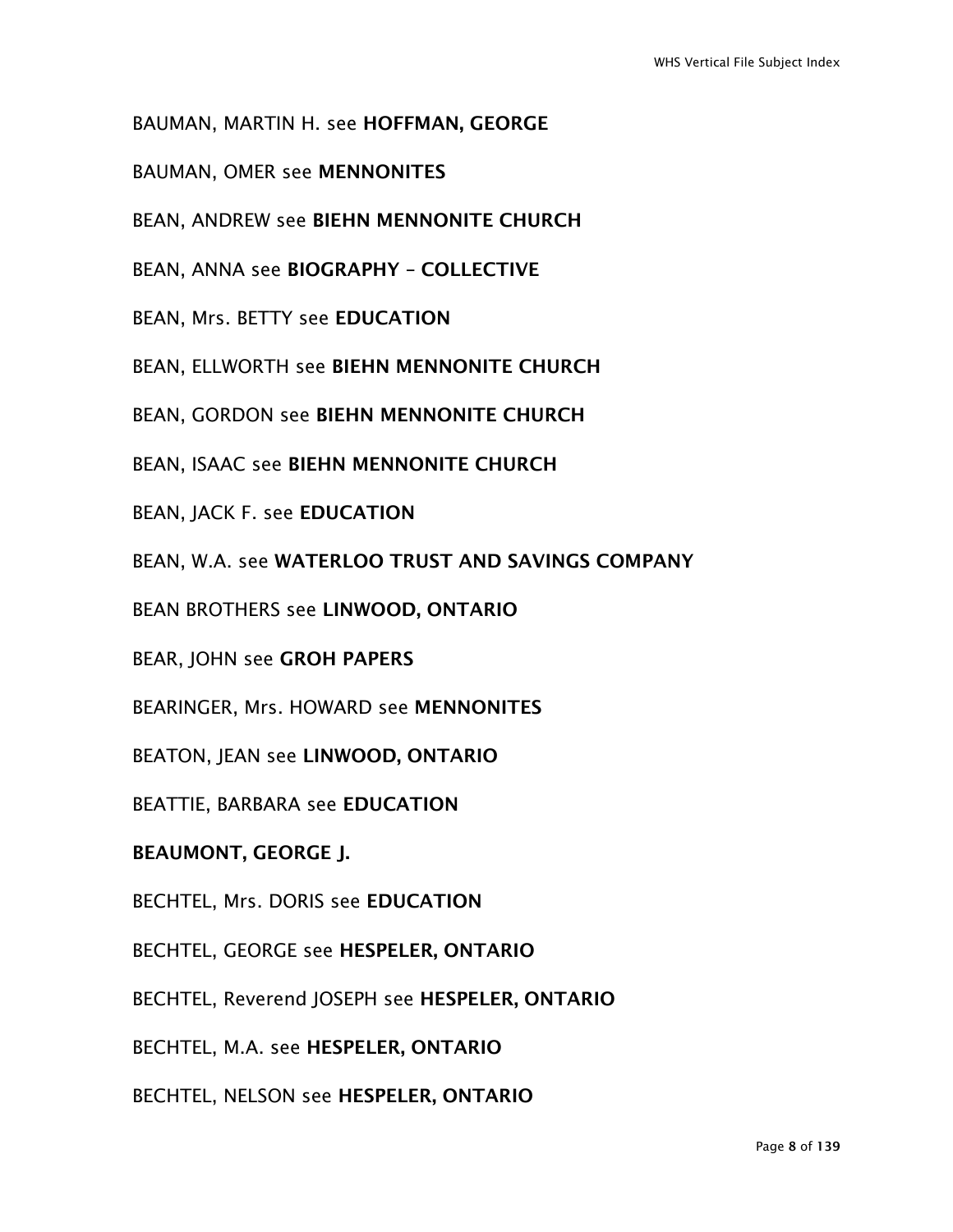BECHTEL, SAMUEL see GROH PAPERS

BECHTOLD, BETTY see EDUCATION

BECK, ADAM

BECK, JACOB

BECKER, CHARLOTTE see EDUCATION

BECKER, ELLEN see EDUCATION

BECKER, Mrs. GEORGINA see DOON PIONEER VILLAGE

see also FAIRS

(W.H.) BECKER & COMPANY – ADVERTISEMENT see BERLIN PHILHARMONIC **SOCIETY** 

see also KIRMES

BECKING, WILLIAM see BERLIN FIRE DEPARTMENT

BEGGS, JOHN see LINWOOD, ONTARIO

BEGGS, JOYCE see EDUCATION

BEGGS, W.J. see HESPELER, JACOB

BEILSTEIN, WILLIAM

BEISEL, STANLEY see EDUCATION

BELL, Mr. see FIRST UNITED CHURCH, GALT – BURIAL RECORDS

BELL, Mrs. A. see FIRST UNITED CHURCH, GALT – BURIAL RECORDS

BELL, GEORGE see FIRST UNITED CHURCH, GALT – BURIAL RECORDS

BELL, HAZEL see EDUCATION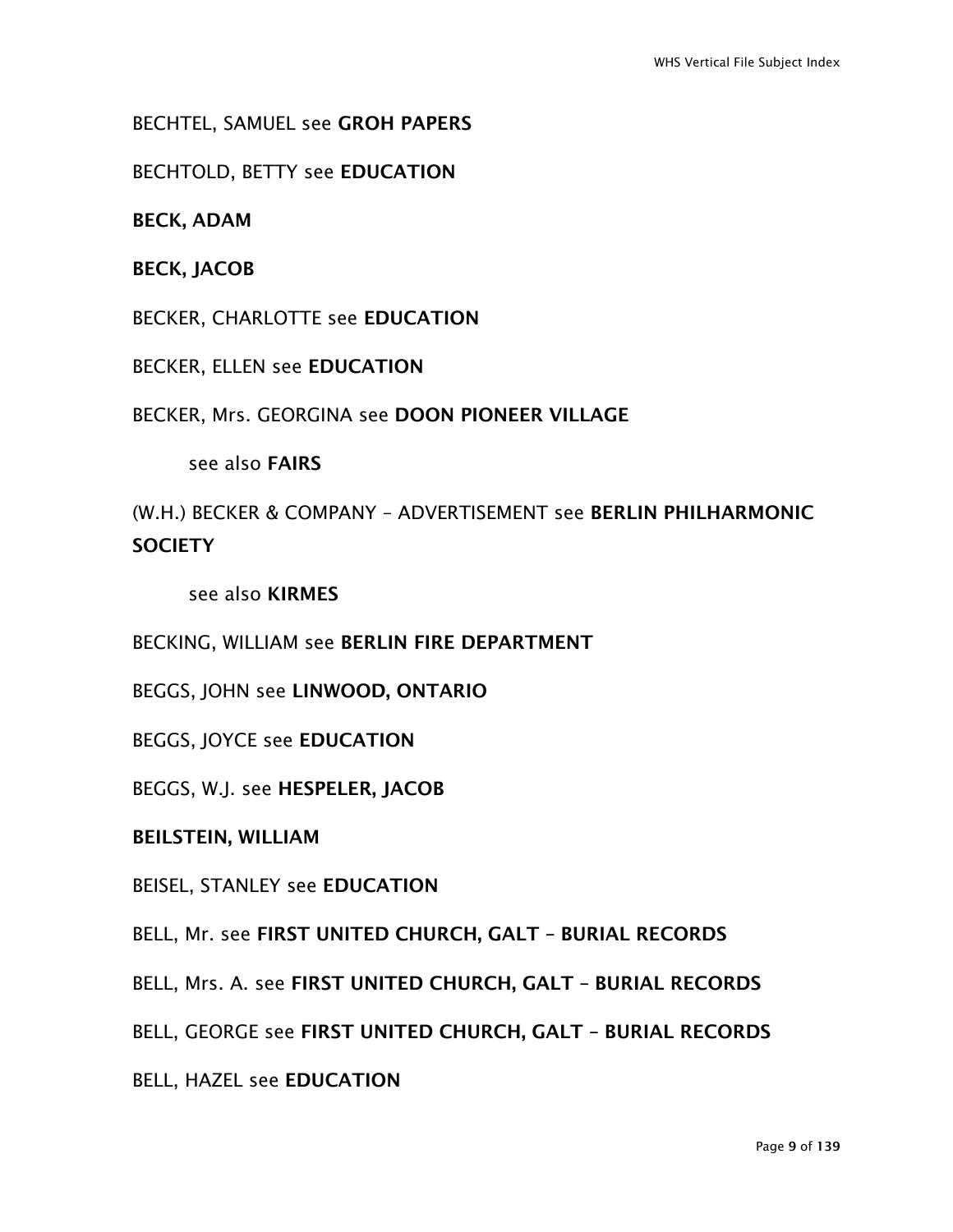#### BELL, RICHARD see FIRST UNITED CHURCH, GALT – BURIAL RECORDS

BELL, SUSAN see DIETRICH BAKERY

BENDER, GARFIELD L. see EDUCATION

BENDER, JOHN M. see ROADS

BENDER, JOSEPH see ROADS

BENDER, KENNETH see MENNONITES

BENEDICTION

BENNETT, Inspector B.H. see FAIRS

BENTON, WILLIAM see BERLIN FIRE DEPARTMENT

BERGEN, Mrs. KARIN see EDUCATION

BERGEY, DAVID see BIEHN MENNONITE CHURCH

BERGEY, Mrs. DAVID see MENNONITES

BERGEY, EDWARD see MENNONITES

BERGEY, JACOB see BERLIN FIRE DEPARTMENT

BERGEY, ROBERT see MENNONITES

(ELIZABETH) BERLET MILLINERY - ADVERTISEMENT see K-W HOSPITAL – LADIES AUXILLARIES

BERLIN, ONTARIO - BLOOMFIELD RESEARCH

BERLIN, ONTARIO – TAXATION see SAUGEL, PETER

BERLIN AND WATERLOO STREET RAILWAY

BERLIN BICYCLE REPAIR SHOP see KIRMES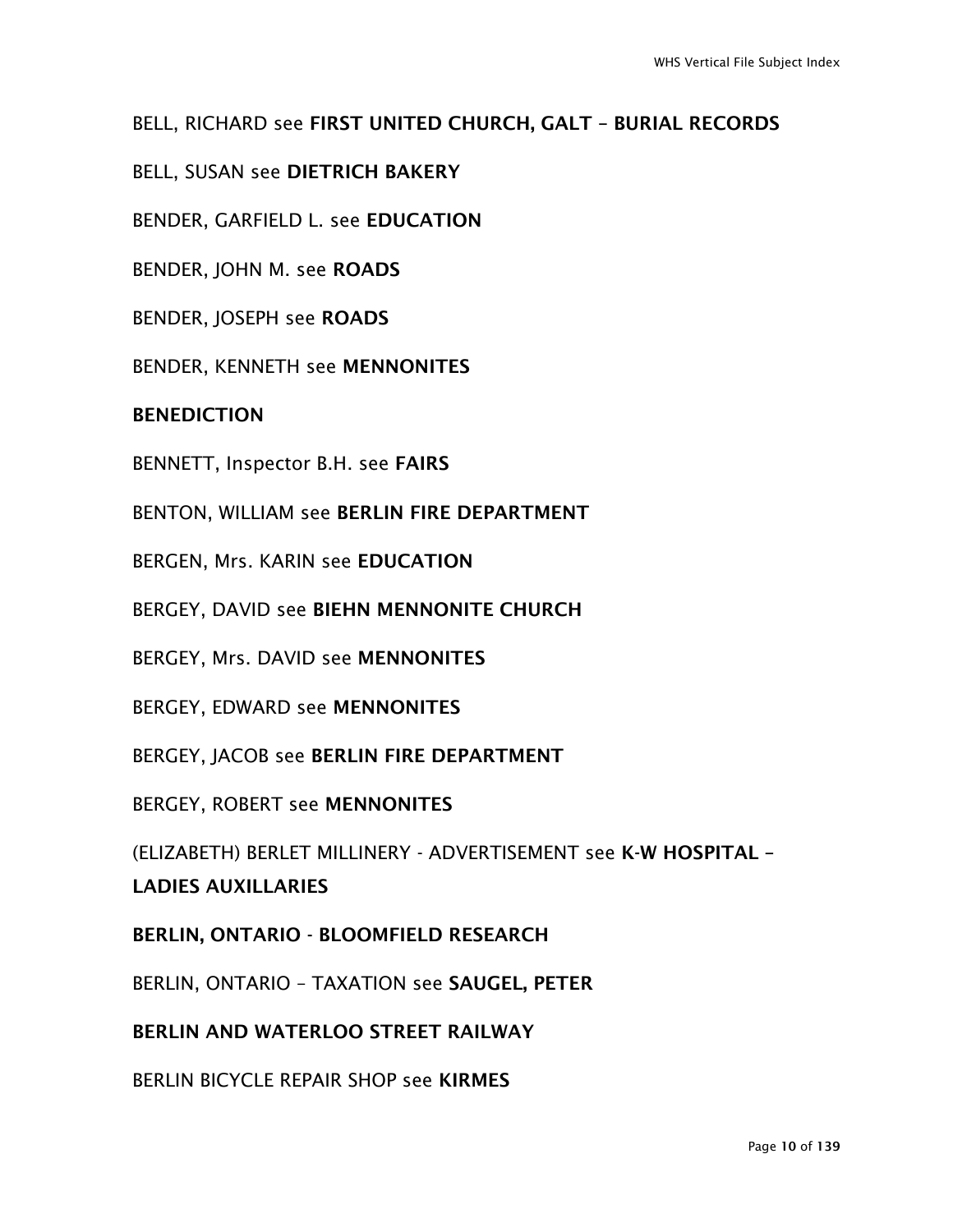BERLIN BOOK EMPORIUM see KIRMES

BERLIN CENTRAL CARRIAGE WORKS see KIRMES

BERLIN CITY SHOE STORE see KIRMES

BERLIN CITY SHOE STORE – ADVERTISEMENT see BERLIN PHILHARMONIC **SOCIETY** 

BERLIN FELT BOOT COMPANY see KIRMES

BERLIN FIRE DEPARTMENT

BERLIN HAND LAUNDRY - ADVERTISEMENT see BERLIN PHILHARMONIC **SOCIFTY** 

BERLIN HIGH SCHOOL see KING, WILLIAM LYON MACKENZIE

BERLIN HORTICULTURAL SOCIETY

BERLIN OPERA HOUSE

BERLIN PHILHARMONIC SOCIETY

BERLIN PIANO & ORGAN COMPANY LTD.

see also KIRMES

BERLIN QUADRILLE SOCIETY see INVITATIONS

BETHANY UNITED MISSIONARY CHURCH

BETTRIDGE, Mrs. VERA see EDUCATION

BETZNER, D.B. see RECEIPTS

BETZNER, ELIZA see BIOGRAPHY – COLLECTIVE

BETZNER, VERONICA (WIFE OF MOSES) see BIOGRAPHY – COLLECTIVE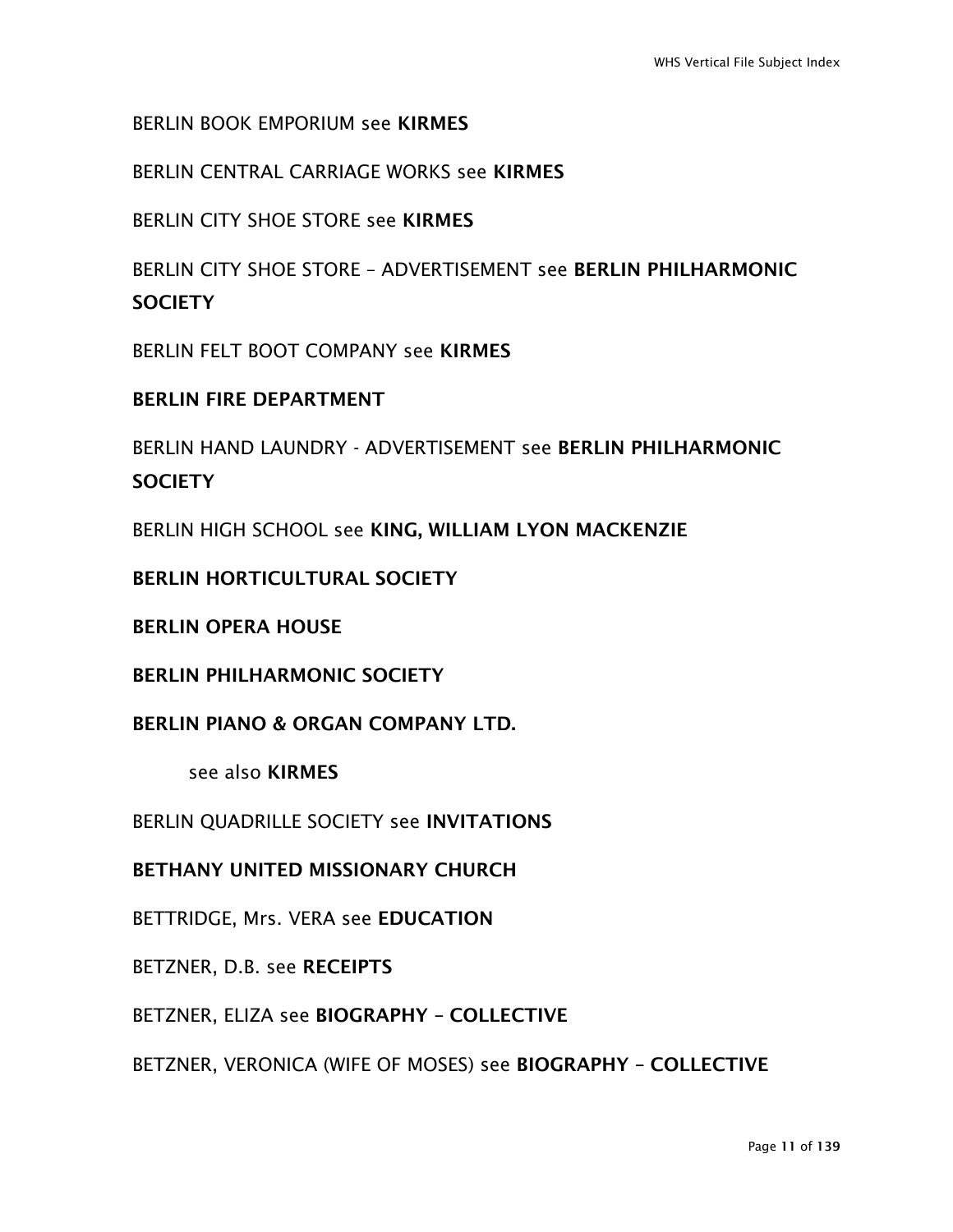#### BETZNER FAMILY

#### BIBLE – GOETZ

BIEHN, JOHN see BIEHN MENNONITE CHURCH

#### BIEHN MENNONITE CHURCH

BILLEDEAU, ROY see MENNONITES

BILTNER'S MEAT & DELICATESSEN, KITCHENER

BIOGRAPHY – COLLECTIVE

BINGEMAN, ELIZABETH see EDUCATION

BINGEMAN, Miss H. see BERLIN PHILHARMONIC SOCIETY

BINGEMAN, J.S. see BERLIN PHILHARMONIC SOCIETY

BINGEMAN PARK see CENTRAL ONTARIO EXHIBITION

BIRTHDAY CARDS see GREETING CARDS

BISHOP, ED see KITCHENER CHAMBER OF COMMERCE

BITSCHY, LOUIS see BRIDGEPORT, ONTARIO

BITZER, Mrs. see KIRMES

#### BITZER, ARMIN

BITZER, CONRAD see KIRMES

BLACK, HUGH J.E. see EDUCATION

BLACKLOCK, Mrs. see FIRST UNITED CHURCH, GALT – BURIAL GROUNDS

BLACKLOCK, JAMES see FIRST UNITED CHURCH, GALT – BURIAL GROUNDS

BLACKSMITHING see WATSON, GEORGE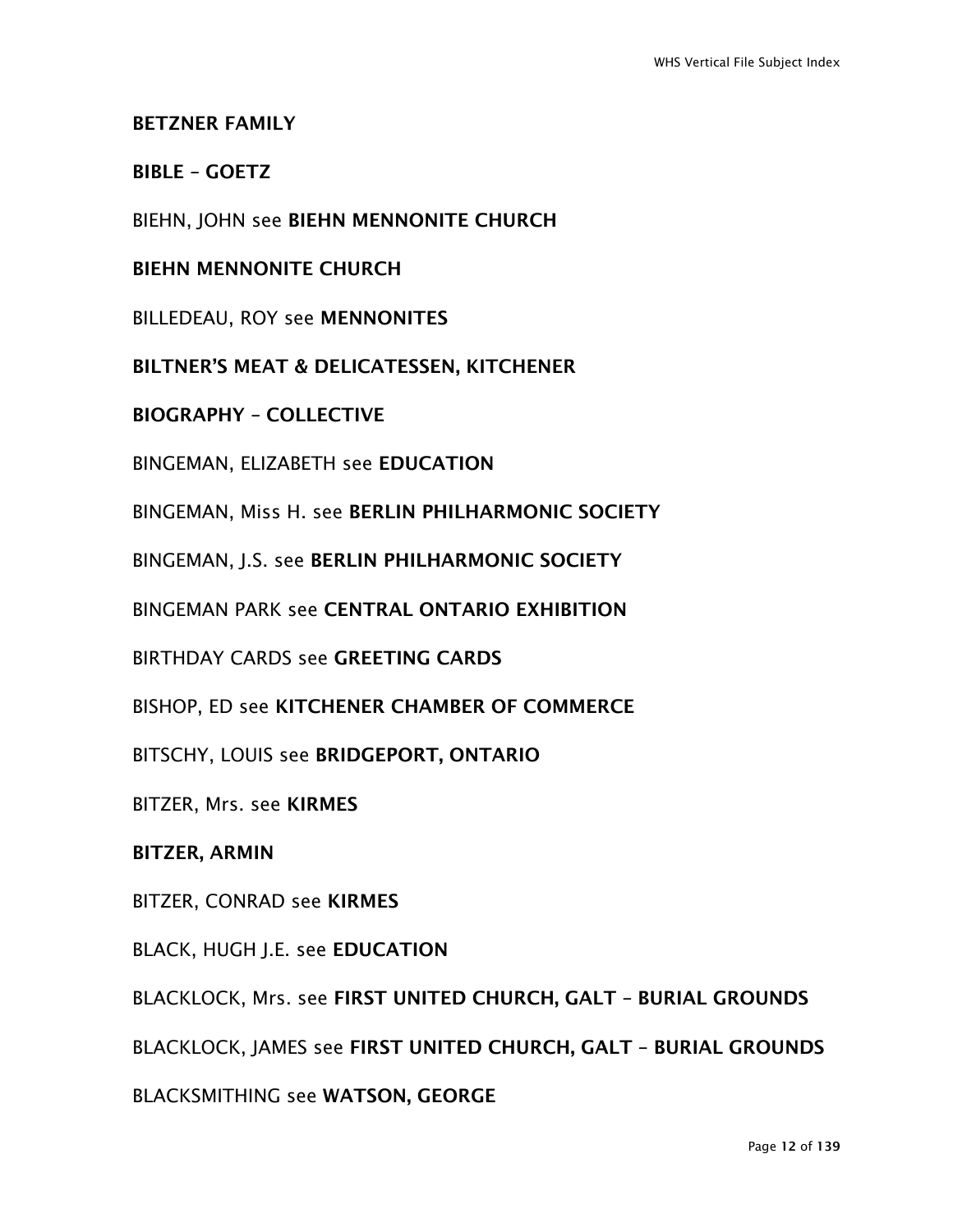BLAIR, ELIZABETH see EDUCATION

BLAKE, JOHN R. see EDUCATION

BLEICH, Mrs. ADA see EDUCATION

BLOOMINGDALE SCHOOL

BLOOMINGDALE WOMEN'S INSTITUTE

BOAR WAR

BOARD OF HEALTH – BERLIN, ONTARIO

BOARD OF HEALTH – WATERLOO TOWNSHIP

BOEHM, C.A.

BOEHMER, ABRAM see BERLIN PHILHARMONIC SOCIETY

BOEHMER, DOUG see KITCHENER CHAMBER OF COMMERCE

BOEHMER, H.S. see ECONOMICAL MUTUAL FIRE INSURANCE COMPANY, BERLIN, ONTARIO

BOEHMER, HENRY S. see BERLIN PHILHARMONIC SOCIETY

BOEHMER COMPANY - ADVERTISEMENT see BERLIN PHILHARMONIC SOCIETY

BOEHMER COMPANY LTD. see KIRMES

BOICE, WILLIAM see BERLIN FIRE DEPARTMENT

BOND, ELEANOR see EDUCATION

BOND, ELIZABETH E. see EDUCATION

BOND, J. see FIRST UNITED CHURCH, GALT – BURIAL GROUNDS

BOOK AND JOB PRINTING OFFICE – ADVERTISEMENT see KIRMES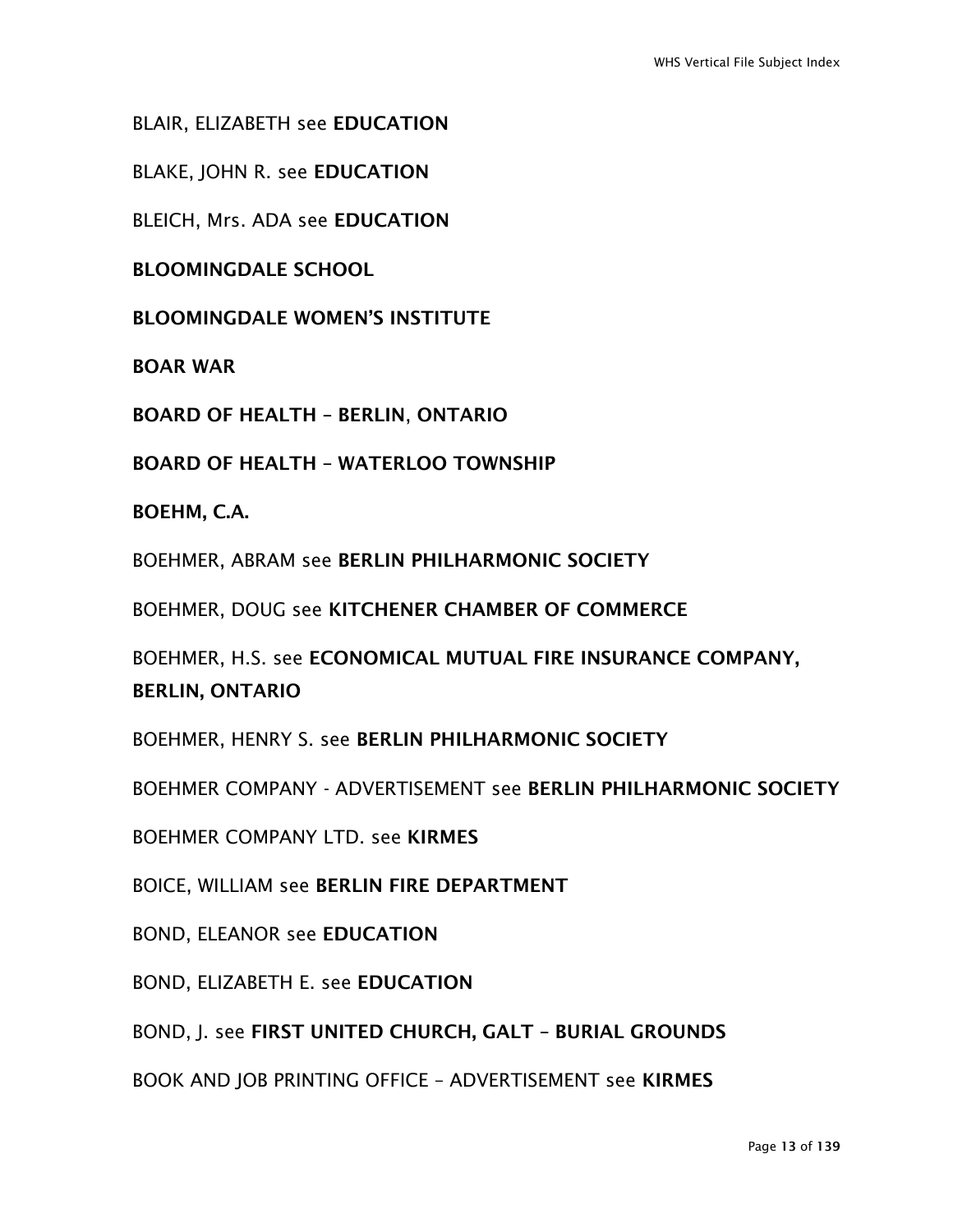BOON, THOMAS see EDUCATION

BOOS, MICHAEL E. see INVITATIONS

BOOS, ZIPPORAH see SCHNEIDER, ZIPPORAH

BOOTH, Commissioner W. WYCLIFFE see A.R. GOUDIE EVENTIDE HOME, **KITCHENER** 

BOOTHBY, ROYAL A. see EDUCATION

BOWERS, Dr. H. see FERGUS HIGH SCHOOL

BOWLBY, W.H. see HESPELER, JACOB

BOWMAN, Mr. see ELECTIONS – WATERLOO COUNTY

BOWMAN, A.L. see INVITATIONS

BOWMAN, ABRAHAM M.

BOWMAN, ALLAN see ELECTIONS – WATERLOO COUNTY

BOWMAN, DAVID see KING, WILLIAM LYON MACKENZIE

BOWMAN, F.J. see KIRMES

BOWMAN, I.E. see INVITATIONS

BOWMAN, Alderman IRVIN S. see BIOGRAPHY – COLLECTIVE

BOWMAN, ISRAEL D. see BERLIN FIRE DEPARTMENT

BOWMAN, J.D. see INVITATIONS

BOWMAN, SIMEON E. see SAUGEL, PETER

BOWMAN, W.H. see INVITATIONS

see also KIRMES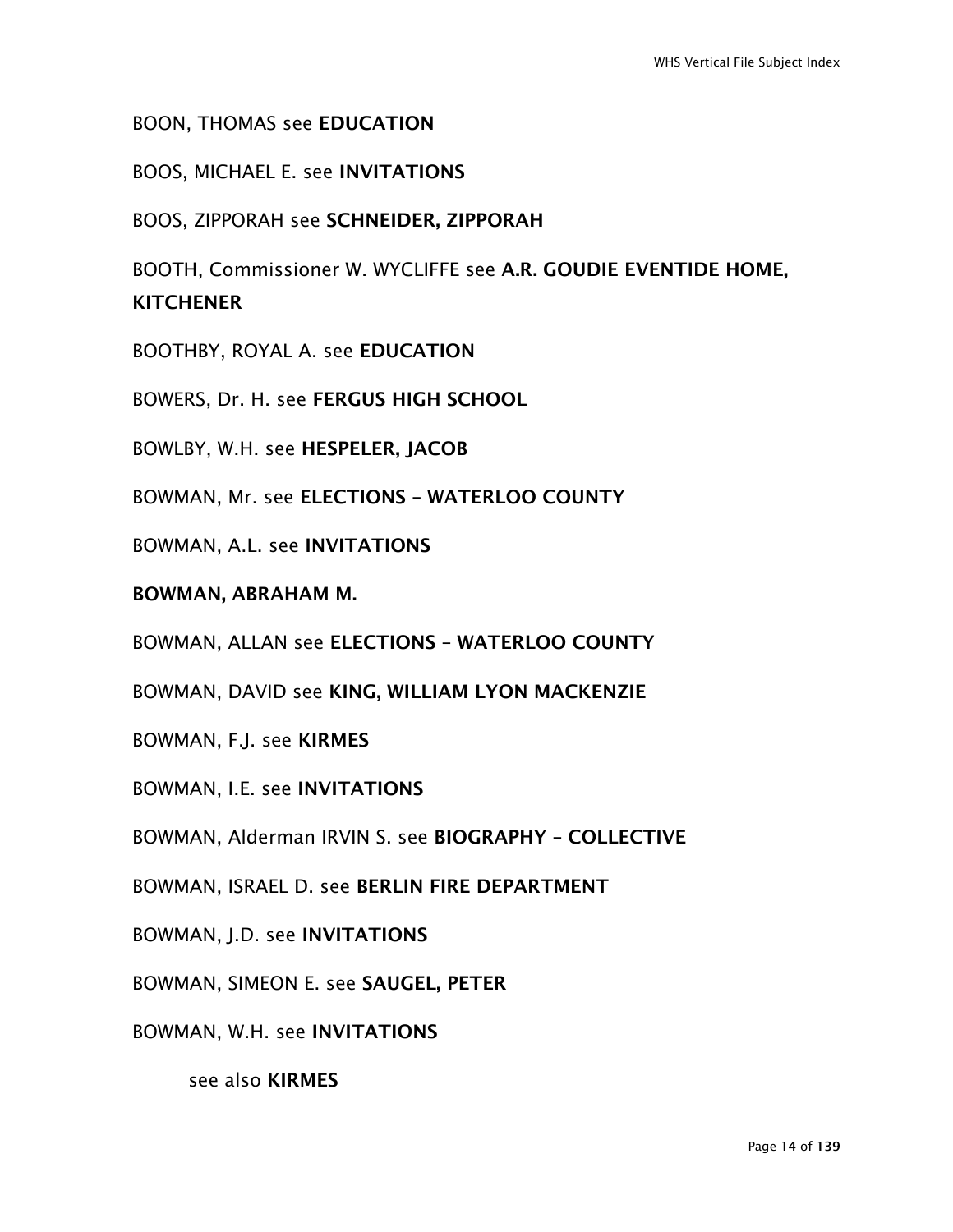#### BOWMAN'S DRUG STORE, BERLIN, ONTARIO

BOYD, E.C. see LINWOOD, ONTARIO

BRADLEY, WHIT see GRAY, JIM

BRAENDLE, Mrs. ALICE see EDUCATION

BRAILER, JACOB see BERLIN FIRE DEPARTMENT

BRAMHILL, EDITH see EDUCATION

BRAMM, Mrs. GEORGE see KIRMES

BRAMM, J. see EDUCATION

BRAND, MARTHA see EDUCATION

BRANDON, ROY see DOON PIONEER VILLAGE

BRANIFF, HENRY

BRAUN, CASPAR

BRAUNEISSEN, FREDA

BRAY, G.M. see WATERLOO TRUST AND SAVINGS COMPANY

BREAK (BRECH) FAMILY

BREARLY, Reverend see LINWOOD, ONTARIO

BREARLY, Mrs. see LINWOOD, ONTARIO

BREITHAUPT, E.C. see CLIOSOPHIC SOCIETY, BERLIN

BREITHAUPT, Mr. J.C. see KIRMES

BREITHAUPT, LOUIS JACOB

see also INVITATIONS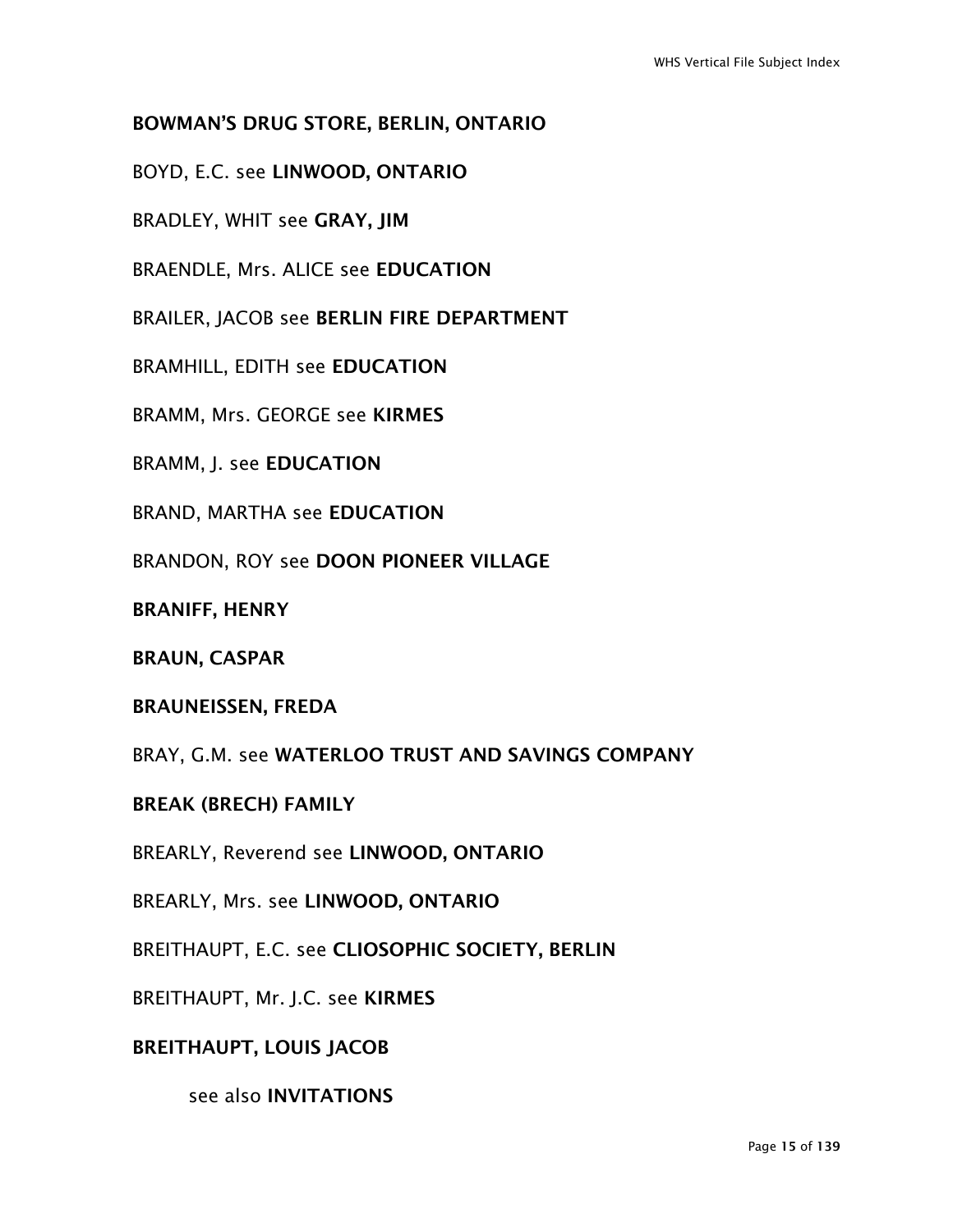see also ECONOMICAL MUTUAL FIRE INSURANCE COMPANY, BERLIN, ONTARIO

BRENNER, JACOB

#### BRESLAU, ONTARIO

BREWER, Mrs. KATE see EDUCATION

#### BREWSTER, WINFIELD

BRICKER, Mrs. J. see HAWKESVILLE, ONTARIO

BRICKER, JACOB

#### BRICKER FAMILY

BRICKS, MAY see CLIOSOPHIC SOCIETY, BERLIN, ONTARIO

#### BRIDGEPORT, ONTARIO

see also ZIMMERMAN, IDESSA

BRIDGEPORT, ONTARIO – BLOOMFIELD RESEARCH

#### BRIDGEPORT FREE CHURCH

#### **BRIDGES**

BRIGGS, Mr. see BERLIN PHILHARMONIC SOCIETY

BRILL, G.F. see INVITATIONS

BRILL, WILLIAM see GREY GOOSE CLUB

#### BRODRECHT & FEICK see ECONOMICAL MUTUAL FIRE INSURANCE COMPANY, BERLIN, ONTARIO

BROHMAN, EDWARD see EDUCATION

BROHMAN FAMILY see BIOGRAPHY – COLLECTIVE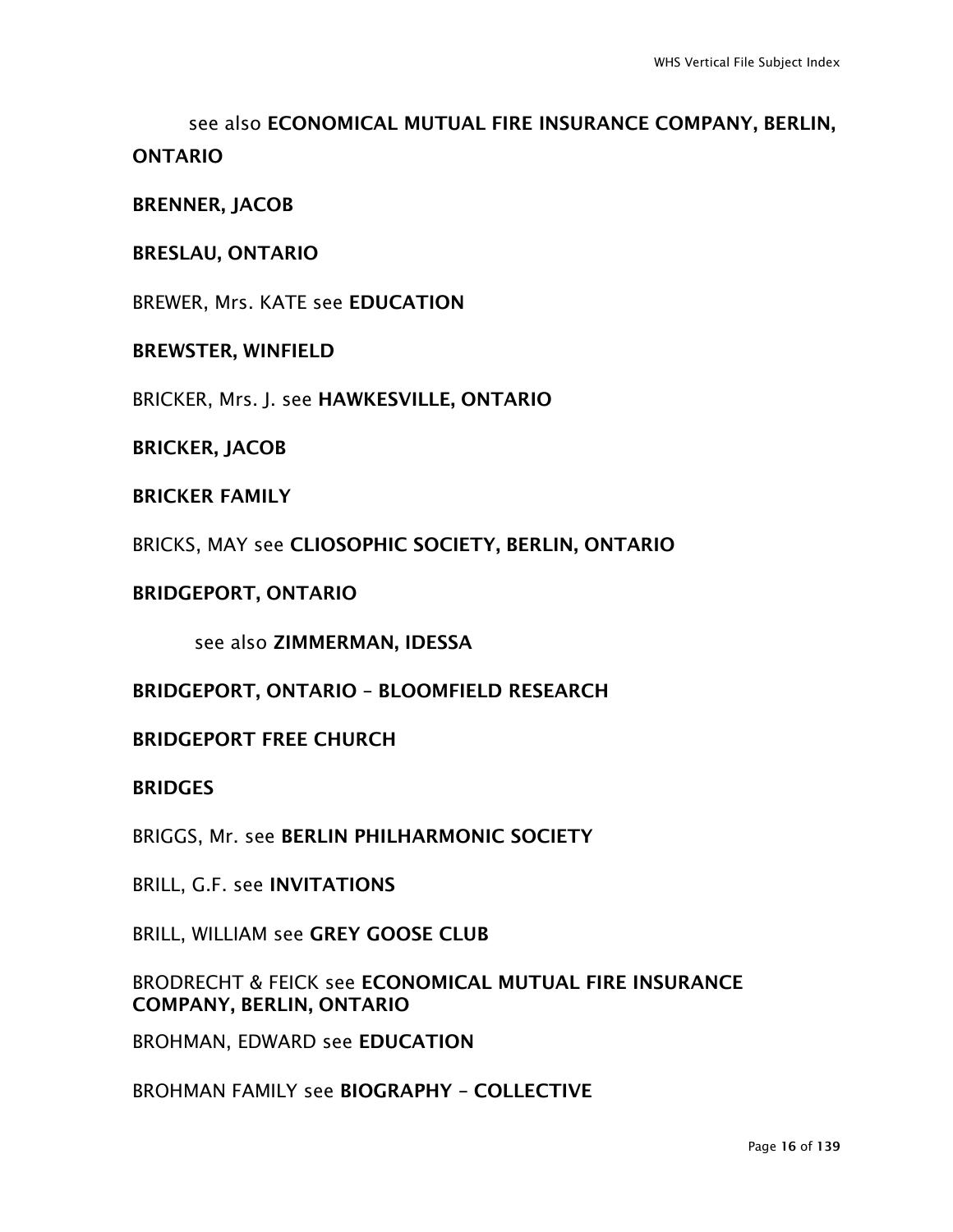- BROHMAN, J.J. see INVITATIONS
- BROHAM, Mrs. MARY see EDUCATION
- BROOME, Mrs. A.E. see DOON PIONEER VILLAGE
- BROWER, HENRY see HESPELER, JACOB
- BROWN, BETTY see EDUCATION
- BROWN, D.W. see WATERLOO TRUST AND SAVINGS COMPANY
- BROWN, DAVID see FIRST UNITED CHURCH, GALT BURIAL GROUNDS
- BROWN, Mr. H.W. see CONFEDERATION
- BROWN, HARRY W. see BIOGRAPHY COLLECTIVE
- BROWN, HELEN see EDUCATION
- BROWN, Mrs. IRENE see EDUCATION
- BROWN, JOHN see HESPELER, JACOB
- BROWN, JOHN see FIRST UNITED CHURCH, GALT BURIAL GROUNDS
- BROWN, JUDSON D. see EDUCATION
- BROWN, MARY C. see EDUCATION
- BROWN, WILLIAM see FIRST UNITED CHURCH, GALT BURIAL GROUNDS
- BRUCE, DOROTHY A. see EDUCATION
- BRUECKNER, EMMA see EDUCATION
- BRUEGEMAN, NORMA see EDUCATION
- (S.) BRUNK & COMPANY see KIRMES
- BRYAN, MARGARET (WIFE OF W. BLACK) see FERGUS HIGH SCHOOL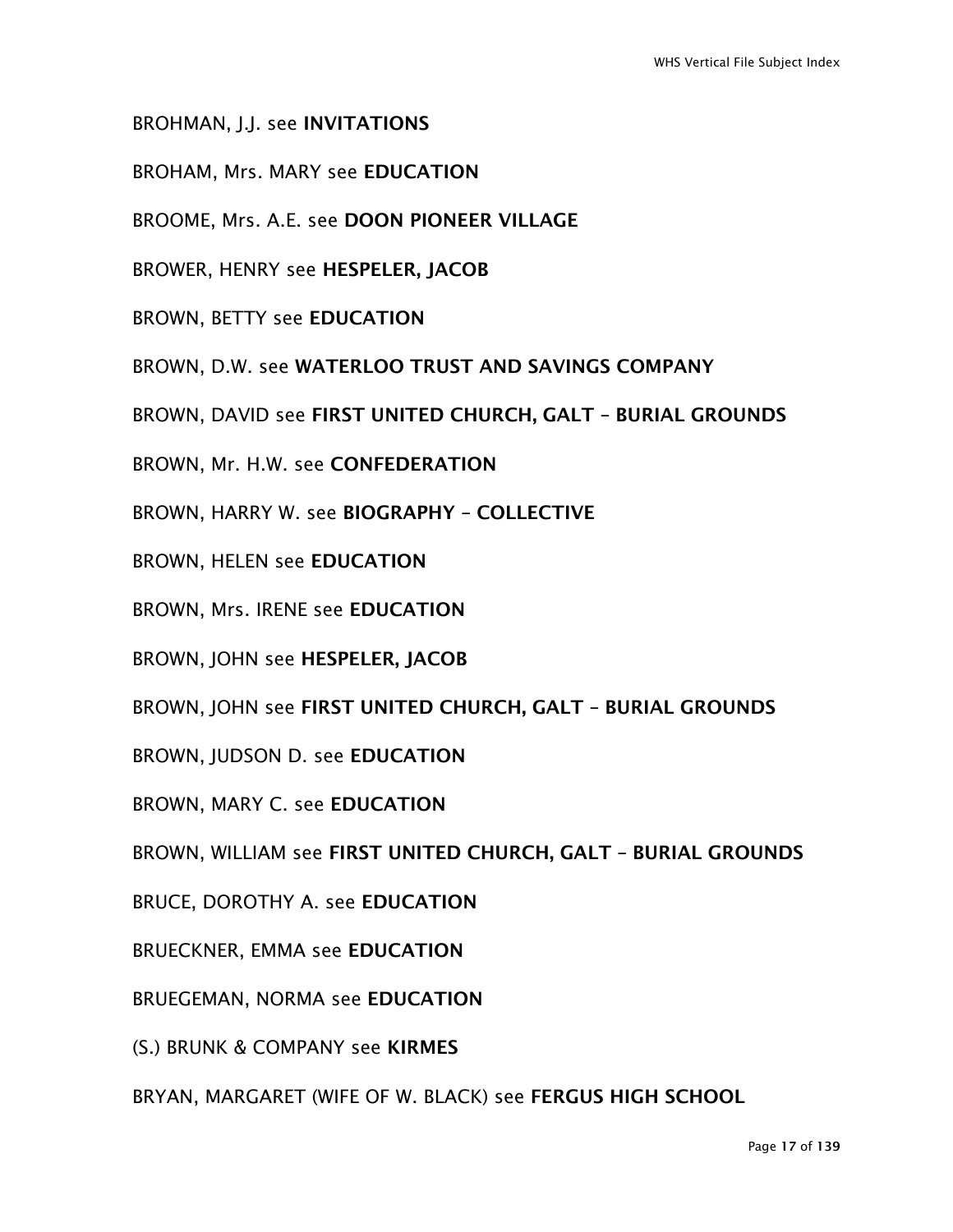BRYDEN, Mrs. see FIRST UNITED CHURCH, GALT – BURIAL GROUNDS

BRYDON, MARY see BREWSTER, WINFIELD

BRYDON, ROBERT see FIRST UNITED CHURCH, GALT – BURIAL GROUNDS

BUCHANAN, IVAN see EDUCATION

BUCHHAUPT, J.G. see KIRMES

BUCKLE, JOSEPH see HAILER, JACOB

BUIE, RUSSELL M. see EDUCATION

BULMER, JOHN see LINWOOD, ONTARIO

BULMER, D.T. see LINWOOD, ONTARIO

BULMER, W.S. see LINWOOD, ONTARIO

BUNDY, W.O. see LINWOOD, ONTARIO

BURGLEY, JACOB see BERLIN FIRE DEPARTMENT

BURKE, FANNIE ELIZABETH (née) SLICHTER see SLICHTER FAMILY

BURMASTER, Mr. & Mrs. GORDON see MENNONITES

BURNETT, WILLIAM

BURRIDGE, Mrs. ELIZABETH see EDUCATION

BURROWS, A. see INVITATIONS

BURTCH, PRISCILLA see EDUCATION

BUSCH, Mrs. BEATRICE see EDUCATION

BUSH INN, WATERLOO TOWNSHIP

BUTLER, Mrs. see HESPELER, JACOB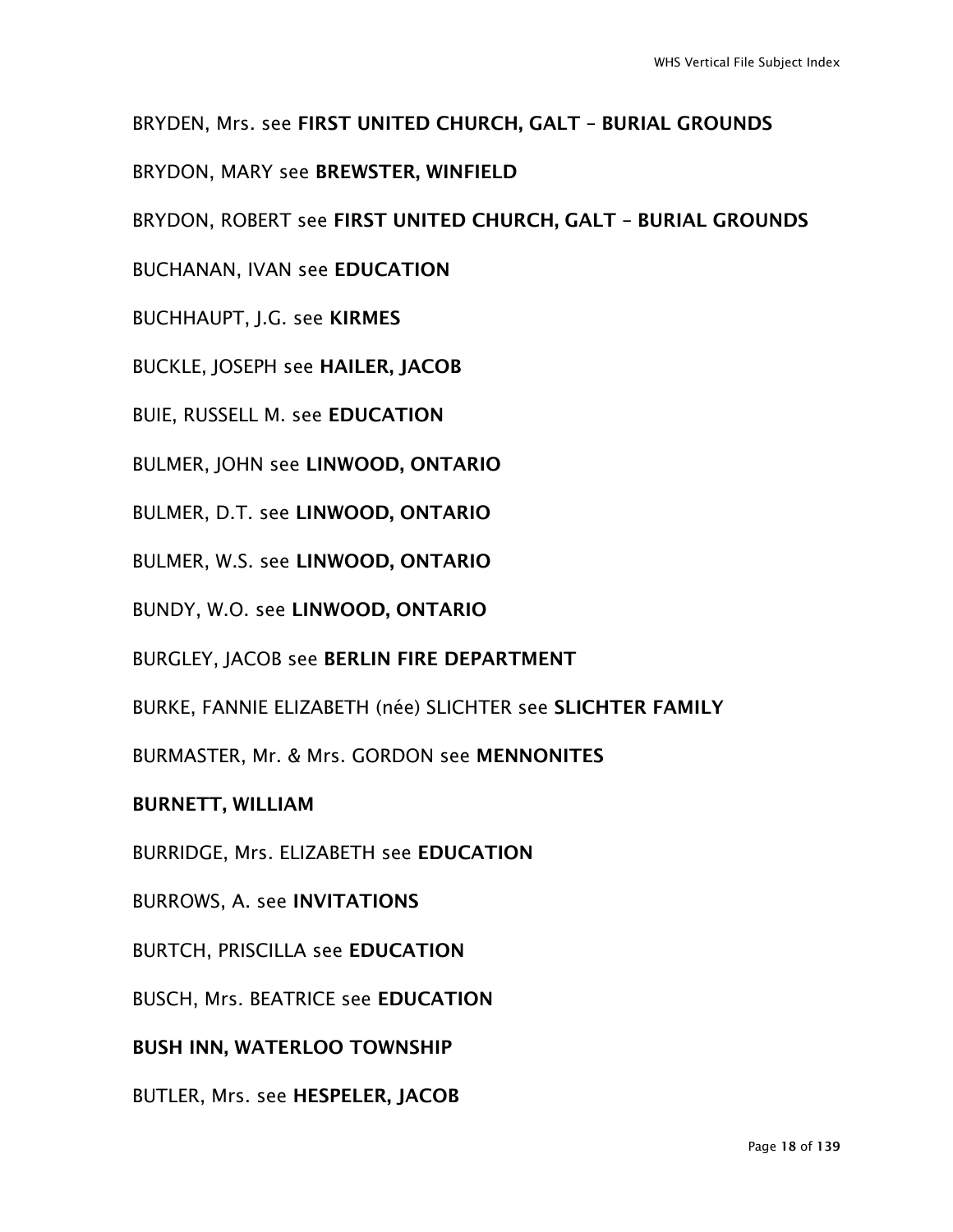## BUZZA, WALLY see KITCHENER CHAMBER OF COMMERCE

#### BYERS, EVELYN see EDUCATION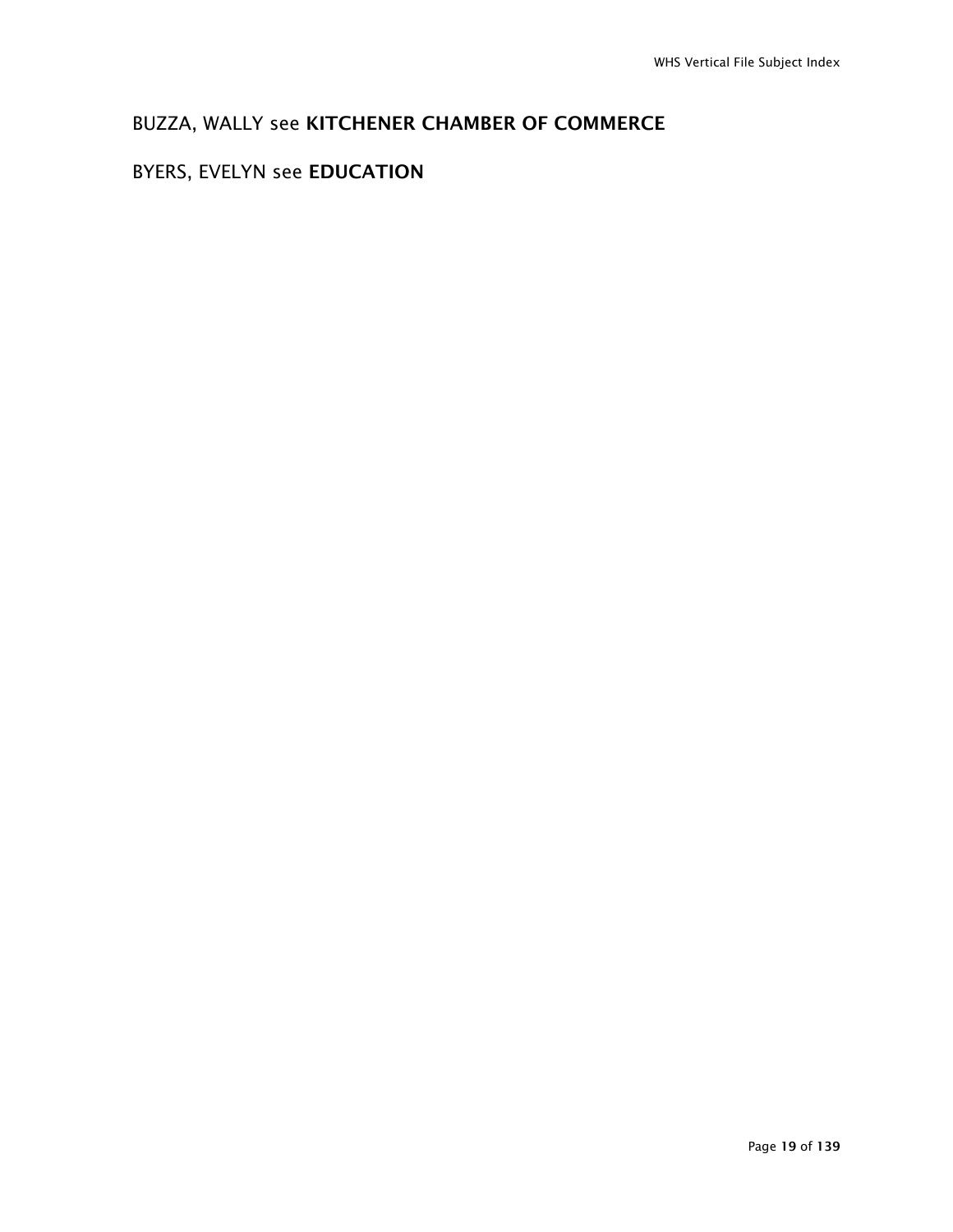## General C

CALDER, HAROLD see LINWOOD, ONTARIO

CALDER, ROY see LINWOOD, ONTARIO

CALDER, WILLIAM see LINWOOD, ONTARIO

CALLING CARDS

CAMERON, Mr. see INVITATIONS

CAMERON HEIGHTS COLLEGIATE

CAMPBELL, DOROTHY L. see DOON PIONEER VILLAGE

CAMPBELL, H.M. see FERGUS HIGH SCHOOL

CAMPBELL, PATRICK GEORGE see FIRST UNITED CHURCH, GALT – BURIAL **GROUNDS** 

CANADIAN CONTINGENTS see BOER WAR

CANADIAN EVANGEL NEWSPAPER

CANADIAN FEDERATION OF UNIVERSITY WOMEN – K-W BRANCH

CANADIAN GENERAL TOWER LIMITED - ADVERTISEMENT see HESPELER TEXTILE FESTIVAL

CANADIAN ORDER OF FORESTERS see BERLIN PHILHARMONIC SOCIETY

CANADIAN PITTSBURGH INDUDSTRIES LTD. see HESPELER, ONTARIO

#### CANADIAN WOMEN'S ARMY CORPS

CANT, FRANCES see FIRST UNITED CHURCH, GALT – BURIAL GROUNDS

CANT, HUGH Sr. see FIRST UNITED CHURCH, GALT – BURIAL GROUNDS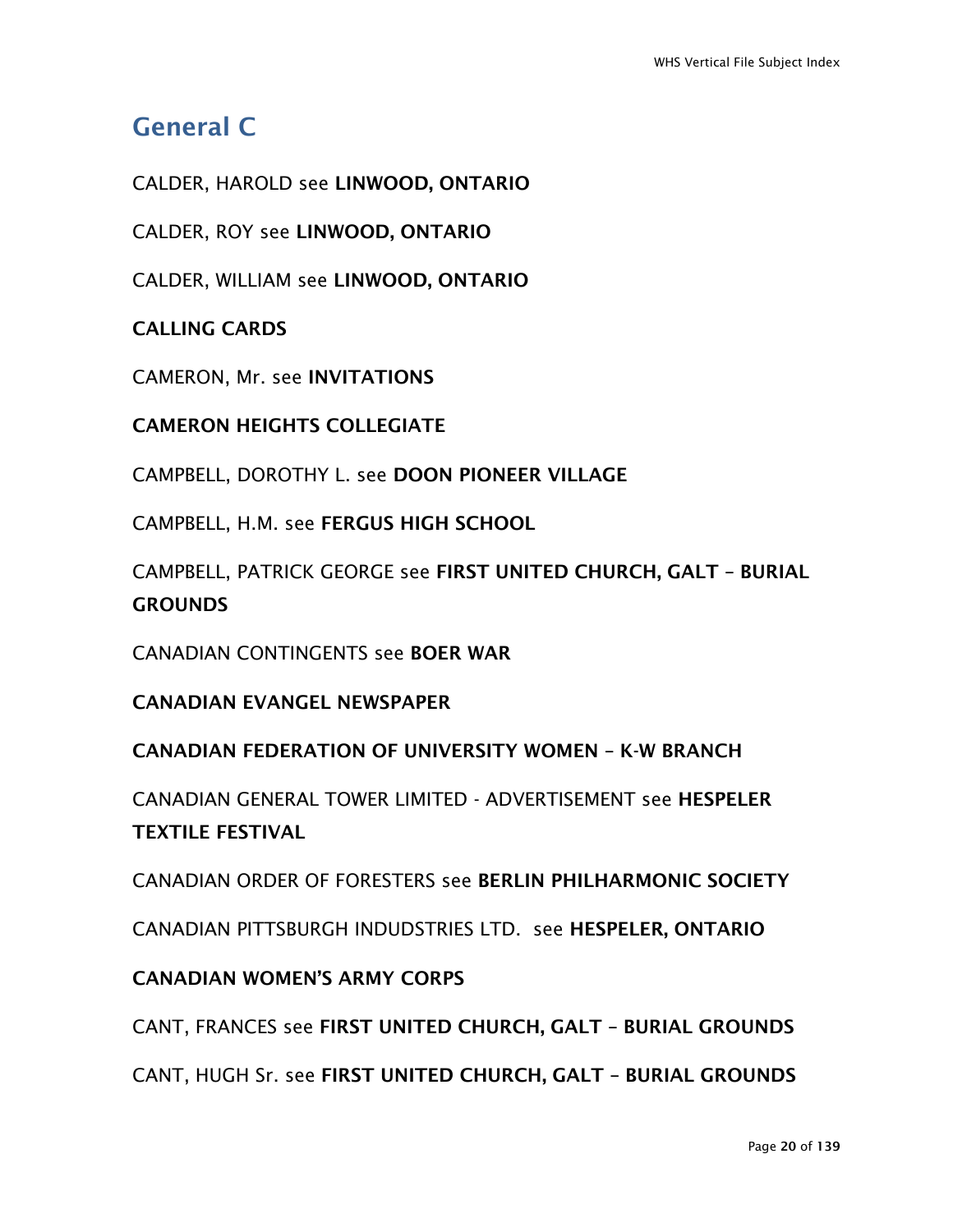#### CANT, WILLIAM see FIRST UNITED CHURCH, GALT – BURIAL GROUNDS

#### CARLISLE BRIDGE see BRIDGES

CARRICK, ROBERT see FIRST UNITED CHURCH, GALT – BURIAL GROUNDS

CARRICK, Mrs. ROBERT see FIRST UNITED CHURCH, GALT – BURIAL **GROUNDS** 

CARRICK, Mrs. WILLIAM see FIRST UNITED CHURCH, GALT – BURIAL **GROUNDS** 

CARROLL, MARJORIE see GRAY, JIM

CARSCADDEN, THOMAS see EDUCATION

CARTER, ERIC see DOON PIONEER VILLAGE

CARTER, H.R. see KIRMES

CARTER, MABEL see EDUCATION

CARTER, W. see INVITATIONS

CATHCART, ROBERT see LINWOOD, ONTARIO

CATHCART, Mr. & Mrs. W. see LINWOOD, ONTARIO

CATHOLIC SOCIAL SERVICES – KITCHENER-WATERLOO & DISTRICT

CAVANAUGH, MARY see EDUCATION

CEMETERIES – BERLIN

CEMETERIES – WILMOT TOWNSHIP

CENSUS AND ASSESSMENT RECORDS - GORE DISTRICT 1840, 1841 & WELLINGTON DISTRICT 1841 - 1850

CENTENNIAL PROJECTS 1867 – 1967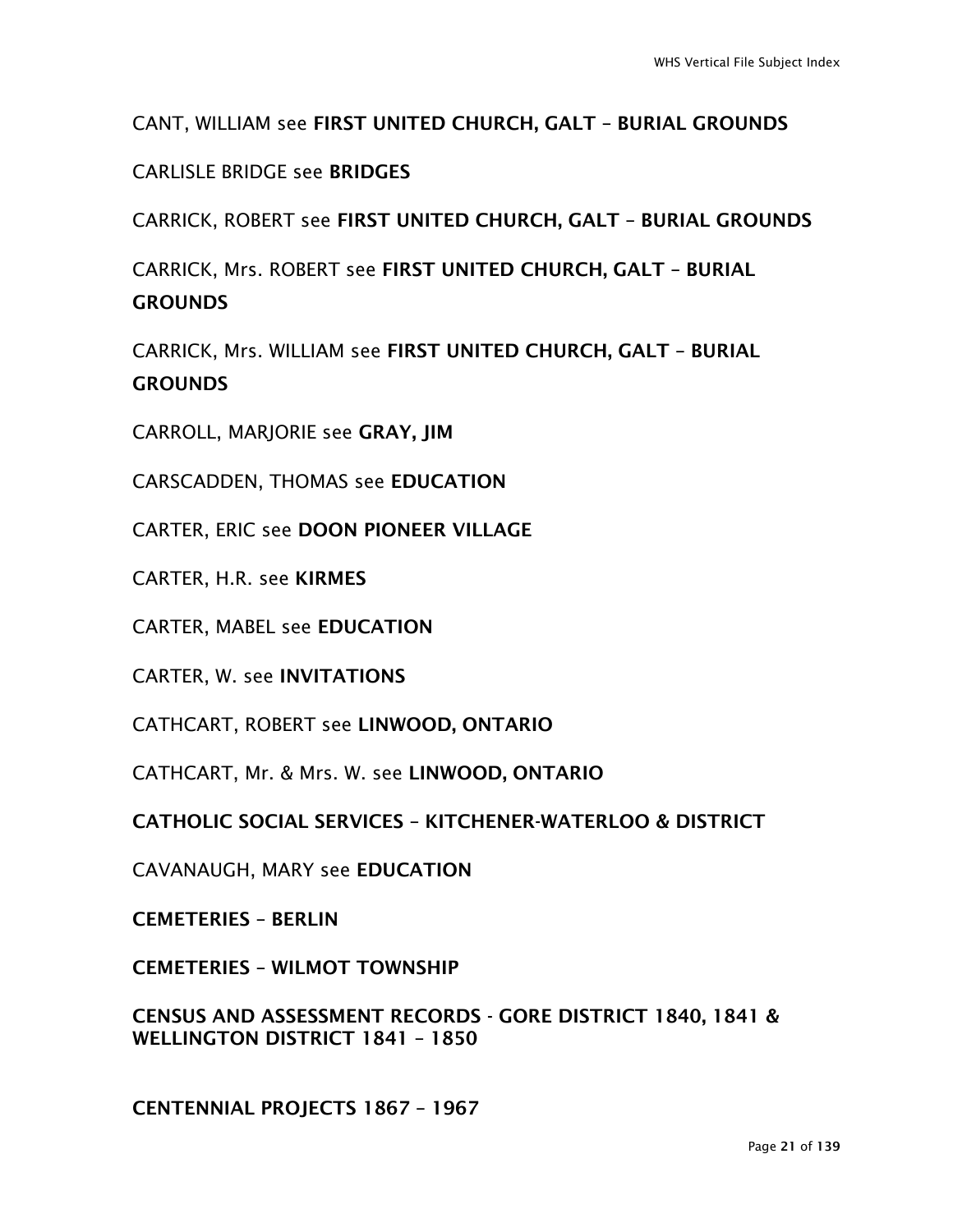CENTRAL BLOCK, WATERLOO see KIRMES

CENTRAL SCHOOL see KING, WILLIAM LYON MACKENZIE

CHADWICK, JUDGE see INVITATIONS

CHALET SUPPER CLUB & LOUNGE see HESPELER TEXTILE FESTIVAL

CHALMERS, BOB see HESPELER TEXTILE FESTIVAL

CHAPLIN, G. see WATERLOO TRUST AND SAVINGS COMPANY

CHAPLIN, Alderman J.D. see GALT, ONTARIO

CHAPMAN, HAROLD J. see CENTRAL ONTARIO EXHIBITION

see also KITCHENER CHAMBER OF COMMERCE

CHARLTON, GEORGE A. see EDUCATION

CHASE & SANBORN, MONTREAL see KIRMES

#### **CHAUTAUQUAS**

CHECKLEY, LAVINA see EDUCATION

CHERRY, E.J. see KIRMES

CHESNEY, Mrs. BARBARA see EDUCATION

#### CHICAGO WORLD'S FAIR

CHISLETT, CLAUDE see EDUCATION

CHRISTIE, Mrs. see FIRST UNITED CHURCH, GALT – BURIAL GROUNDS

#### CHRISTMAS BIRD CENSUS – ONTARIO

CHRISTMAS CARDS see GREETING CARDS

CHURCH, Mr. JAMES see HESPELER, ONTARIO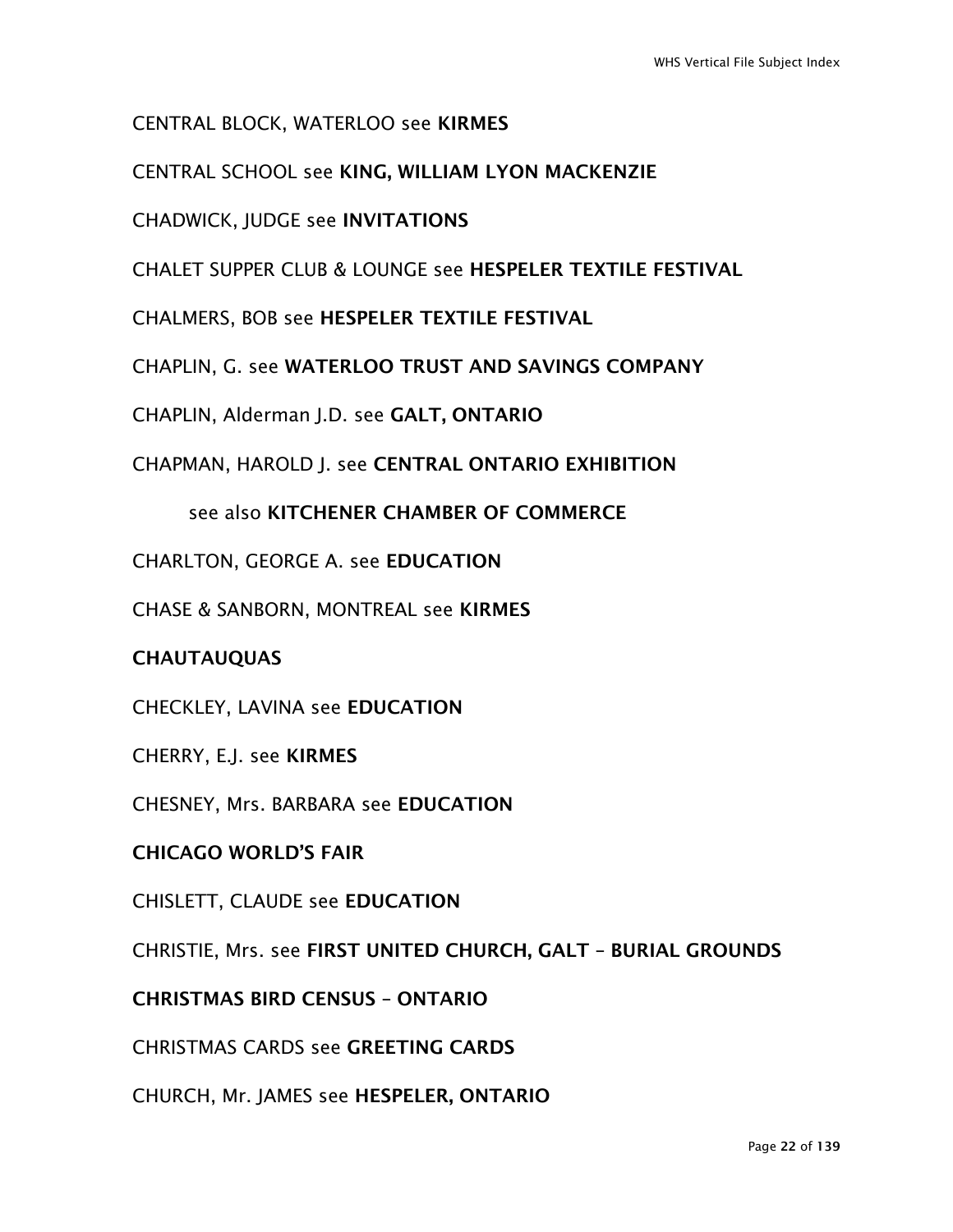#### (40) CHURCH STREET, BERLIN, ONTARIO see KIRMES

#### CITY PLANNING, KITCHENER

CLARE, ELIZABETH see EDUCATION

CLARE BROTHERS & COMPANY see KIRMES

CLARK, B.D. see FERGUS HIGH SCHOOL

CLARK, ELIZABETH see HAILER, JACOB

CLARKE, F. JEANETTE see EDUCATION

CLARKE, JESSIE ANN see FIRST UNITED CHURCH, GALT – BURIAL GROUNDS

CLARKE, JOHN see FIRST UNITED CHURCH, GALT – BURIAL GROUNDS

CLARKE, SHIRLEY D. see EDUCATION

CLEARVIEW SCHOOL see S.S. # 19, WATERLOO TOWNSHIP

CLEMENS, ABRAM see HESPELER, JACOB

CLEMENS, Reverend ALBERT see CLEMENS FAMILY

CLEMENS, AMOS see CLEMENS FAMILY

CLEMENS, M.B. see BERLIN PHILHARMONIC SOCIETY

CLEMENS, WENDEL see BIOGRAPHY – COLLECTIVE

#### CLEMENS FAMILY

CLIMIE, MAUDE see EDUCATION

CLIOSOPHIC SOCIETY, BERLIN, ONTARIO

CLOTHING – PRICES see FORD'S STORE, AYR

COBER DUNKARD CHURCH, CONCORD, ONTARIO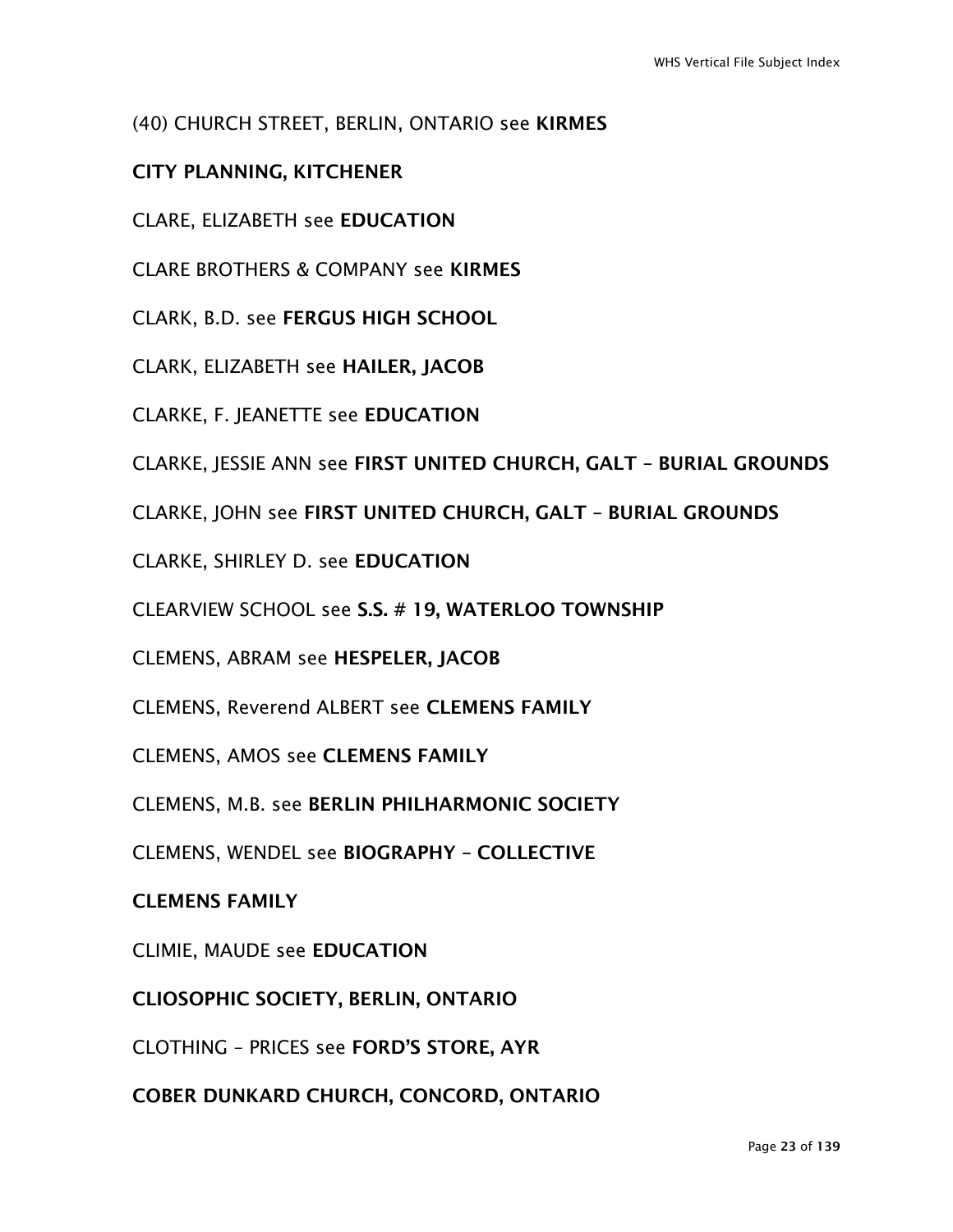COCKBURN, HUGH M. see EDUCATION

COEY, Mrs. see FIRST UNITED CHURCH, GALT – BURIAL GROUNDS

COFFEE - ADVERTISEMENTS see KIRMES

COFFMAN, Miss BARBARA see MENNONITES

COFFMAN, Mrs. DAVID see MENNONITES

COLEMAN, JAMES see BERLIN FIRE DEPARTMENT

COLES, HERBERT see HESPELER, ONTARIO

COLLINS, HUGH M. see EDUCATION

COLLINS, JOHN see LINWOOD, ONTARIO

COMMERCIAL LIVERY - ADVERTISEMENT see BERLIN PHILHARMONIC **SOCIETY** 

COMMON, GEORGE see FIRST UNITED CHURCH, GALT – BURIAL GROUNDS

COMMON, Mrs. I. see FIRST UNITED CHURCH, GALT – BURIAL GROUNDS

COMMON, JAMES see FIRST UNITED CHURCH, GALT – BURIAL GROUNDS

COMMON, RICHARD see FIRST UNITED CHURCH, GALT – BURIAL GROUNDS

COMMON, Mrs. RICHARD see FIRST UNITED CHURCH, GALT – BURIAL **GROUNDS** 

COMMON, THOMAS see FIRST UNITED CHURCH, GALT – BURIAL GROUNDS

#### COMSTOCK, GEORGE WELLS

COMSTOCK, WILLIAM see COMSTOCK, GEORGE WELLS

CONCORDIA CLUB, KITCHENER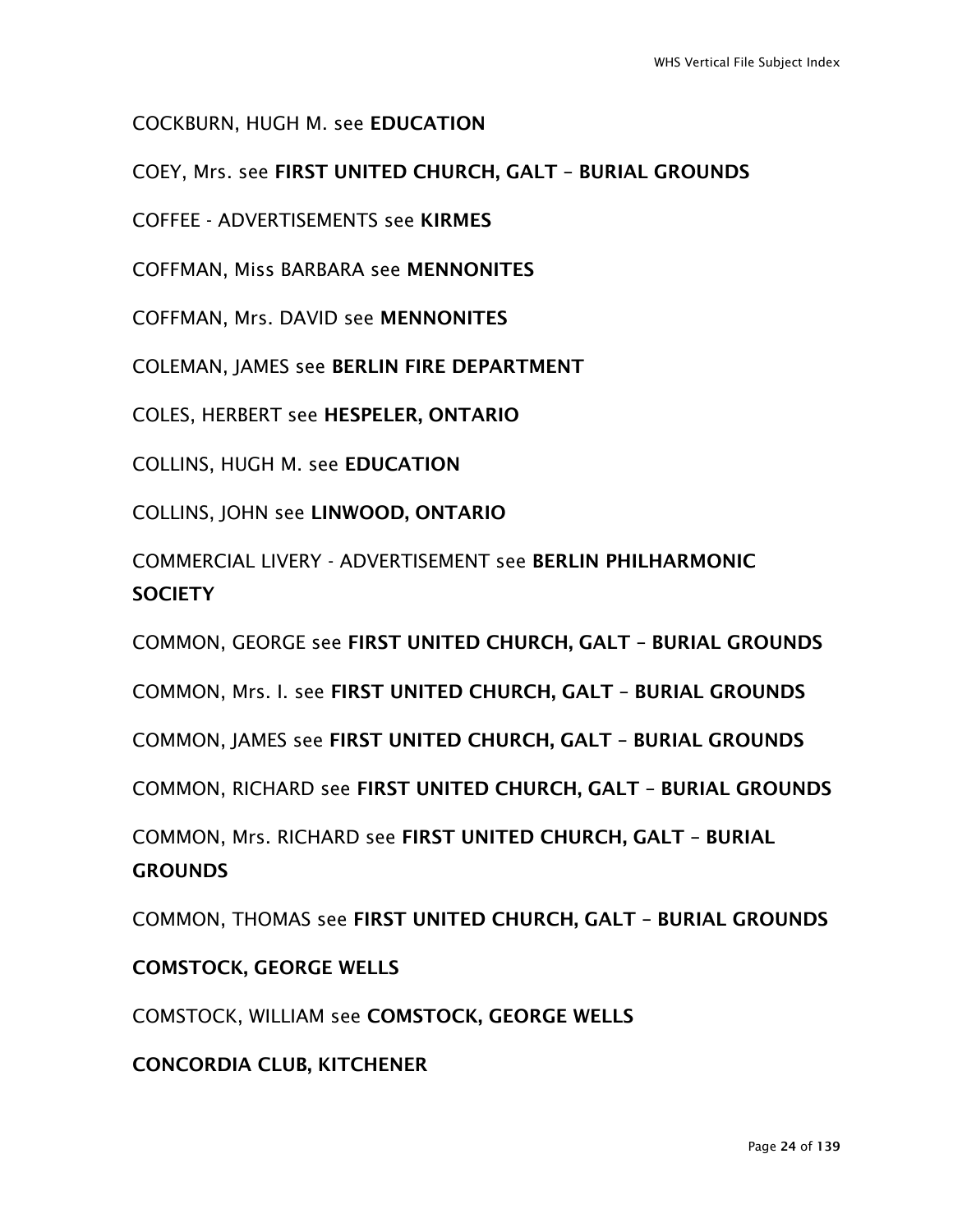#### CONESTOGA see KING, WILLIAM LYON MACKENZIE

#### CONESTOGA, ONTARIO

CONESTOGA SCHOOL see S.S. # 1, WOOLWICH TOWNSHIP

#### **CONFEDERATION**

CONFIRMATION CERTIFICATE see SASS, CLARA

CONNER, J.W. see KING, WILLIAM LYON MACKENZIE

CONNOLLY, JNO. see HESPELER, JACOB

CONRAD, JACOB see BIOGRAPHY – COLLECTIVE

CONRAD BROTHERS HARDWARE, WATERLOO see RECEIPTS

COOK, ALEXANDER see FIRST UNITED CHURCH, GALT – BURIAL GROUNDS

COOK, GLADYS see EDUCATION

COOK, HAROLD see EDUCATION

COOK, JOHN see BERLIN FIRE DEPARTMENT

#### COOK REUNION

COOPER, GORDON see EDUCATION

CORBETT, Mrs. FRIEDA see EDUCATION

CORBETT, PETER see HOMER WATERLOO GALLERY

CORNELL, E.P. see KIRMES

COSGROVE, WILLIAM see KIRMES

COTTEN, VIOLA see EDUCATION

COTTRELL, GEORGE see BIOGRAPHY – COLLECTIVE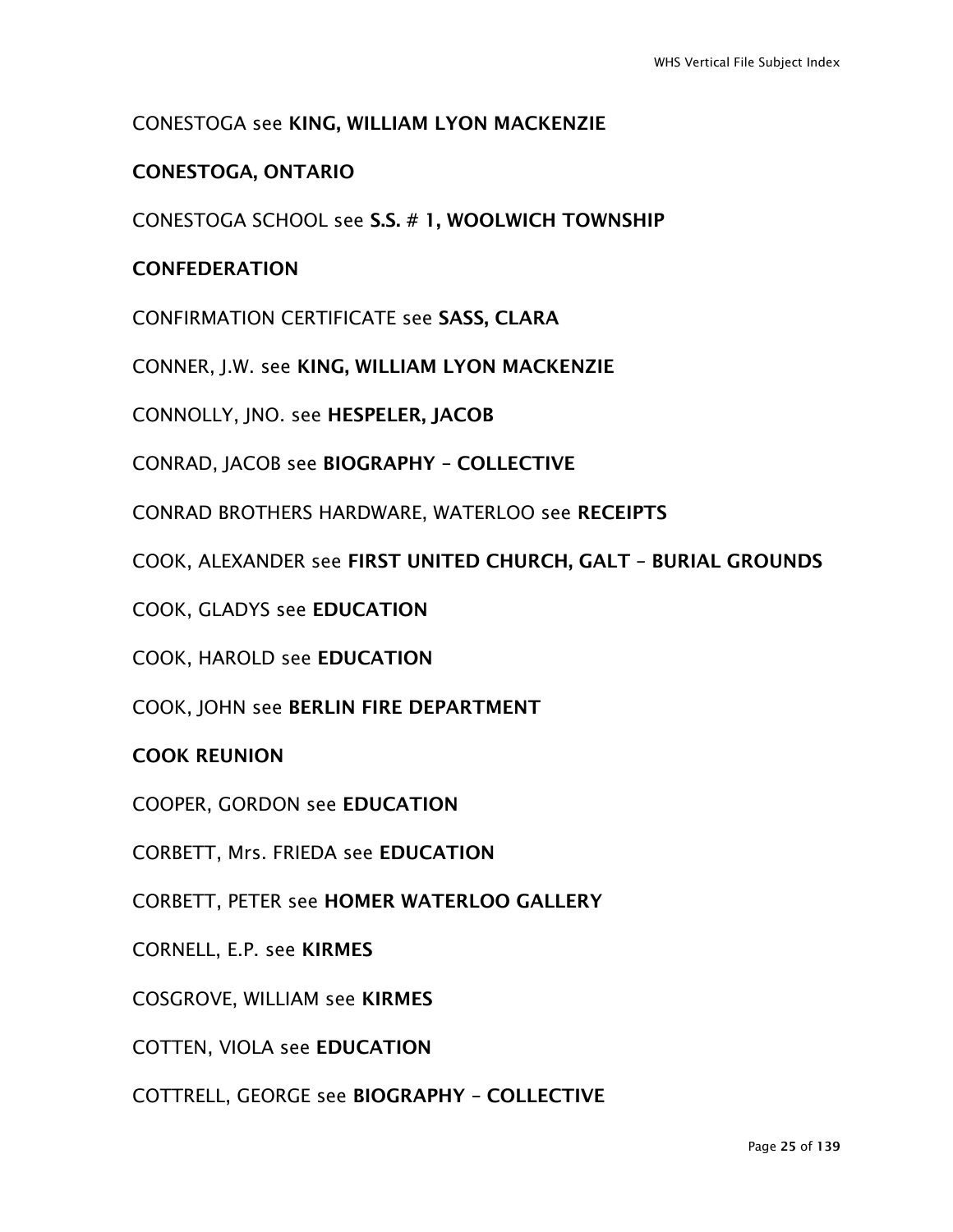#### COULTER, JAMES see EDUCATION

#### COURTLAND AVENUE PUBLIC SCHOOL

COURTNEY, J.N. see EDUCATION

COUTTS, Dr. E.N. see BIOGRAPHY – COLLECTIVE

COWAN, JAMES see HESPELER, JACOB

COWELL, JOHN see EDUCATION

COX, Mrs. LENA see EDUCATION

CRAIG, ANDREW see FIRST UNITED CHURCH, GALT – BURIAL GROUNDS

CRAIG, JAMES see FIRST UNITED CHURCH, GALT – BURIAL GROUNDS

CRAIG, JANE see FERGUS HIGH SCHOOL

CRANE, ADELINE AMELIA see FIRST UNITED CHURCH, GALT – BURIAL **GROUNDS** 

CRAW, Mrs. R.W. see FERGUS HIGH SCHOOL

CREELMAN BROTHERS, GEORGETOWN, ONTARIO see KIRMES

CRESS, SIMON

CRESSMAN, ABNER see BIEHN MENNONITE CHURCH

CRESSMAN, Reverend ARNOLD see HESPELER, ONTARIO

CRESSMAN, CURTIS see BIEHN MENNONITE CHURCH

CRESSMAN, DANIEL W. see EDUCATION

CRESSMAN, DAVID see MENNONITES

CRESSMAN, E.C. (EBEN) see DOON PIONEER VILLAGE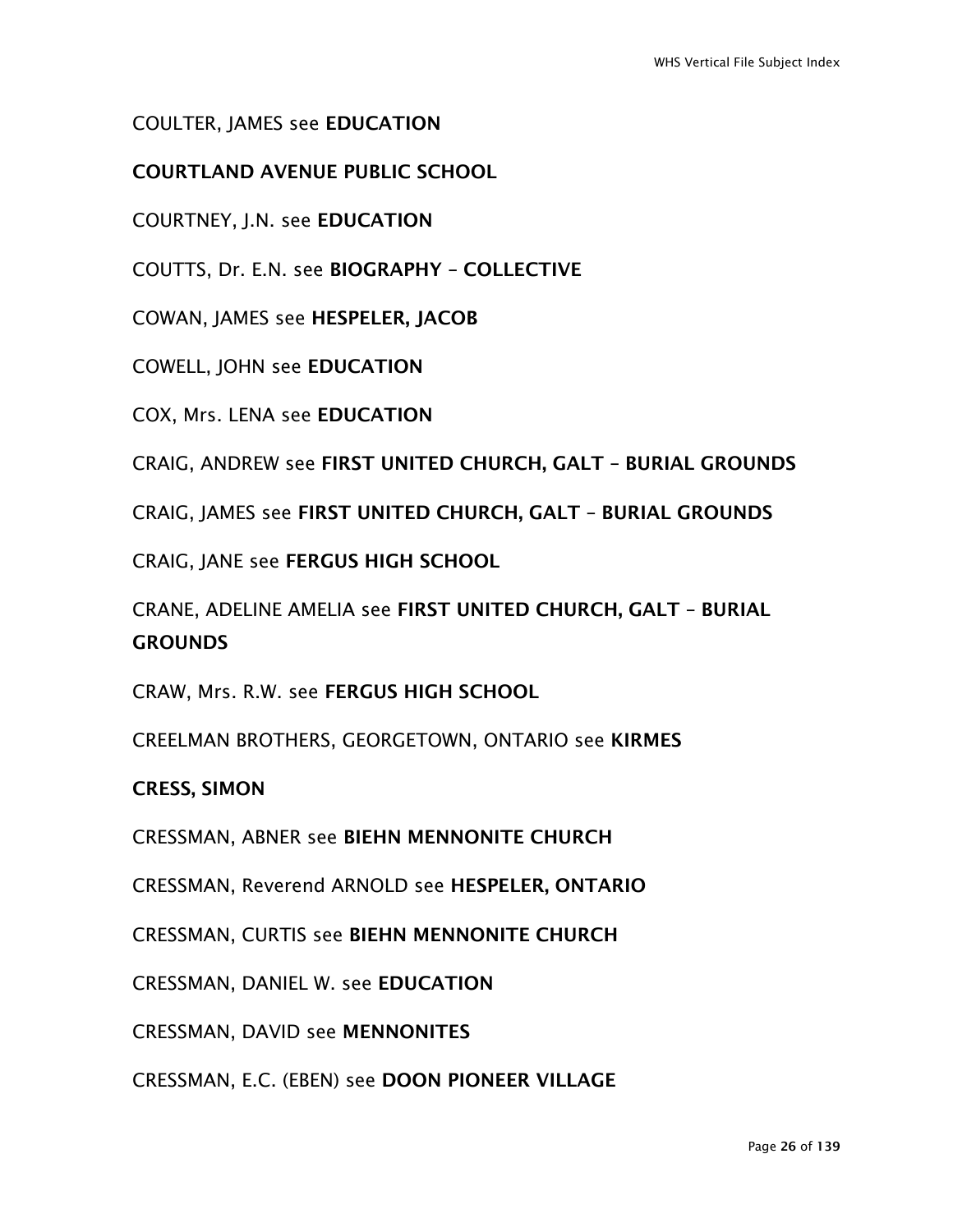see also HESPELER, ONTARIO

see also EDUCATION

see also FAIRS

CRESSMAN, Mrs. FLORENCE see EDUCATION

CRESSMAN, Mrs. FRED see MENNONITES

CRESSMAN, IRVIN see BIEHN MENNONITE CHURCH

CRESSMAN, JOAN see EDUCATION

CRESSMAN, Miss JUDY see MENNONITES

CRESSMAN, Mrs. LLOYD see MENNONITES

CRESSMAN, MARK see MENNONITES

CRESSMAN, MOSES see BERLIN FIRE DEPARTMENT

CRESSMAN, NOAH see BIEHN MENNONITE CHURCH

CRESSMAN, Mrs. ORVAL see BIEHN MENNONITE CHURCH

CRESSMAN, ZENAS see BIEHN MENNONITE CHURCH

CRIME

CROFT, JOHN see BERLIN FIRE DEPARTMENT

CROMPTON CORSET COMPANY

CROOKALL, C. see INVITATIONS

CROOKS, Mr. see PILKINGTON, ROBERT

CROOKSHANKS, ELIZABETH see LINWOOD, ONTARIO

CROOKSHANKS, Lance-Corporal ADAM see LINWOOD, ONTARIO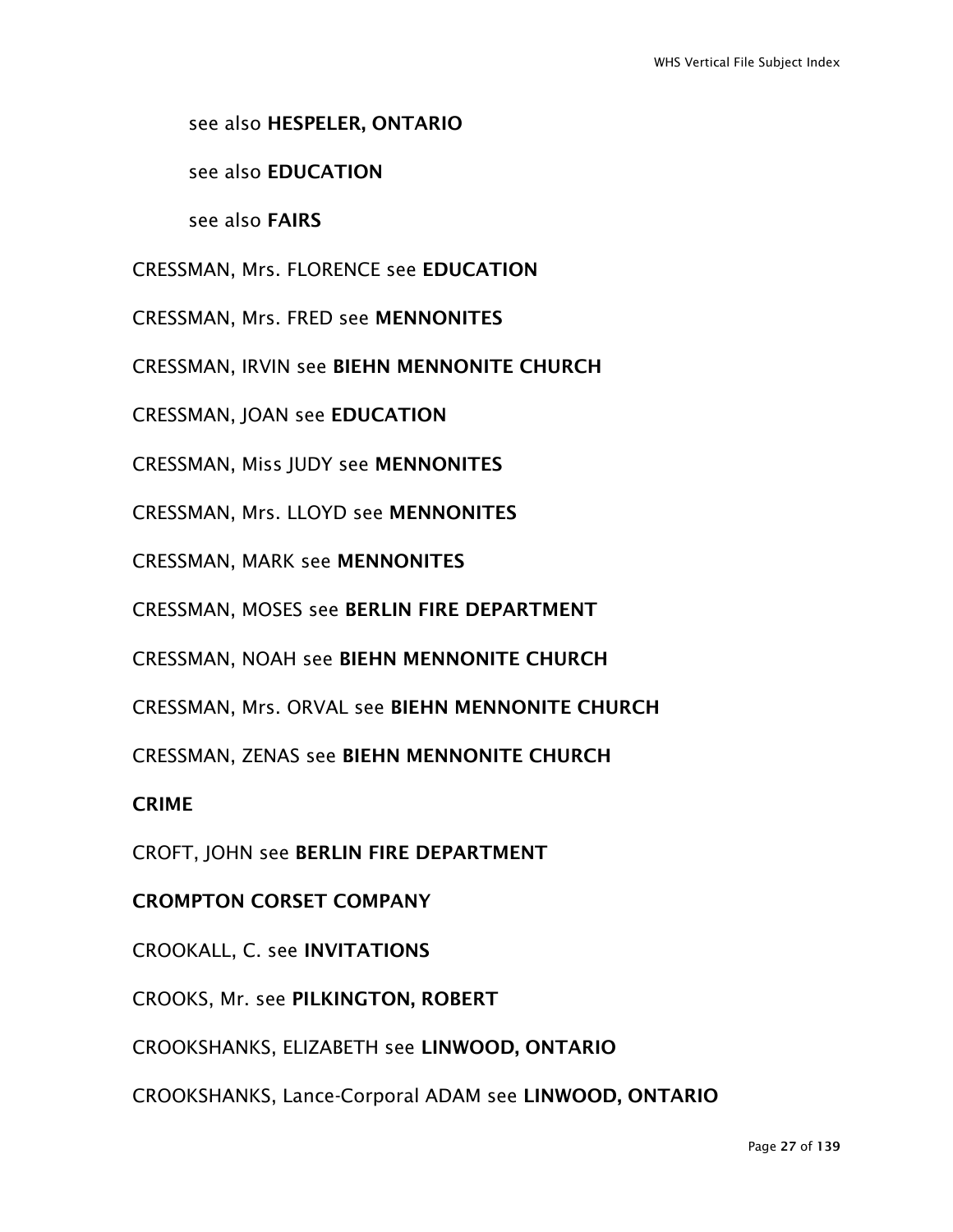CROOKSHANKS, THOMAS see LINWOOD, ONTARIO

CROOKSHANKS, THOMAS L. see LINWOOD, ONTARIO

CROOKSHANKS, WALLACE see LINWOOD, ONTARIO

CROSBY, H.M. "BOB" see CENTRAL ONTARIO EXHIBITION

CROSSE, JOHN MACKARTNEY see FIRST UNITED CHURCH, GALT – BURIAL **GROUNDS** 

CROWN INN see KIRMES

CROZIER, Mrs. see FIRST UNITED CHURCH, GALT – BURIAL GROUNDS

CUNNINGHAM, NELSON see HAWKESVILLE, ONTARIO

CUNNINGHAM, Mr. & Mrs. T. see HAWKESVILLE, ONTARIO

CURLING STONES see BARCLAY, Captain JAMES

CURRIE, D.H.

CUTHBERTSON, JAMES see EDUCATION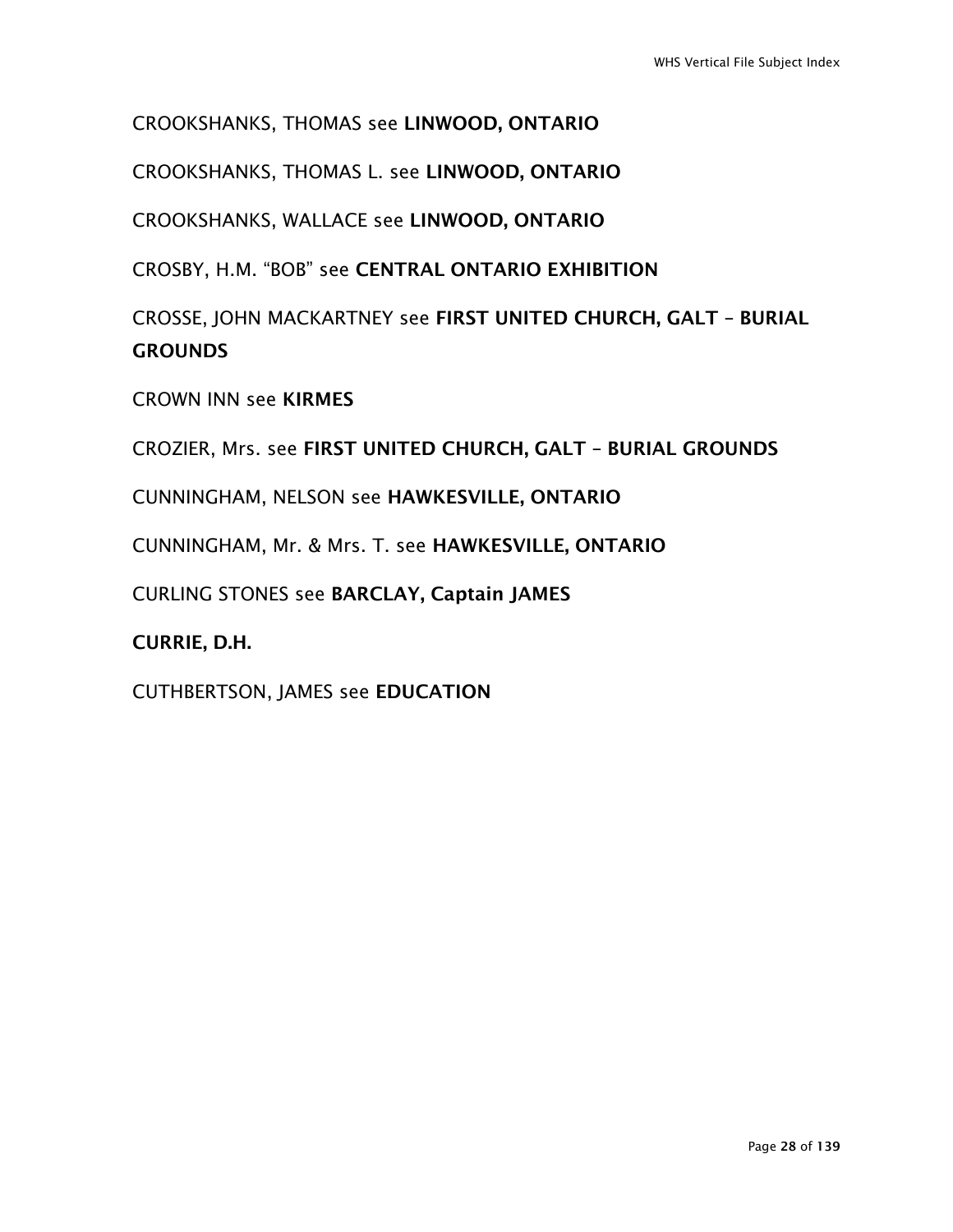## General D

DACK, DAVID see WELLESLEY BAPTIST CHURCH

DAHMER, R.C. see WATERLOO TRUST AND SAVINGS COMPANY

DAILY AND WEEKLY RECORD see KIRMES

DAILY EVENING TIMES see GREETINGS CARDS

DAMBACH, MAGDALENA see PEQUEGNAT FAMILY

DANDO, SARAH ANN see FIRST UNITED CHURCH, GALT – BURIAL GROUNDS

DANDY, Mr. J. see FERGUS HIGH SCHOOL

DANIEL, JAMES L. see EDUCATION

DARDARIAN'S ORIENTAL RUGS - ADVERTISEMENT see K-W HOSPITAL – LADIES AUXILIARIES

DARE COMPANY LTD. – ADVERTISMENT see K-W HOSPITAL – LADIES AUXILIARIES

DARLING, ISABEL see EDUCATION

DATE, SAMUEL see INVITATIONS

DAVEY, Ph. see KIRMES

DAVIDSON, JOHN see INVITATIONS

DAVIDSON, WILLIAM see FIRST UNITED CHURCH, GALT – BURIAL GROUNDS

DAVIDSON, Sheriff WILLIAM see BECK, JACOB

DAVIES, Miss see LINWOOD, ONTARIO

DAVIS, EDWARD see APPRENTICESHIP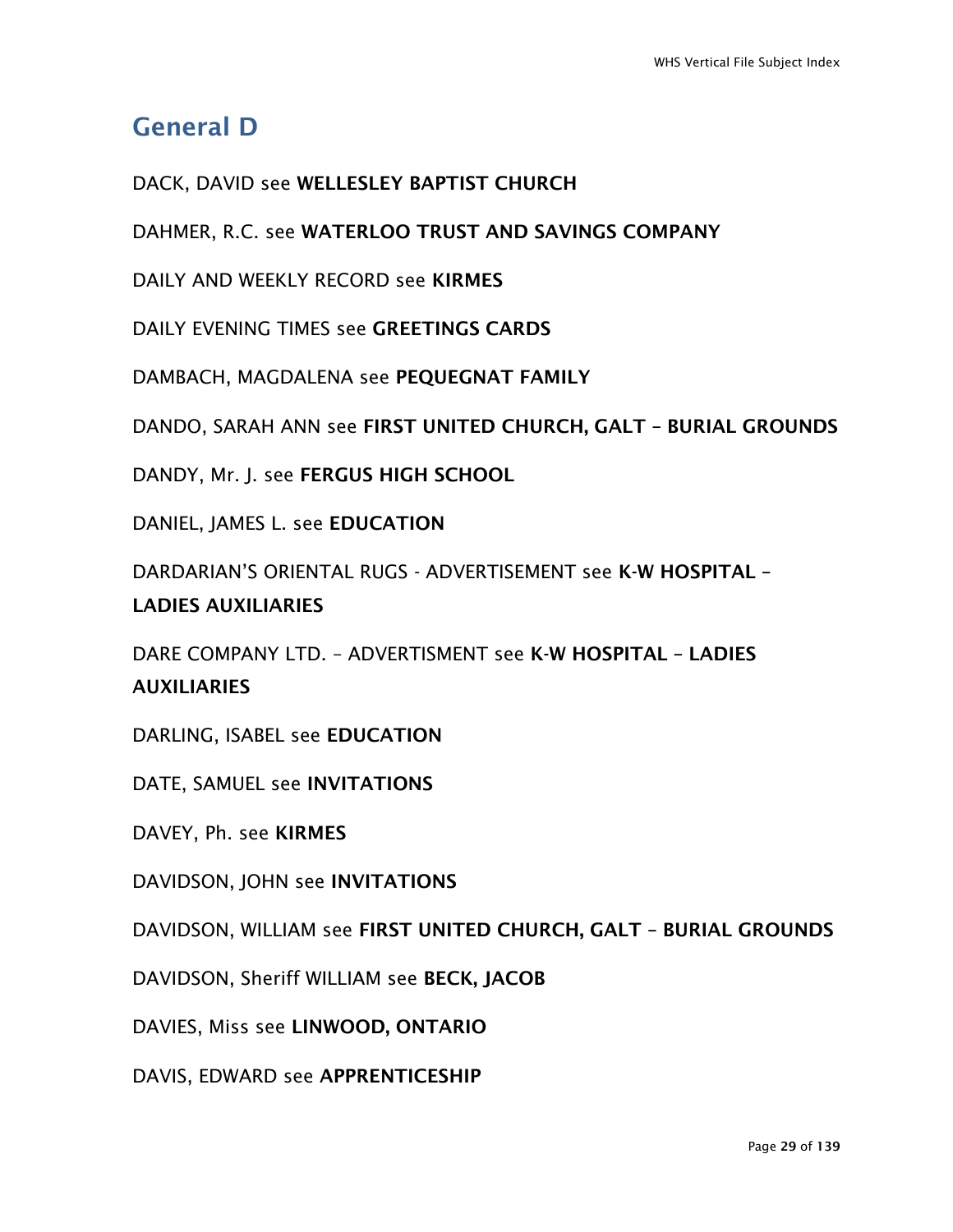DAVISON, MARGERY see EDUCATION

DAY, VERNA see EDUCATION

DEACON, DON see KITCHENER CHAMBER OF COMMERCE

DEBRUSK, HARRY see EDUCATION

DEBUS, GEORGE see BIOGRAPHY – COLLECTIVE

DEBUS, GEORGE M. see BERLIN FIRE DEPARTMENT

see also PEQUEGNAT FAMILY

DEDELS, FREDERICK see EDUCATION

DEFENCE see WATERLOO COUNTY CIVIL DEFENCE GROUP

DEFRAIN, GEORGE see EDUCATION

DEKAY, PERCY see LINWOOD, ONTARIO

DELIMA, Mr. see BERLIN PHILHARMONIC SOCIETY

DENIS-NATHAN, PETER see DOON PIONEER VILLAGE

DERBYSHIRE, VERLA see EDUCATION

DETTWEILER FAMILY

DETWEILER, L. MARGARET see EDUCATION

DETWEILER MEETINGHOUSE

DETWILER, JOHN

DEVITT, BENJAMIN

DEVITT, Mr. H. see BERLIN PHILHARMONIC SOCIETY

DEVITT, I. see BERLIN PHILHARMONIC SOCIETY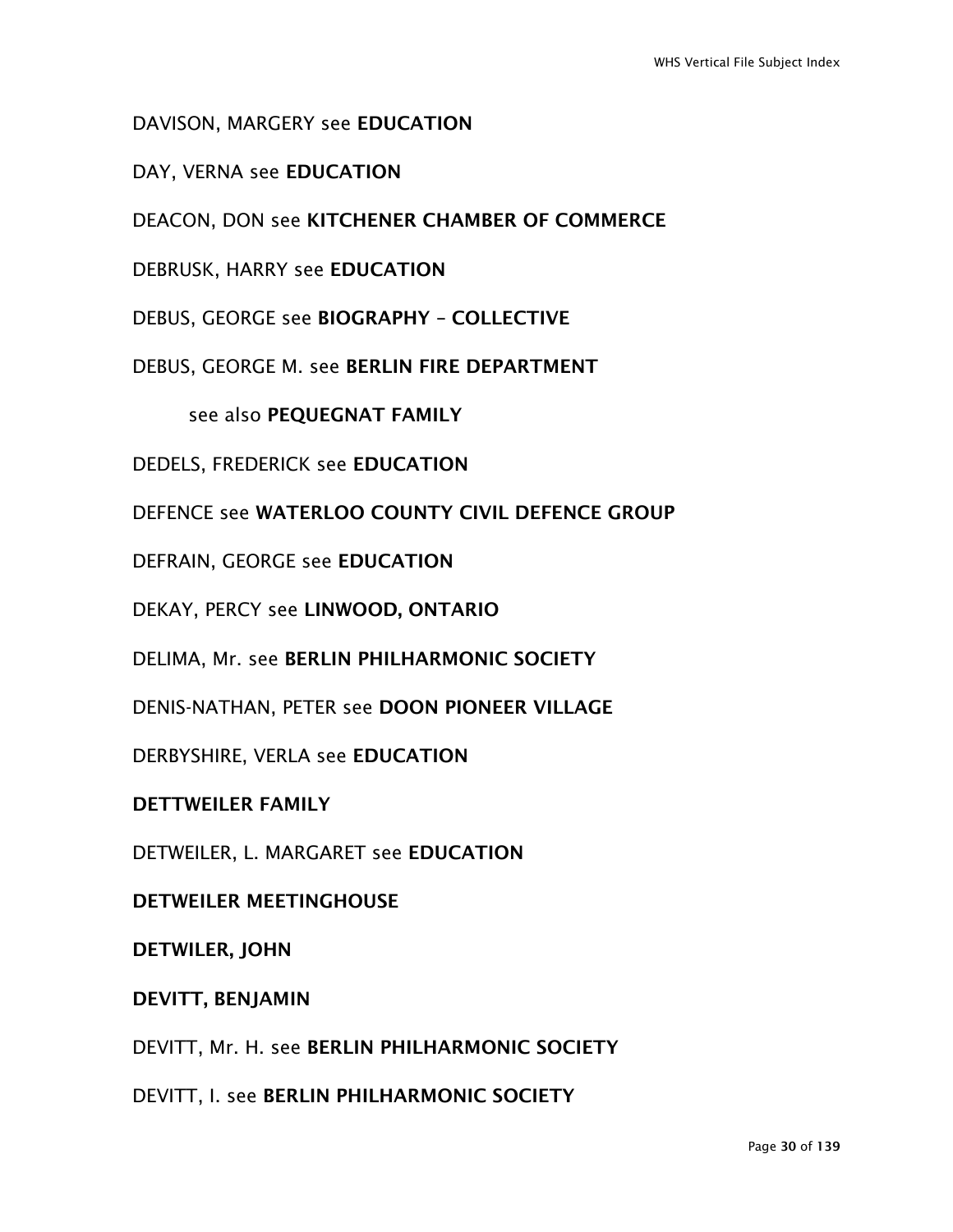DEVITT, JOSEPH see BERLIN FIRE DEPARTMENT

DICKSON, DOUGLAS J. see EDUCATION

DICKSON, Reverend J.A. see GALT, ONTARIO

DICKSON, MARGARET see EDUCATION

DICKSON, Honorable WILLIAM

DIEFENBACHER, AARON see EDUCATION

DIETERLO, JACOB see BERLIN FIRE DEPARTMENT

DIETRICH, HENRY A. see DIETRICH'S BAKERY

#### DIETRICH'S BAKERY

DIETZ, Miss G. see BERLIN PHILHARMONIC SOCIETY

DINGMAN, IRV see KITCHENER CHAMBER OF COMMERCE

DIXON, Lieutenant-Colonel A. see A.R. GOUDIE EVENTIDE HOME,

#### **KITCHENER**

DOBBIE, GEORGE H. see WATERLOO TRUST AND SAVINGS COMPANY

DOCTORS see SCHMUTTER, GODFREY H.

DOERING, STANLEY see EDUCATION

DOERSAM, GEORGE see LEGAL DOCUMENTS

DOMINION LIFE ASSURANCE COMPANY, WATERLOO – 125TH ANNIVESARY

DOMINION RUBBER COMPANY see WOLFHARD, HARRY

DOMINION THRESHING COMPANY see NEW HAMBURG MANUFACTURING **COMPANY**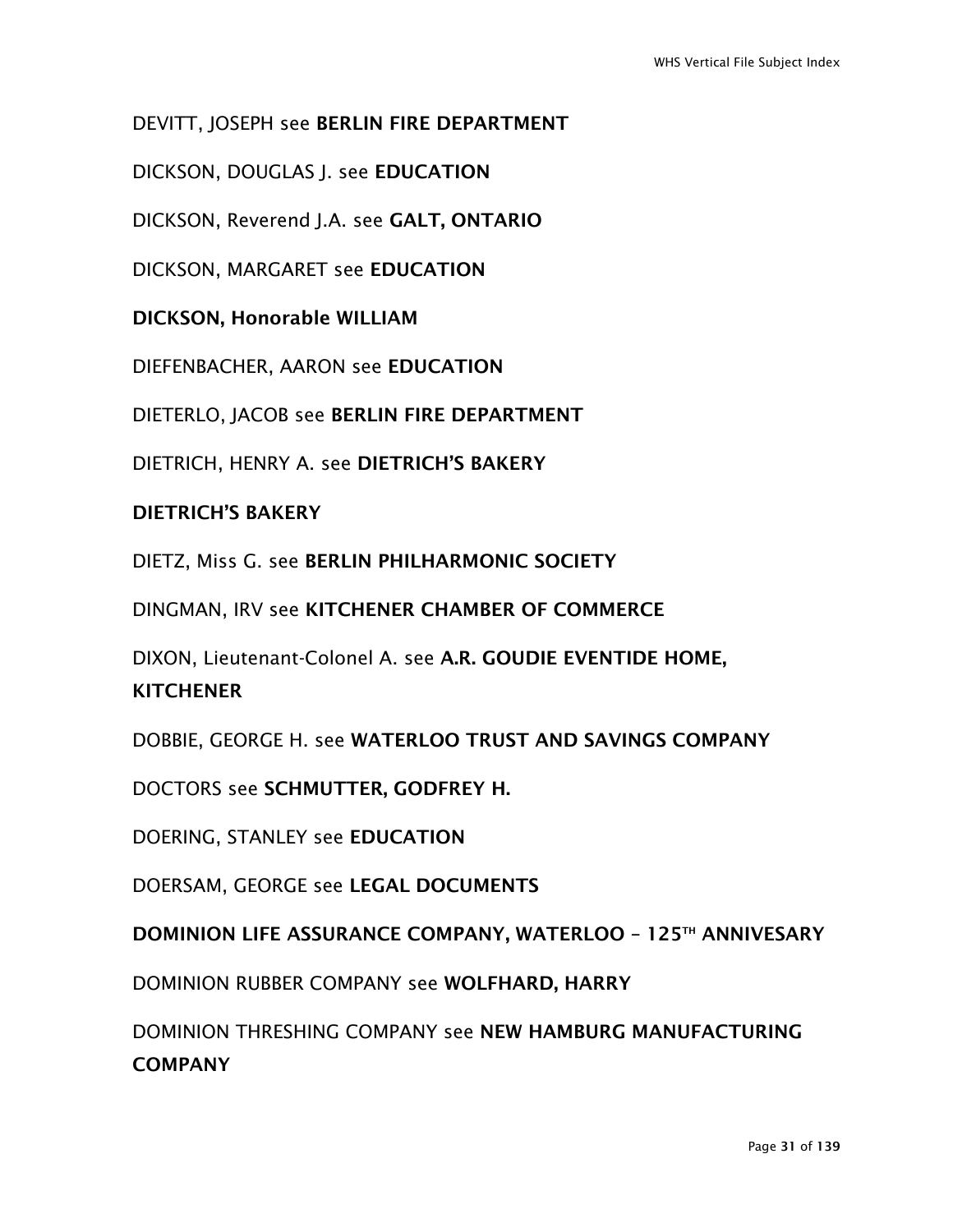#### DOMINION TIRE COMPANY

DOMINION WOOLLENS & WORSTED LIMITED see HESPELER TEXTILE FESTIVAL

#### see also DOMINION WOLLENS & WORSTED NEWS

#### DOMINION WOOLLENS & WORSTEDS NEWS

DONALD, Mrs. see LINWOOD, ONTARIO

DONALD, Mr. & Mrs. FRED see HAWKESVILLE, ONTARIO

DONALD, JAMES see BERLIN FIRE DEPARTMENT

DONALDSON, A.G. see EDUCATION

DONALDSON, Alderman HELEN see GALT, ONTARIO

DOON HERITAGE CROSSRADS see FREEPORT UNITED CHURCH

#### DOON PIONEER VILLAGE

DOON PRESBYTERIAN CHURCH - 123RD ANNIVERSARY (20-JUNE-1976)

DORSCH, Reverend LORNE see A.R. GOUDIE EVENTIDE HOME, KITCHENER

DOUBT, HARRIET see EDUCATION

DOUGLASS, HUGH

DOWNEY, JOHN J. see EDUCATION

DRAFT CERTIFICATE see WEILAND, GEORGE ANDRES

DREGER, Mrs. ELIZABETH JANZEN see DOON PIONEER VILLAGE

#### DREISINGER FAMILY

DRY GOODS STORE see FORD'S STORE, AYR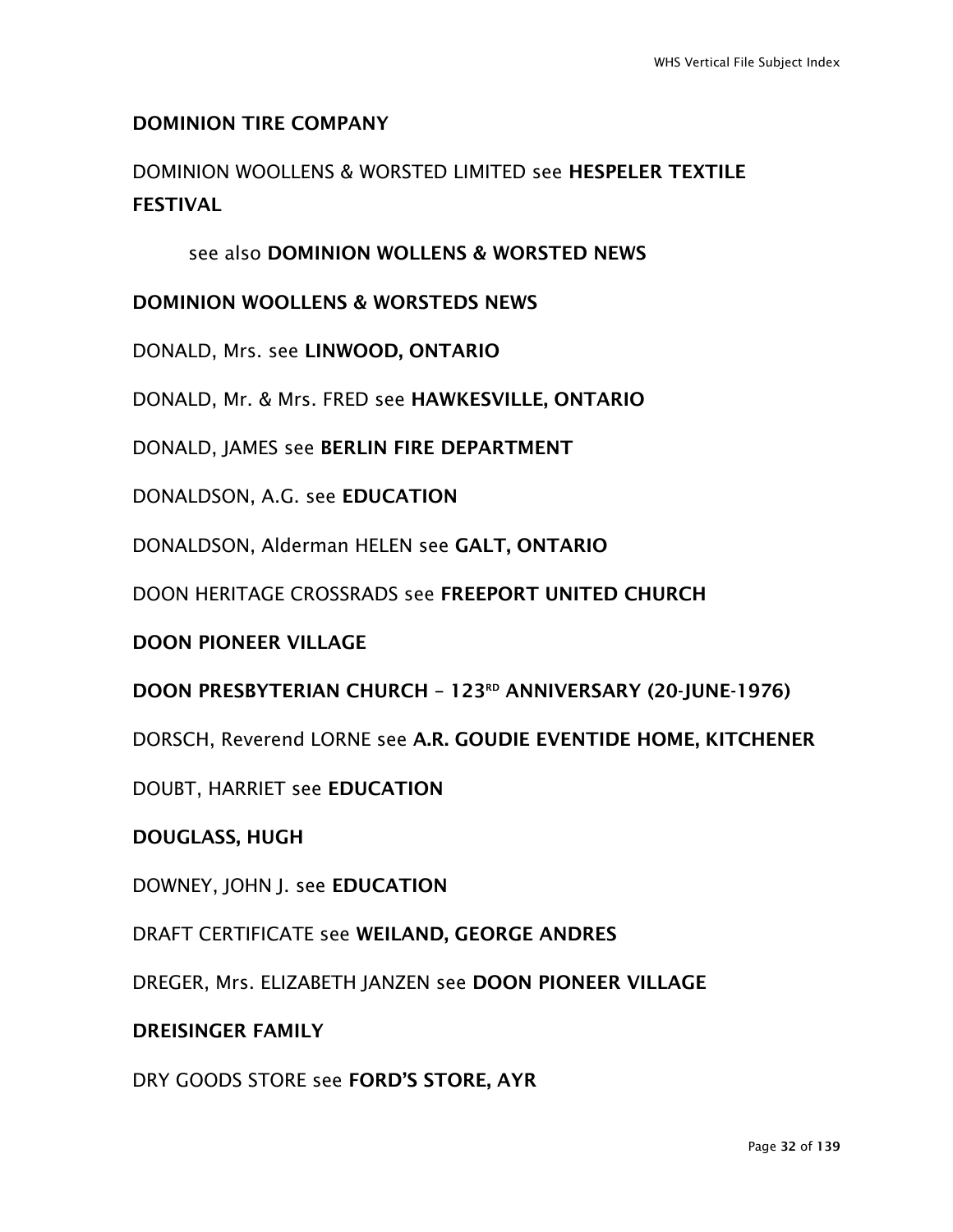### DRYMAN, MARGARET see FIRST UNITED CHURCH, GALT – BURIAL **GROUNDS**

DUECK, HENRY see MENNONITES

DUKE, MERVIN see EDUCATION

DUMMAL, FRIEDRICH see HAILER, JACOB

DUNDAS, Mrs. ALMA see EDUCATION

DUNNINGTON, JOHN see LINWOOD, ONTARIO

DUNNINGTON, JOHN L. see LINWOOD, ONTARIO

DUNSMORE, ANDREW see EDUCATION

DURAND, C.A. see INVITATIONS

DUROMA LIMITED see HESPELER, ONTARIO

DURST, Mrs. DOROTHY see EDUCATION

DURWARD, FRANCES H. see EDUCATION

DWYER, Mrs. CATHERINE see EDUCATION

DYCK, Mrs. JACOB see MENNONITES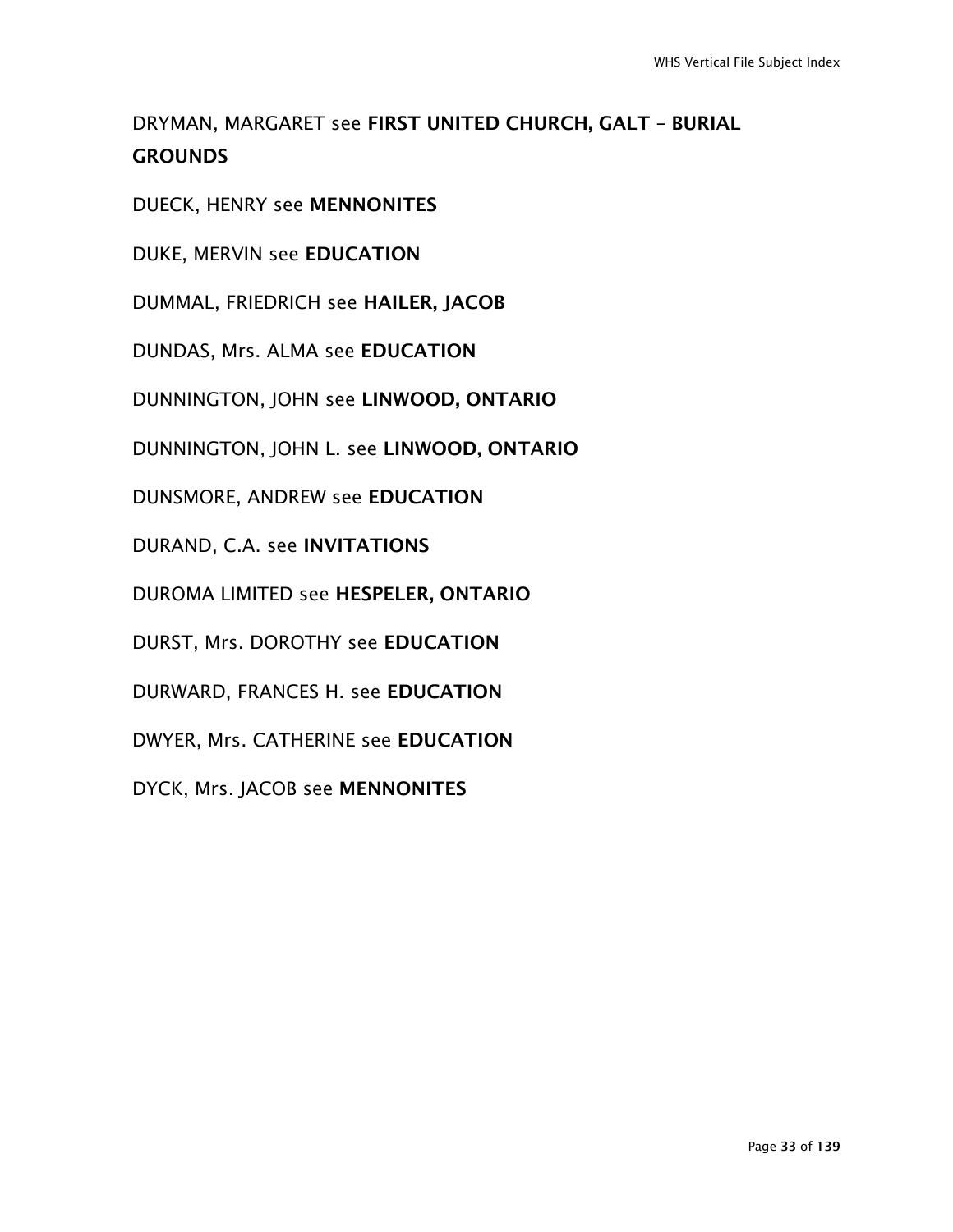## General E

#### EARL, ARNOLD see EDUCATION

EARL WELSH ELECTRIC see HESPELER, ONTARIO

#### EBY, BENJAMIN

(BLAIN) EBY COMPANY LTD., TORONTO see KIRMES

#### EBY, Dr. FREDERICK

EBY, GEORGE W. see EDUCATION

#### EBY, H. see INVITATIONS

#### EBY, LEO

EBY, MENNO see BERLIN FIRE DEPARTMENT

#### EBY, Miss RUTH see FAIRS

#### EBY, RUTH MARION

ECKEL, STAN see FIVE POINT DRUG STORE

#### ECONOMICAL MUTUAL FIRE INSURANCE COMPANY, BERLIN, ONTARIO

EDDY, Reverend EARL B. see HESPELER, ONTARIO

#### EDUCATION

EDWARDS, G.A.M. see WATERLOO TRUST AND SAVINGS COMPANY

EIDT, Mrs. E.D. see BIOGRAPHY – COLLECTIVE

EINWECHTER AND MULLER PAINTERS see HESPELER, ONTARIO

ELECTIONS – HESPELER

#### ELECTIONS – WATERLOO COUNTY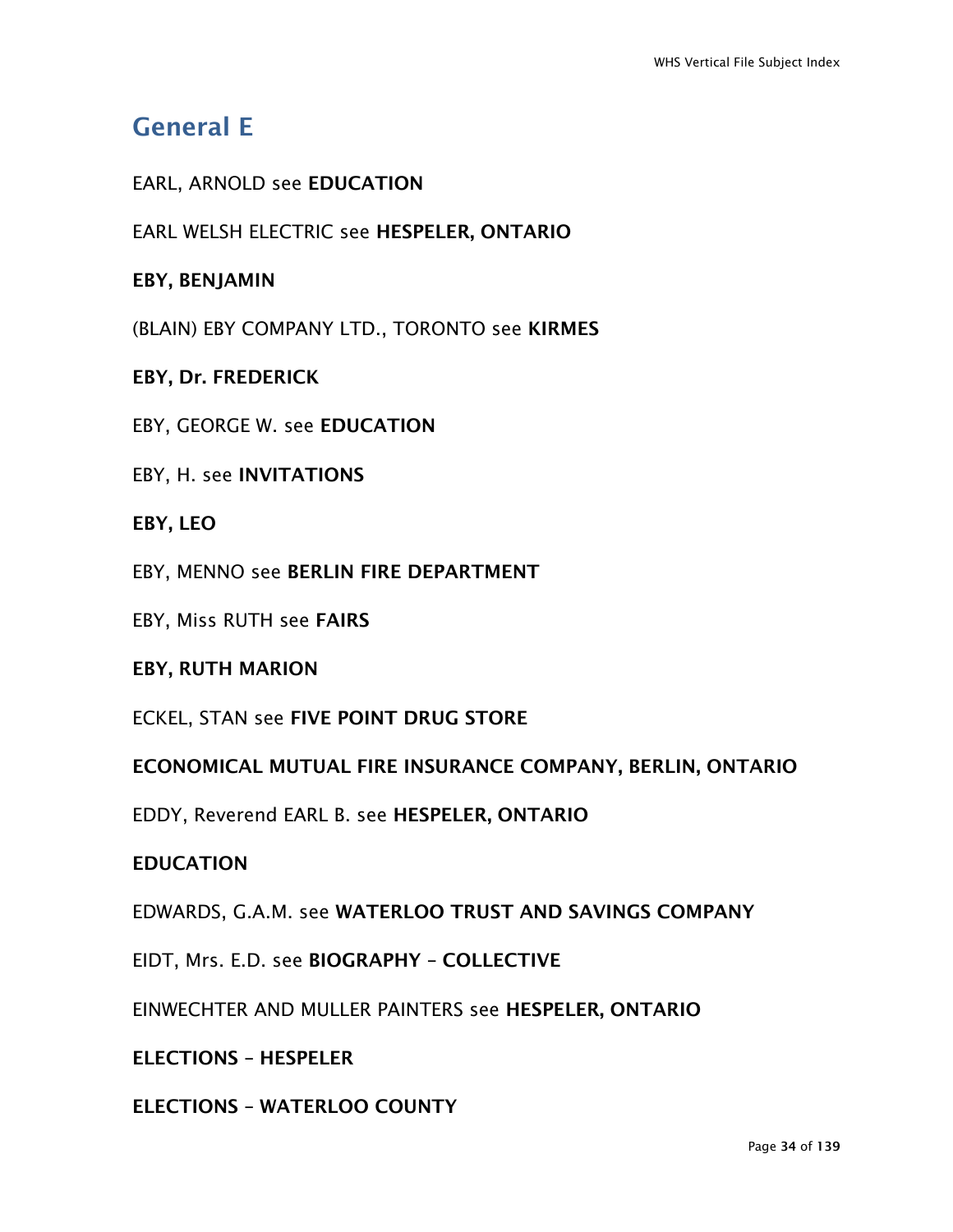ELECTROHOME - ADVERTISEMENT see K-W HOSPITAL – LADIES AUXILIARIES

ELLIOT, ADAM see FIRST UNITED CHURCH, GALT – BURIAL GROUNDS

ELLIOT, CHRISTIAN see FIRST UNITED CHURCH, GALT – BURIAL GROUNDS

ELLIOTT, HUGH C. see EDUCATION

ELLIOTT, JANET see EDUCATION

ELLIOTT, Mrs. WILLIAM see FIRST UNITED CHURCH, GALT – BURIAL **GROUNDS** 

ELLIOT, Mrs. see FIRST UNITED CHURCH, GALT – BURIAL GROUNDS

ELLIOTT, Mrs. see DOON PIONEER VILLAGE

ELLIS, HARRIETT E. see EDUCATION

ELLIS, HOWARD see MENNONITES

ELLIS, WILLIAM see BERLIN FIRE DEPARTMENT

ELMIRA, ONTARIO

ELMIRA, ONTARIO - BLOOMFIELD RESEARCH

ELMIRA PUBLIC UTILITIES COMMISSION see BOWMAN, ABRAHAM MARTIN

ELMIRA'S SCHOOL HOUSE see ELECTIONS - WATERLOO COUNTY

ELORA, ONTARIO

ELSLEY, E.G. LILIAN see EDUCATION

EMPEY, B. see INVITATIONS

EMPIRE TEA COMPANY see KIRMES

EMSLIE, JOHN see BRIDGES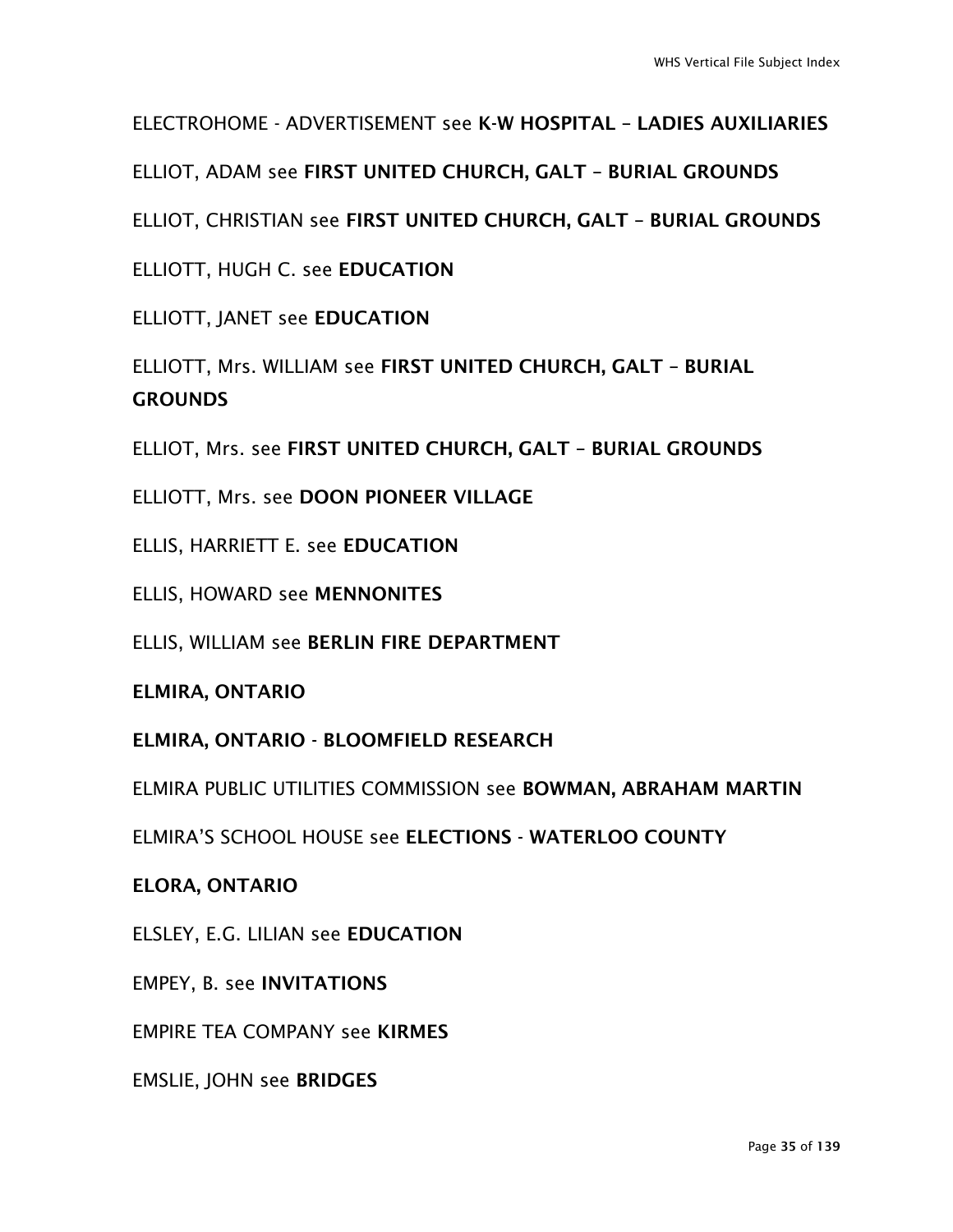ENGEL, EDWARD A. see GREY GOOSE CLUB

ENNS, HERBERT see MENNONITES

ENNS, Mrs. JACOB H. see MENNONITES

ENNS, Mr. & Mrs. JOHN see MENNONITES

EPP, Mr. & Mrs. HENRY see MENNONITES

EQUITABLE LIFE INSURANCE COMPANY OF CANADA - ADVERTISEMENT see K-W HOSPITAL – LADIES AUXILIARIES

ERB, DAVID see BRIDGEPORT, ONTARIO

ERB, JOHN see HESPELER, JACOB

ERB, JOHN

(M.) ERB & COMPANY

ERNEST, JACOB see ECONOMICAL MUTUAL FIRE INSURANCE COMPANY, BERLIN, ONTARIO

ERNST, SAMUEL R. see BIOGRAPHY – COLLECTIVE

ESSON'S PHOTOGRAPH ATELIER see KIRMES

ETHELLE SHOP - ADVERTISEMENT see K-W HOSPITAL – LADIES AUXILIARIES

EULER, Honorable W.D. see ELECTIONS – WATERLOO COUNTY

see also KITCHENER, ONTARIO – RIOTS 01 DECEMBER 1919

see also WATERLOO TRUST AND SAVINGS COMPANY

EVANGELICAL CHURCH, BRIDGEPORT see BRIDGEPORT, ONTARIO

EVANGELICAL UNITED BRETHREN CHURCH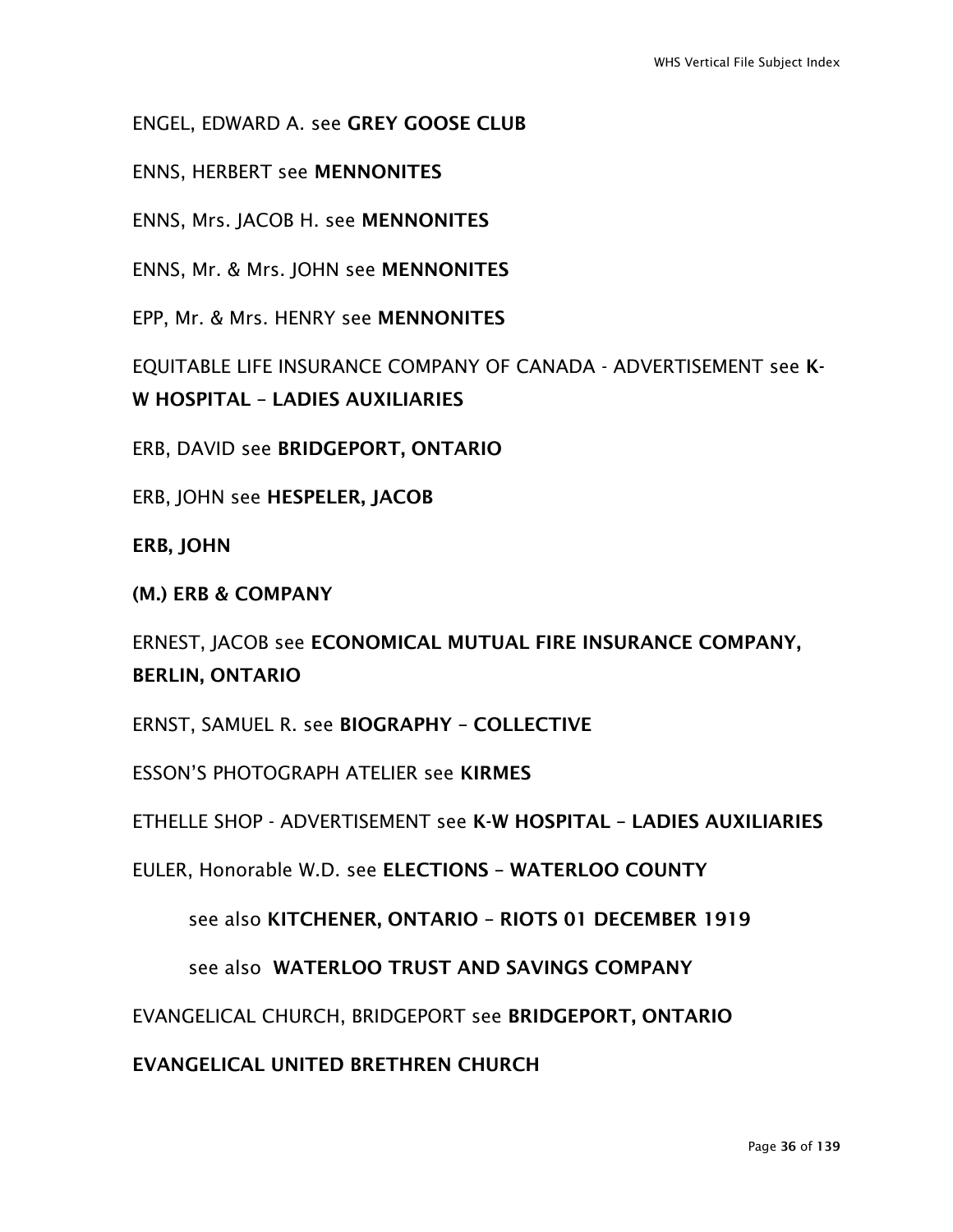EVANS, Mrs. AGNESS see EDUCATION

EWEN, RUBY see HOMER WATSON GALLERY

EWEN, THOMA see HOMER WATSON GALLERY

#### EXAMINATIONS PAPERS

EXAMINATION PAPERS – AGRICULTURE

EXAMINATION PAPERS – ARITHMETIC

EXAMINATION PAPERS – ANCIENT HISTORY

EXAMINATION PAPERS – BOTANY

EXAMINATION PAPERS – CHEMISTRY

EXAMINATION PAPERS – COMPOSITION

EXAMINATION PAPERS – ENGLISH GRAMMAR

EXAMINATION PAPERS – FRENCH

EXAMINATION PAPERS – GEOGRAPHY

EXAMINATION PAPERS – GEOMETRY

EXAMINATION PAPERS – LATIN

EXAMINATION PAPERS – MODERN HISTORY

EXAMINATION PAPERS – PHYSICS

EXAMINATION PAPERS – READING

EXAMINATION PAPERS – TRIGONOMETRY

EXAMINATION PAPERS – WRITING

EXAMINATION PAPERS – ZOOLOGY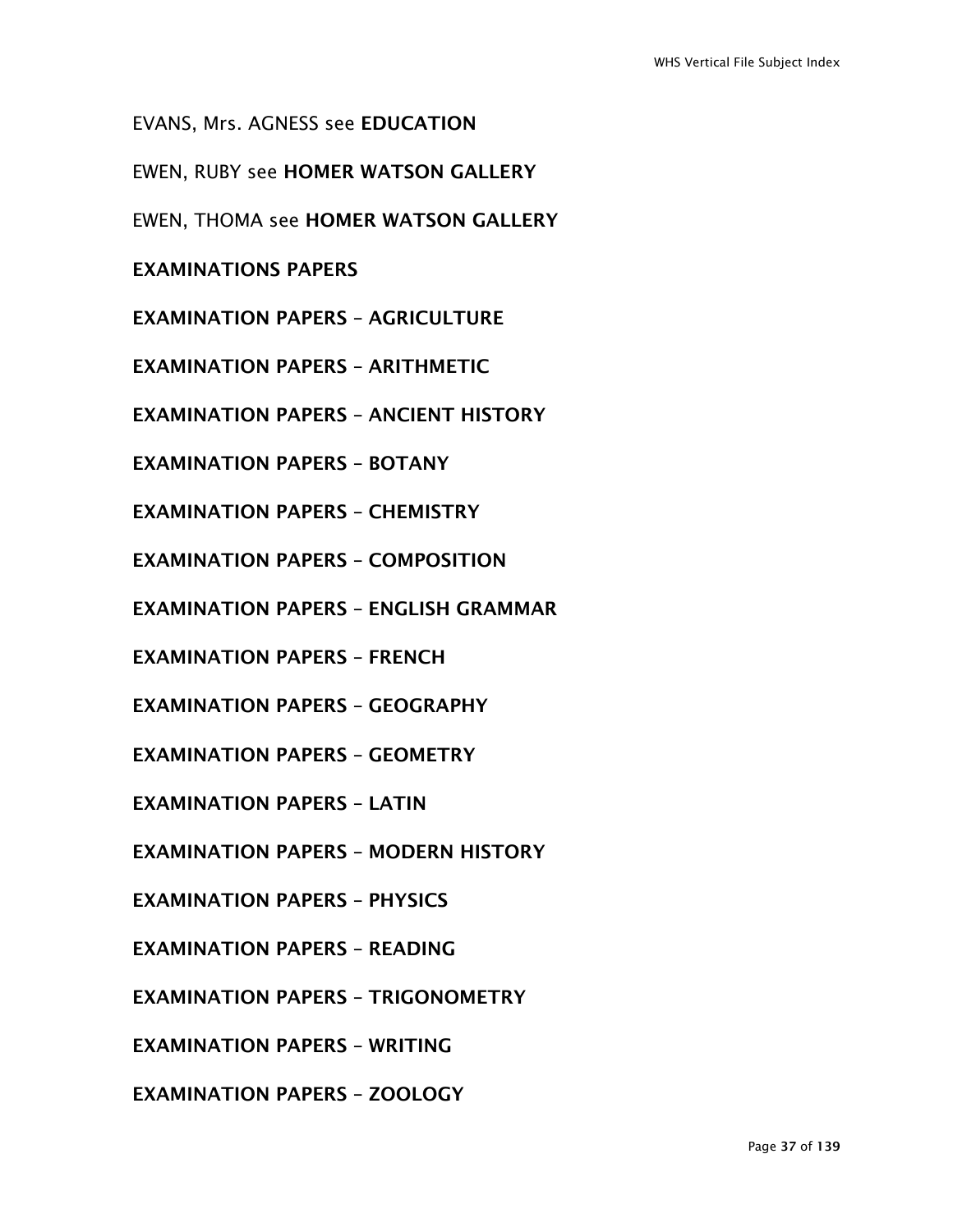## EYDT, W. see LINWOOD, ONTARIO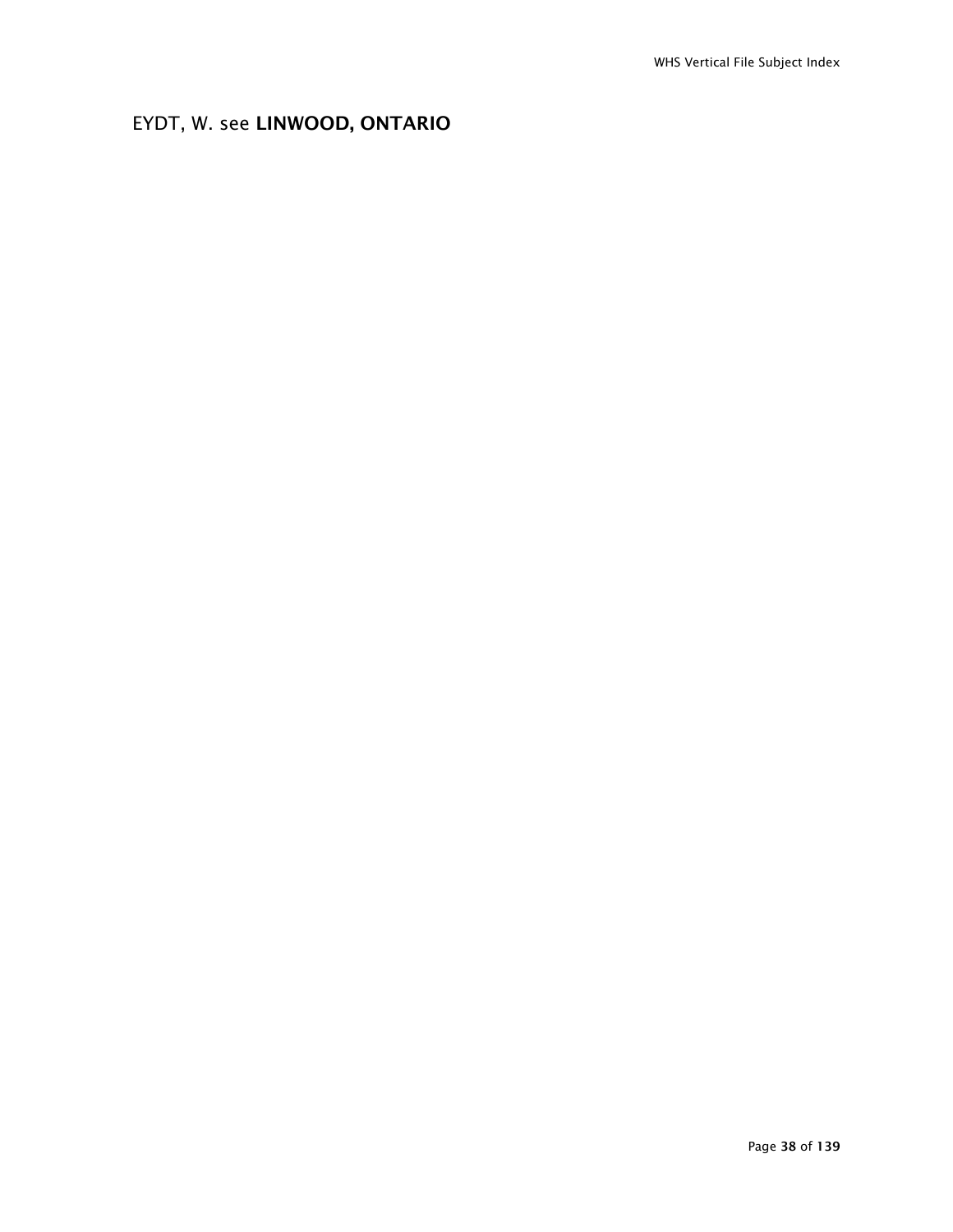# General F

(GEORGE) FABER GROCERY STORE see KIRMES

FAIRCHILD, Mrs. ROSE see EDUCATION

## FAIRS

FAST, Mr. WERNER see MENNONITES

FAUTEUX, C.P. see FERGUS HIGH SCHOOL

FEASBY, Mrs. HELENA see EDUCATION

FEATHERSTON, CARL see EDUCATION

(J.) FENNELL & SONS see KIRMES

FENNELL, JOHN see ECONOMICAL MUTUAL FIRE INSURANCE COMPANY, BERLIN, ONTARIO

FENTON, JAMES see LINWOOD, ONTARIO

FENTON, ROSIE see LINWOOD, ONTARIO

FENTON, Mrs. see LINWOOD, ONTARIO

FENWICK, M.M. see FERGUS HIGH SCHOOL

#### FERGUS HIGH SCHOOL

FERGUSON, Mrs. DUNCAN see FIRST UNITED CHURCH, GALT – BURIAL **GROUNDS** 

FERGUSON, EDWIN see EDUCATION

FERGUSON, ELDON see CENTRAL ONTARIO EXHIBITION

FERGUSON, Mrs. HARRIETT see EDUCATION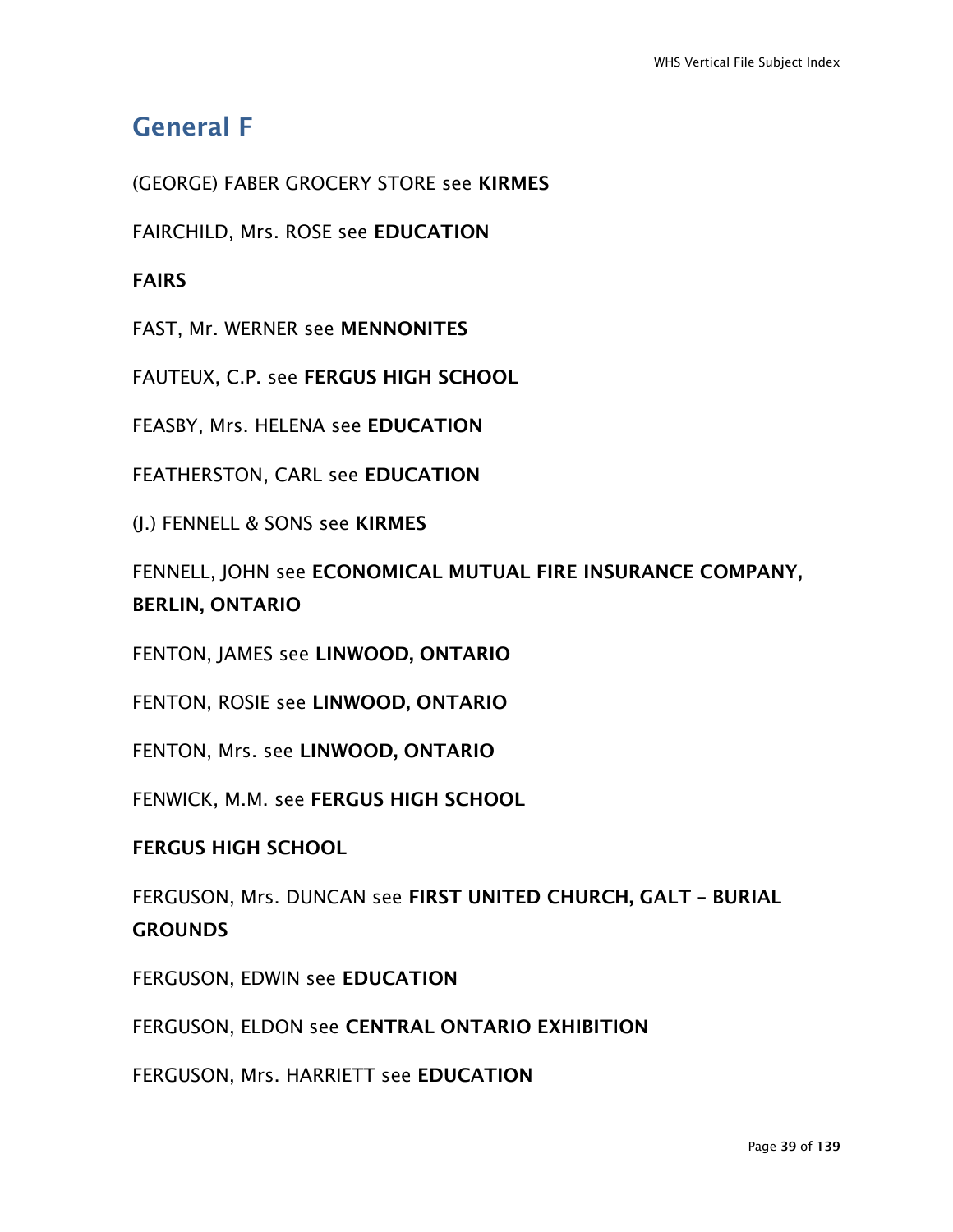FERGUSON, HELEN M. see EDUCATION

FERGUSON, Mrs. MARY see FIRST UNITED CHURCH, GALT – BURIAL **GROUNDS** 

FERGUSON, PETER T. see EDUCATION

FERGUSON WILL see GRAY, JIM

FERGUSSON, JOHN see FIRST UNITED CHURCH, GALT – BURIAL GROUNDS

FERRIER, ALEXANDER see FERGUS HIGH SCHOOL

FRIEDRICH, FRITZ JOHANN

FIELDING, MISS see BERLIN PHILHARMONIC SOCIETY

FINDLATER, LYON see EDUCATION

FIRE DEPARTMENT, KITCHENER see BERLIN FIRE DEPARTMENT

FIRST UNITED CHURCH, GALT – BURIAL RECORDS

FIRTH, Mr. J.E. see BERLIN PHILHARMONIC SOCIETY

FISCHER, CHRISTIAN see EDUCATION

FISCHER, GEORGE see BERLIN FIRE DEPARTMENT

FISCHER, HARRY see KITCHENER CHAMBER OF COMMERCE

FISCHER, JACK see GREY GOOSE CLUB

FISCHER, PETER see EDUCATION

FISH, Miss E. see LINWOOD, ONTARIO

FISH, R.Y. see LINWOOD, ONTARIO

FISHER, MRS. P. see WORLD WAR II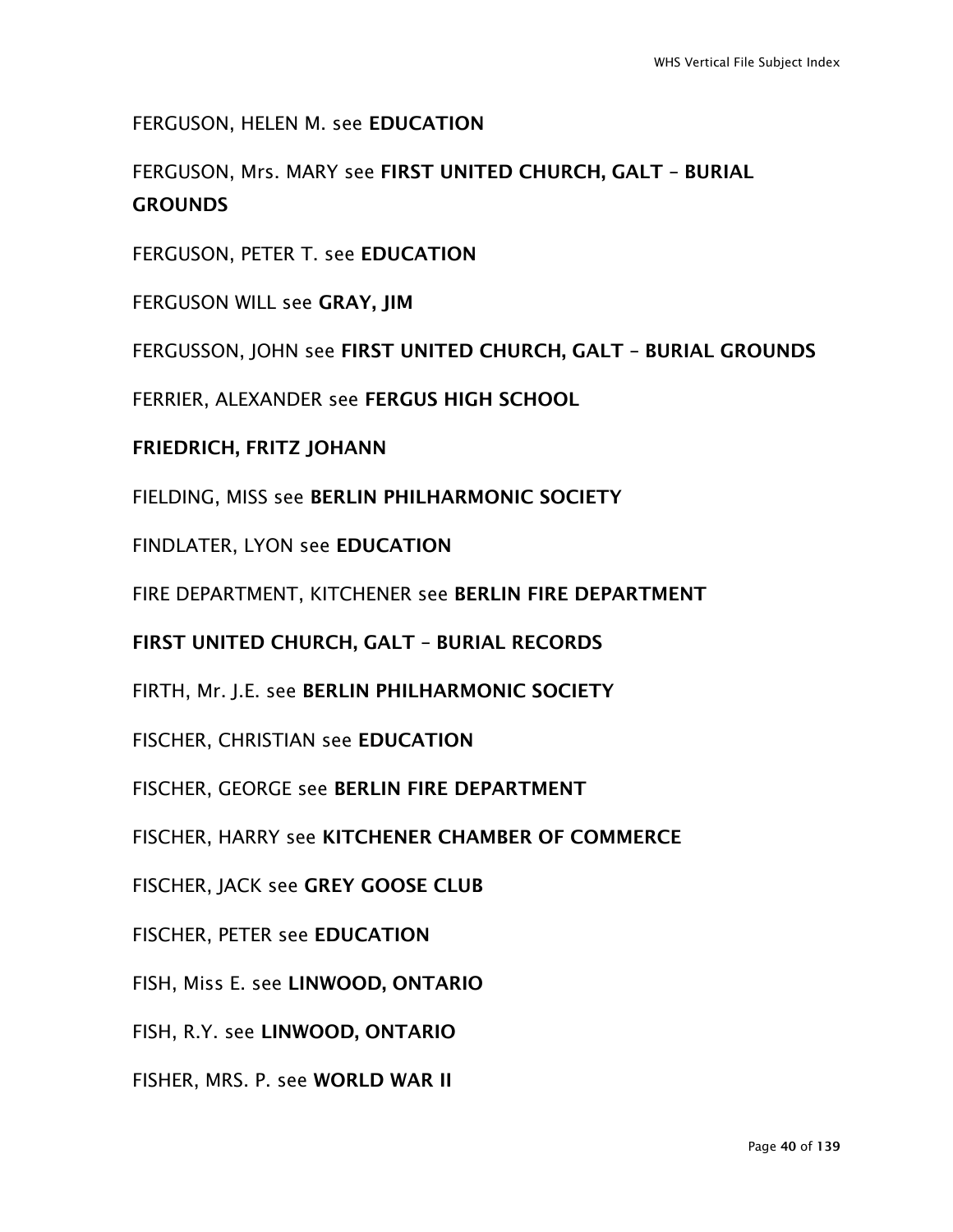FISHER, JOAN B. see EDUCATION

FITCH, Lieutenant-Colonel E.G. see A.R. GOUDIE EVENTIDE HOME, **KITCHENER** 

FIVE POINT DRUG STORE

FLANAGAN, HELEN see EDUCATION

FLEMING, ALEXANDER see EDUCATION

FLOODS see AYR, ONTARIO

FLORADALE SCHOOL see S.S. # 5, WOOLWICH TOWNSHIP

FODEN, WILLIAM see FIRST UNITED CHURCH, GALT – BURIAL GROUNDS

FOLEY, M.H.

FOOTBALL

FORAN, GARY see FAIRVIEW MENNONITE HOME

FORBECK, CHARLES J. see EDUCATION

FORBECK, Mrs. ELVA see EDUCATION

FORBES, ROBERT see HESPELER, JACOB

FORCE, MILLICENT see EDUCATION

FORD, J.P. see ECONOMICAL MUTUAL INSURANCE COMPANY, BERLIN, ONTARIO

FORD, R.G. see DOON PIONEER VILLAGE

FORD'S STORE, AYR

FOREST HEIGHTS COLLEGIATE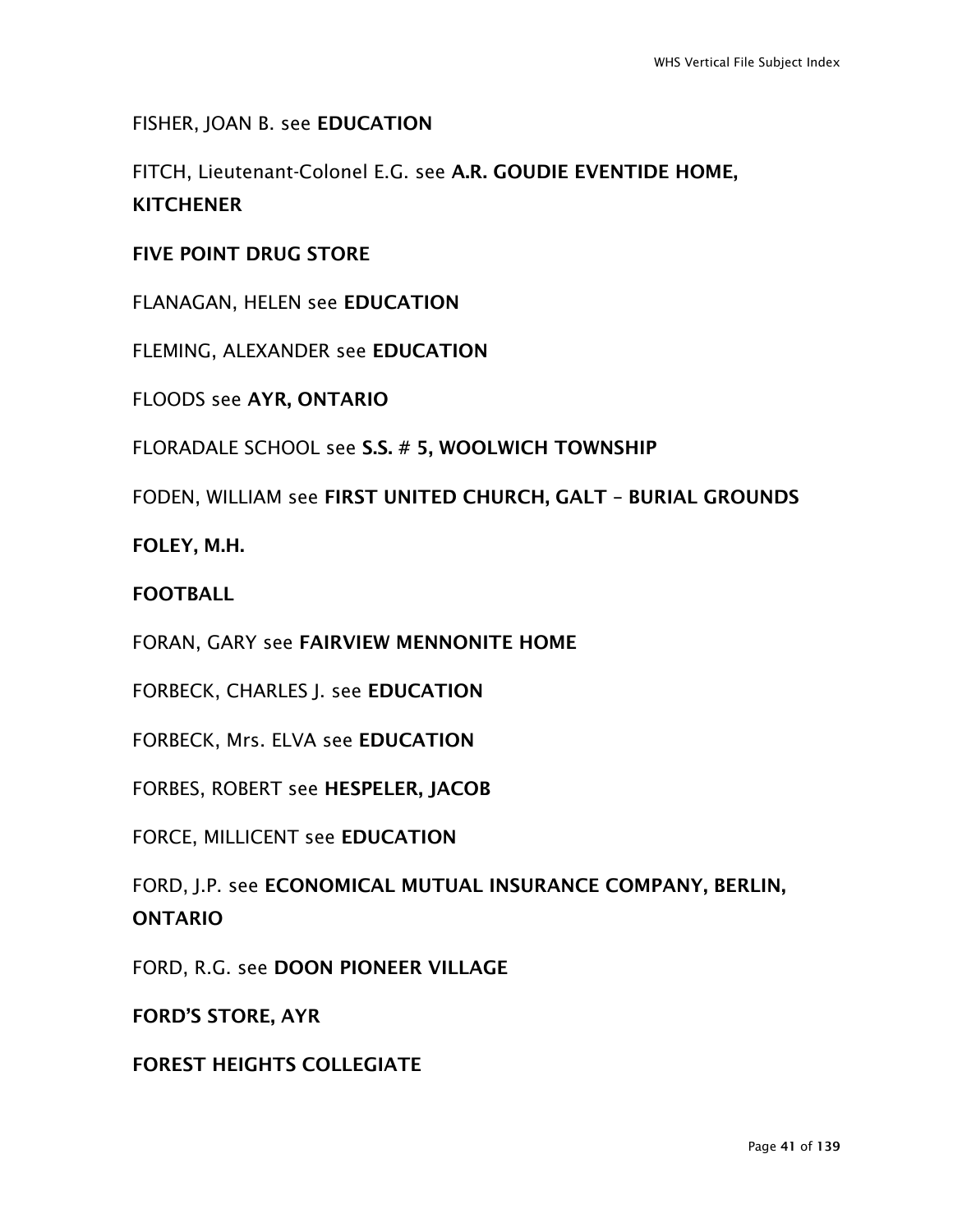### FORSYTH, Mrs. see FIRST UNITED CHURCH, GALT – BURIAL GROUNDS

### FORSYTH, DAVID see EDUCATION

see also KING, WILLIAM LYON MACKENZIE

FOSTER, Mr. A. see CONFEDERATION

FOSTER, JEAN see EDUCATION

FOSTER, Mrs. THOMAS see LINWOOD, ONTARIO

FOWLER, AGNES see FIRST UNITED CHURCH, GALT – BURIAL GROUNDS

FRANKLIN, JOHN R. see EDUCATION

FRANKS, HAROLD L. see EDUCATION

FRASER, Mrs. HELEN see FAIRS

FRASER HARDWARE COMPANY, GALT

FRATERNAL ORGANIZATIONS

FRAZER, JOHN see FIRST UNITED CHURCH, GALT – BURIAL GROUNDS

FREEMAN, J.C. see FERGUS HIGH SCHOOL

FREEPORT, ONTARIO

FREEPORT BRIDGE see BRIDGES

FREEPORT UNITED CHURCH

FRENCH, WILFRED see EDUCATION

FRETZ, ELGIN see EDUCATION

FRETZ, GLENN see MENNONITES

FRETZ, J. WINFIELD see MENNONITES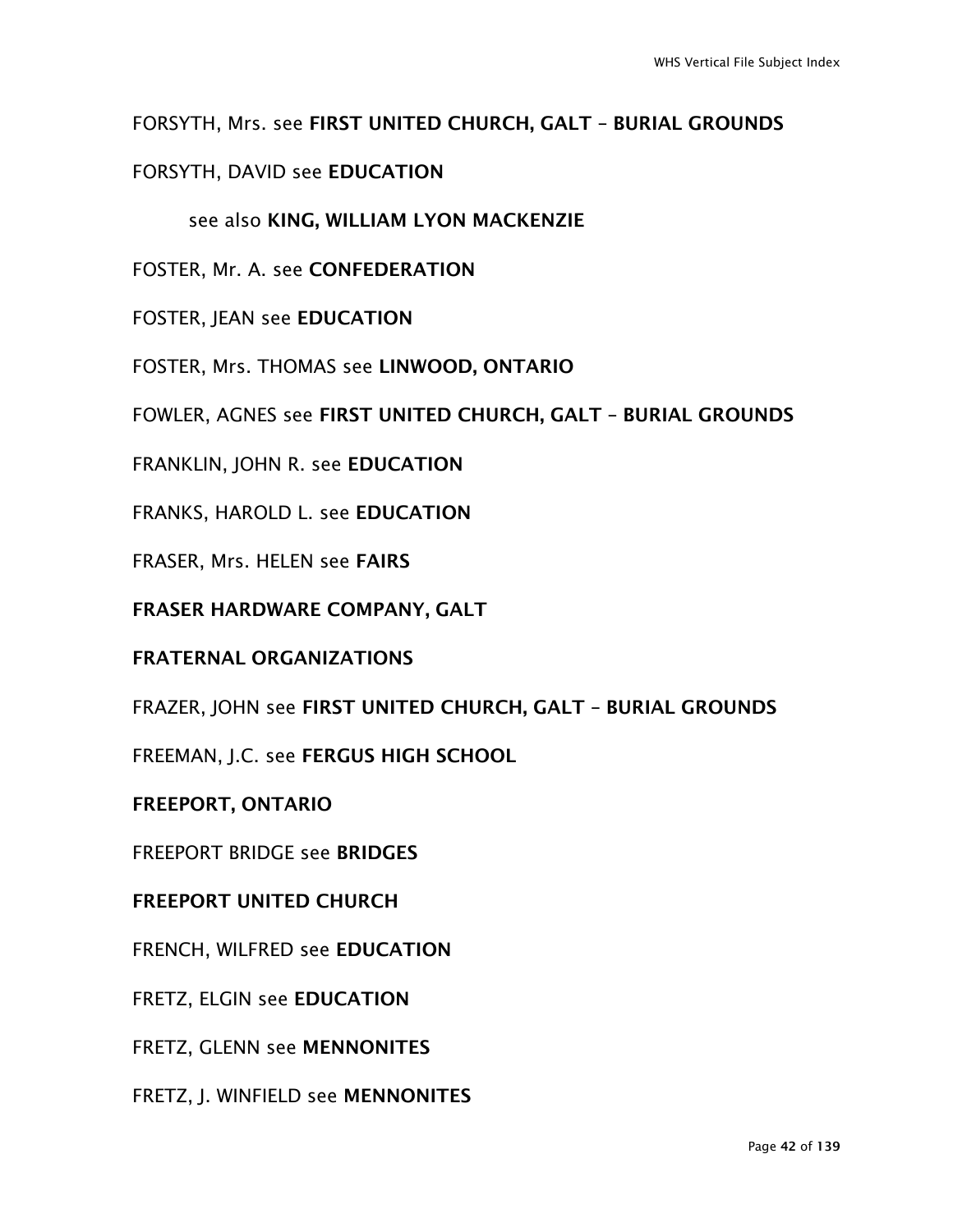### FREY, ISAAC see EDUCATION

### FREY, LEVI see HAWKESVILLE, ONTARIO

(J.) FRICKER – ADVERTISEMENT see BERLIN PHILHARMONIC SOCIETY

## FRIEDRICH, CARL ALBERT

FROST, CARL see ECONOMICAL MUTUAL FIRE INSURANCE COMPANY, BERLIN, ONTARIO

FUCHS, A. see ECONOMICAL MUTUAL FIRE INSURANCE COMPANY, BERLIN, ONTARIO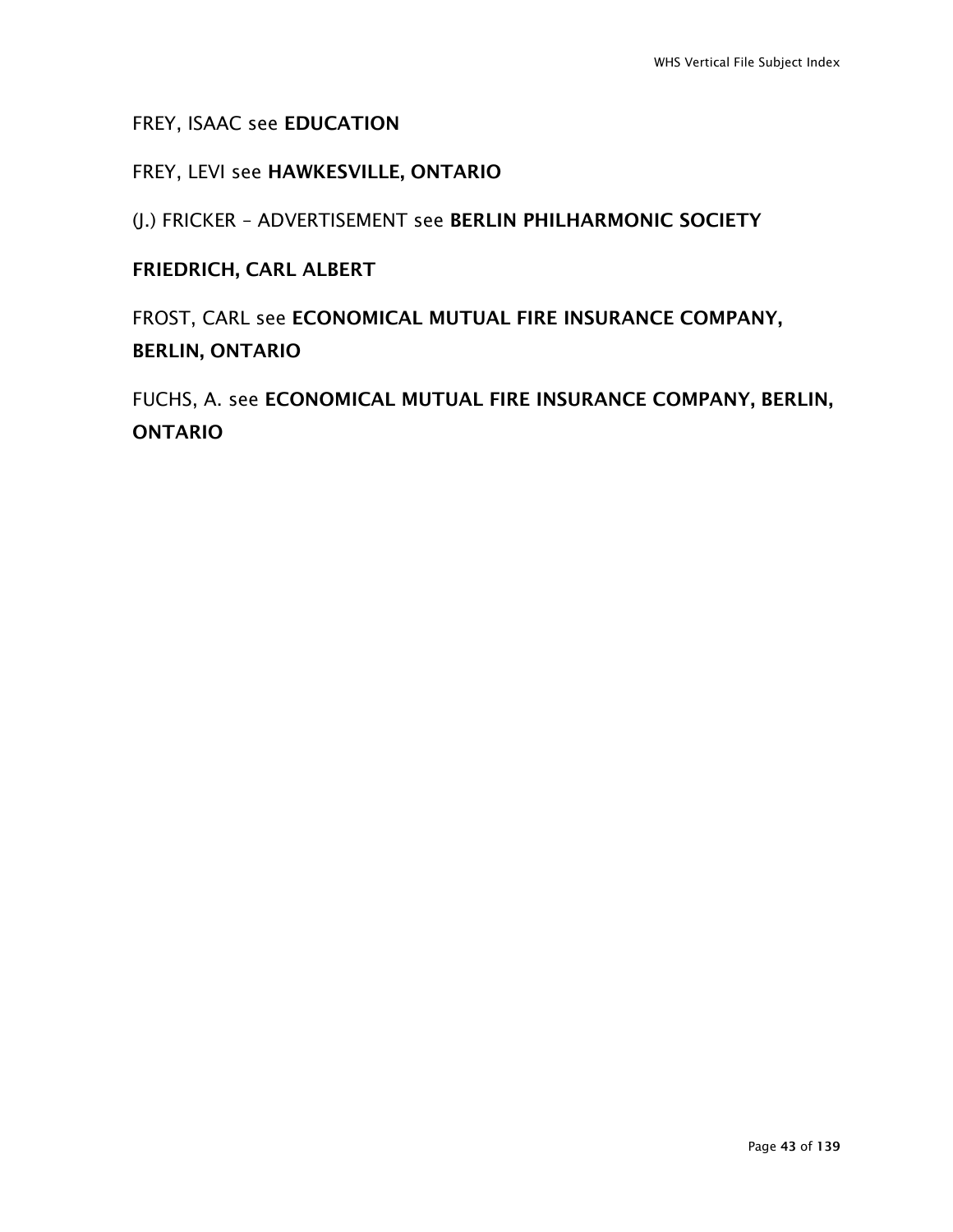# General G

GABEL, A.J. see KIRMES

GABEL, CHARLES see EDUCATION

GAINS, Mr. S.R. see BERLIN PHILHARMONIC SOCIETY

GAISER, MYRTLE see EDUCATION

GALBRAITH, MARY see EDUCATION

GALE PRESBYTERIAN CHURCH, ELMIRA

GALLAGHER, MAISIE see EDUCATION

GALT, JOHN

GALT, ONTARIO

GALT, ONTARIO - BLOOMFIELD RESEARCH

GALT, ONTARIO – GEOLOGICAL FORMATION see GALT, ONTARIO

GALT, ONTARIO – MARKET

GALT, ONTARIO – OLD FOLKES' CONCERT

GALT, ONTARIO – PUBLIC WORKS

GALT CITY HALL see GALT, ONTARIO

GALT COLLEGIATE INSTITUTE see EDUCATION

#### GALT HOSPITAL

GALT OLD LADIES ASSOCIATION see LEGAL DOCUMENTS

GALT SCIENTIFIC AND HISTORICAL SOCIETY see GALT, ONTARIO

GARDINER, F.G. see KIRMES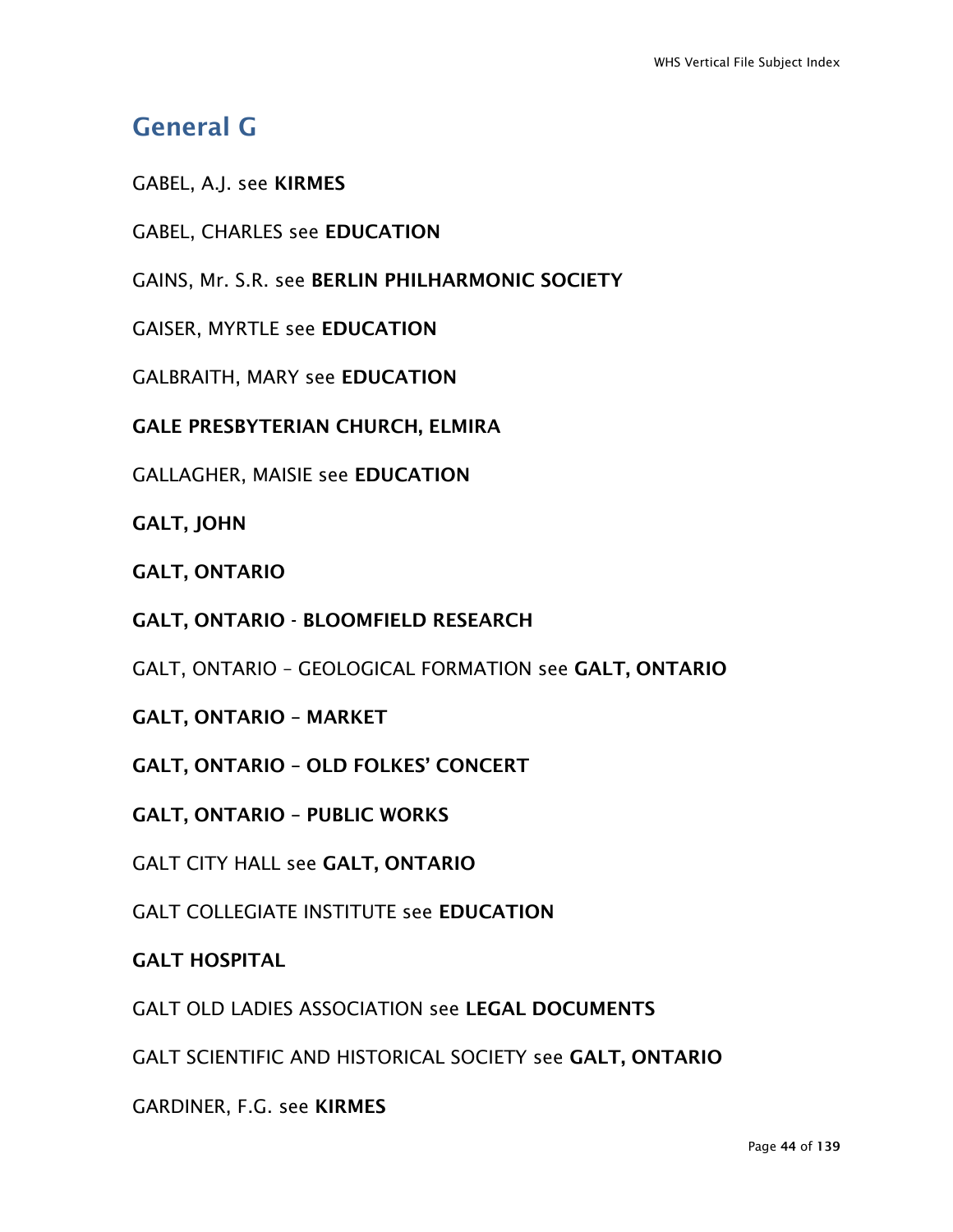GARDINER, F.G. – ADVERTISEMENT see BERLIN PHILHARMONIC SOCIETY

GASCHO, E.S. see WATERLOO TRUST AND SAVINGS COMPANY

GASTMEIER, CLAUDE see EDUCATION

GASTMEIER, ORSON see BRIDGEPORT, ONTARIO

GAUB, Mr. see INVITATIONS

GAULT, JOHN see KIRMES

GAUNTLEY, HENRY see BERLIN FIRE DEPARTMENT

GAY, JAMES M. see EDUCATION

#### GEHMAN, SOLOMON

see also BIEHN MENNONITE CHURCH

GENDRON MANUFACTURING COMPANY LIMTED see KIRMES

(KING) GEORGE V

GERBIG, C. see INVITATIONS

GERMAN COMPANY TRACT

GERMAN LANGUAGE

GERMAN PRINTING AND PUBLISHING COMPANY see KIRMES

GERMANIA PUBLISHING COMPANY

#### GERMANN, FREDERICK CHARLES

GIES, LENICE J see WORLD WAR I

GIES, Mrs. see KIRMES

GIES, PHILIP see KIRMES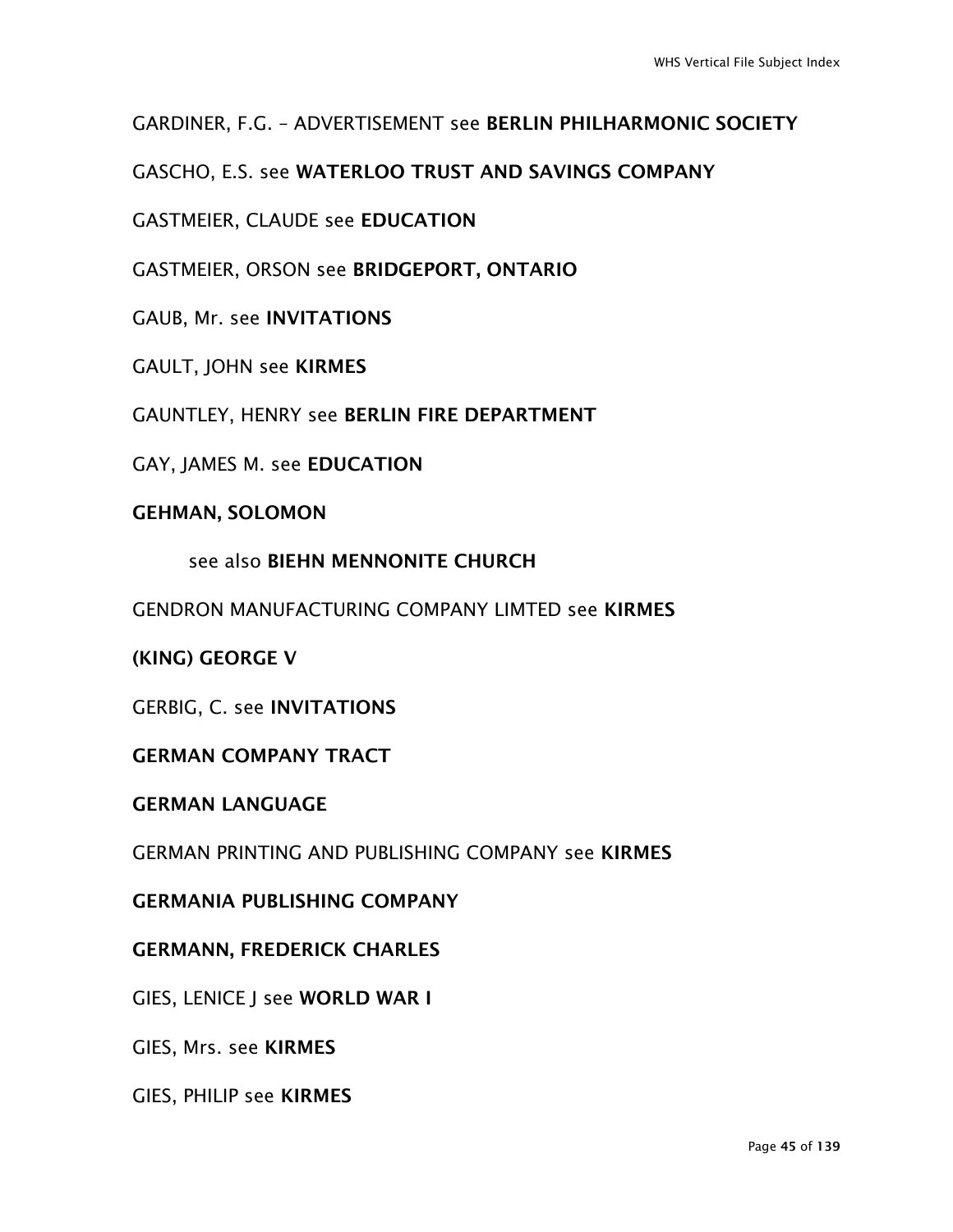(PHILIP) GIES & COMPANY see KIRMES

GILDNER, HENRY see KIRMES

GILDNER, JACOB see KIRMES

GILL, RICHARD see HOMER WATSON GALLERY

GILLER, Mr. see BRIDGEPORT, ONTARIO

GILLESPIE, RAYMOND M. see EDUCATION

GILMAN, Mr. R.B. see FERGUS HIGH SCHOOL

GIMBEL, ABRAM see WATERLOO TOWNSHIP – FINANCES

GIMBEL, HOWARD see MENNONITES

GINGERICH, ALLEN see EDUCATION

GINGERICH, Reverend JACOB see HESPELER, ONTARIO

GINGERICH, Dr. MELVIN see HESPELER, ONTARIO

GINGERICH, ORLAND see MENNONITES

GINGRICH, RUTH see EDUCATION

GINGERICH FAMILY

#### GLADSTONE FAMILY

GOLDEN LION STORE, BERLIN, ONTARIO see TRADE CARDS

GOLDIE, JAMES see KIRMES

GOLDIE, JAMES & THOMAS see INVITATIONS

GOLDIE MILLING COMPANY, AYR see KIRMES

GOMAN, G. JOHN see EDUCATION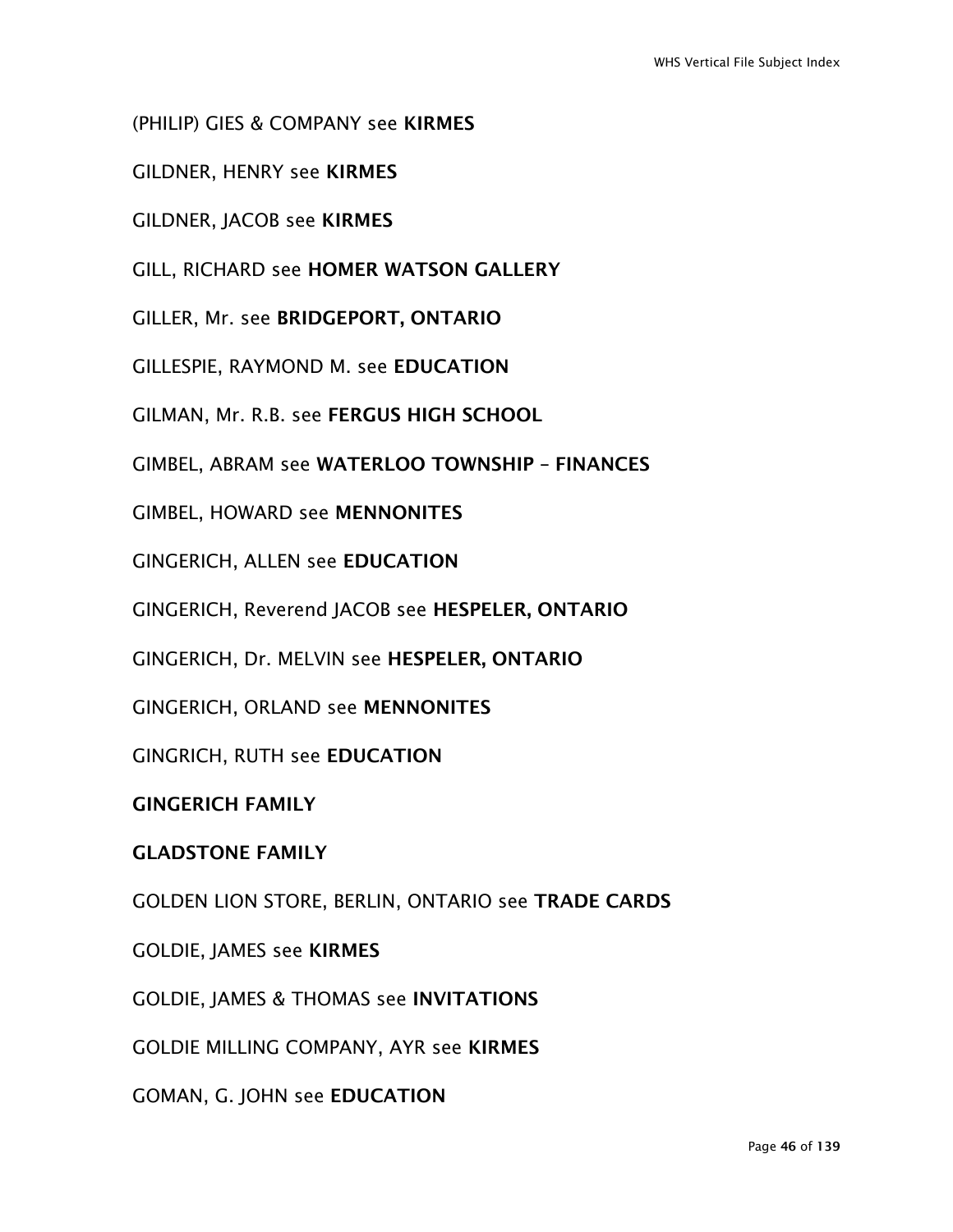### GOOD FAMILY

- GOOD, ANNA see HOFFMAN, GEORGE
- GOOD, ELIAS (d. 13-Nov-1937) see GOOD FAMILY
- GOOD, HELEN E. see EDUCATION
- GOOD, HOWARD see MENNONITES
- GOOD, INA see EDUCATION
- GOOD, JEREMIAH see BIEHN MENNONITE CHURCH
- GOOD, JOEL see GOOD
- GOOD, MAMIE see EDUCATION
- GOOD, MILTON R. see MENNONITES
- GOOD, MRS. OLIVE see EDUCATION
- GOOD, PETER H. see BERLIN FIRE DEPARTMENT
- GOOD, Reverend WAYNE see HESPELER, ONTARIO
- GOODER, JOHN see FIRST UNITED CHURCH, GALT BURIAL GROUNDS
- B.F. GOODRICH RUBBER COMPANY OF CANADA LTD.
- GORE DISTRICT MUTUAL FIRE INSURANCE COMPANY see LEGAL DOCUMENTS
- GORMAN, Mrs. see KIRMES
- GORTH, MARK C. see EDUCATION
- GOTHORPE, MARGARET see EDUCATION
- GOTTFRIED, ROSE M. see EDUCATION
- GOUDIE, Reverend HENRY see BIOGRAPHY COLLECTIVE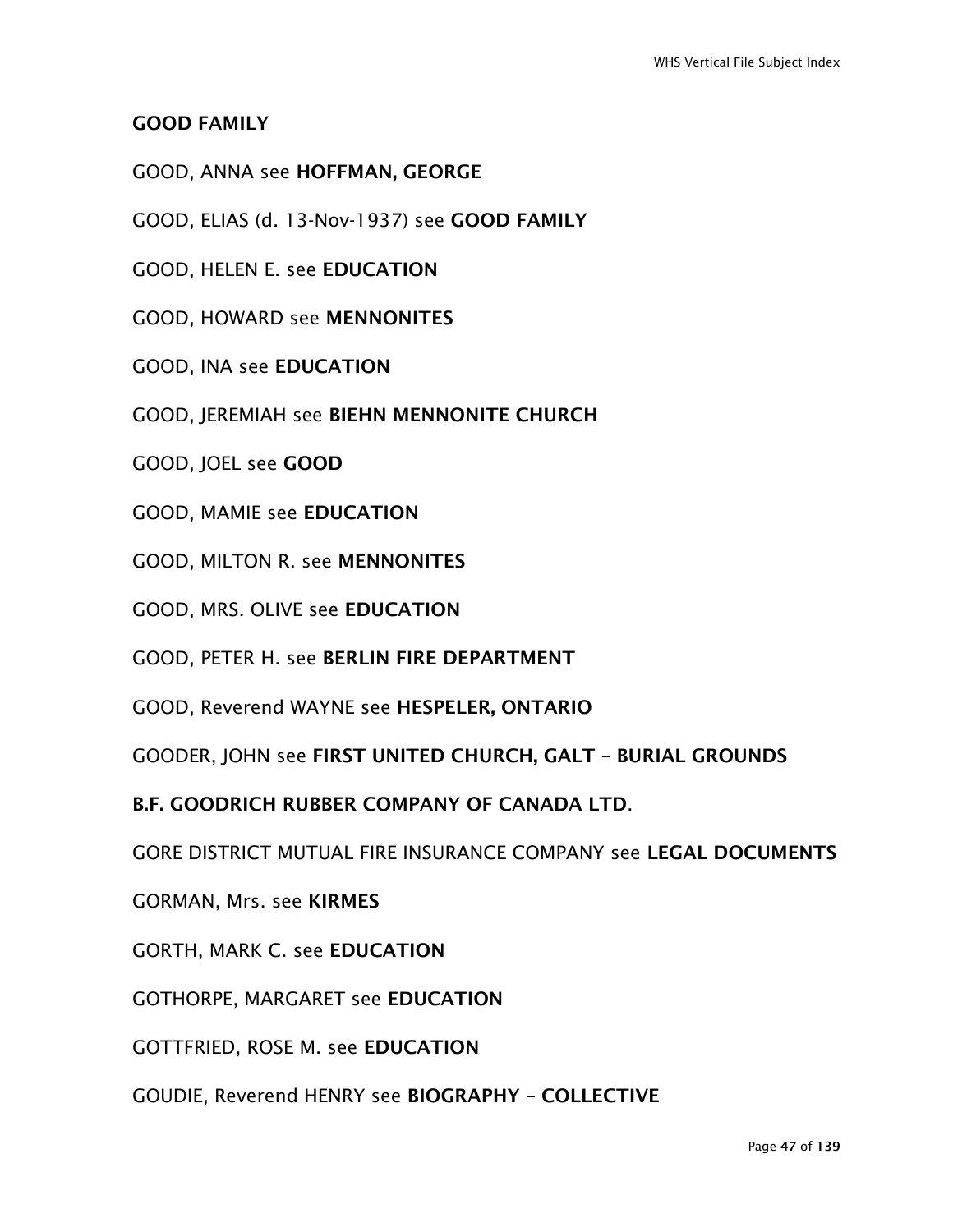### GOUDIE, ISAAC see BIOGRAPHY – COLLECTIVE

GOUDIE, JOHN see BIOGRAPHY – COLLECTIVE

GOUDIE, S.R. see A.R. GOUDIE EVENTIDE HOME, KITCHENER

GOUDIES LTD., KITCHENER - ADVERTISEMENT see K-W HOSPITAL – LADIES **AUXILIARIES** 

GOULD, H.H. see WATERLOO TRUST AND SAVINGS COMPANY

GOURLAY, JANET (WIFE OF ALEXANDER MILLAR) see NEW DUNDEE, ONTARIO

GRAHAM, C.T. see WATERLOO TRUST AND SAVINGS COMPANY

GRAHAM, ELIZABETH T. see EDUCATION

GRAHAM, EVELYN see EDUCATION

GRAHAM, NORMA see EDUCATION

GRAND CENTRAL HOTEL - ADVERTISEMENT see BERLIN PHILHARMONIC **SOCIETY** 

GRAND RIVER COUNTRY CLUB

GRANITE MILLS see HESPELER, JACOB

GRANT, ALEXANDER see ERB, JOHN

GRANT, JOHN see BIOGRAPHY – COLLECTIVE

GRANT, MILDRED see EDUCATION

GRASSER, ADDISON see LINWOOD, ONTARIO

GRASSER, MRS. C. see LINWOOD, ONTARIO

GRAY, Mrs. KATHLEEN see EDUCATION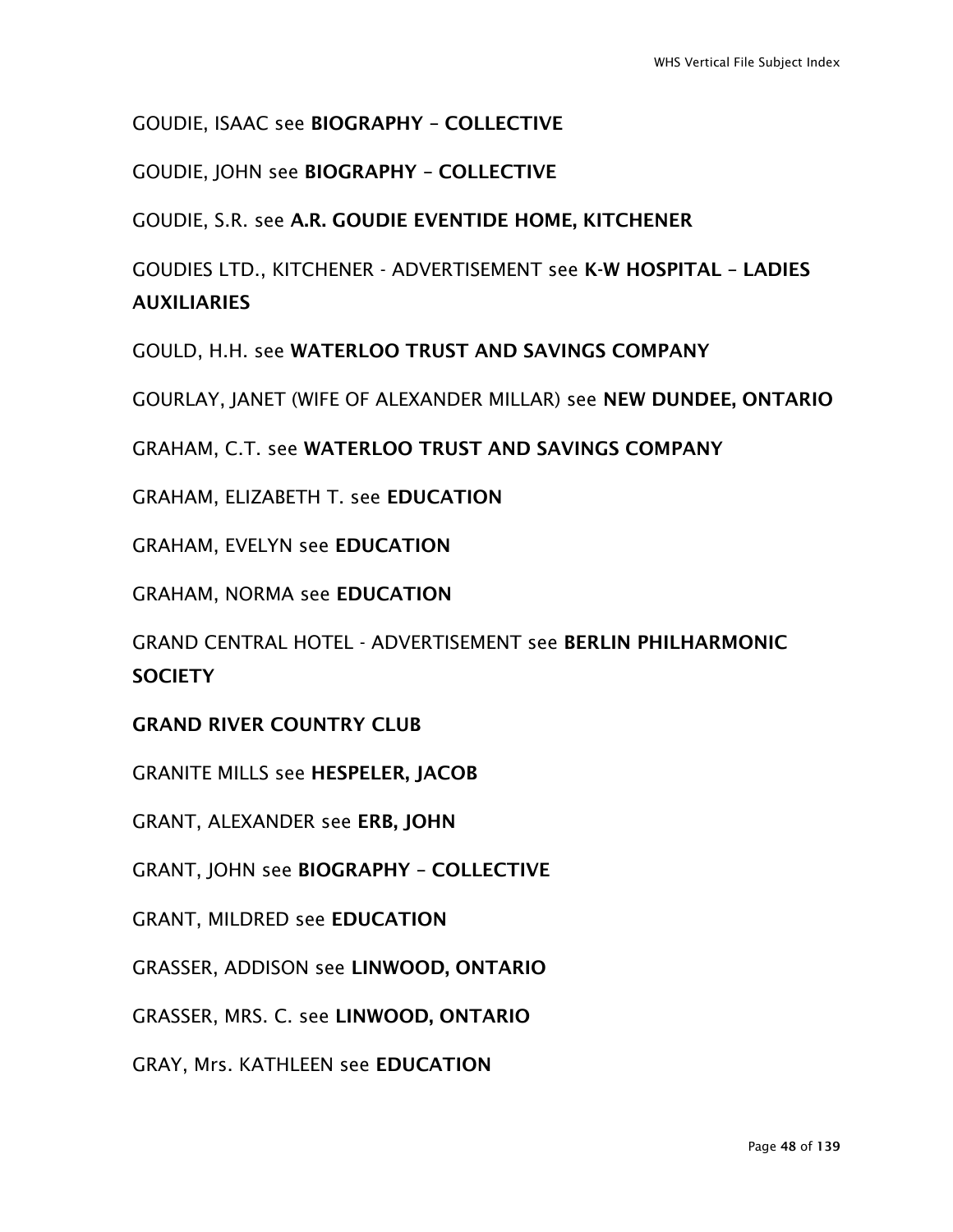## GREAT BANKRUPT SALE, GALT see GALT, ONTARIO

GREEN & COMPANY - ADVERTISEMENT see KIRMES

GREENE, Reverend THOMAS see DOON PIONEER VILLAGE

GREETING CARDS

GREETING CARDS – BIRTHDAY

GREETING CARDS – CHRISTMAS

GREETING CARDS – EASTER

GREETING CARDS – ST. PATRICK'S

GREETING CARDS – ST. VALENTINE'S

GREGOR, C. see EDUCATION

GREY GOOSE CLUB

GRIFFIN, J.B. see LINWOOD, ONTARIO

GRIFFIN, MILDRED see LINWOOD, ONTARIO

GROFF AND HYMMEN see KIRMES

GROFF AND HYMMEN – ADVERTISEMENT see BERLIN PHILHARMONIC **SOCIETY** 

GROH, DELLA I. see EDUCATION

GROH, Reverend HAROLD D. see HESPELER, ONTARIO

GROH, ISAAC see INVITATIONS

GROH, JOHN see GROH PAPERS

GROH PAPERS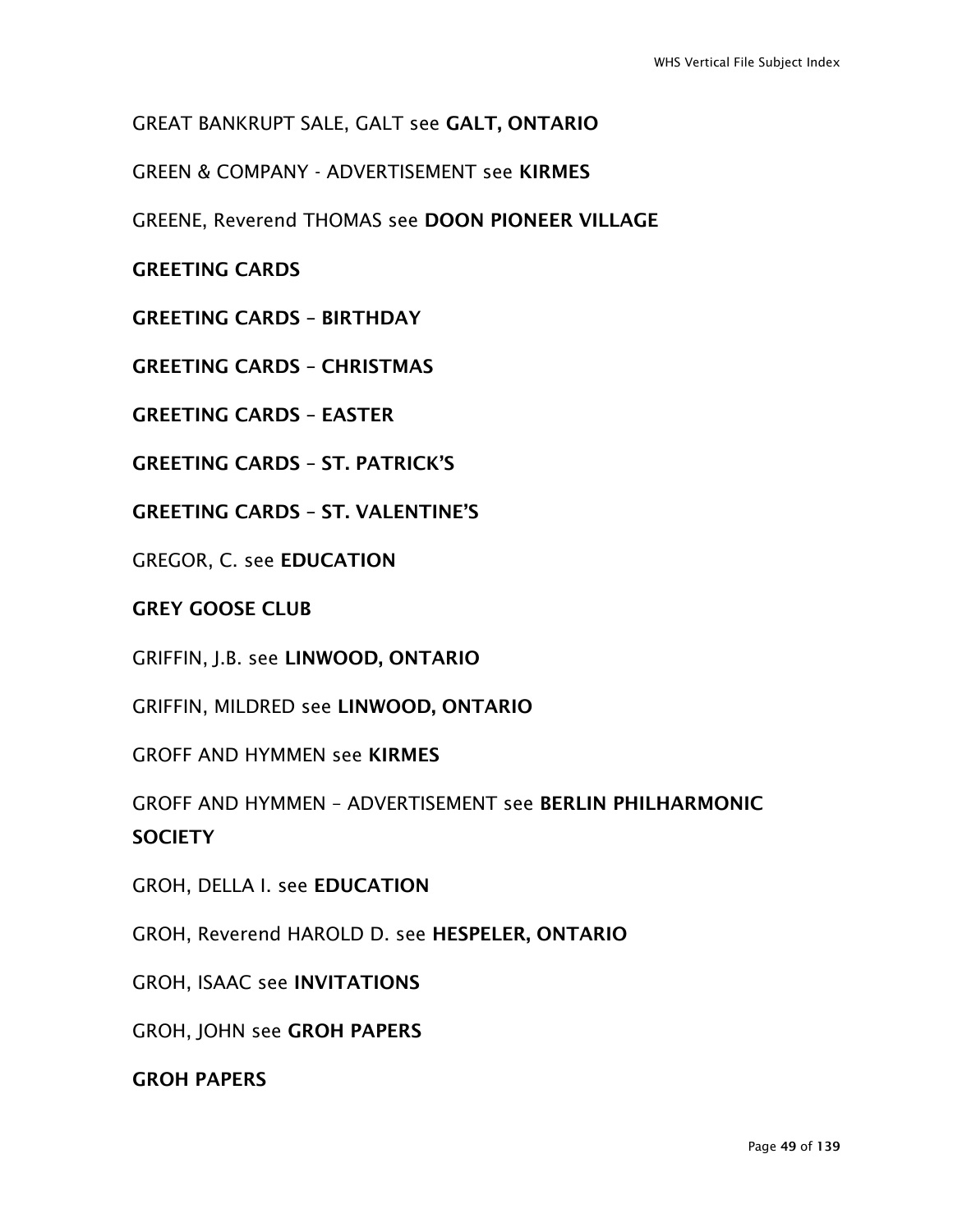## GROME, FREDERICK CHARLES see FIRST UNITED CHURCH, GALT – BURIAL **GROUNDS**

### GUELPH, ONTARIO

GUELPH TOURIST MAP see GUELPH, ONTARIO

GUGAMUS, WILLIAM see BERLIN FIRE DEPARTMENT

GUGGISBERG, FREDERICK see FIRST UNITED CHURCH, GALT – BURIAL **GROUNDS** 

GURNEY FOUNDRY COMPANY, TORONTO - ADVERTISEMENT see KIRMES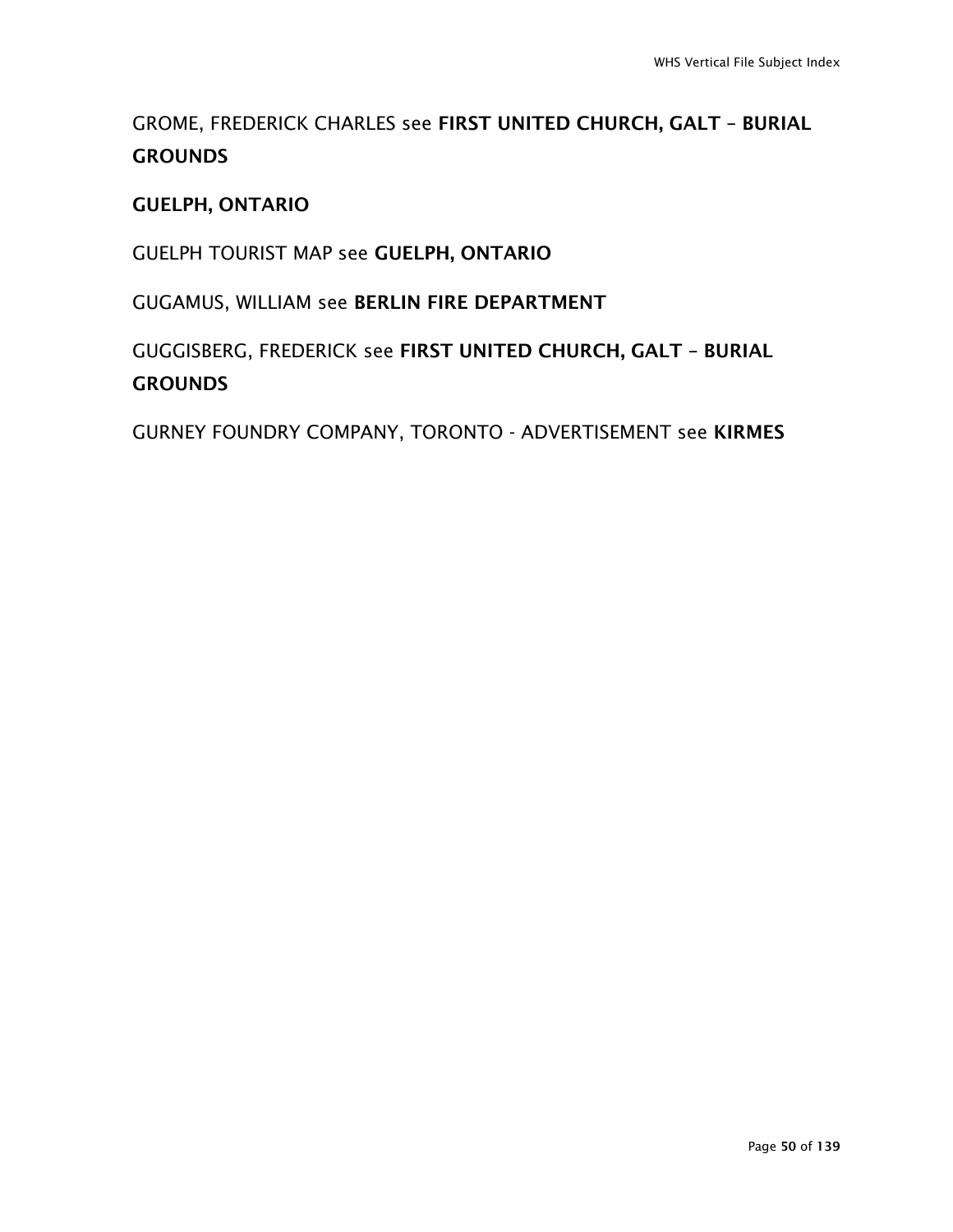## General H

## HAACK, CARL see ECONOMICAL MUTUAL FIRE INSURANCE COMPANY, BERLIN, ONTARIO

HABERLING, Mr. see ROADS

HACHBORN, MARGARET see EDUCATION

HACKETT, J.A. see LINWOOD, ONTARIO

HACKETT, JOHN see LINWOOD, ONTARIO

HACKETT, THOMAS see LINWOOD, ONTARIO

(A.G.) HAEHNEL DRUGGIST - ADVERTISEMENT see K-W HOSPITAL – LADIES **AUXILIARIES** 

(C.W.) HAGEN - ADVERTISMENT see BERLIN PHILHARMONIC SOCIETY

HAGEN, CHARLES see KIRMES

HAGEN, NORMAN see EDUCATION

HAGERWOOD, Reverend T. see GALT, ONTARIO

HAGEY, HENRY see HESPELER, JACOB

HAGEY, SARAH see HAGEY, HENRY

HAGUE, GEORGE see KIRMES

HAHN, CATHERINE ELIZABETH see GOOD FAMILY

HAHN, JACK see KITCHENER CHAMBER OF COMMERCE

HAIGHT, RACHEL WEBB

see also HAILER, JACOB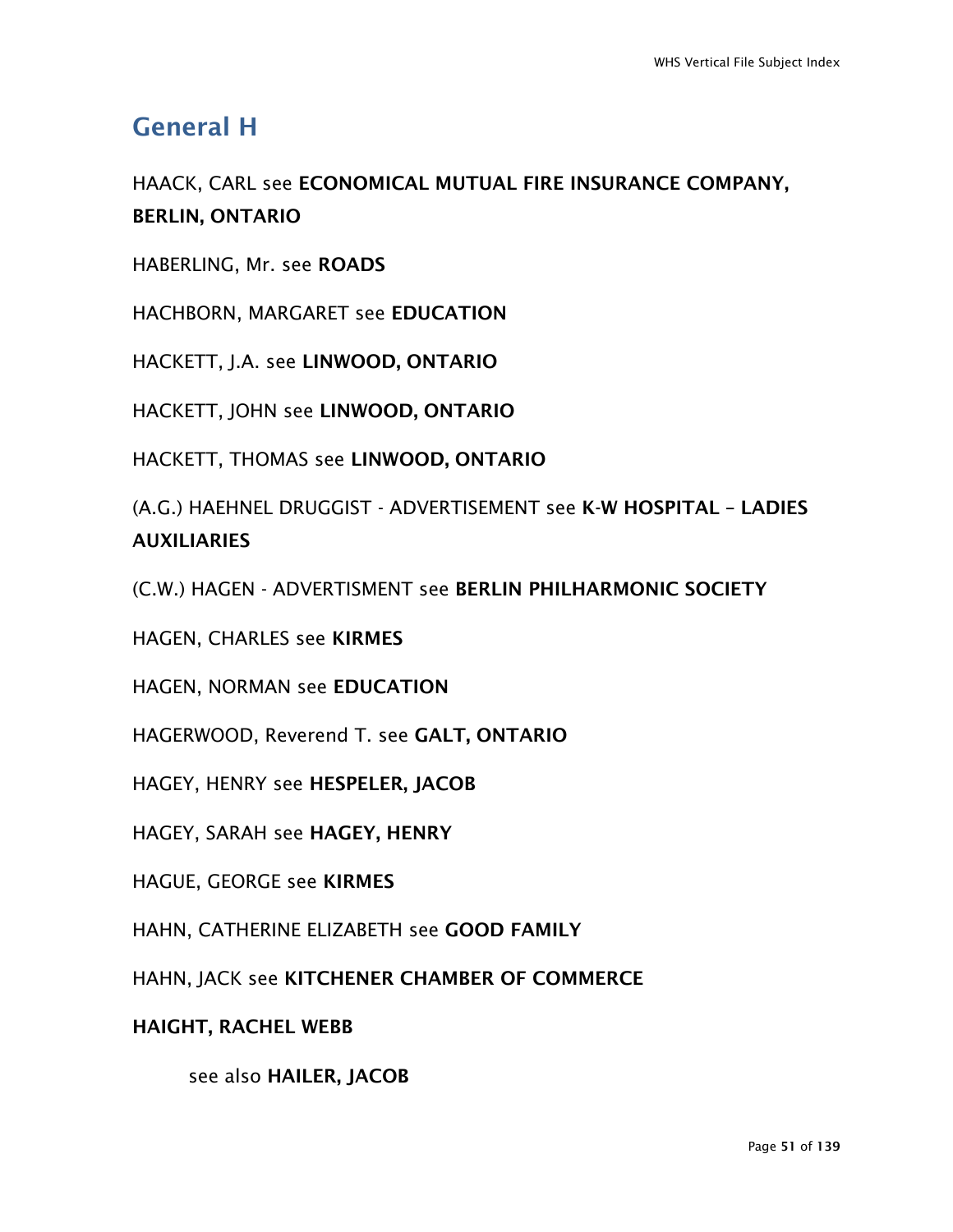HAILER, Mrs. see KIRMES

#### HAILER, JACOB

HALL, CHRISTINA see FIRST UNITED CHURCH, GALT – BURIAL GROUNDS

HALL, Mr. J see HAWKESVILLE, ONTARIO

HALL, MARION L. see EDUCATION

HALL, ROBERT see FIRST UNITED CHURCH, GALT – BURIAL GROUNDS

HALLMAN, JACOB see LETTERS

HALLMAN, SAMUEL see LETTERS

HALLMAN FAMILY

HALWIG MOTORS LTD. - ADVERTISEMENT see K-W HOSPITAL – LADIES **AUXILIARIES** 

HAMMER, ADAM see EDUCATION

HAMMER, ALBERT see EDUCATION

HANCOCK, Alderman D.W. see GALT, ONTARIO

HANNA, Mrs. JEAN see EDUCATION

HANOCK, Mr. see INVITATIONS

HANSULD, A.F. see EDUCATION

HARLAND, JOHN see FAIRS

HARLOCK, Mrs. OLA see EDUCATION

HARMON, Mr. see INVITATIONS

HARRIS, BETSEY see FIRST UNITED CHURCH, GALT – BURIAL GROUNDS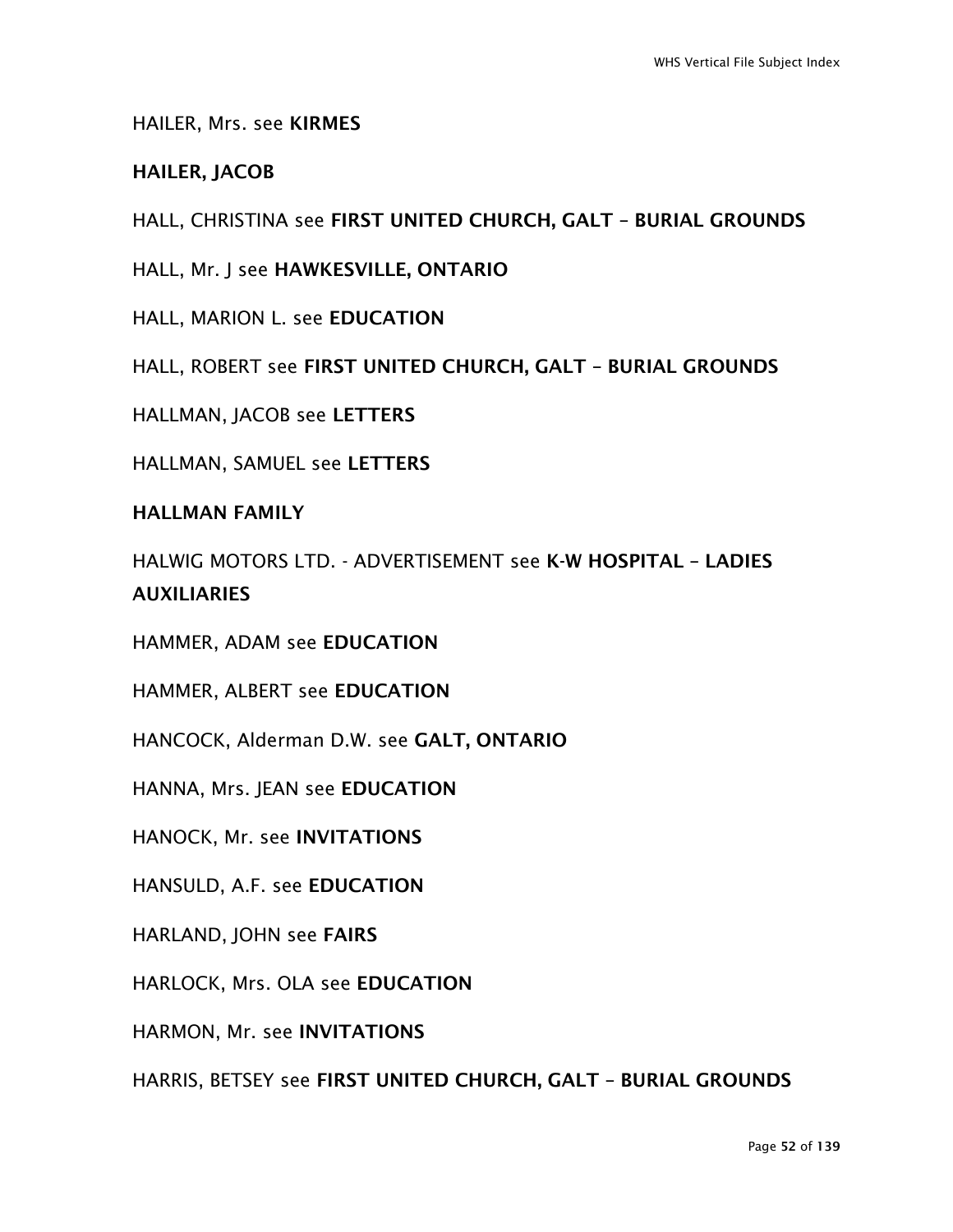HARRIS, JAMES see FIRST UNITED CHURCH, GALT – BURIAL GROUNDS

HARTAS, Lieutenant-Colonel G. see A.R. GOUDIE EVENTIDE HOME, **KITCHENER** 

HARTMAN, E. see INVITATIONS

HARTMAN'S CORNERS see HAILER, JACOB

HARTUNG, CARL F. – ADVERTISEMENT see BERLIN PHILHARMONIC SOCIETY

HARVEY, PERCY see HESPELER TEXTILE FESTIVAL

HARVIE, DAVID see FIRST UNITED CHURCH, GALT – BURIAL GROUNDS

HASSERT, Mrs. FLORENCE see EDUCATION

HASTINGS, FLORA see EDUCATION

HATCH, BEATRICE E. see EDUCATION

HAUCH, Reverend JOHN PHILIP see BIOGRAPHY – COLLECTIVE

HAWK(E) FAMILY

HAWKESVILLE, ONTARIO

HAWKESVILLE METHODIST CHURCH see LINWOOD, ONTARIO

HAWKINS, M. HAZEL see EDUCATION

HAWKINS, LAUREL see EDUCATION

HAWKINS, Dr. S.J. see EDUCATION

HAY, GERALDINE see EDUCATION

HAY, Mrs. GRACE see EDUCATION

(B.L.) HAYES LTD., WATERLOO see CENTRAL ONTARIO EXHIBITION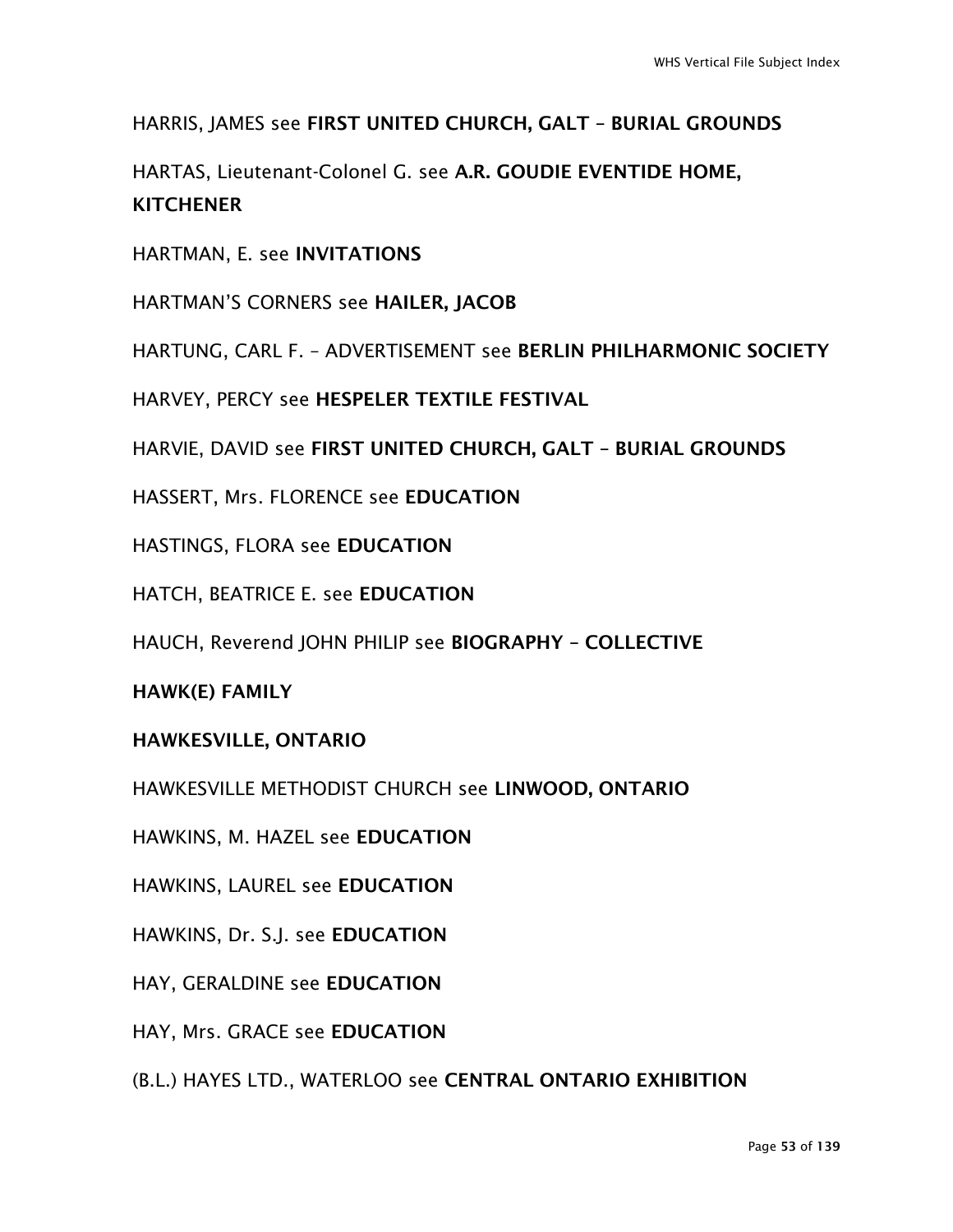### HAYES, JOHN see LICENSE COMMISSIONS

#### (M.) HAYWARD – ADVERTISEMENT see BERLIN PHILHARMONIC SOCIETY

HAYWARD'S ICE CREAM PARLOUR – ADVERTISEMENT see BERLIN PHILHARMONIC SOCIETY

HEALTH see BOARD OF HEALTH – WATERLOO TOWNSHIP

HEARN, F.W. see WATERLOO TRUST AND SAVINGS COMPANY

HEATH, CATHERINE see EDUCATION

HEATON, HOWARD see KITCHENER CHAMBER OF COMMERCE

HEDGES, Alderman J. see GALT, ONTARIO

HEDLEY, MABEL R. see EDUCATION

HEINBACH, HENRY see BERLIN FIRE DEPARTMENT

HELDMAN, MARCELLA see EDUCATION

HELLER, Mr. see SAUGEL, PETER

HELLER, CASPER see BERLIN FIRE DEPARTMENT

see also INVITATIONS

HELLER, HENRY see BERLIN FIRE DEPARTMENT

HELLER, Mrs. HERM see KIRMES

see also GREETING CARDS

HELLER BROTHERS see KIRMES

HEMBERLE, CATHERINE see PEQUEGNAT FAMILY

HEMBERLE, LUDWIG see PEQUEGNAT FAMILY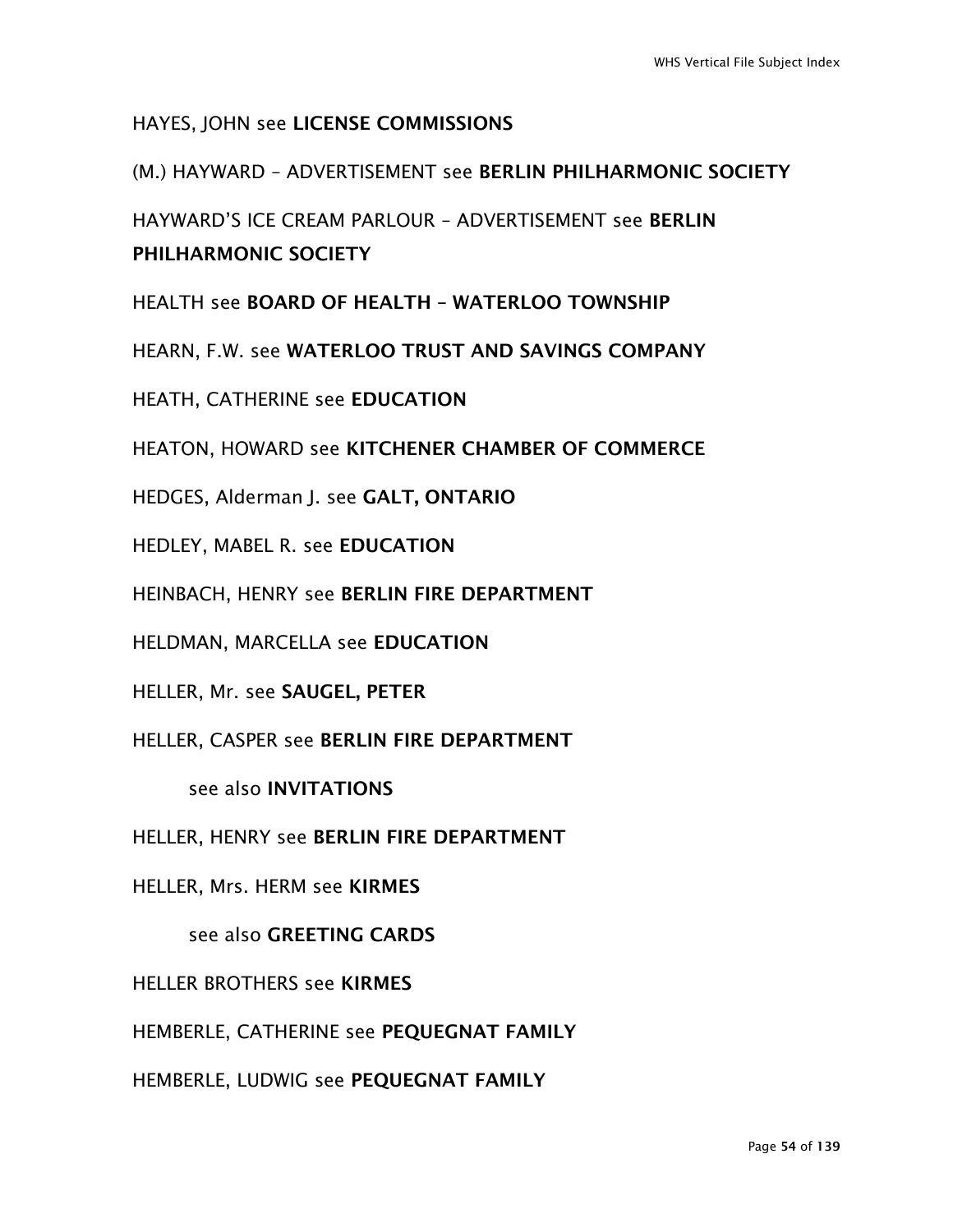HELLER'S TAVERN, BRIDGEPORT see ELECTIONS – WATERLOO COUNTY

HENDERSON, C.L. see KIRMES

HENDERSON, C.L. – ADVERTISMENT see BERLIN PHILHARMONIC SOCIETY

HENDERSON, JANET see FIRST UNITED CHURCH, GALT – BURIAL GROUNDS

HENDERSON, JESSIE see FIRST UNITED CHURCH, GALT – BURIAL GROUNDS

HENDERSON, JOHN see LINWOOD, ONTARIO

HENDERSON, SAMUEL see LINWOOD, ONTARIO

HENDERSON BICYCLE COMPANY see KIRMES

HENDERSON'S BAKERY – ADVERTISEMENT see K-W HOSPITAL – LADIES AUXILARIES

HENDERSON'S REPAIR SHOP – ADVERTISEMENT see BERLIN PHILHARMONIC **SOCIFTY** 

HENRICH, H.A. see WATERLOO TRUST AND SAVINGS COMPANY

HENRY, Mrs. YVONNE see EDUCATION

HERGOTT, Mrs. VERA see EDUCATION

HERMAN, J.R. see WATERLOO TRUST AND SAVINGS COMPANY

#### HESPELER, JACOB

HESPELER, LISSE see HESPELER, JACOB

HESPELER, MARIE see HESPELER, JACOB

HESPELER, WILLIAM see BERLIN FIRE DEPARTMENT

HESPELER, ONTARIO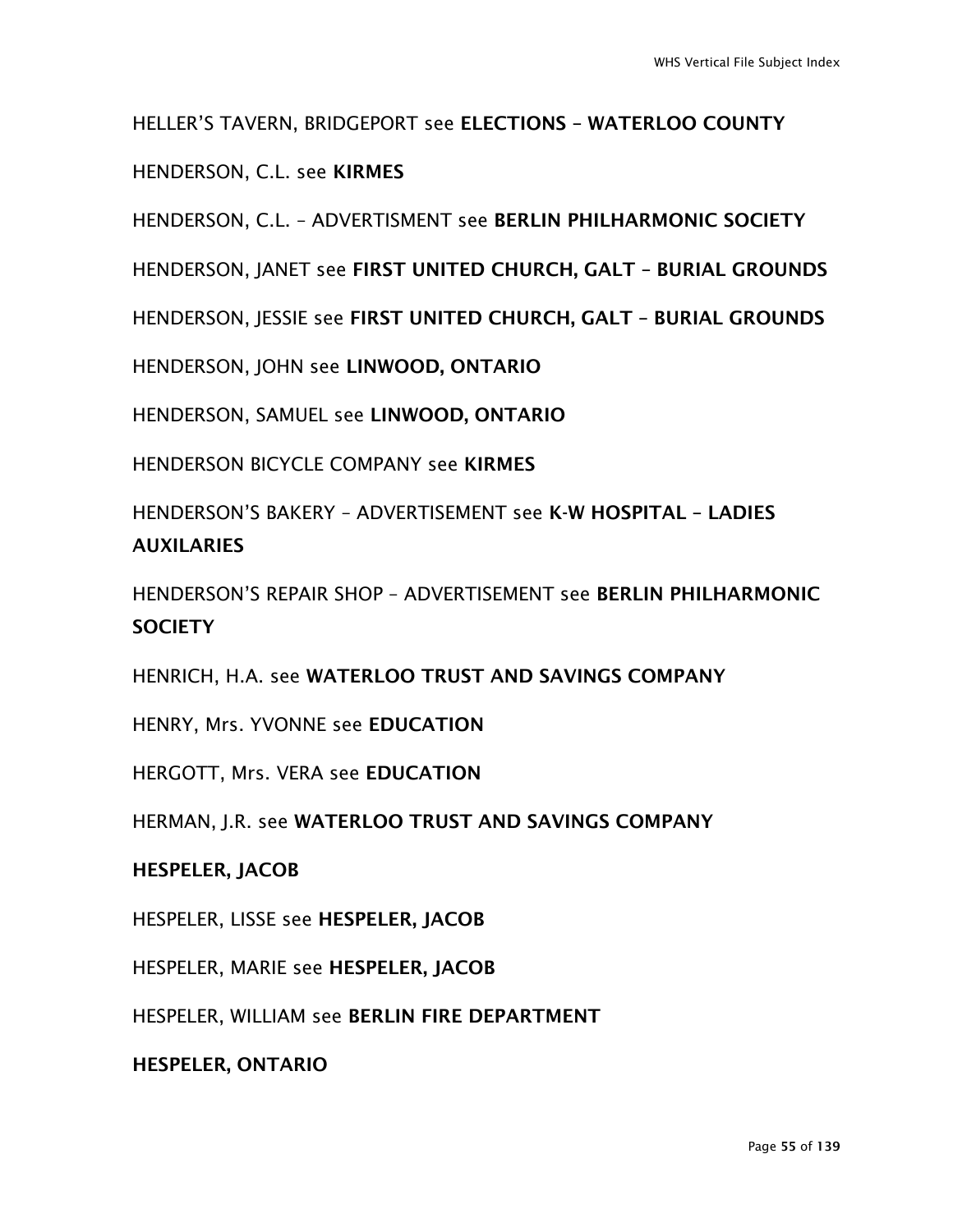### HESPELER, ONTARIO – BLOOMFIELD RESEARCH

HESPELER, ONTARIO – HISTORY see DOMINION WOOLENS & WORSTED **NEWS** 

HESPELER, ONTARIO – SCHOOLS

HESPELER FAMILY

HESPELER HYDRO – ADVERTISEMENT see HESPELER TEXTILE FESTIVAL

HESPELER YARNS

HESS, GEORGE see BERLIN FIRE DEPARTMENT

HETT, CASPER see BERLIN FIRE DEPARTMENT

HETT, Dr. J.E. see KIRMES

HETT, JOHN B. see BERLIN FIRE DEPARTMENT

HEUTHER, C. see INVITATIONS

HIBNER, Mr. D. see KIRMES

HICKS, HAROLD see HESPELER, ONTARIO

HIGHLAND FUSILIERS OF CANADA

HIGHLAND LIGHT INFANTRY OF CANADA see HIGHLAND FUSILIERS OF **CANADA** 

HILBORN, H. see INVITATIONS

HILBORN, Mr. J. see KIRMES

HILBORN, JEAN see MENNONITES

HILBORN, P.R. see WATERLOO TRUST AND SAVINGS COMPANY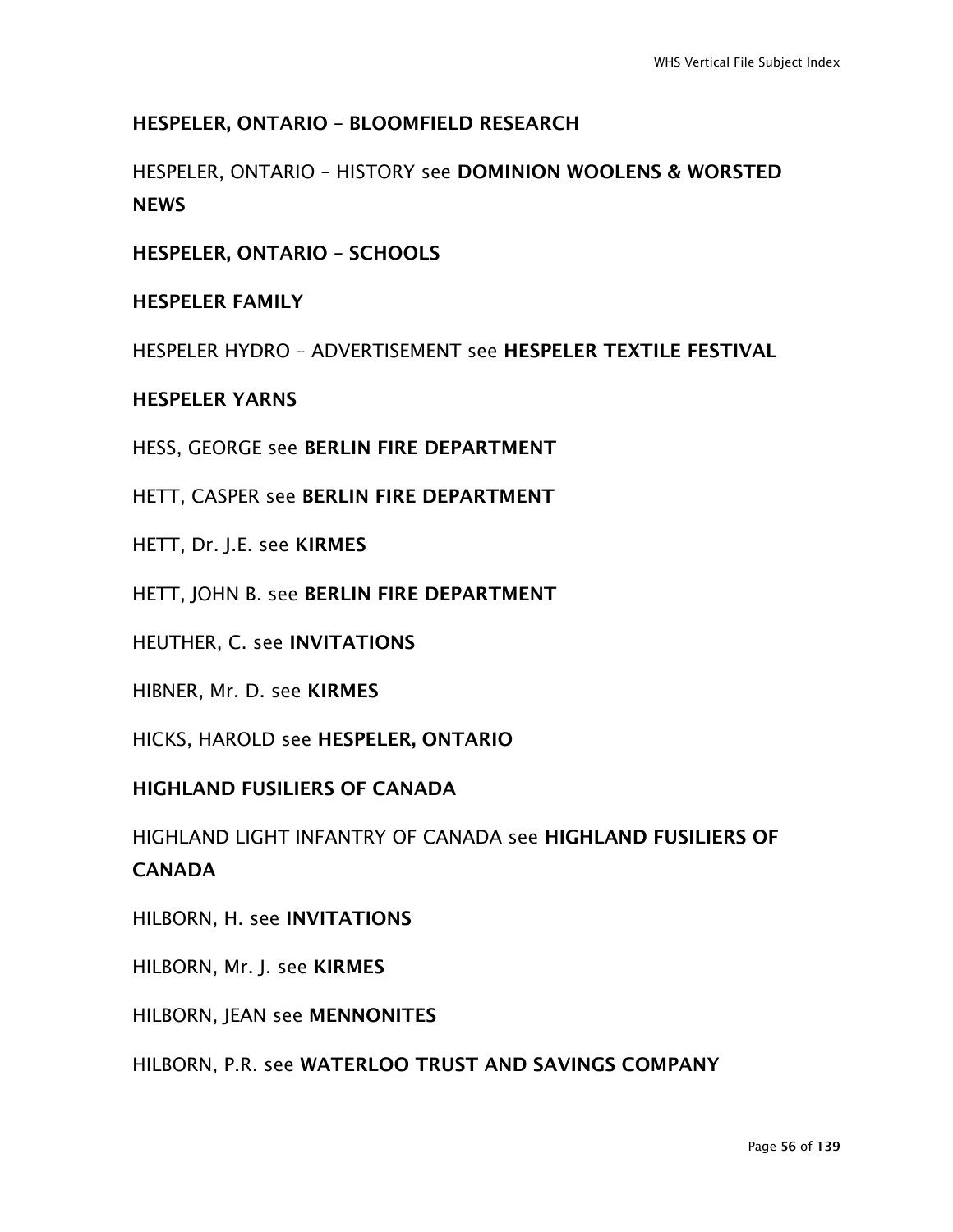HILL, JOSEPH see HESPELER, JACOB

HILL, NORMAN see EDUCATION

HILL, WARDLE see EDUCATION

HILLGARTNER FAMILY

HILLIARD, W.L. see WATERLOO TRUST AND SAVINGS COMPANY

HILLIARD, Mrs. see LINWOOD, ONTARIO

HILTZ, Lieutenant-Colonel C.W. see A.R. GOUDIE EVENTIDE HOME, **KITCHENER** 

HISEY, Mr. see HAWKESVILLE, ONTARIO

HISTORY – KITCHENER – "LET'S REMINISCE"

HODGINS, STANLEY E. see EDUCATION

HOERLE, HAROLD see EDUCATION

HOFFMAN, C.E. see KIRMES

HOFFMAN, CLAYTON A. see EDUCATION

HOFFMAN, ELIZABETH see HOFFMAN, GEORGE

HOFFMAN, GEORGE

HOFFMAN, ISAAC see BERLIN FIRE DEPARTMENT

HOFFMAN, JACOB see BRIDGEPORT, ONTARIO

HOFSTETTER, Mr. & Mrs. RONALD see MENNONITES

HOGG, W. LESLIE see EDUCATION

WM. HOGG COAL COMPANY LTD.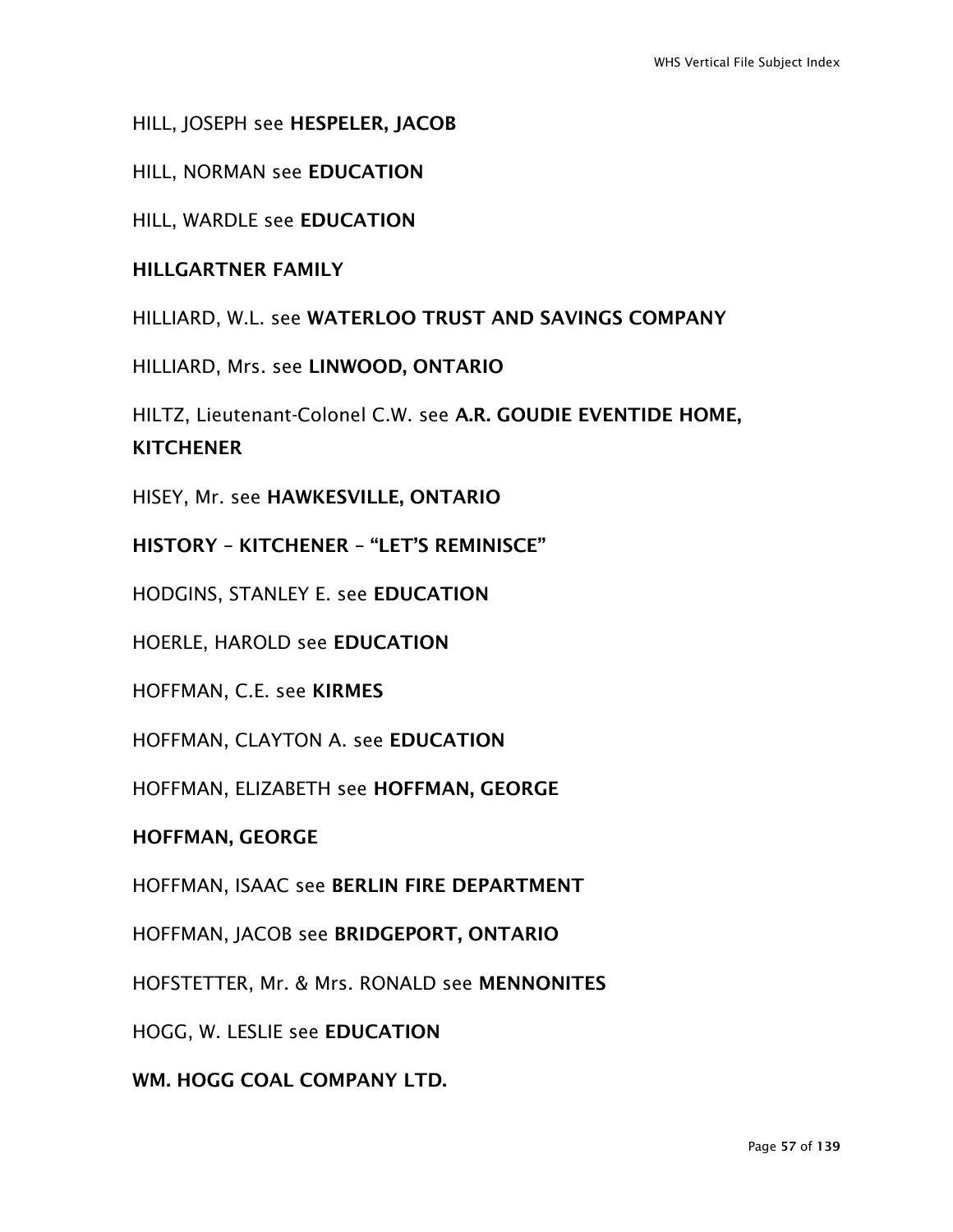HOLIDAY INN, HESPELER – ADVERTISMENT see HESPELER TEXTILE FESTIVAL

HOLLINGSWORTH, CHARLES E. see EDUCATION

HOLM, JOSEPH see INVITATIONS

HOLMAN, Mrs. FLOYD see EDUCATION

HOLMAN, MARGARET L. see EDUCATION

HOLMES, ALLAN see WATERLOO TRUST AND SAVINGS COMPANY

HOLMES, RICHARD see COMSTOCK, GEORGE WELLS

#### HOME HARDWARE

#### HOMER WATSTON GALLERY

HOMUTH, KARL see ELECTIONS – WATERLOO COUNTY

HONSBERGER, Dr. J.F. see CONFEDERATION

HOPTON, A.W. see DOMINION RUBBER COMPANY LTD.

HORST, ELIAS see EDUCATION

HOSAVERS – ADVERTISEMENT see K-W HOSPITAL – LADIES AUXILIARIES

HOSEA, Mr. & Mrs. REM see LINWOOD, ONTARIO

HOSTETLER, HARRY see EDUCATION

HOSTETLER, Reverend J.J. see HESPELER, ONTARIO

HOUSTON, PEGGY see EDUCATION

HOWATT, C. see INVITATIONS

HOWELL, HENRY SPENCER see EDUCATION

see also GALT, ONTARIO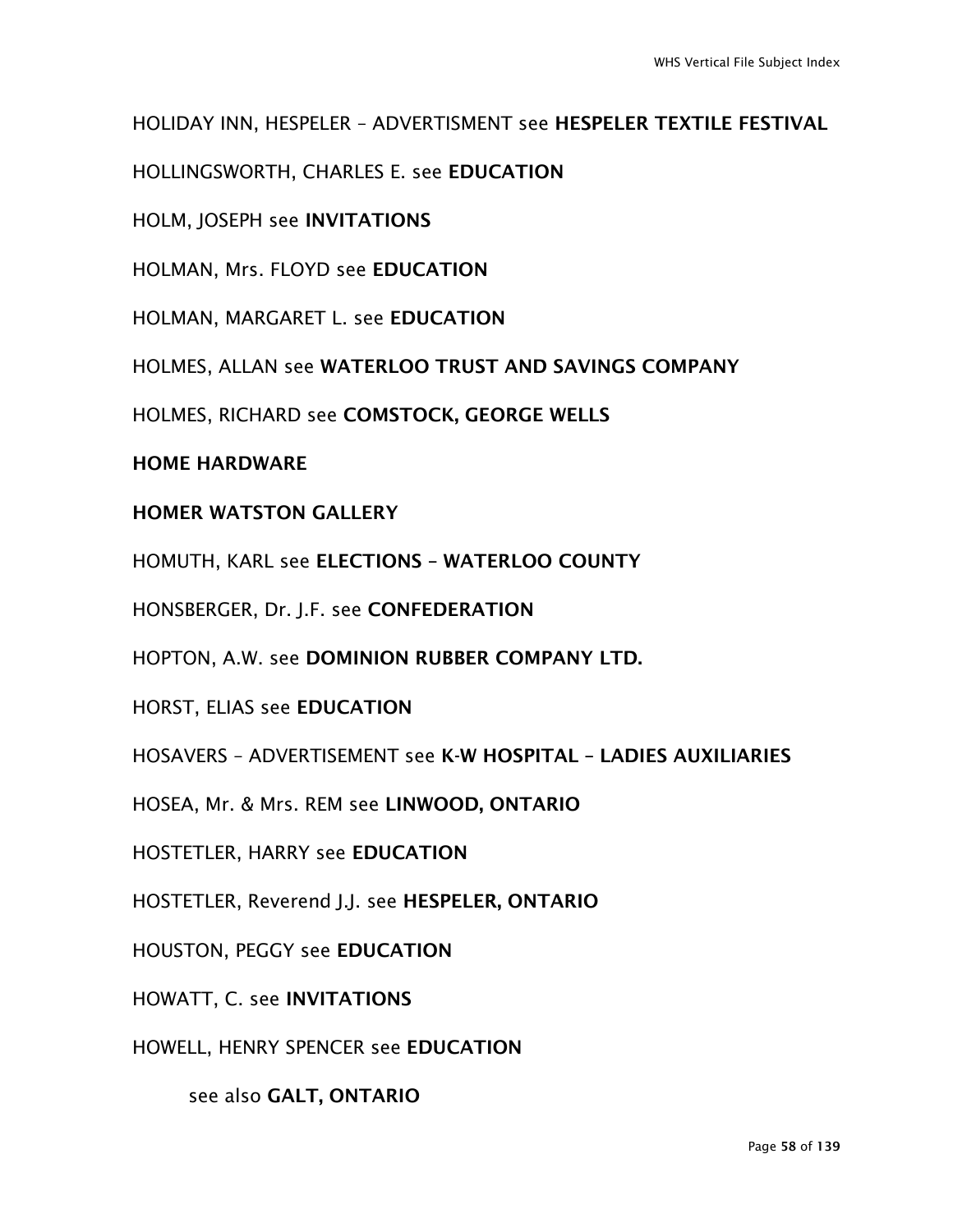#### HUBER, HENRY ALBERT

#### see also BERLIN PHILHARMONIC SOCIETY

see also KIRMES

HUBER, J.T. see BERLIN PHILHARMONIC SOCIETY

#### HUBER FAMILY

HUCK, GEORGE see LEGAL DOCUMENTS

HUCK AND GLOVE COMPANY, KITCHENER

HUDELMAIER, Mrs. GLADYS see EDUCATION

HUEHN, OSCAR A. see EDUCATION

HUETHER'S HOTEL see INVITATIONS

HUGG'S TAVERN, NEW GERMANY see ELECTIONS – WATERLOO COUNTY

HUGHES, JOSEPH see HAILER, JACOB

HUHNERGARD, LOUIS see KIRMES

HULET, MADALENE see EDUCATION

HUME, GLADYS see EDUCATION

HUNSBERGER, ALBERT see EDUCATION

HUNSBERGER, Mrs. ALBERT see MENNONITES

HUNSBERGER, BRIAN see MENNONITES

HUNSBERGER, MAURICE see MENNONITES

HUNSPERGER, WILSON see HESPELER, ONTARIO

HUNT, H. see INVITATIONS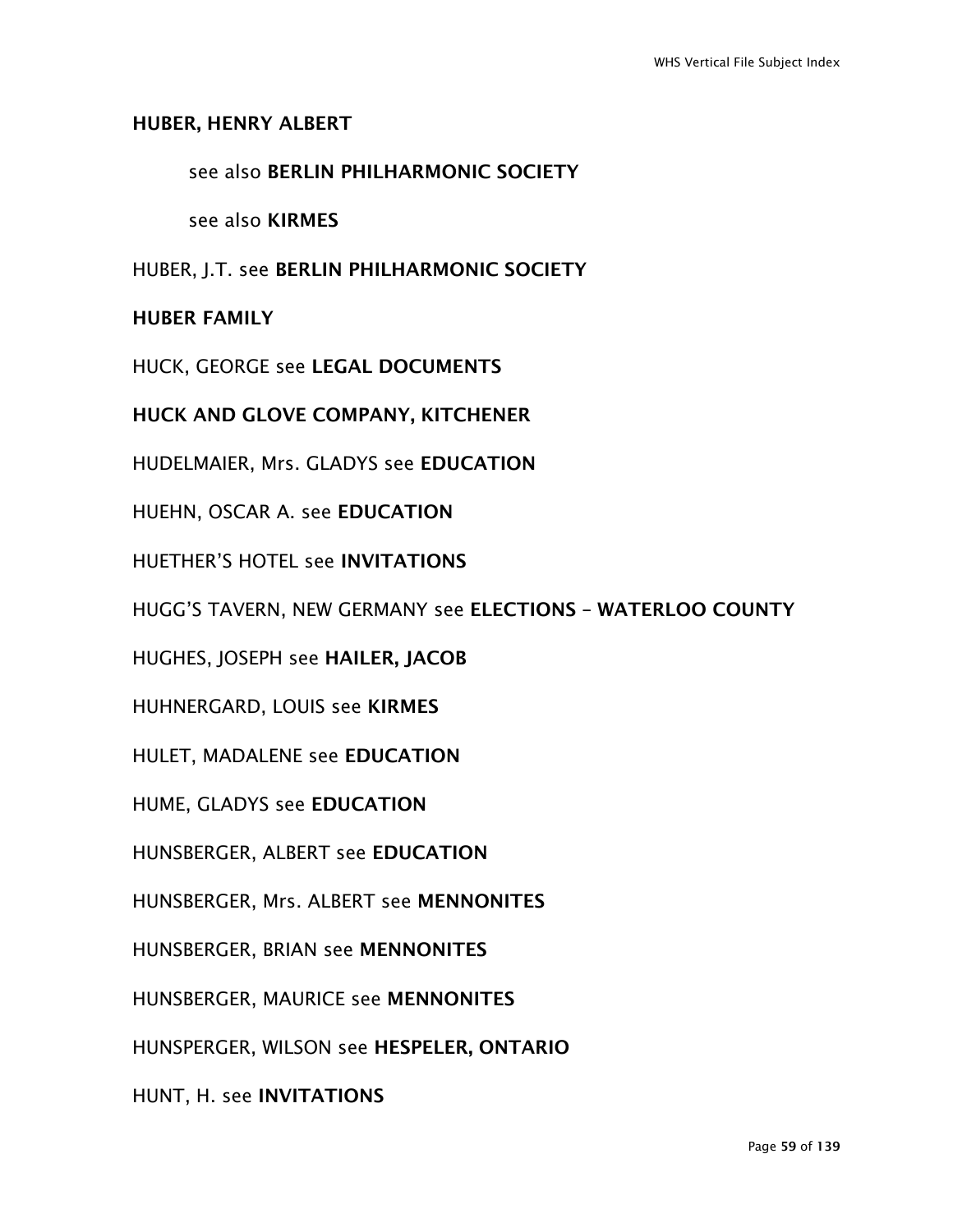## HUNT, THOMAS see ECONOMICAL MUTUAL FIRE INSURANCE COMPANY, BERLIN, ONTARIO

HUNTER, ARCHIBALD see FIRST UNITED CHURCH, GALT – BURIAL GROUNDS

HUNTER, Miss J. see BERLIN PHILHARMONIC SOCIETY

HUNTER, Mrs. see FIRST UNITED CHURCH, GALT – BURIAL GROUNDS

HURLEY, H. see B.F. GOODRICH RUBBER COMPANY OF CANADA LIMTED

HURON ROAD see ROADS

HURST PRO HARDWARE – ADVERTISMENT see HESPELER TEXTILE FESTIVAL

HUTCHINSON, CONSTANCE see EDUCATION

HUTCHINSON'S TAVERN see ELECTIONS – WATERLOO COUNTY

HYATT, D.B. see FERGUS HIGH SCHOOL

HYDROELECTRIC POWER – KITCHENER

see also BECK, ADAM

HYMAS, Miss ALISON see WATERLOO TRUST AND SAVINGS COMPANY

HYMMEN, H. see BERLIN PHILHARMONIC SOCIETY

see also KIRMES

HYMMEN, Mr. O. see BERLIN PHILHARMONIC SOCIETY

(P.) HYMMEN HARDWARE STORE see KIRMES

HYMMEN, PETER see KIRMES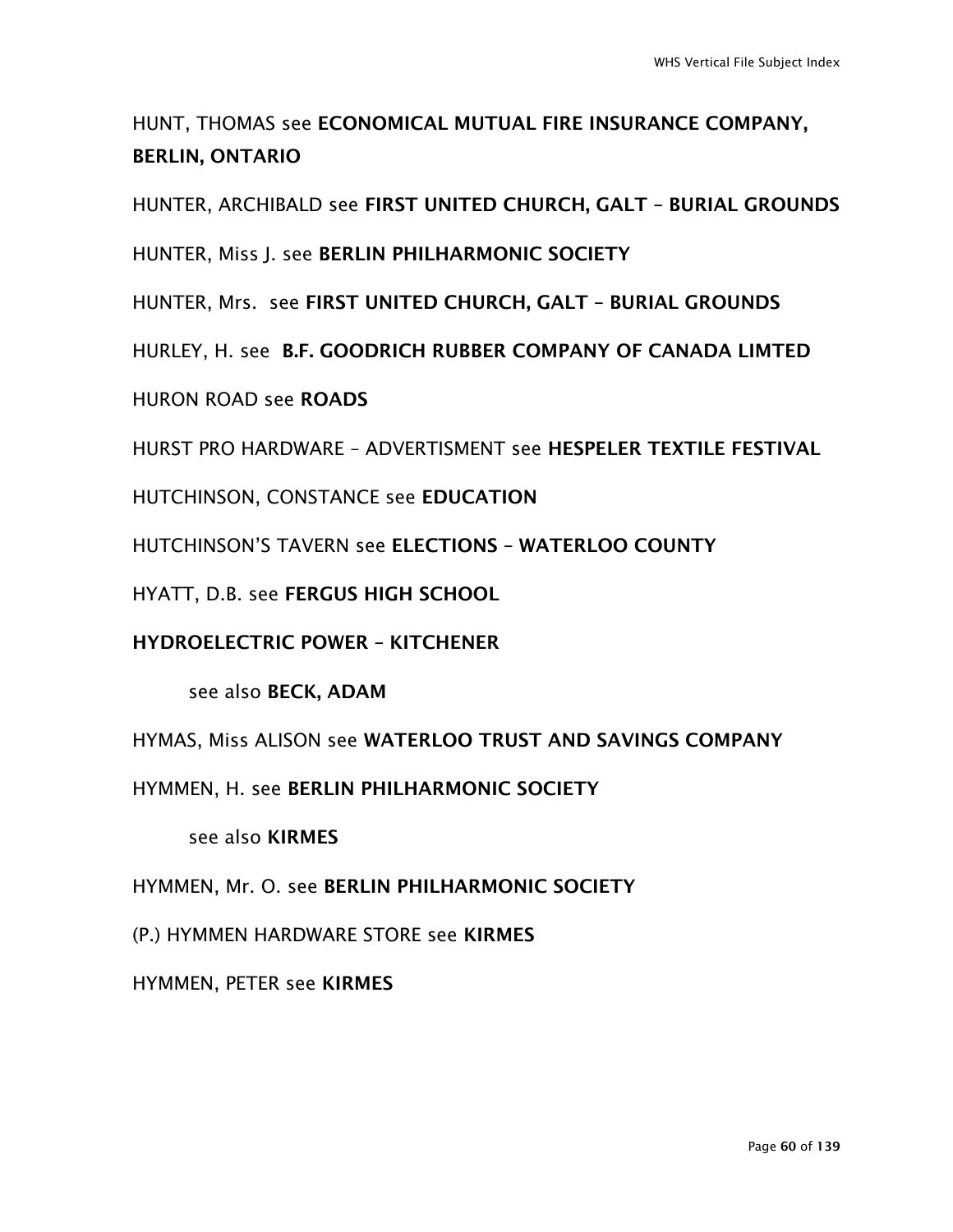## General I

I.D.A. DRUG STORES – ADVERTISEMENT see K-W HOSPITAL – LADIES **AUXILLARIES** 

## IBBOTT, Reverend T.H.

IKEDA, JOHN see HOMER WATSON GALLERY

IMPERIAL HOTEL, GALT – DINNER INVITATION see BOER WAR

IMPERIAL ORDER OF ODD FELLOWS, WATERLOO COUNTY

### INVITATIONS

ISAAC, CORNELIUS J. see EDUCATION

#### ISLER, LEONARD see EDUCATION

#### ISLEY, THEODORE H. see DOON PIONEER VILLAGE

see also FAIRS

### ISRAEL, KENNETH see EDUCATION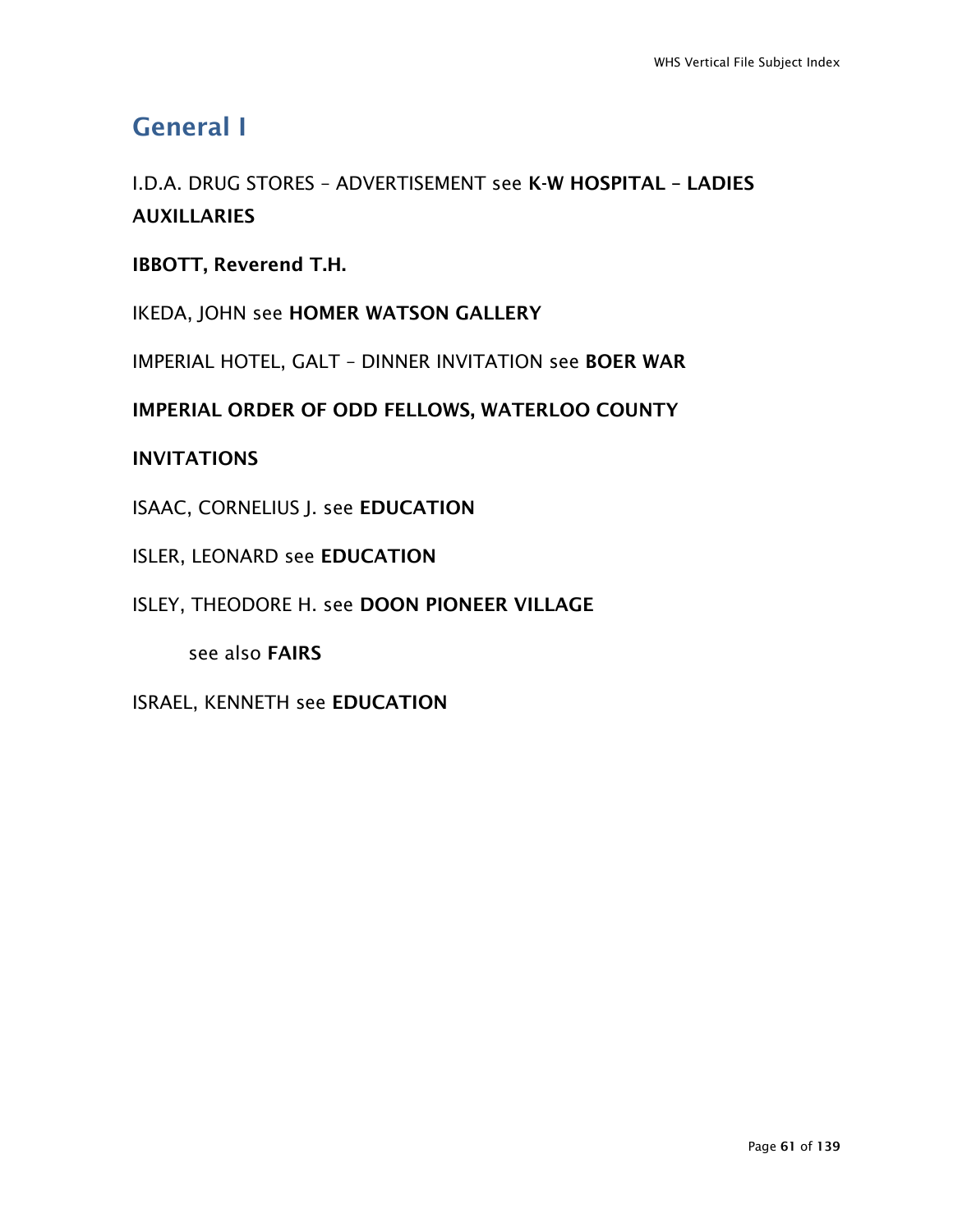# General J

JACKSON, LIBBIE see FIRST UNITED CHURCH, GALT – BURIAL GROUNDS

JACKSON, MELVA see EDUCATION

JACOBI, HELMUT see EDUCATION

JACOBSON, HERR see BERLIN PHILHARMONIC SOCIETY

JACOBY FAMILY

JAEGER, HERMAN see KIRMES

JAFFRAY, CLIVE T.

JAFFRAY, MARY ANN see FIRST UNITED CHURCH, GALT – BURIAL GROUNDS

JAFFRAY, PETER see FIRST UNITED CHURCH, GALT – BURIAL GROUNDS

JAFFRAY, WILLIAM see BERLIN PHILHARMONIC SOCIETY

JAFFRAY, WILLIAM SR. see INVITATIONS

JAMES, DONALD R. see EDUCATION

JAMES, QUENTIN see DOON PIONEER VILLAGE

JANSEN, EDWARD see EDUCATION

JANTZI, Mrs. MABEL E. see EDUCATION

JANTZI, ORLAND see MENNONITES

JANTZI, VERONICA see EDUCATION

JANZEN, Mr. H.L. see KIRMES

JANZEN, HENRY see DOON PIONEER VILLAGE

JANZEN, HENRY see FAIRS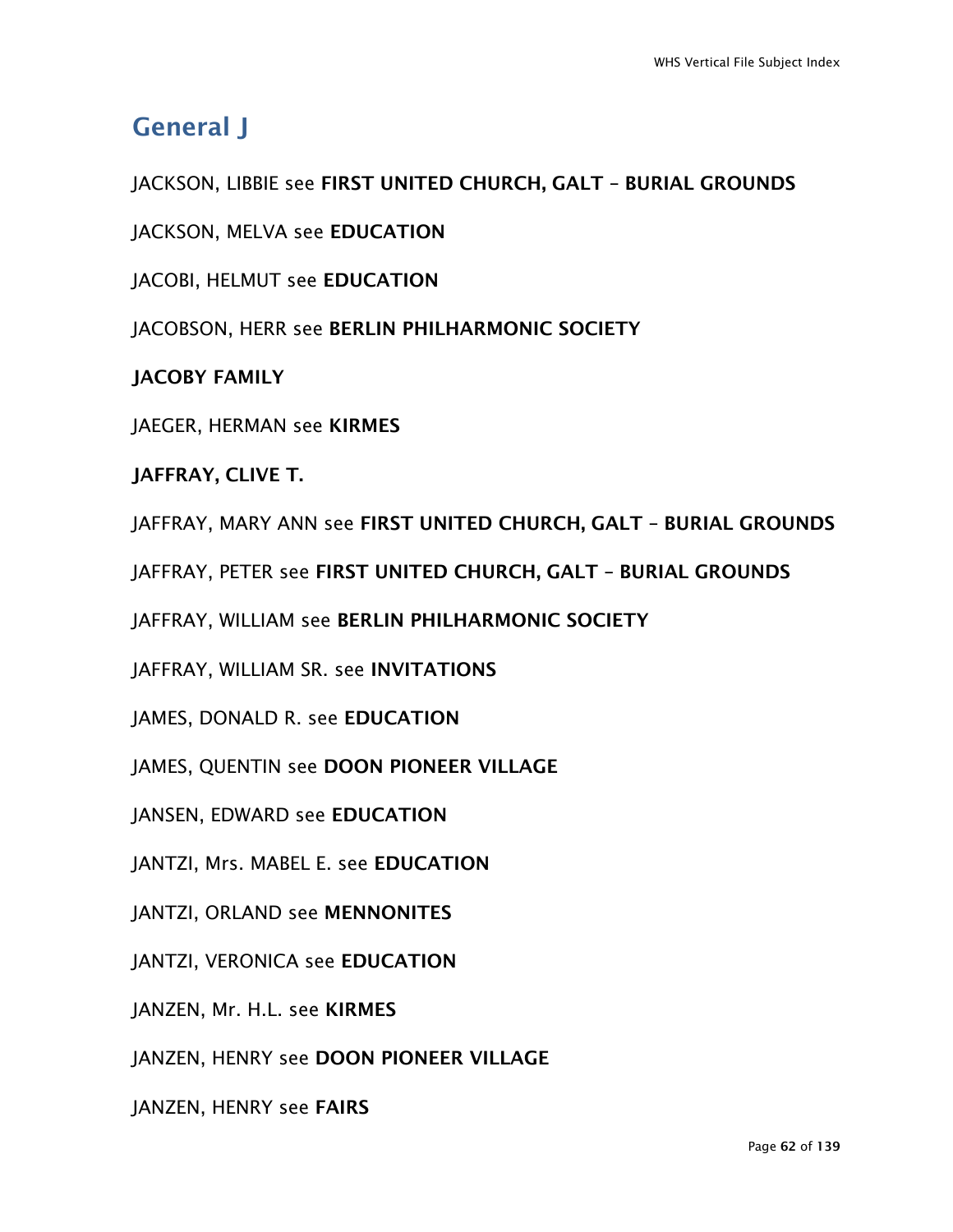JENKINS, AUDREY see EDUCATION

JENNINGS, Mr. see INVITATIONS

JOHANNES, JAMES see DOON PIONEER VILLAGE

JOHNSON, BERT see HESPELER, ONTARIO

JOHNSON, Mrs. HELEN see EDUCATION

JOHNSON, Alderman V.A. see GALT, ONTARIO

JOHNSTON, BRUCE see GRAY, JIM

JOHNSTON, GORDON see MENNONITES

JOHNSTON, HILDA see EDUCATION

JOHNSTON, MARY see SCHOOLS – WATERLOO

JOHNSTONE, LARRY see CENTRAL ONTARIO EXHIBITION

JONES, ANNE see GRAY, JIM

JUDSON, BALDWIN see COMSTOCK, GEORGE WELLS

JUNIOR CHAMBER OF COMMERCE see KITCHENER CHAMBER OF COMMERCE

JUTZI, Reverend RUFUS see HESPELER, ONTARIO

JUTZI, TERRY see MENNONITES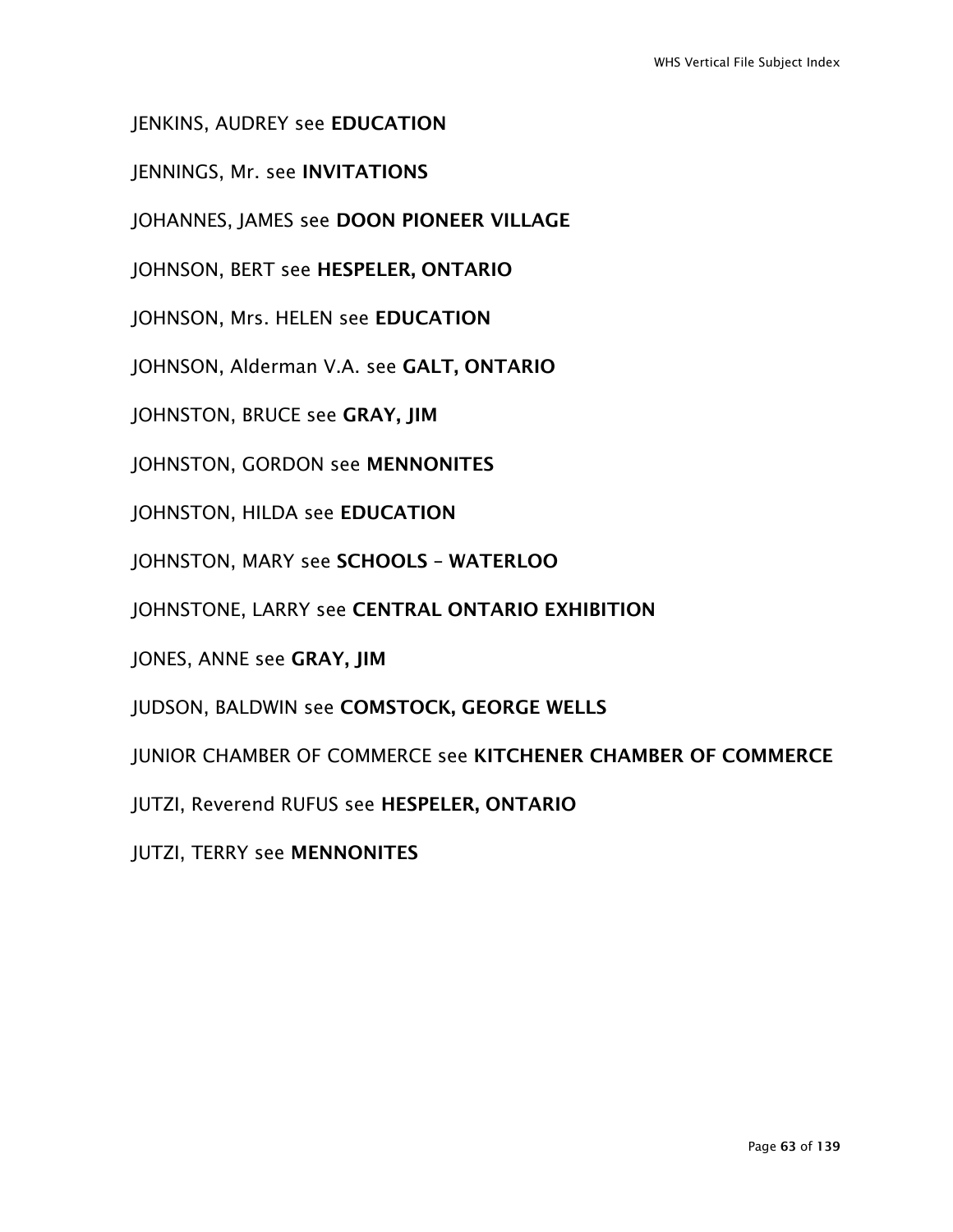## General K

KABEL'S CANTERBURY SHOP – ADVERTISEMENT see K-W HOSPITAL – LADIES **AUXILIARIES** 

KAISER, ALBERT see BERLIN FIRE DEPARTMENT

KALBFLEISCH, J. see INVITATIONS

KAMINSKA, SHIRLEY see EDUCATION

KANAGY, Reverend S.M. see HESPELER, ONTARIO

KANE, TRAYTON see FIRST UNITED CHURCH, GALT – BURIAL GROUNDS

KAPPELER MASONRY LTD. see HESPELER, ONTARIO

KARCHER, J. ROY see EDUCATION

KARCHNER, JACOB see BUSH INN, WATERLOO TOWNSHIP

KARN FAMILY

KAUFMAN, A.R. see A.R. GOUDIE EVENTIDE HOME, KITCHENER

KAUFMAN, MARY (WIFE OF JACOB) see BIOGRAPHY – COLLECTIVE

KAUFMAN FAMILY see ZION UNITED CHURCH, KITCHENER

KAUFMAN'S FURS – ADVERTISEMENT see K-W HOSPITAL – LADIES **AUXILIARIES** 

KEACHIE, CATHERINE C. see FIRST UNITED CHURCH, GALT – BURIAL **GROUNDS** 

KEACHIE, DUNCAN see HESPELER, JACOB

KEACHIE, KATE R. see HESPELER, JACOB

KEBER, Mrs. HELENE see MENNONITES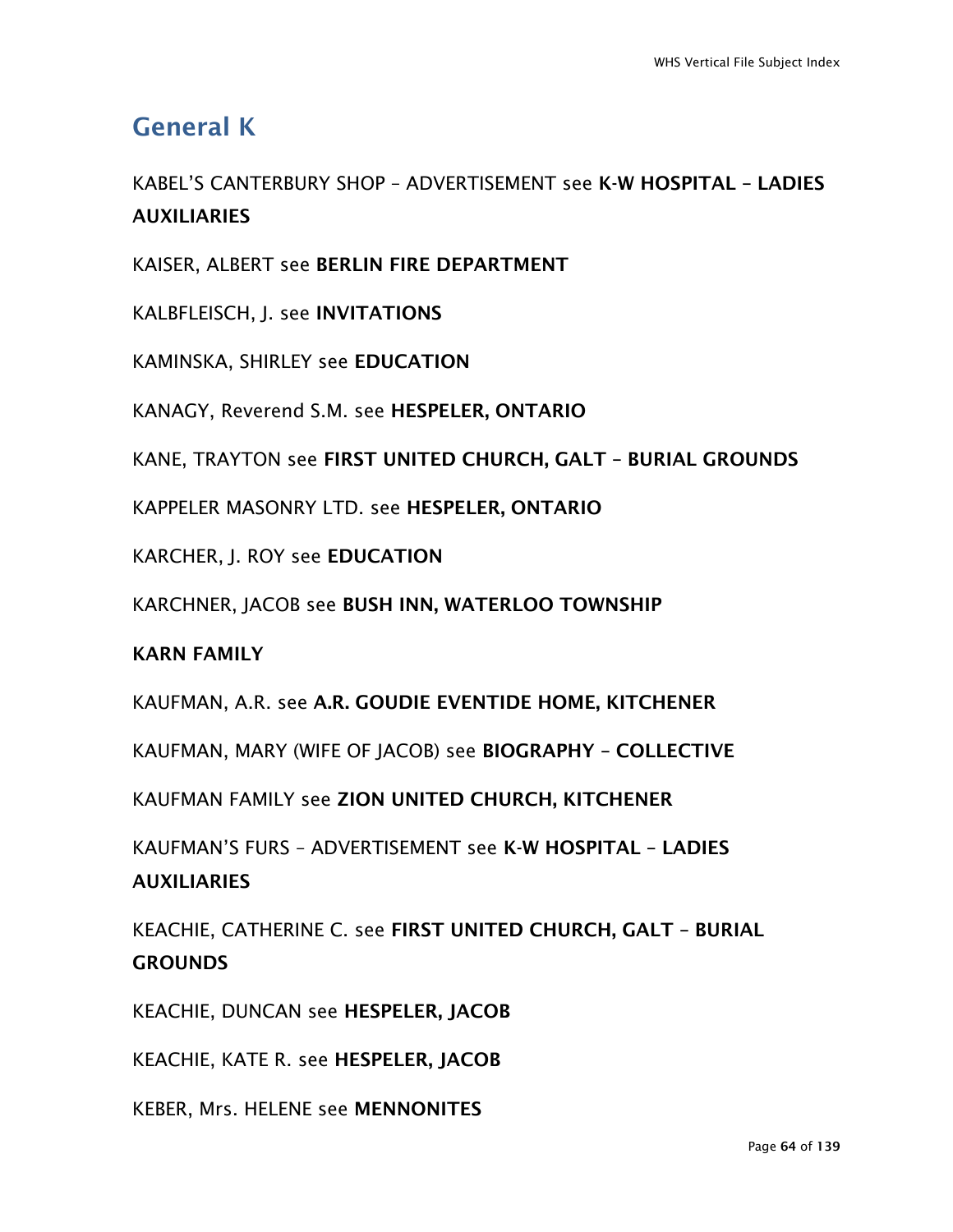KEEFER, MAITLAND see FIRST UNITED CHURCH, GALT – BURIAL GROUNDS

KELLER, A.H. see B.F. GOODRICH RUBBER COMPANY OF CANADA LIMITED

KELLEY, EDNA see EDUCATION

KELLY, Mr. see INVITATIONS

KENNEDY, ARTHUR see DOON PIONEER VILLAGE

KENNEDY, VIOLA see EDUCATION

KERNIGHAN, ROBERT KIRKLAND see BIOGRAPHY – COLLECTIVE

KERR, JAMES see EDUCATION

KERR, Mayor ROBERT see GALT, ONTARIO

KEWLEY, Reverend ARTHUR see HESPELER, ONTARIO

KIEFER, M. see INVITATIONS

KIKUCHI, MITSUGI see HOMER WATSON GALLERY

KILBORN, CAROLINE see HAILER, JACOB

KILLER, JOHN see KIRMES

KIMMEL, JOHN

KIMMEL, Miss OTTILLIE see KIRMES

KIMPEL, TERRY see HESPELER TEXTILE FESTIVAL

KING, Mrs. ELSIE SUE see EDUCATION

KING, ISABEL GRACE see KING, WILLIAM LYON MACKENZIE

KING, JOHN see INVITATIONS

KING, JOHN see KING, WILLIAM LYON MACKENZIE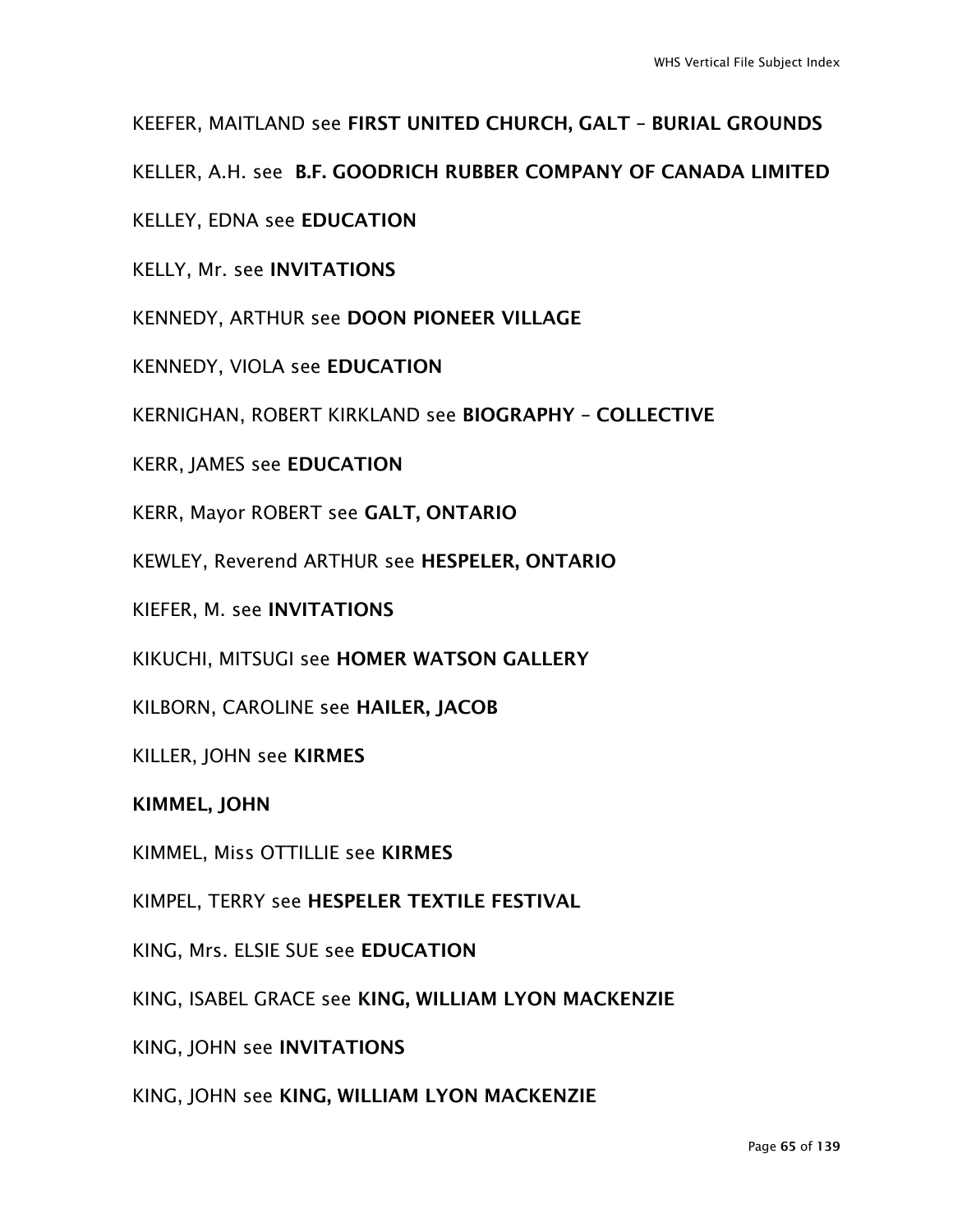KING, Mrs. T.P. see LINWOOD, ONTARIO

KING, Reverend T.P. see LINWOOD, ONTARIO

KING, WILLIAM LYON MACKENZIE

KINGSLEY, Mrs. see EDUCATION

KINRADE, WILLIAM see EDUCATION

KINSMEN CLUB OF KITCHENER see WORLD WAR II

KIRKLAND, JOHN see EDUCATION

KIRKNESS, IVAN see EDUCATION

KIRKNESS, MERETTA see EDUCATION

KIRMES

KITCHENER, (FIRST EARL) HORATIO HERBERT

KITCHENER – CITYHOOD 1912

KITCHENER, ONTARIO – COUNCIL

see also KITCHENER, ONTARIO – RIOTS 01 DECEMBER 1919

KITCHENER, ONTARIO – HISTORY

see also KITCHENER, ONTARIO – RIOTS 01 DECEMBER 1919

see also NAME CHANGE - KITCHENER

KITCHENER, ONTARIO – RIOTS 01 DECEMBER 1919

see also NAME CHANGE - KITCHENER

KITCHENER AND DISTRICT CIVIL SERVANTS CREDIT UNION LTD.

KITCHENER AND WATERLOO see SATURDAY NIGHT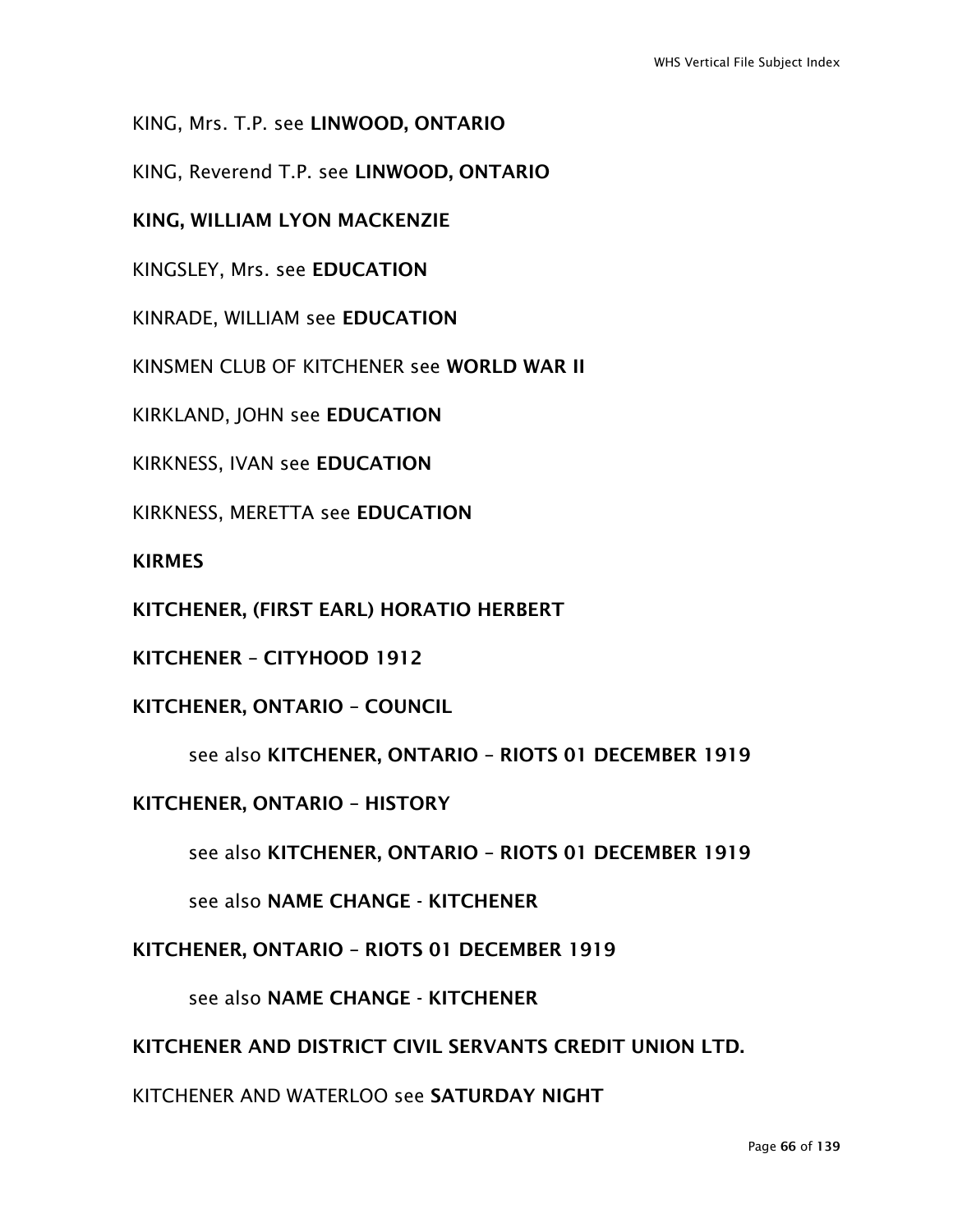### KITCHENER AND WATERLOO "BUY A TANK FUND" see WORLD WAR II

### KITCHENER AND WATERLOO HIGH SCHOOL BOARD

KITCHENER BOARD OF TRADE

KITCHENER CHAMBER OF COMMERCE

KITCHENER CITADEL BAND see A.R. GOUDIE EVENTIDE HOME, KITCHENER

KITCHENER CITY HALL

KITCHENER CONSERVATORY OF MUSIC see PROGRAMS

KITCHENER DAILY RECORD

KITCHENER FIRE DEPARTMENT

KITCHENER MEMORIAL AUDITORIUM

KITCHENER PARKS AND RECREATION

KITCHENER REGIMENTAL BAND see CONFEDERATION

KITCHENER TAXPAYERS ASSOCIATION see BITZER, ARMIN

KITCHENER – WATERLOO AIRPORT

K-W AGRICULTURAL AND INDUSTRIAL ASSOCIATION see CENTRAL ONTARIO EXHIBITION

K-W ART GALLERY

K-W ART GALLERY – EXHIBIT PROGRAMS – 1950'S, 1960'S, 1970'S, 1980'S

K-W CHAMBER MUSIC SOCIETY

K-W COLLEGIATE AND VOCATION INSTITUTE

K-W COUNCIL OF FRIENDSHIP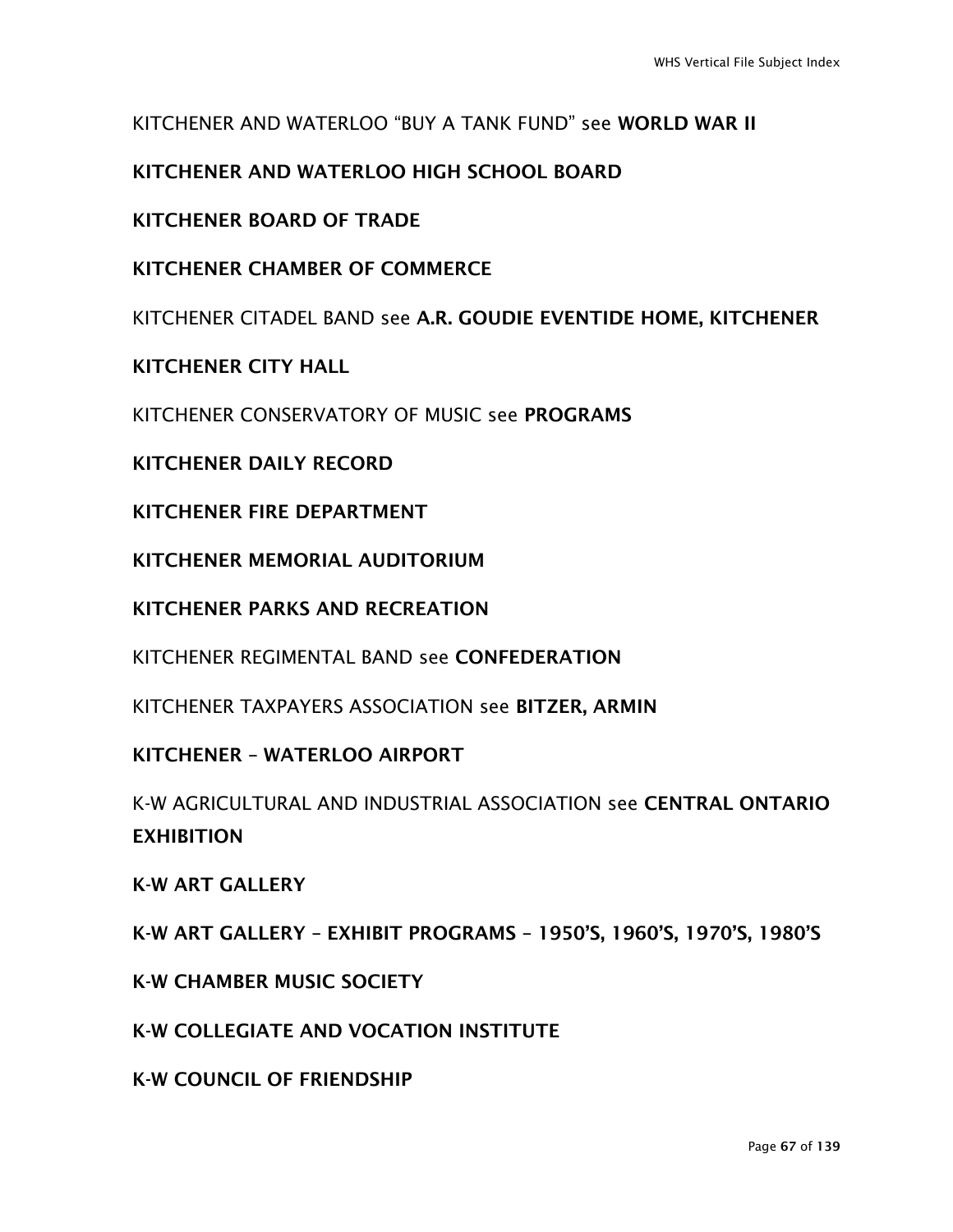#### K-W FIELD NATURALISTS

#### K-W GARDEN CLUB

K-W HOSPITAL - TRUSTEES REPORTS, 1896 – 1901

K-W HOSPITAL – LADIES AUXILIARIES

K-W JUNIOR CHAMBER OF COMMERCE see CENTRAL ONTARIO EXHIBITION

K-W KIWANIS CLUB

K-W LITTLE THEATRE

K-W MUTUAL AID ASSOCIATION

K-W PHILHARMONIC SOCIETY

K-W RED CROSS

KITCHENER-WATERLOO SALES & ADVERTISING CLUB see WORLD WAR II

K-W SURVEY FOR POSTWAR PLANNING

K-W SYMPHONY ORCHESTRA

K-W UNIVERSITY WOMEN'S CLUB

K-W YOUNG MEN'S ASSOCIATION

K-W YOUNG WOMEN'S CHRISTIAN ASSOCIATION

KLAEHN, B.L. see WATERLOO TRUST AND SAVINGS COMPANY

KLAGER, GORD see HESPELER TEXTILE FESTIVAL

KLASSEN, Mr. & Mrs. AARON see MENNONITES

KLASSEN, Mrs. CONSTANCE see EDUCATION

KLEIN, Mrs. see KIRMES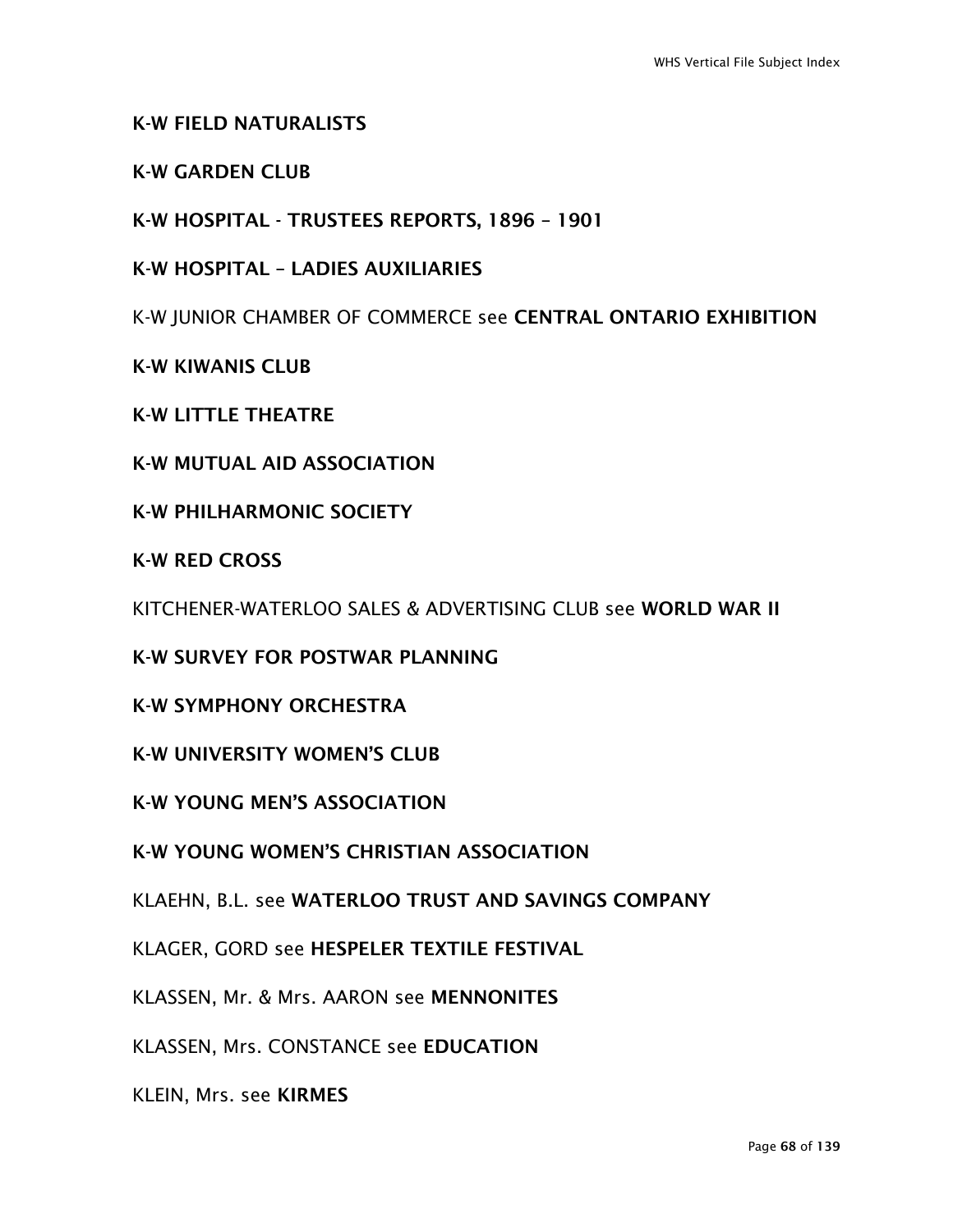### KLEIN, GEORGE see INVITATIONS

#### see also KIRMES

KLEINKNECHT, FRANK see EDUCATION

KLINCK, GEORGE see BIOGRAPHY – COLLECTIVE

KLINKHAMMER, THEO see ELECTIONS – WATERLOO COUNTY

KLIPPERT, JOHN see INVITATIONS

KLOTZ, E.W. – ADVERTISEMENT see KIRMES

KLOTZ, OTTO see ECONOMICAL MUTUAL FIRE INSURANCE COMPANY, BERLIN, ONTARIO

KNAUFF, JULIUS see KIRMES

KNECHT, S.E. see CLIOSOPHIC SOCIETY, BERLIN

KNECHTEL, ALICE see EDUCATION

KNECHTEL, CLIFFORD see EDUCATION

KNECTEL, CHARLES see KIRMES

KNELL, Miss see KIRMES

KNELL, Miss BERTHA see KIRMES

KNELL, HENRY see BERLIN FIRE DEPARTMENT

see also ECONOMICAL MUTUAL FIRE INSURANCE COMPANY, BERLIN, ONTARIO

see also INVITATIONS

KNELL, HENRY JR. see KIRMES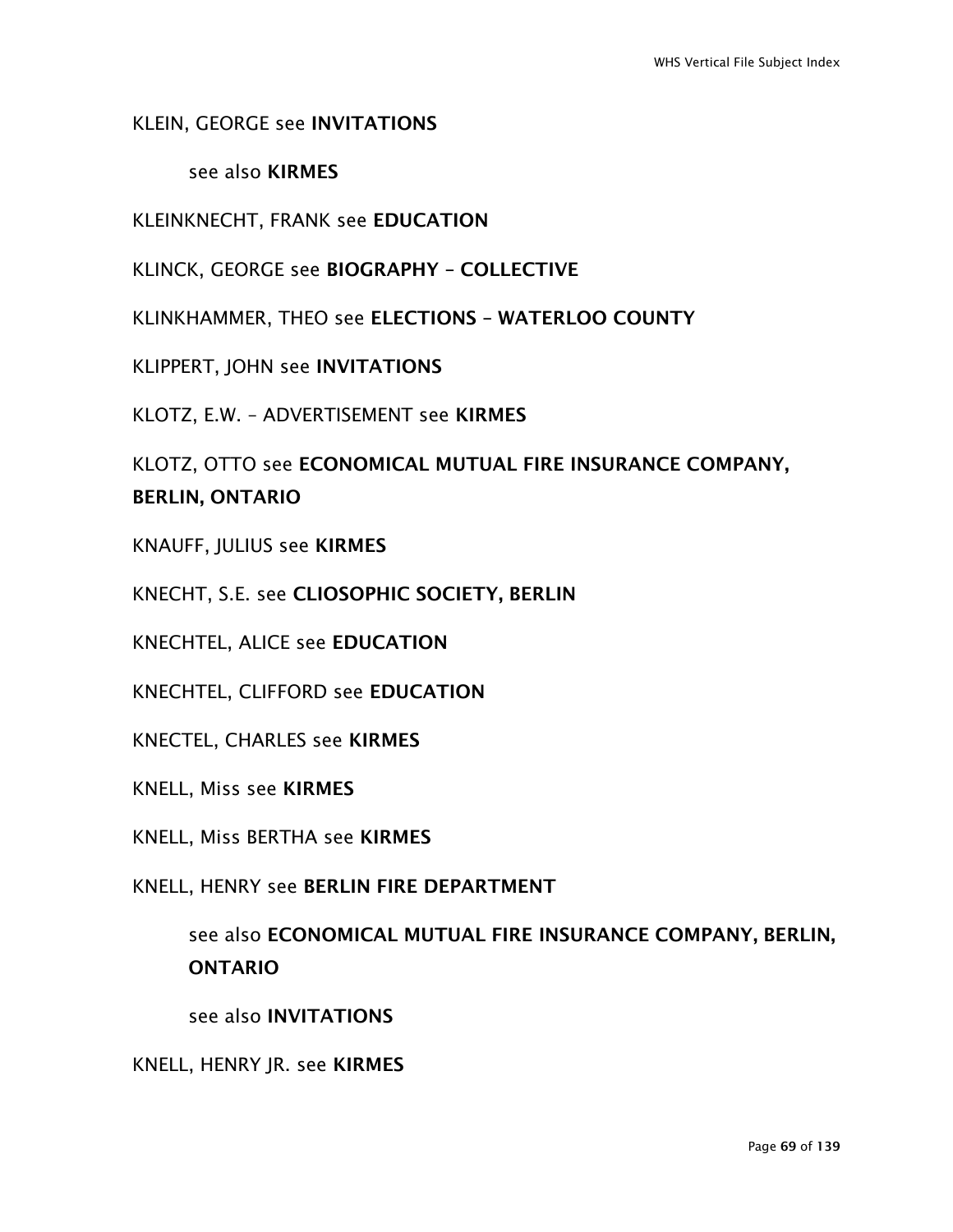### KNIGHT, W.L. see WATERLOO TRUST AND SAVINGS COMPANY

KNITTING MACHINE – ADVERTISEMENT see KIRMES

### KNOX UNITED CHURCH, AYR

KOBOLD PUBLISHING COMPANY, BERLIN

KOCH, ELEANOR see MENNONITES

KOCH, HERB see EDUCATION

KOCH, J.E. see B.F. GOODRICH COMPANY OF CANADA, LTD.

KOCH, JOHN see BERLIN FIRE DEPARTMENT

KOCH, Mrs. LESTER see BIEHN MENNONITE CHURCH

KOEHLER, H. see ECONOMICAL MUTUAL FIRE INSURANCE COMPANY, BERLIN, ONTARIO

KOEHLER, J.E. see WATERLOO TRUST AND SAVINGS COMPANY

KOEPKE, Reverend C. see BRIDGEPORT, ONTARIO

KOLB FAMILY

KOLB HOME, BRESLAU

KOLLMAN, IDA see EDUCATION

KOPP, GEORGE see INVITATIONS

KNOWLES, J.H. see FERGUS HIGH SCHOOL

KRABILL, RUSSELL see HESPELER, ONTARIO

KRAFT, MOSES see INVITATIONS

KRAFT, SOLOMON see BRIDGEPORT, ONTARIO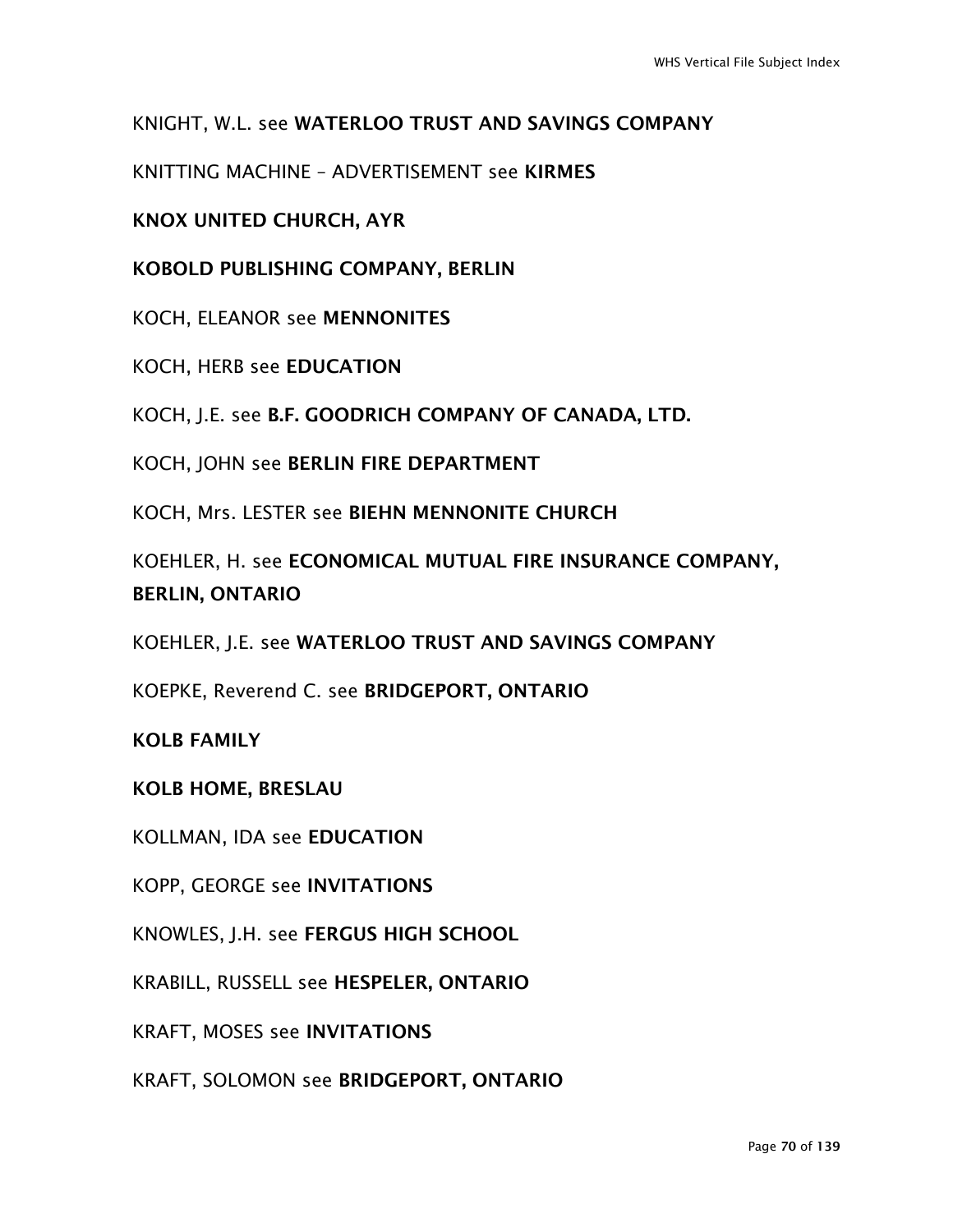KRANZ, CARL see KIRMES

KRANZ, H. see INVITATIONS

KRANTZ, HUGO see BERLIN FIRE DEPARTMENT

KRANZ, HUGO see ECONOMICAL MUTUAL LIFE INSURANCE COMPANY, BERLIN, ONTARIO

KREINER, JACOB see BIOGRAPHY - COLLECTIVE

KRIBS, LEWIS see KIRMES

KRIBS, WILLIAM A. see BIOGRAPHY – COLLECTIVE

KROETSCH, C.P. see WATERLOO TRUST AND SAVINGS COMPANY

KROETSCH, J.L. see ECONOMICAL MUTUAL FIRE INSURANCE COMPANY, BERLIN, ONTARIO

KRUG, FREDERICK

KRUG, H.C. see WATERLOO TRUST AND SAVINGS COMPANY

KRUG, W.P.

(24) KRUG STREET see TAXATION – ONTARIO – KITCHENER

see also WATERLOO MUTUAL FIRE INSURANCE COMPANY

KRUGER, JACOB see BERLIN FIRE DEPARTMENT

KRUSPE, DOROTHY see EDUCATION

KUCKHARDT, STUART see EDUCATION

KUMMER, OLIVER A.

KUMPF, FORD S. see WATERLOO TRUST AND SAVINGS COMPANY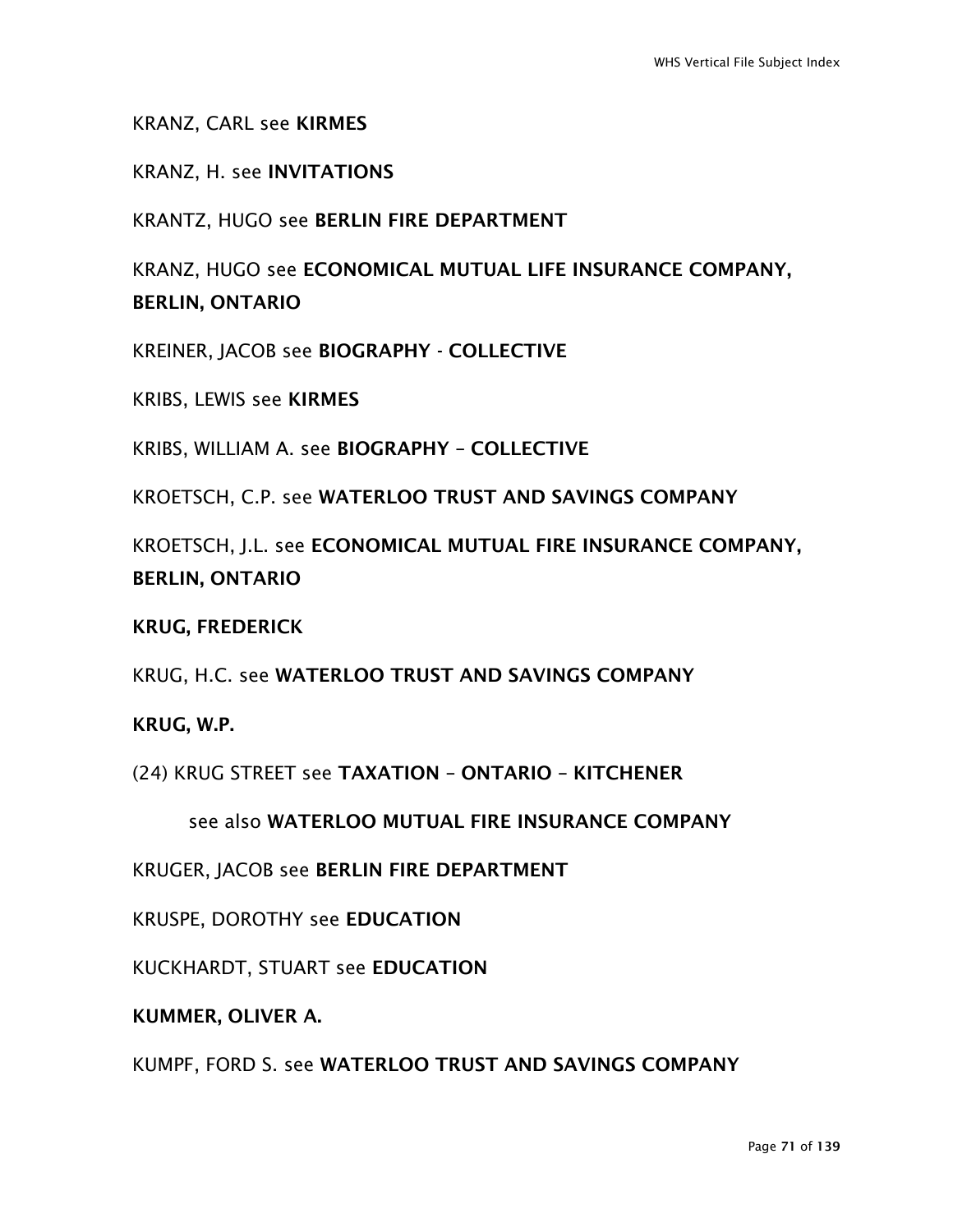## KUNTZ, L. see BRIDGEPORT, ONTARIO

## KUPPERS, GUS see HESPELER TEXTILE FESTIVAL

## K-VET LTD. – ADVERTISEMENT see HESPELER TEXTILE FESTIVAL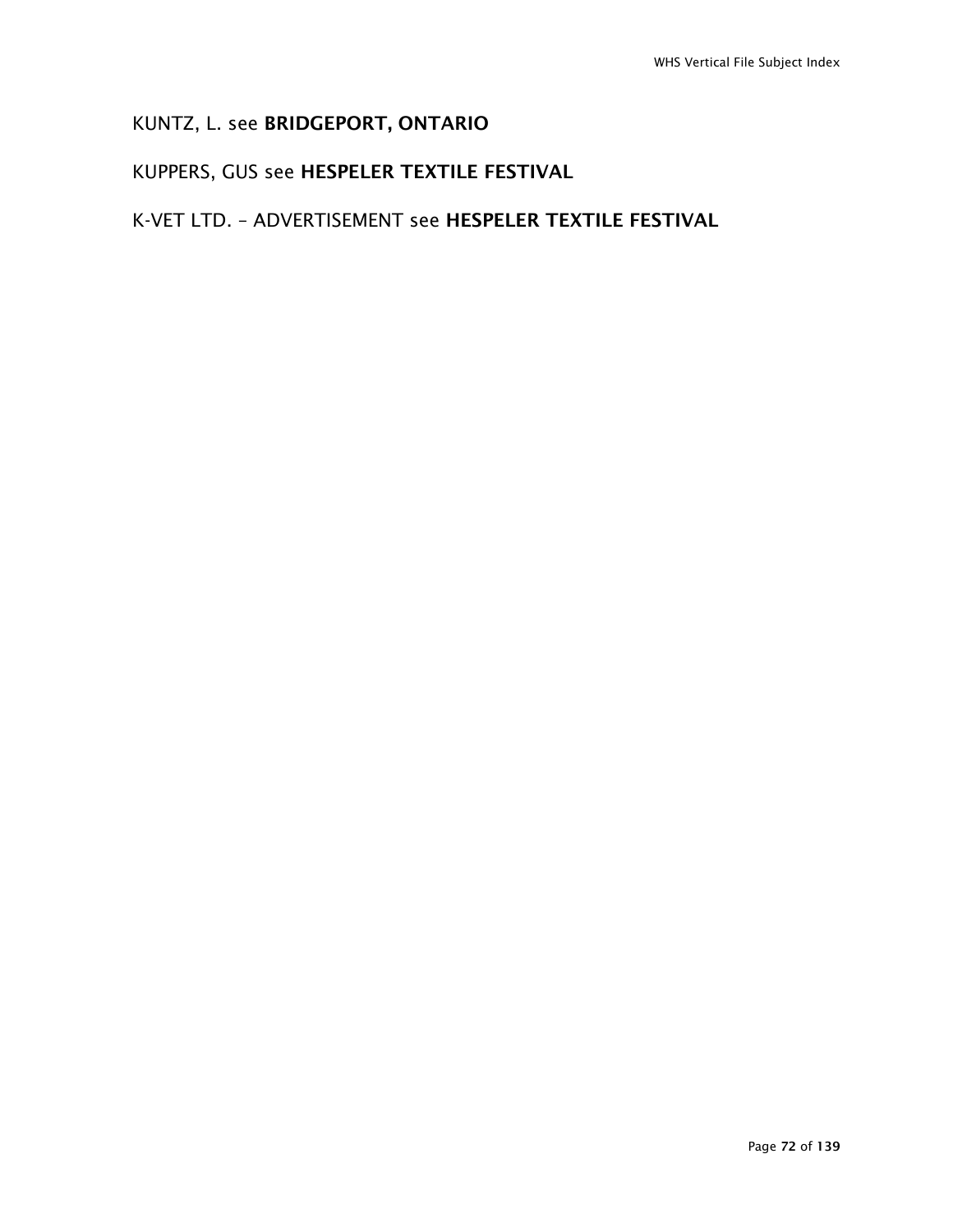# General L

## LABATT BRIER

LACKNER, Mr. and Mrs. GEORGE see HAWKESVILLE

LACKNER, G.H. see KIRMES

LACKNER, Mrs. H. see HAWKESVILLE, ONTARIO

LAHN, M.L. see WATERLOO TRUST AND SAVINGS COMPANY

LAIDLAW, JAMES A. see HAWKESVILLE, ONTARIO

LAING, MARGIE see EDUCATION

LAKE, Mrs. see FIRST UNITED CHURCH, GALT – BURIAL GROUNDS

LAKE, FREDERICK see BERLIN FIRE DEPARTMENT

#### LAMB, KATHRYN

LAMB, KATHRYN (WIFE OF RICHARD) see DOON PIONEER VILLAGE

LAMBSHEAD, MARY see EDUCATION

LAMONTE, Miss see BERLIN PHILHARMONIC SOCIETY

LANDONI, MARIO see FERGUS HIGH SCHOOL

LANDRETH, GEORGE see FIRST UNITED CHURCH, GALT – BURIAL GROUNDS

LANDRETH'S WHITE DRUG STORE see KIRMES

LANG, AUGUST R. see BIOGRAPHY – COLLECTIVE

see also INVITATIONS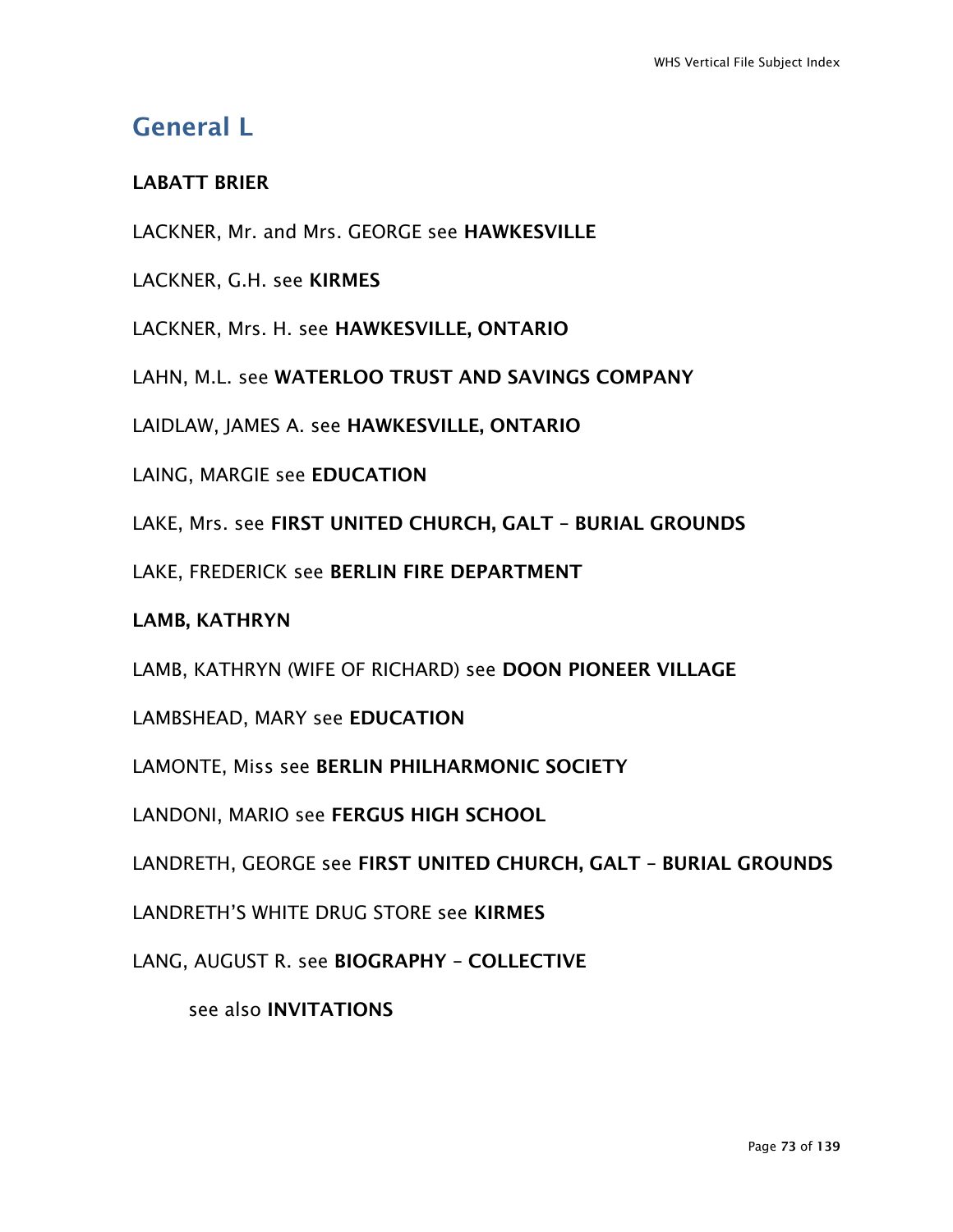# LANG, GEORGE see ECONOMICAL MUTUAL FIRE INSURANCE COMPANY, BERLIN, ONTARIO

see also INVITATIONS

#### LANG, H. see INVITATIONS

LANG, LOUIS L. see WATERLOO TRUST AND SAVINGS COMPANY

- LANG, R. see INVITATIONS
- (R.D.) LANG & COMPANY see KIRMES
- LANG, W. see INVITATIONS
- LAUER, Mrs. see KIRMES
- LAUER & FABER see KIRMES
- LAURIER, SIR WILFRID see BREITHAUPT, LOUIS JACOB
- LAUTENSCHLAGER, P.S. see BERLIN PIANO & ORGAN COMPANY LTD.
- LAVERN AMUSSEN LTD. see A.R. GOUDIE EVENTIDE HOME, KITCHENER
- LAWRASON, JOYCE see EDUCATION
- LAYCOCK, MARGARET see EDUCATION
- LEADSTON, GARY see GRAY, JIM
- LEBOLD, CHISTIAN see ROADS
- LEE, ISABELLA see FIRST UNITED CHURCH, GALT BURIAL GROUNDS
- LEESON, W.H. see KIRMES
- LEGAL DOCUMENTS

#### LEHMAN, MARION see EDUCATION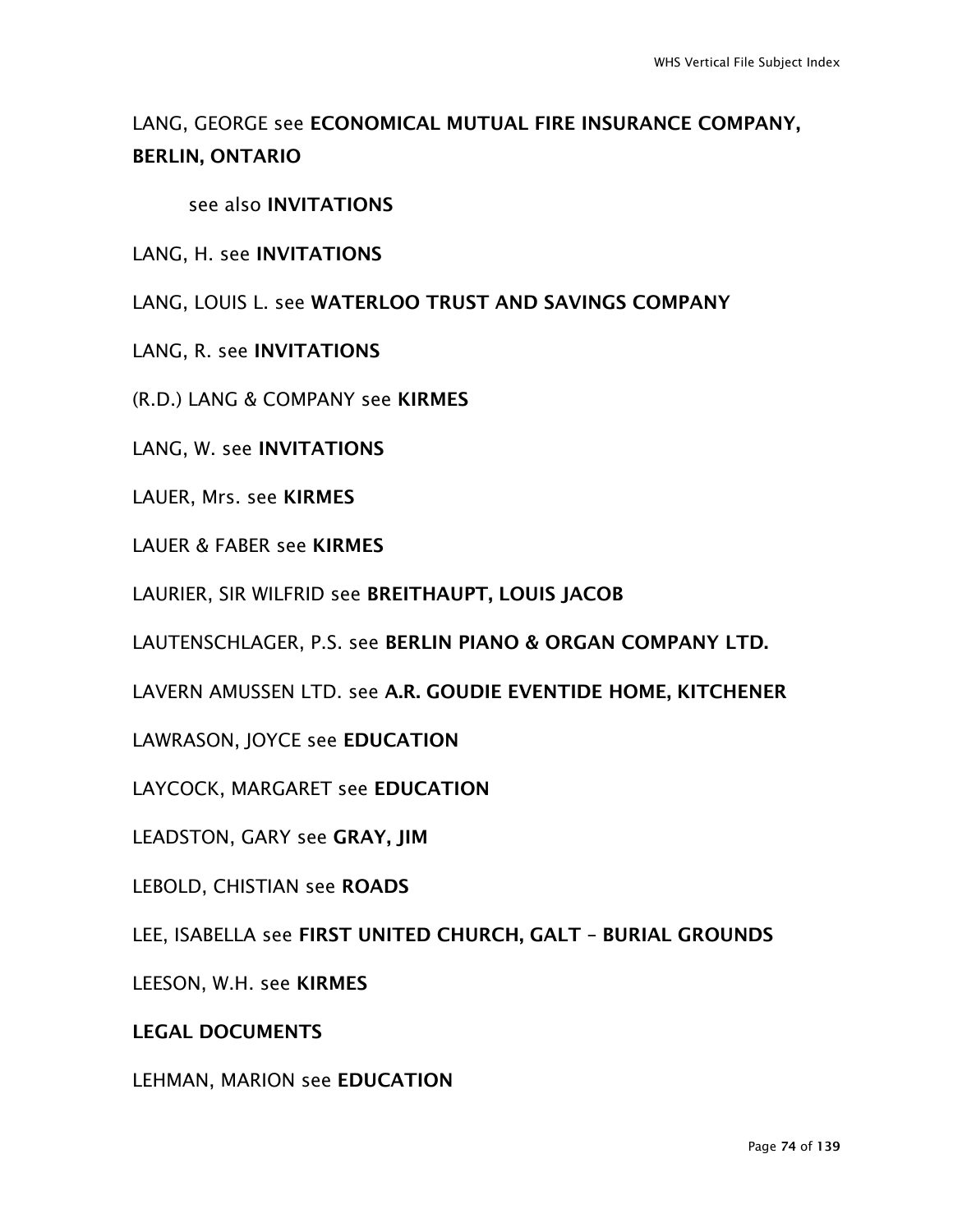### LEHNEN, DANIEL see BERLIN FIRE DEPARTMENT

LEHNEN, Mrs. E. see HAWKESVILLE, ONTARIO

LEPARD, Mr. see PILKINGTON, ROBERT

LESLIE, E.J. see TAXATION – ONTARIO – KITCHENER

LESLIE, VICTORIA see WATERLOO MUTUAL FIRE INSURANCE COMPANY

LETHBRIDGE, Archdeacon GRAHAM see DOON PIONEER VILLAGE

LETHBRIDGE, W.U. see EDUCATION

#### **LETTERS**

LEUPOLD, Mrs. GERTRUDE see EDUCATION

LEVER BROTHERS LTD. see KIRMES

LICENSE COMMISSIONS

LICHTY, RAY see MENNONITES

LINDSAY, NORMAN C. see FERGUS HIGH SCHOOL

LINTON, WILLIAM see EDUCATION

LINWOOD, ONTARIO

LINWOOD LEGION / LINWOOD VETERANS CLUB

#### LION HOTEL, PETERSBURG

see also PETERSBURG

LIONS CLUB

LIPNICKI, KERSANTA see EDUCATION

LISHMAN, AUDREY see EDUCATION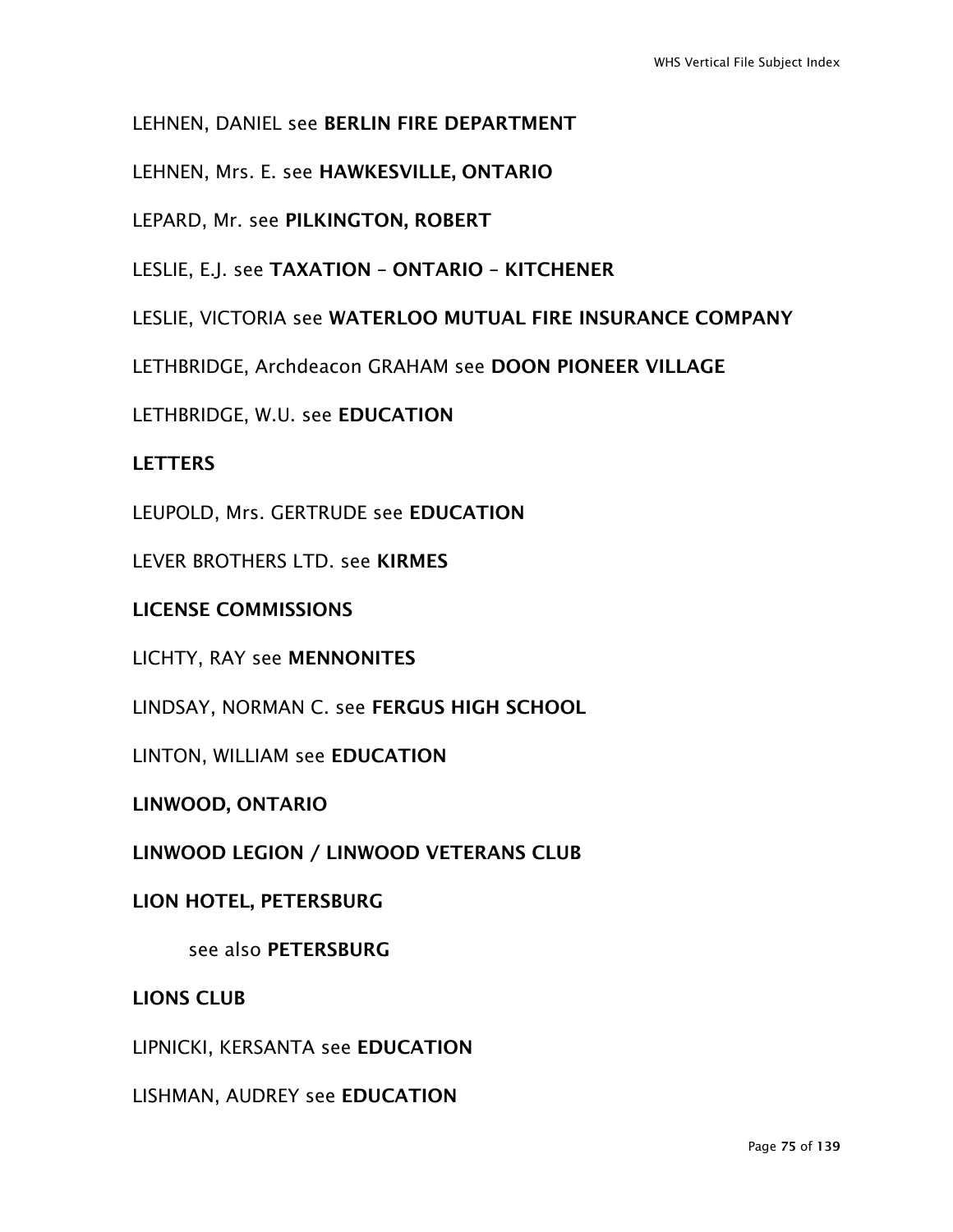### LISHMAN, VIOLET see EDUCATION

### LISTOWEL BUSINESS COLLEGE see TRADE CARDS

LITT, J.G. see CLIOSOPHIC SOCIETY, BERLIN

LITTLE, Mrs. see FIRST UNITED CHURCH, GALT – BURIAL GROUNDS

LITTLE, J.W. see WATERLOO TRUST AND SAVINGS COMPANY

LITTLE, ROBERT see INVITATIONS

LITWILLER, DAVID see EDUCATION

LIVERPOOL & LONDON & GLOBE INSURANCE COMPANY see LEGAL

#### **DOCUMENTS**

LIVING WATER COMMUNITY CHRISTIAN FELLOWSHIP CHURCH, NEW HAMBURG see NEW HAMBURG, ONTARIO

LIVINGSTONE, CHIEF see DOON PIONEER VILLAGE

LLOYD, ANDREW see HAILER, JACOB

(GEORGE) LOBSINGER ELECTRICAL APPLIANCES – ADVERTISEMENT see K-W HOSPITAL-LADIES AUXILIARIES

LOEWEN, GERALD see MENNONITES

LOGAN, SAMUEL see FIRST UNITED CHURCH, GALT – BURIAL GROUNDS

LONEY, GORDON see DOON PIONEER VILLAGE

LONEY, W. GORDON see EDUCATION

LONG, THOMAS see WORLD WAR II

LORENTZ, ALBERT see DOON PIONEER VILLAGE

LORTZ, GEORGE see BERLIN FIRE DEPARTMENT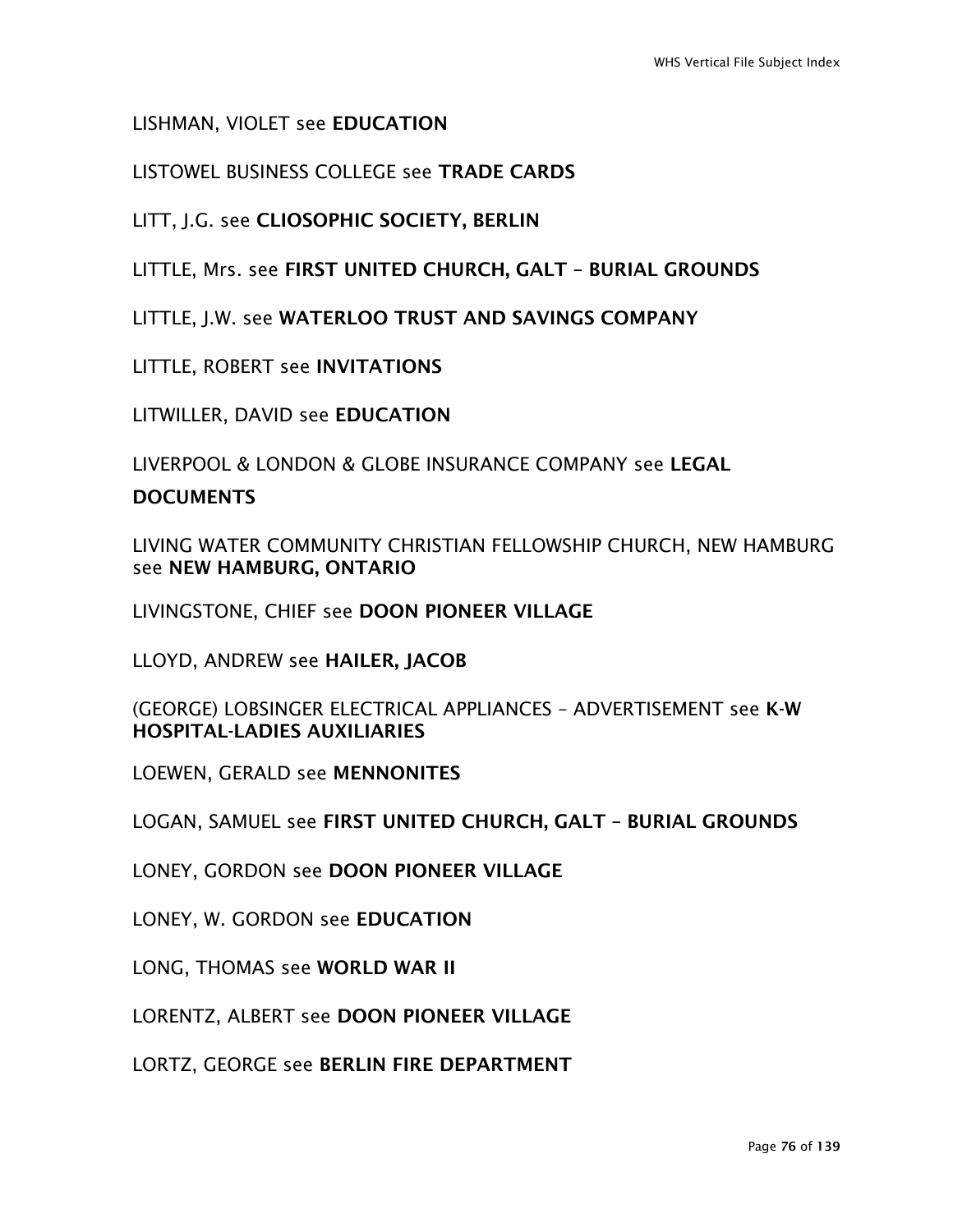#### LOTTER FAMILY

# LOUGHEED BUSINESS COLLEGE, KITCHENER

LUCAS, Mrs. ETHELWYNE see EDUCATION

LUNDY, ALLAN see EDUCATION

LUNDY, Dr. see ELECTIONS – WATERLOO COUNTY

LUNN, JOHN see FIRST UNITED CHURCH, GALT – BURIAL GROUNDS

LUTZ, HARRY see LINWOOD, ONTARIO

LUTZ, Mrs. HELEN see EDUCATION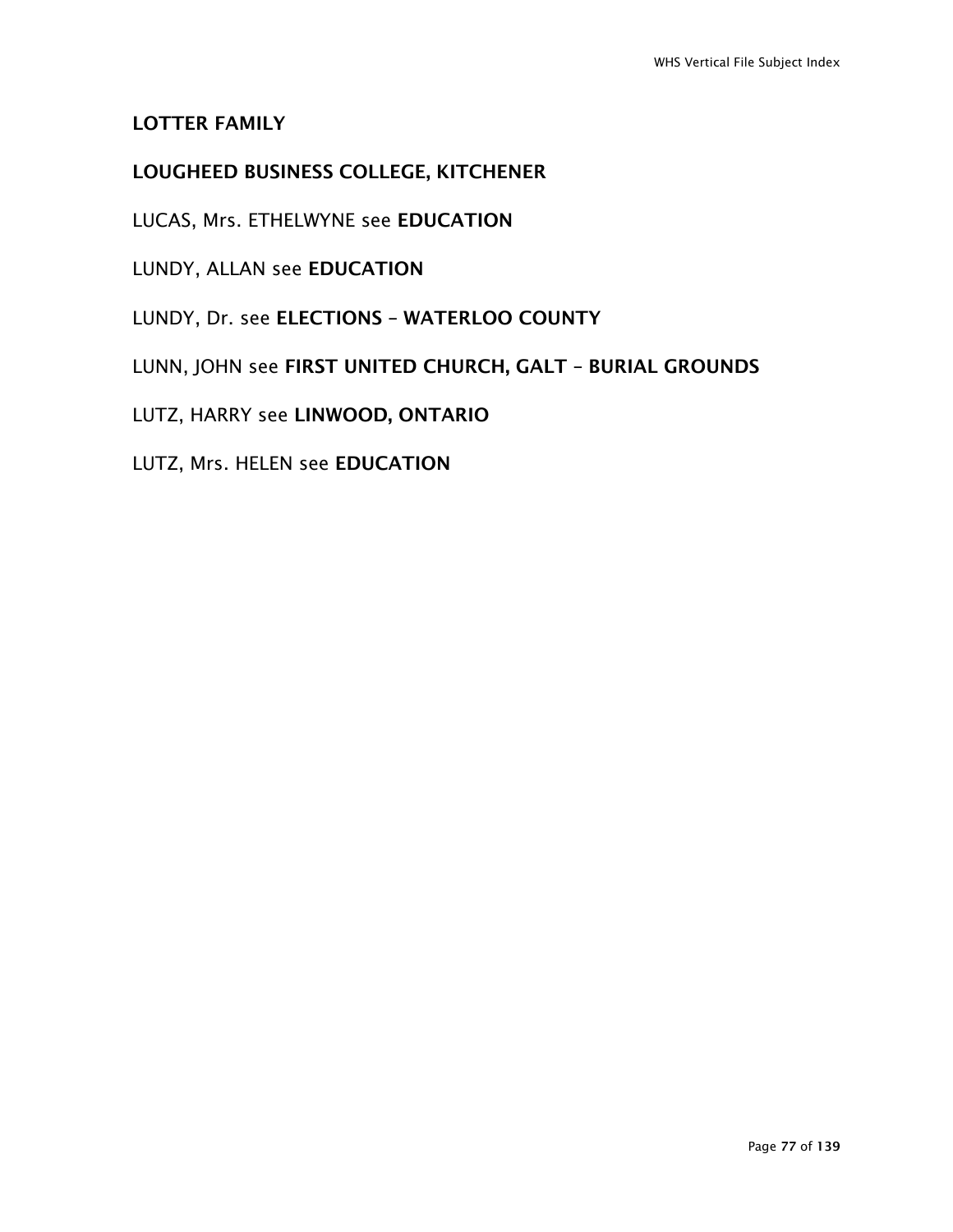# General M

MCARTHUR, DANIEL see FIRST UNITED CHURCH, GALT – BURIAL GROUNDS MCBROOM, WILLIAM EDWARD see FIRST UNITED CHURCH, GALT – BURIAL **GROUNDS** MCCARGO, ALEX see BERLIN FIRE DEPARTMENT MCCAULEY, JIM see KITCHENER CHAMBER OF COMMERCE MCCORD, W.L. see WATERLOO TRUST AND SAVINGS COMPANY MCCORMICK, BESSIE see EDUCATION MCCORQUODALE, MARSHALL see EDUCATION MCCULLOUGH, H.L. see WATERLOO TRUST AND SAVINGS COMPANY MCCULLOUGH, ROBERT OSBORNE see BIOGRAPHY – COLLECTIVE MACDONALD, ANNE see EDUCATION MACDONALD, ELIZABETH see EDUCATION MCDONALD, JEAN MARIE see EDUCATION MCDONALD, MARY MARGARET see WELLESLEY BAPTIST CHURCH MACDONNELL, Reverend GEORGE see FERGUS HIGH SCHOOL MACDONNELL, Mrs. GEORGE see EDUCATION MACDONNELL, JUSTICE NORMAN S. see FERGUS HIGH SCHOOL MCDONNELL, WILFRED see EDUCATION MCDOUGALL, D. see INVITATIONS

MCDOUGALL, ELDON see GREY GOOSE CLUB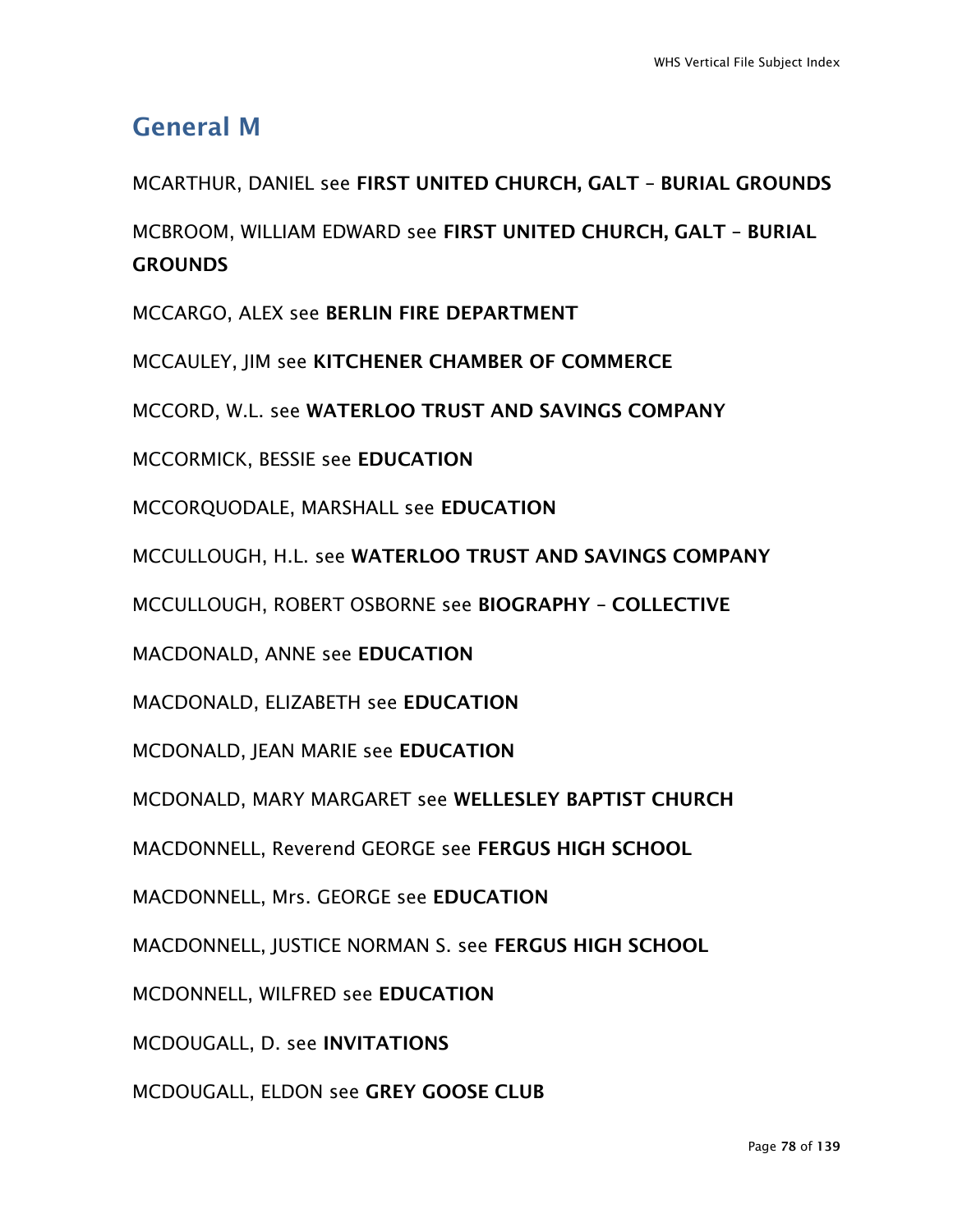# MCDOUGALL, GEORGE see FIRST UNITED CHURCH, GALT – BURIAL **GROUNDS**

MCDOUGALL, JOHN see INVITATIONS

MCDOUGALL, WILLIAM see ELECTIONS – WATERLOO COUNTY

(K.A.) MACE LTD. ACOUSTIC CONTRACTORS see HESPELER, ONTARIO

MACEACHERN, NEIL see EDUCATION

MACFADYEN, BETTY see EDUCATION

MCFAYDEN, WILLIAM see EDUCATION

MCGIBBON, W.J. see WATERLOO TRUST AND SAVINGS COMPANY

MCGILLIVRAY, Dr. C.F. see FERGUS HIGH SCHOOL

MCGIVERIN, THOMAS see ELECTIONS – WATERLOO COUNTY

MACGREGOR, CHARLES J. see EDUCATION

MCGRIGOR, A. HECTOR see EDUCATION

MCGRIGOR, J.M. see EDUCATION

MCINNES, STUART W. see EDUCATION

MCINTOSH, DONALD see EDUCATION

MACINTOSH CLEANERS LTD. – ADVERTISEMENT see K-W HOSPITAL – LADIES AUXILIARIES

MCKAY, ALEXANDER see FIRST UNITED CHURCH, GALT – BURIAL GROUNDS

MACKAY, Miss D. see LINWOOD, ONTARIO

MCKAY, G.M. see EDUCATION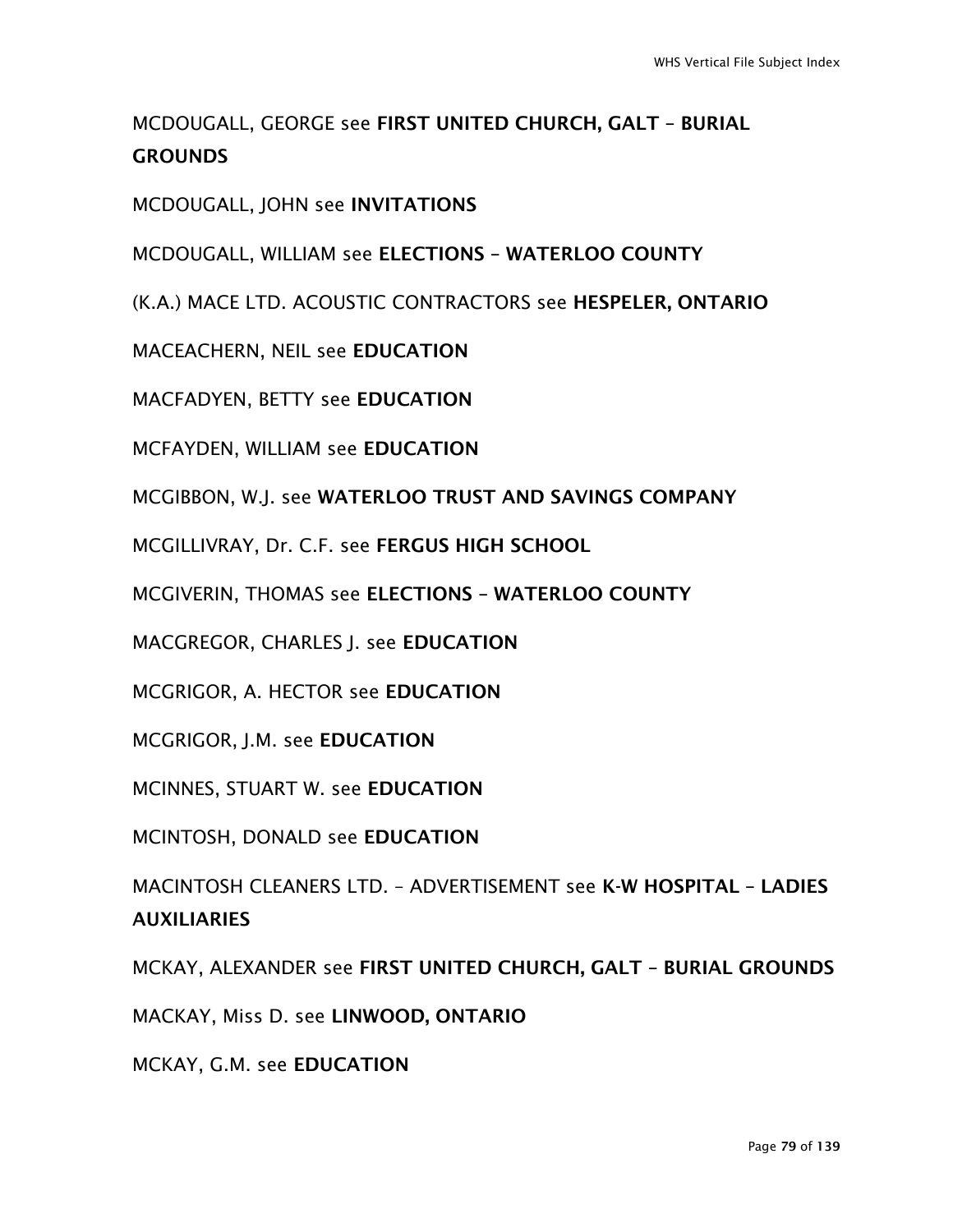MACKAY, Mr. & Mrs. J.C. see LINWOOD, ONTARIO

MACKAY, J.L. see LINWOOD, ONTARIO

MACKENDRICK, JOHN N. see EDUCATION

MCKENZIE, BESSIE see FIRST UNITED CHURCH, GALT – BURIAL GROUNDS

MCKENZIE, Mrs. JOHN see FIRST UNITED CHURCH, GALT – BURIAL

**GROUNDS** 

MACKENZIE, MILDRED see EDUCATION

MCKENZIE, REBECCA see FIRST UNITED CHURCH, GALT – BURIAL GROUNDS

MCKENIZE, RUTH see EDUCATION

MCKENZIE, THOMAS see FIRST UNITED CHURCH, GALT – BURIAL GROUNDS

MACKENZIE KING CENTENNIAL COLLOQUIEM see KING, WILLIAM LYON MACKENZIE

MACKIE, J.A. see ECONOMICAL MUTUAL FIRE INSURANCE COMPANY, BERLIN, ONTARIO

see also INVITATIONS

MCKIE, ALEXANDER see FIRST UNITED CHURCH, GALT – BURIAL GROUNDS

MCKIE & HALL BROTHERS, KITCHENER

MACKINTOSH, Mrs. LILLIAN see EDUCATION

MACLACHLAN, EVA see EDUCATION

MCLAREN, ELIZABETH see FIRST UNITED CHURCH, GALT – BURIAL

**GROUNDS** 

MCLEAN, C.V. see FERGUS HIGH SCHOOL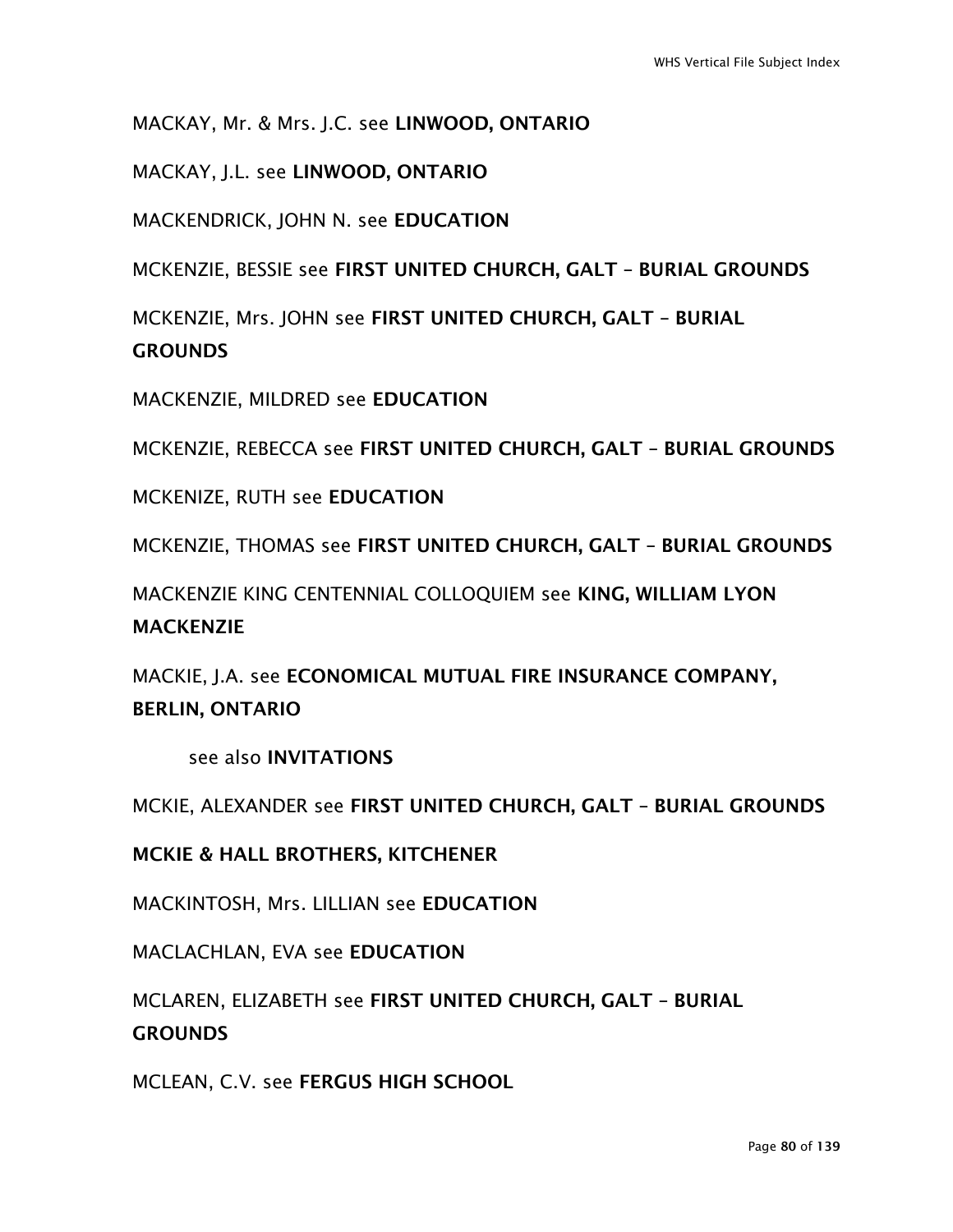MACLEAN, RODERICK see EDUCATION

MACLEAY, FLORA see EDUCATION

MCLEISH, WILLIAM see FIRST UNITED CHURCH, GALT – BURIAL GROUNDS

MCLENNAN, MELVILLE see EDUCATION

MACLENNAN, N. JEAN see EDUCATION

MACLENNAN, VICTOR see EDUCATION

MACLEOD, GLENN see EDUCATION

MCLEOD, Mrs. LILLIAN see EDUCATION

MCLEOD'S SCHOOL HOUSE see HAILER, JACOB

MCLOUGHRY, ANNE W. see EDUCATION

MCLOUGHRY, E. see DOON PIONEER VILLAGE

MCMILLAN, DAVID see HESPELER, JACOB

MCMILLAN, H. see INVITATIONS

MCMILLAN, JNO. see HESPELER, JACOB

MCMORRIS, ANNE E. see EDUCATION

MACPHERSON, ALEXANDER see INVITATIONS

MACPHERSON, ROSS see EDUCATION

MCQUARRIE, HARVEY L. see EDUCATION

MCQUEEN, JAMES see FERGUS HIGH SCHOOL

MCRUER, JAMES CHALMERS

MACTAVISH ESTATE see FERGUS HIGH SCHOOL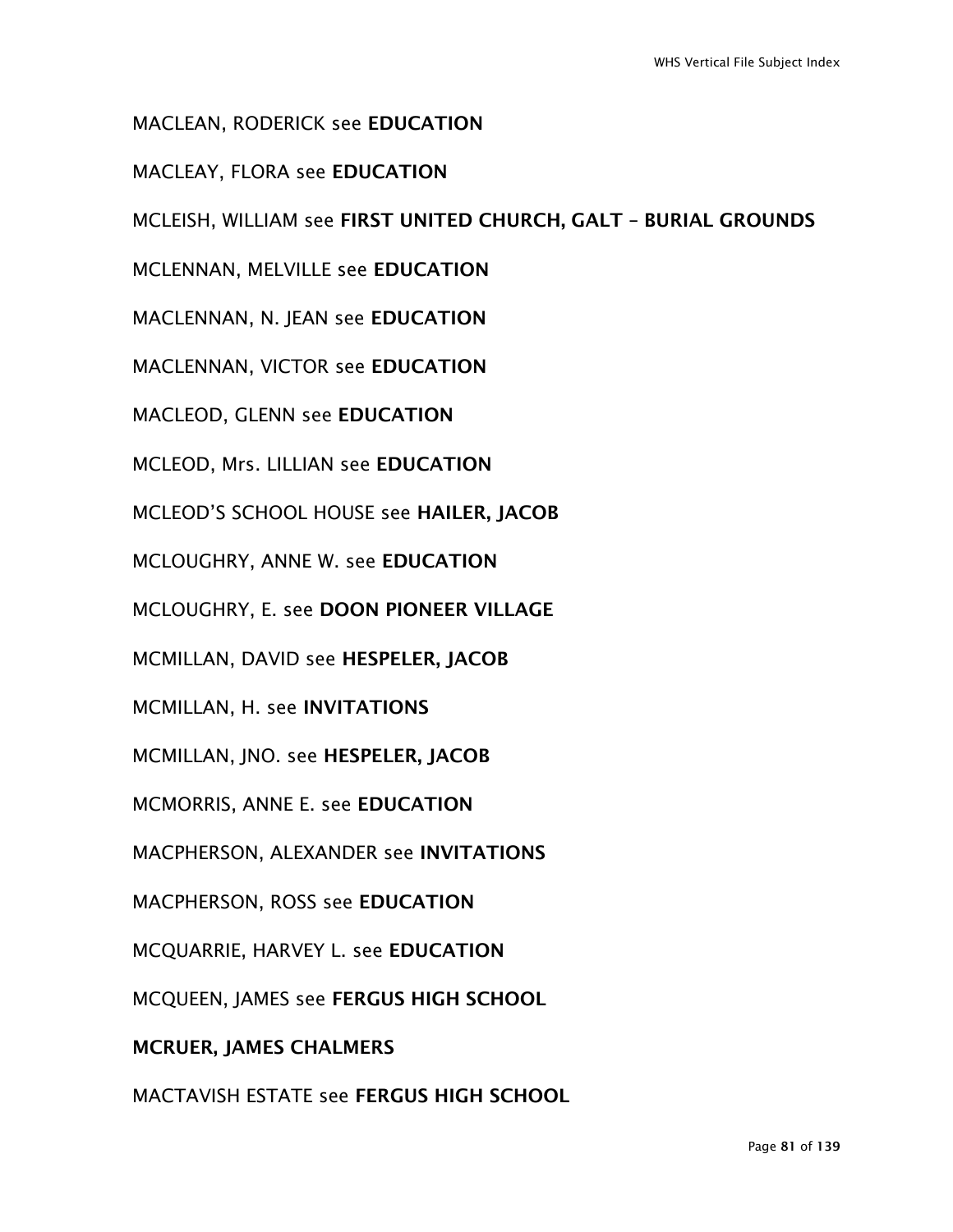MCVITTIE, WILLIAM S. see HESPELER, ONTARIO

MADEN, NICHOLAS see LEGAL DOCUMENTS

MADER, CECIL see DOON PIONEER VILLAGE

MADER, Mr. CECIL see FAIRS

MADER, Mrs. MINNIE see EDUCATION

MAGDA-LANG – ADVERTISEMENT see K-W HOSPITAL – LADIES AUXILIARIES

MAKINS, URBAN E. see EDUCATION

MALCOLM, FLORENCE see EDUCATION

MALCOLM, JOHN see LEGAL DOCUMENTS

MALCOLM, Mrs. ROBERT see FIRST UNITED CHURCH, GALT - BURIAL **GROUNDS** 

MANSKE, IRVINE see MENNONITES

MANN, Mrs. MARY see FIRST UNITED CHURCH, GALT – BURIAL GROUNDS

MANSER, Mrs. G.G. see LINWOOD, ONTARIO

#### MAPLE LANE DAIRY

**MAPS** 

MARION, SYLVIA see EDUCATION

MARKET HOTEL see KIRMES

#### MARKET SQUARE DEVELOPMENT

MARKLE, Mr. GEORGE see FAIRS

MARR, I.M. see WATERLOO TRUST & SAVINGS COMPANY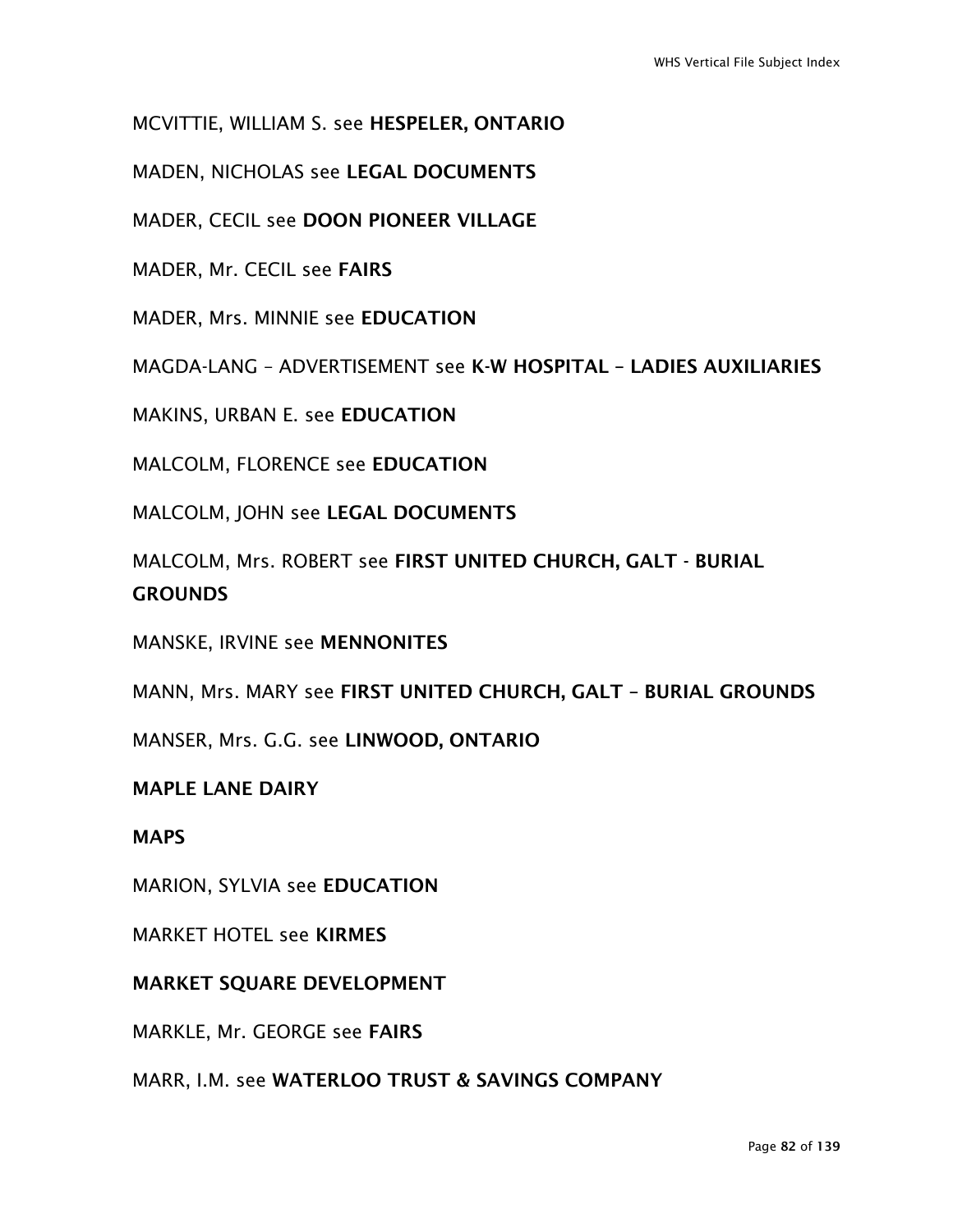MARSH, BETTY see EDUCATION

MARSHALL, EUPHEMIA see FIRST UNITED CHURCH, GALT – BURIAL **GROUNDS** 

MARTENSON, H.W. see LINWOOD, ONTARIO

MARTENSON, Mrs. WILLIAM see LINWOOD, ONTARIO

MARTIN, ABNER see MENNONITES

MARTIN, BENJAMIN

MARTIN, CLEASON see EDUCATION

MARTIN, DELTON see EDUCATION

MARTIN, DON see MENNONITES

MARTIN, EPHRAIM L. see EDUCATION

MARTIN, H.F. see LINWOOD, ONTARIO

MARTIN, IRWIN see EDUCATION

MARTIN, Reverend LAWRENCE see DOON PIONEER VILLAGE

MARTIN, LEVI P. see HOFFMAN, GEORGE

MARTIN, Miss SHIRLEY see MENNONITES

MARTIN, WINSTON see MENNONITES

MARTINSON, W.C. see HESPELER, JACOB

MASON, Mrs. MARGARET see EDUCATION

MATHEWS, CHARLES see LINWOOD, ONTARIO

MATHEWS, ESLEY see LINWOOD, ONTARIO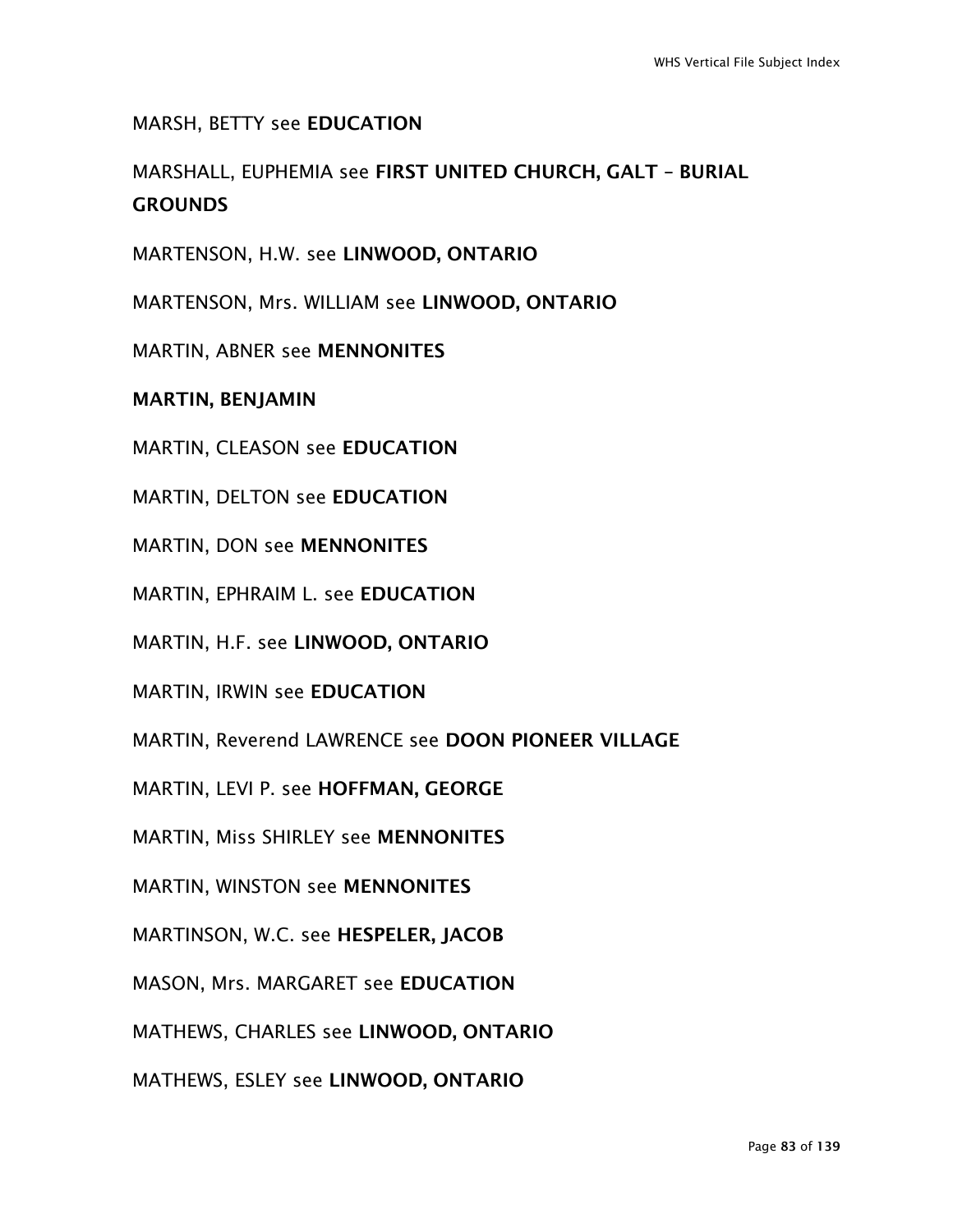MATHEWS, PEARL see LINWOOD, ONTARIO

MATHEWS, RUBY see LINWOOD, ONTARIO

MATHEWS, Mrs. WILLIAM see LINWOOD, ONTARIO

MATHIES, ELFREIDA see EDUCATION

MATTHEWS, DOUGLAS L. see A.R. GOUDIE EVENTIDE HOME, KITCHENER

MATTHEWS, ELVA see EDUCATION

MAURUER, Dr. JACOB see BIOGRAPHY – COLLECTIVE

MAYBETTY, MARY S. see EDUCATION

MECHANICS INSTITUTE, BERLIN, ONTARIO

#### MEETING ANNOUNCEMENTS

MEETING HOUSE, WATERLOO TOWNSHIP see GROH PAPERS

MEINZINGER, (Mayor) J. see A.R GOUDIE EVENTIDE HOME, KITCHENER

#### MENNONITE CENTRAL COMMITTEE

MENNONITE CHURCH, BRESLAU see DOON PIONEER VILLAGE

#### **MENNONITES**

see also SCHNEIDER, ELIAS

MERCHANT'S BANK OF CANADA see KIRMES

#### MERCHANTS RUBBER FACTORY

MERNER, S. see ECONOMICAL MUTUAL FIRE INSURANCE COMPANY, BERLIN, ONTARIO

MERNER, SAMUEL see INVITATIONS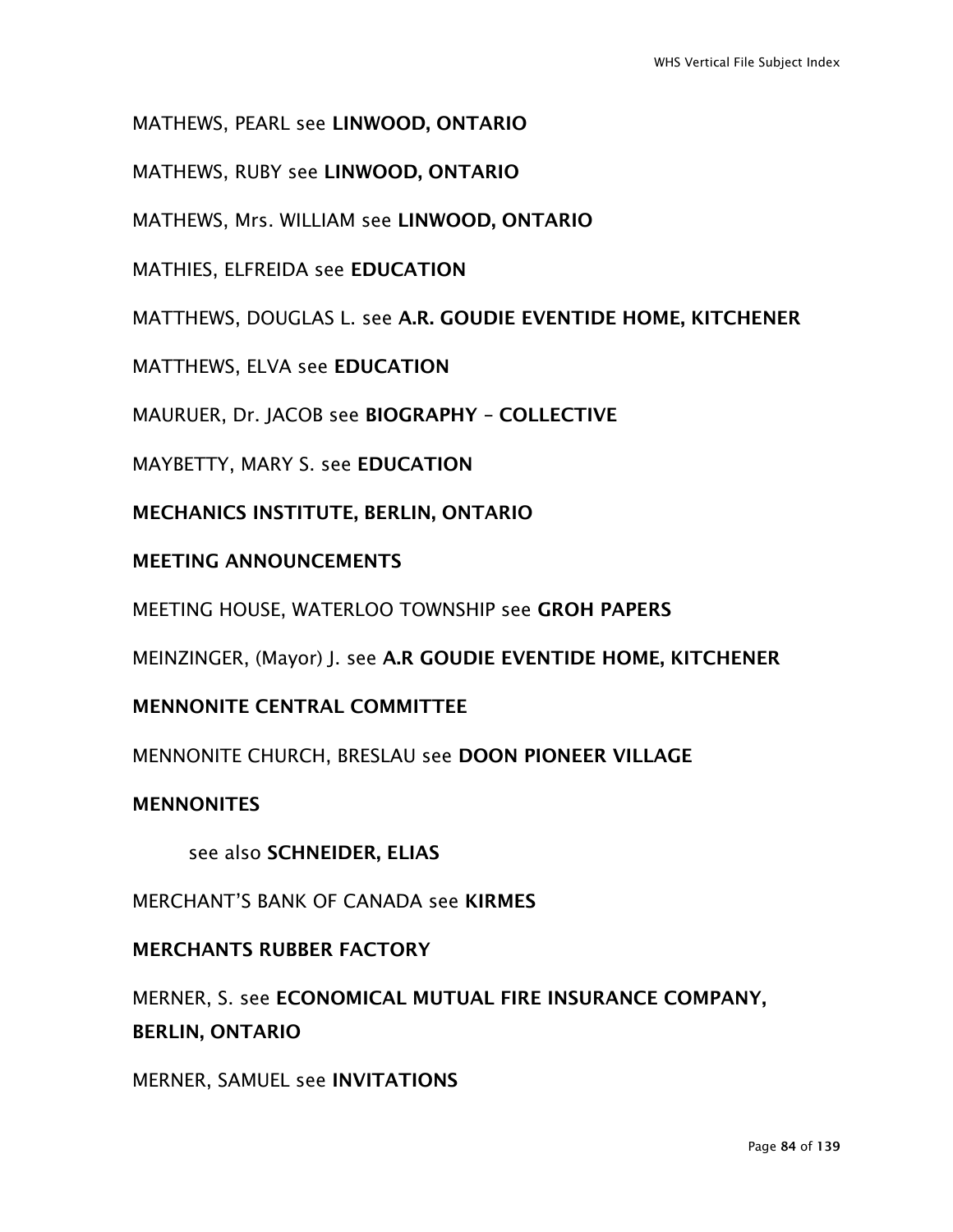see also ROADS

(ANDREW) MESSNER & SON see INVITATIONS

METCALFE, WILLIAM see KIRMES

(WILLIAM) METCALFE & COMPANY – ADVERTISEMENT see BERLIN PHILHARMONIC SOCIETY

METHODIST CHURCH see LINWOOD, ONTARIO

METZGER, GEORGE see EDUCATION

MEUGER, MATHIAS see BERLIN FIRE DEPARTMENT

MEYER, LOUIS see ECONOMICAL MUTUAL FIRE INSURANCE COMPANY, BERLIN, ONTARIO

MEYER, LUDWIG see HESPELER, JACOB

MEYER, MARY see HESPELER, JACOB

MEYER, RAY see MENNONITES

MICKLE, GEORGE see FIRST UNITED CHURCH, GALT – BURIAL GROUNDS

**MILITIA** 

MILLAR, ALEX see ECONOMICAL MUTUAL FIRE INSURANCE COMPANY, BERLIN, ONTARIO

see also KIRMES

MILLAR, ALEXANDER (b. 1766) see NEW DUNDEE, ONTARIO

MILLAR, ALEXANDER (b. 1795) see NEW DUNDEE, ONTARIO

MILLAR, BERTHA M. see EDUCATION

MILLAR, BETSY see NEW DUNDEE, ONTARIO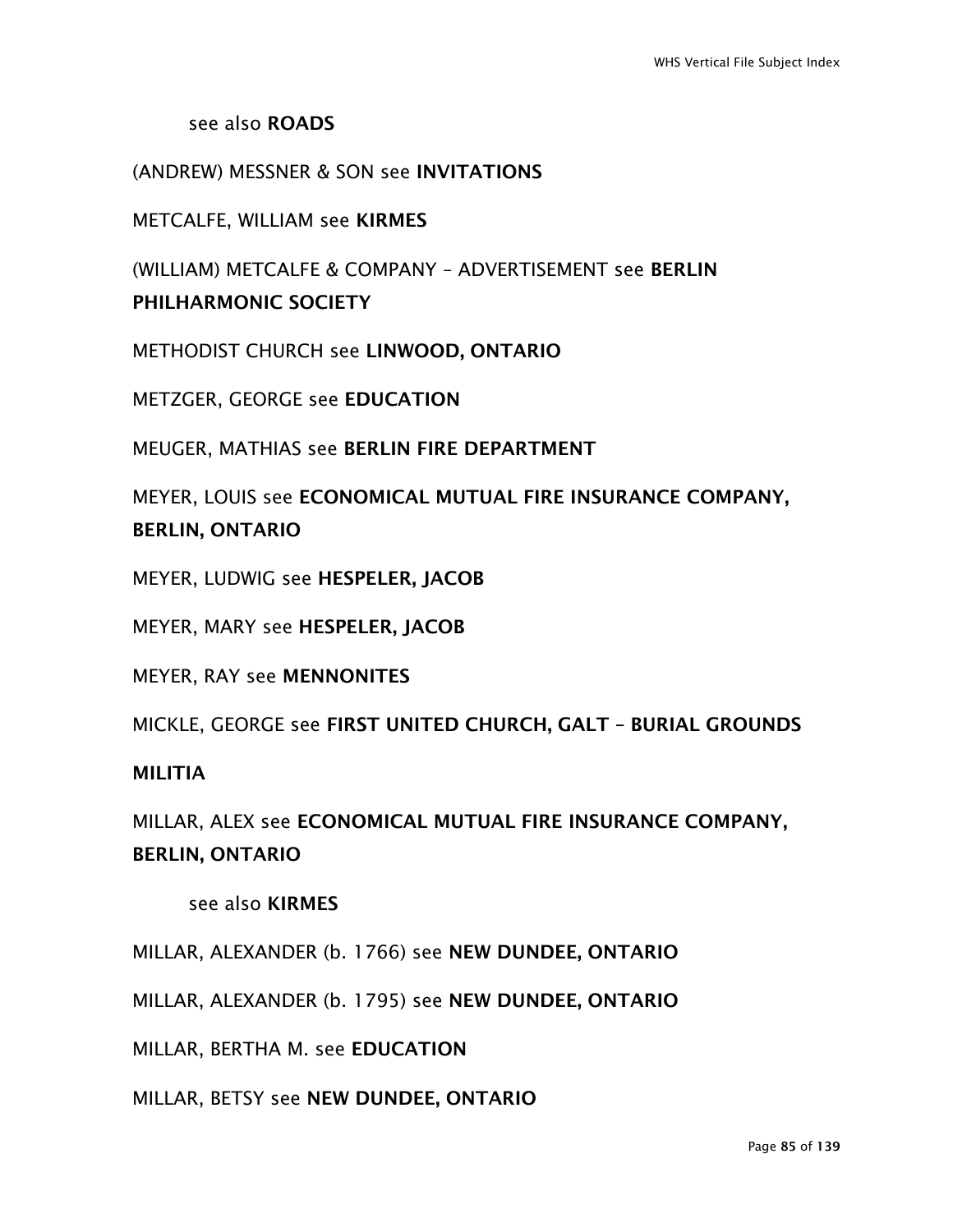- MILLAR, DAVID see NEW DUNDEE, ONTARIO
- MILLAR, DOUGLAS see MENNONITES
- MILLAR, FREDERICK GOURLAY see NEW DUNDEE, ONTARIO
- MILLAR, JAMES see NEW DUNDEE, ONTARIO
- MILLAR, JANET see NEW DUNDEE, ONTARIO
- MILLAR, JOHN (b. 1791) see NEW DUNDEE, ONTARIO
- MILLAR, LILY see NEW DUNDEE, ONTARIO
- MILLAR, OWEN see NEW DUNDEE, ONTARIO
- MILLAR, ROGER see NEW DUNDEE, ONTARIO
- MILLAR, WILLIAM (b. 1792) see NEW DUNDEE, ONTARIO
- MILLAR & BITZER BARRISTERS, BERLIN, ONTARIO
- MILLER, ABRAHAM see KIRMES
- MILLER, GEORGE see HESPELER, ONTARIO
- MILLER, JOHN see FIRST UNITED CHURCH, GALT BURIAL GROUNDS
- MILLER, KENNETH see EDUCATION
- MILLER, MABEL see EDUCATION
- MILLER, MARGUERITE E. see EDUCATION
- MILLER, SHERMAN see EDUCATION
- MILLER, THOMAS see INVITATIONS
- MILLIGAN, LLOYD see GRAY, JIM
- MILLNER, HENRY see FIRST UNITED CHURCH, GALT BURIAL GROUNDS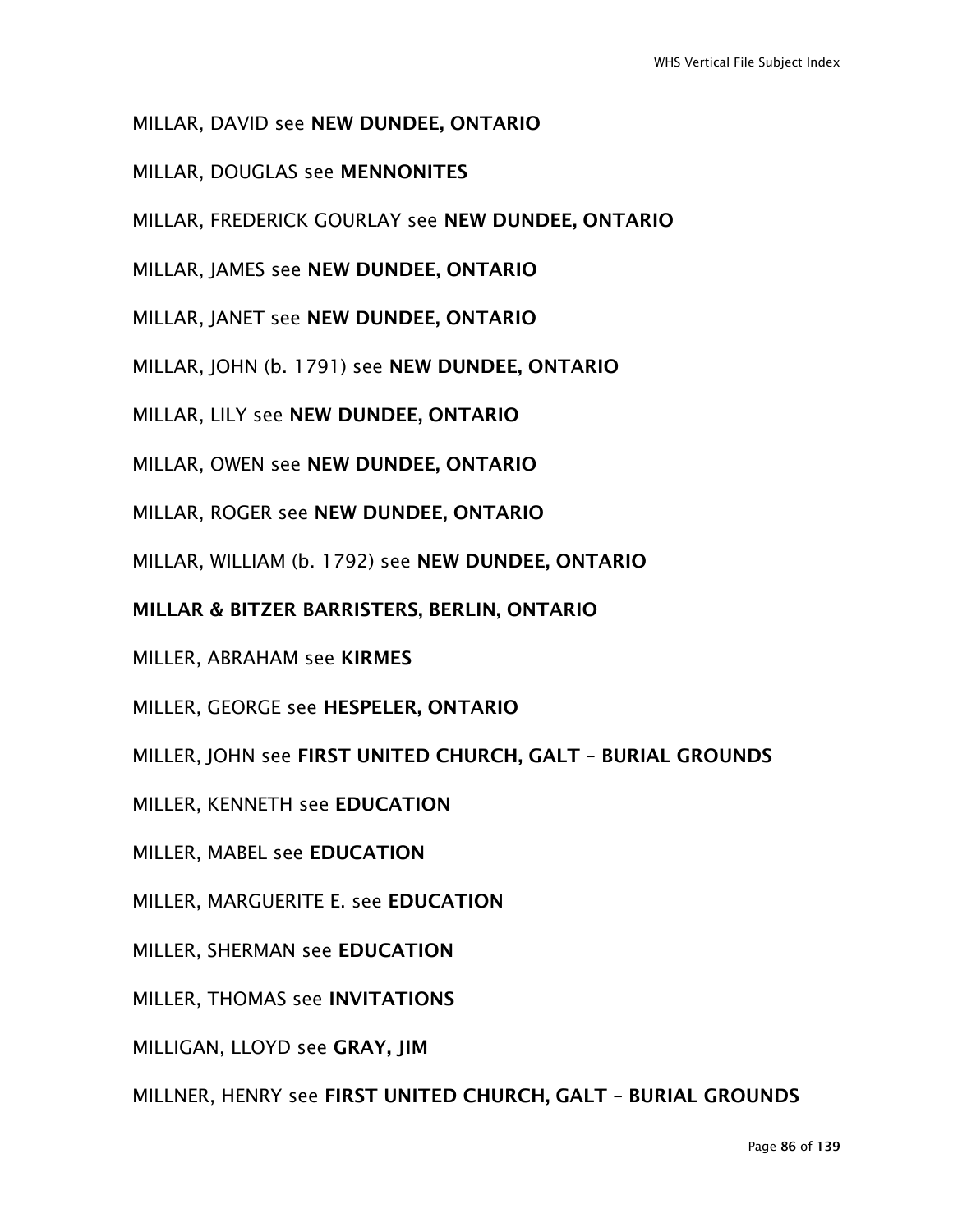MILNE, Mrs. see FIRST UNITED CHURCH, GALT – BURIAL GROUNDS

MILNE, JOHN see FIRST UNITED CHURCH, GALT – BURIAL GROUNDS

MILNER, IRVINE see LINWOOD, ONTARIO

MILNER, Mrs. ROBERT see LINWOOD, ONTARIO

MILNER, WILLIAM see LINWOOD, ONTARIO

MINNIC, Mr. see INVITATIONS

MINOR, SILAS see FERGUS HIGH SCHOOL

MINTY, ISABEL see EDUCATION

MITCHELL, Mr. see INVITATIONS

MITCHELL, F. ARNOLD see EDUCATION

MITCHELL, H. EDWIN see EDUCATION

MITCHELL, MARION A. see EDUCATION

MITCHELL, MARION L. see EDUCATION

MOFFAT, Mr. M. see DOON PIONEER VILLAGE

MOFFAT, Mrs. STEPHEN see FIRST UNITED CHURCH, GALT – BURIAL **GROUNDS** 

MOFFAT, Mrs. THOMAS see FIRST UNITED CHURCH, GALT – BURIAL **GROUNDS** 

MOGK, WILLIAM see INVITATIONS

MOLSONS BANK see HESPELER, JACOB

MONTGOMERY, IVAN see EDUCATION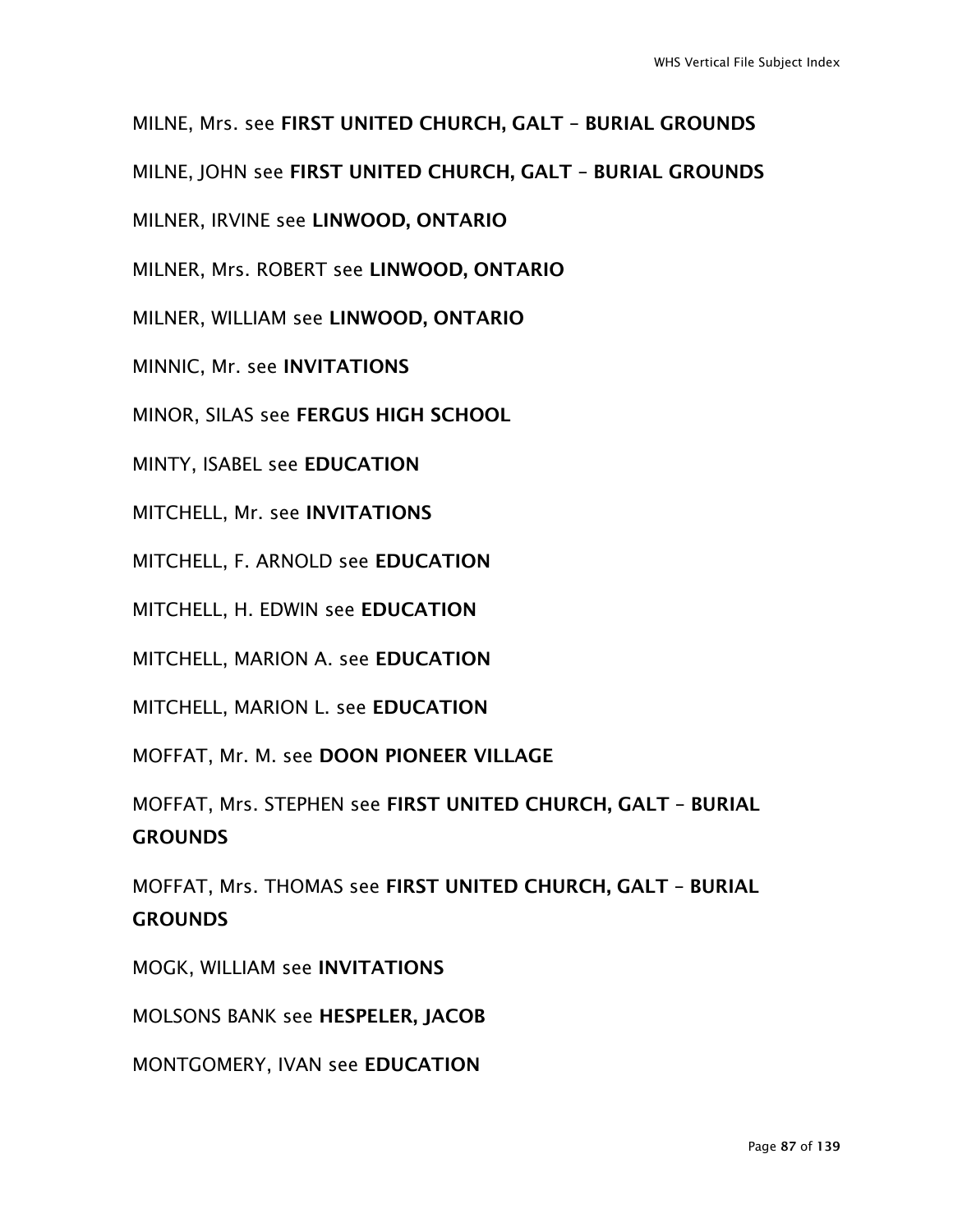# MONTGOMERY, MARGARET see FIRST UNITED CHURCH, GALT – BURIAL **GROUNDS**

(D.) MOORE COMPANY LTD., HAMILTON, ONTARIO see KIRMES

MOORE, GEORGE V. see EDUCATION

MOORE, JOHN D. see ELECTIONS – WATERLOO COUNTY

MOORE, (Alderman) P.W. see GALT, ONTARIO

MOORE, RETA J. see EDUCATION

MOORE'S CHEAP STORE see KIRMES

MORE, EVELYN see EDUCATION

MORE, Dr. GEORGE see HAWKESVILLE, ONTARIO

MORRIS, Mrs. DONELDA see EDUCATION

MORRISON, JAMES see BRIDGES

MORTGAGE BOND see BERLIN & WATERLOO STREET RAILWAY

MOSCRIP, ANDREW see FIRST UNITED CHURCH, GALT – BURIAL GROUNDS

MOSCRIP, Mrs. see FIRST UNITED CHURCH, GALT – BURIAL GROUNDS

MOSES, ELLIOT

MOTZ, JOHN see LICENSE COMMISSIONS

see also BERLIN HORTICULTURAL SOCIETY

see also ECONOMICAL MUTUAL FIRE INSURANCE COMPANY, BERLIN, ONTARIO

see also INVITATIONS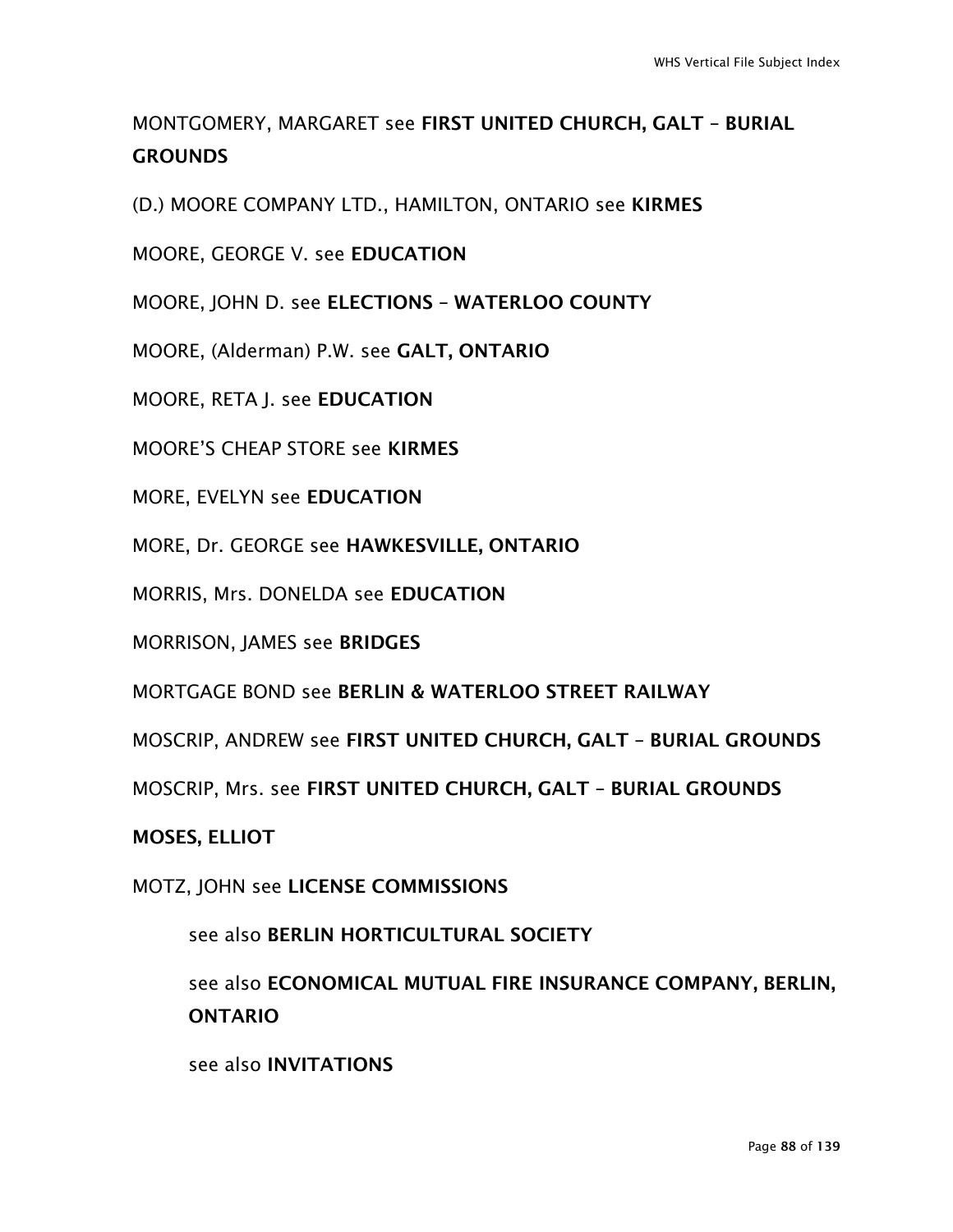MOULTON, J.C. see HAILER, JACOB

MOUNT HOPE HEIGHTS, BERLIN, ONTARIO

MOYER, Mr. see INVITATIONS

MOYER, C.E. see BERLIN OPERA HOUSE, BERLIN, ONTARIO

MOYER, HERBERT see HESPELER, ONTARIO

MOYER, JOHN D. see EDUCATION

MOYER, P.E.W. see ECONOMICAL MUTUAL FIRE INSURANCE COMPANY, BERLIN, ONTARIO

see also INVITATIONS

MUELLER, ADOLPH see KING, WILLIAM LYON MACKENZIE

see also KIRMES

MUELLER, HILDA see EDUCATION

MUELLER, KARL see KIRMES

MULLER, SARAH ANN see FIRST UNITED CHURCH, GALT – BURIAL GROUNDS

(G.E.) MULVEY & COMPANY LTD. see WATERLOO TRUST & SAVINGS **COMPANY** 

MUNRO, CLARENCE see EDUCATION

MUNROE, Dr. JOHN see FERGUS HIGH SCHOOL

MURRAY, INFANT see FIRST UNITED CHURCH, GALT – BURIAL GROUNDS

MURRAY, R. see INVITATIONS

MUSEUM – TRAVELLING EXHIBIT see KIRMES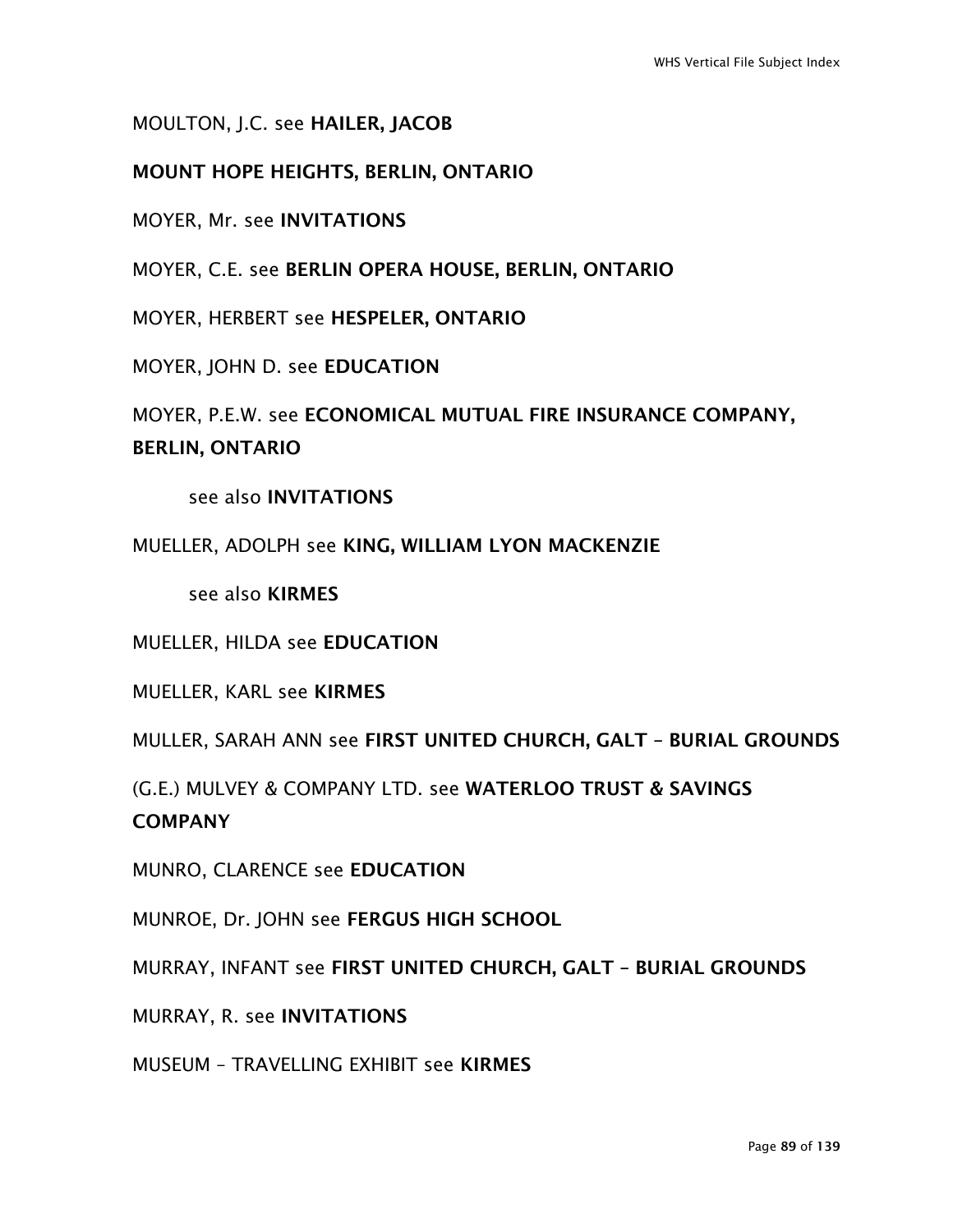MUSSELMAN, ABNER see EDUCATION

# MUSSELMAN, ALBA "PETE"

(D.B.) MUSSELMAN – ADVERTISEMENT see BERLIN PHILHARMONIC SOCIETY

MUSSELMAN, GERALD see HESPELER, ONTARIO

MUSSELMAN, V. GERALD see FAIRVIEW MENNONITE HOME

MUTUAL LIFE OF CANADA – ADVERTISMENT see K-W HOSPITAL – LADIES **AUXILIARIES** 

MYERS, Mrs. VERNA see EDUCATION

MYLIUS, Dr. see INVITATIONS

MYLIUS, Miss see KIRMES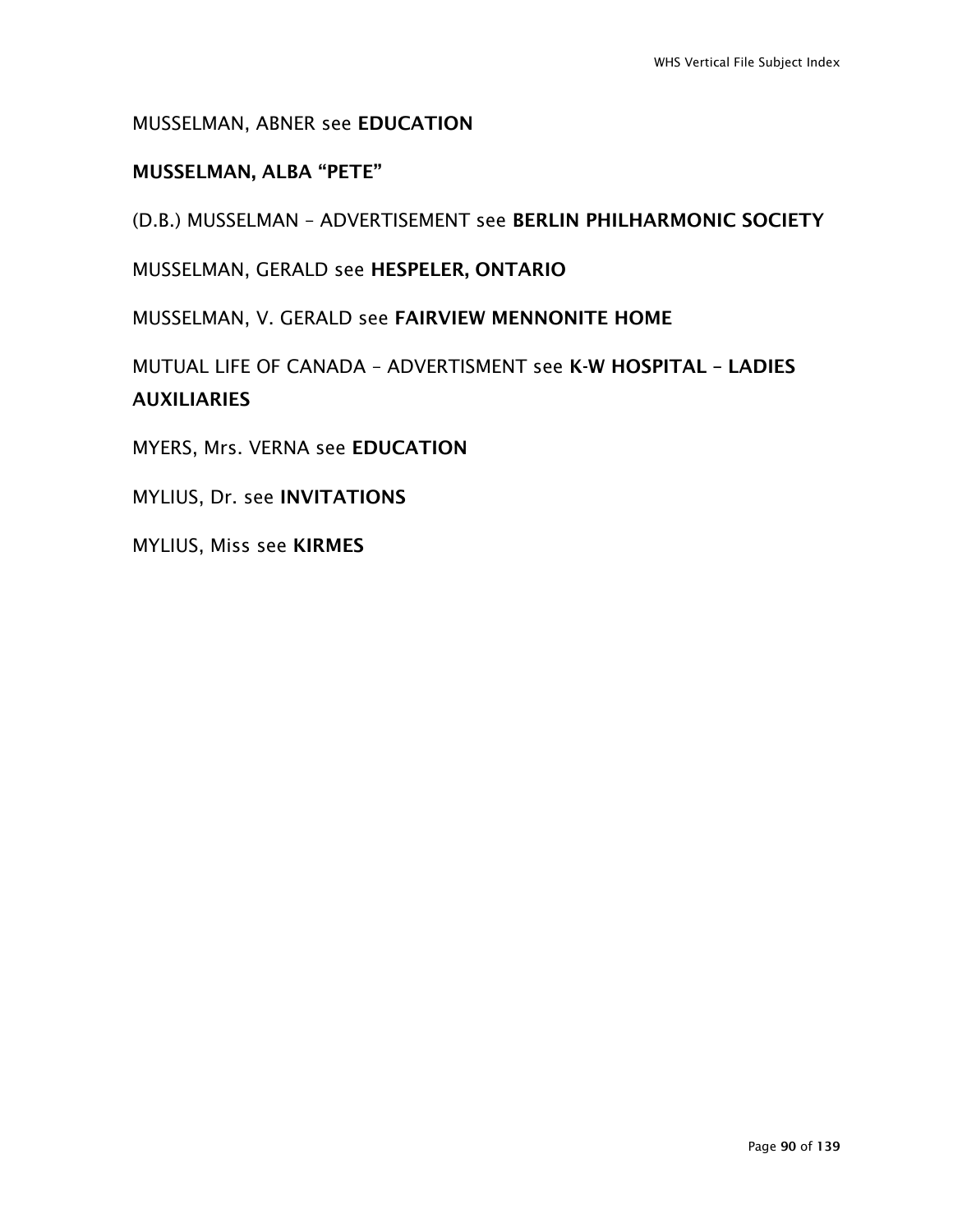# General N

## NAHRGANG, HENRY see BERLIN FIRE DEPARTMENT

### NAME CHANGE – KITCHENER

#### see also KITCHENER, ONTARIO – RIOTS 01 DECEMBER 1919

NATURALIZATION see LEGAL DOCUMENTS

NATURALIZATION RECORDS – 1841

NEFF HERMAN see HESPELER, ONTARIO

NEFF, OLIVER C. see EDUCATION

NEILSON, MARJORIE see EDUCATION

NELSON, ERWIN S. see FAIRVIEW MENNONITE HOME

see also HESPELER, ONTARIO

NELSON, GORDON see EDUCATION

NEUBER, ANDREW see INVITATIONS

NEUBER, MARY ANN see INVITATIONS

NEUFELD, F. see WATERLOO TRUST AND SAVINGS COMPANY

NEW APOSTOLIC CHURCH, KITCHENER

NEW DUNDEE, ONTARIO

NEW DUNDEE EMPORIUM see NEW DUNDEE, ONTARIO

NEW HAMBURG, ONTARIO

NEW HAMBURG, ONTARIO – BLOOMFIELD RESEARCH

NEW HAMBURG MANUFACTURING COMPANY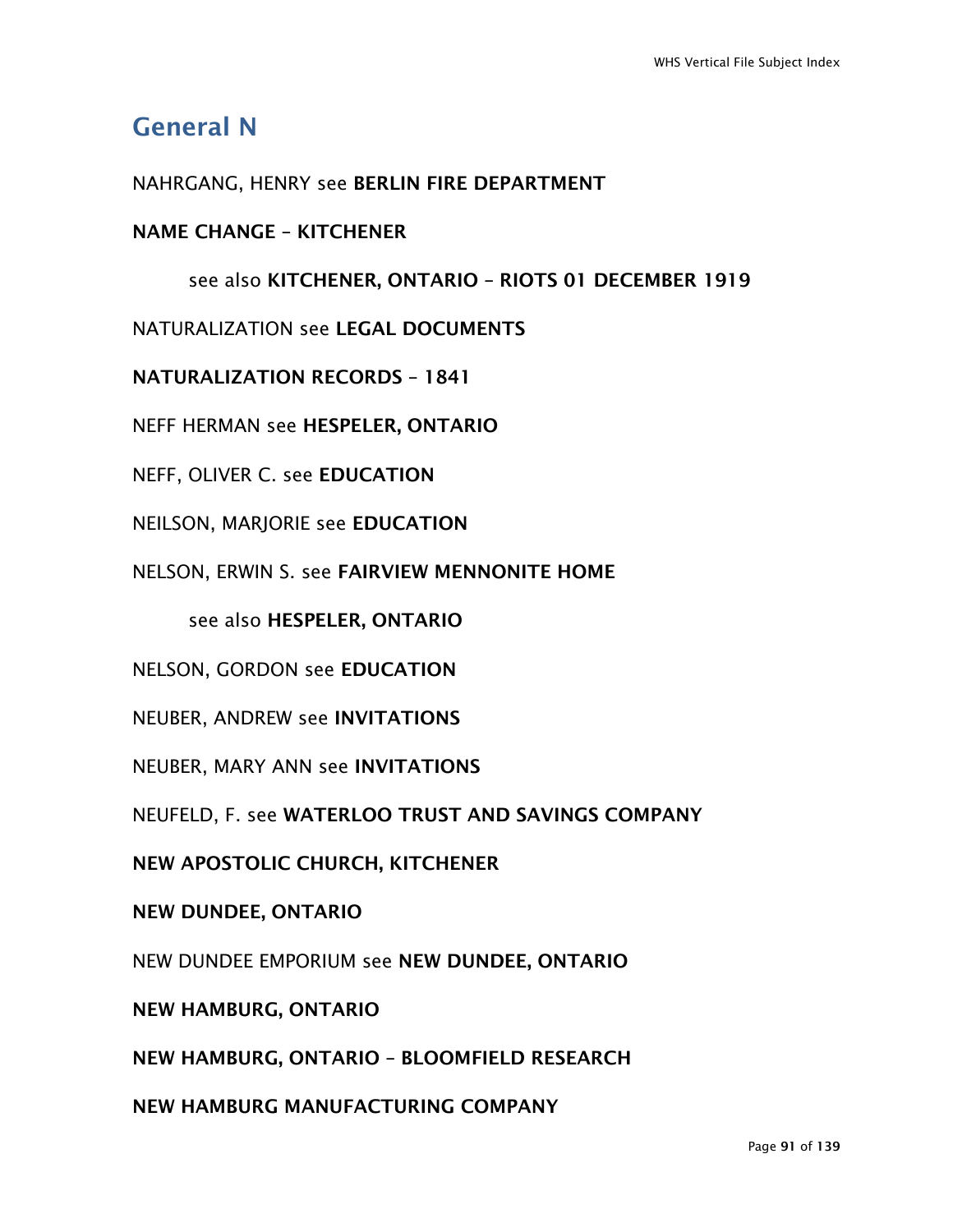### NEWSPAPERS – GERMAN

NICHOL, MARGARET see FIRST UNITED CHURCH, GALT – BURIAL GROUNDS

NIGH, HAROLD see MENNONITES

NOONAN, J.P. see ECONOMICAL MUTUAL FIRE INSURANCE COMPANY, BERLIN, ONTARIO

NORM, HENRY see BERLIN FIRE DEPARTMENT

NORMAN, JAMES B. see EDUCATION

NORTH, Mrs. see LINWOOD, ONTARIO

NORTH DUMFRIES see OATH OF INSPECTORS

NORTH DUMFRIES – BLOOMFIELD RESEARCH

NORTH WATERLOO AUTOMOBILE CLUB

NORTH WATERLOO FARMER'S MUTUAL FIRE INSURANCE COMPANY

NORTHERN ASSURANCE COMPANY LTD.

NURSE, Miss E. see LINWOOD, ONTARIO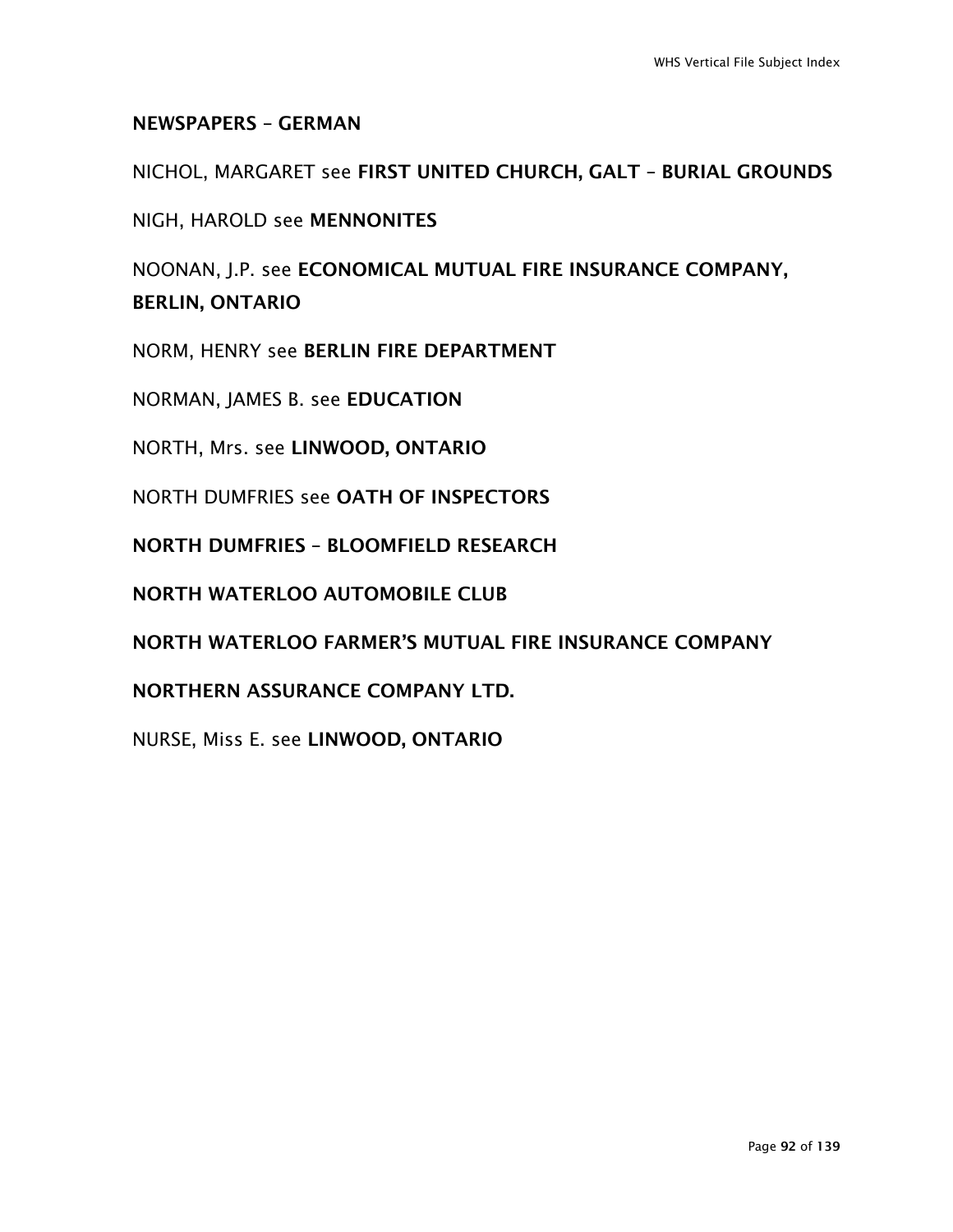# General O

O'BRIEN, MIKE see GRAY, JIM

O'DONNELL, CHARLES W. see GREY GOOSE CLUB

O'KRAFKA, ISOBEL see EDUCATION

O'NEILL, AVE-MARIE see EDUCATION

O'REILLY, ADRIENNE J. see EDUCATION

O'REILLY, AVE MARIE see EDUCATION

OAK GROVE CHEESE FACTORY, NEW HAMBURG see NEW HAMBURG, ONTARIO

#### OATH OF ALLEGIANCE

OATH OF INSPECTORS see LEGAL DOCUMENTS

OBERHOLTZER, RUEBEN S. see DOON PIONEER VILLAGE

OELSCHLAEGER, Miss see KIRMES

OELSCHLAGER, W. see INVITATIONS

OELSCHLAGER, WILLIAM see BRIDGEPORT, ONTARIO

see also ECONOMICAL MUTUAL FIRE INSURANCE COMPANY, BERLIN, **ONTARIO** 

see also INVITATIONS

OGRAM, ELMER see EDUCATION

OGRAM, Mr. & Mrs. JAMES see LINWOOD, ONTARIO

OGRAM, RICHARD see LINWOOD, ONTARIO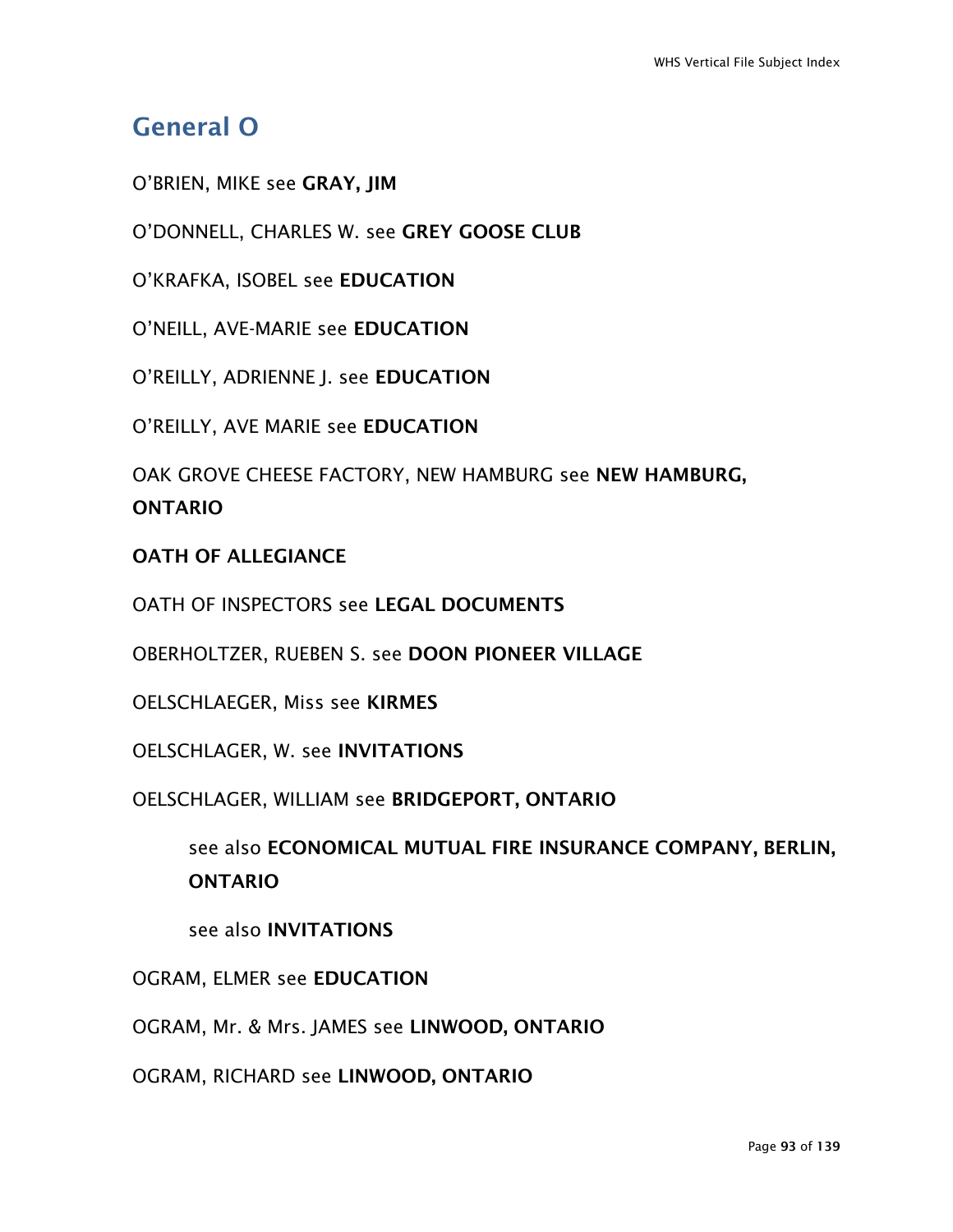OLD BOYS REUNION, BERLIN, ONTARIO 1906 see KITCHENER, ONTARIO - **HISTORY** 

OLDSCHWAGER, F. see KIRMES

OLIVER, FANNY see FIRST UNITED CHURCH, GALT – BURIAL GROUNDS

118<sup>th</sup> BATTALION see WORLD WAR I

ONTARIO AGRICULTURAL COLLEGE see UNIVERSITY OF GUELPH

ONTARIO HISTORICAL SOCIETY

ONTARIO PIONEER COMMUNITY, DOON, ONTARIO

ORR, ELIZABETH see EDUCATION

OSBORN & HUBER see KIRMES

OSBORNE, JANET see EDUCATION

OSBOURNE, J.T. see WATERLOO TRUST AND SAVINGS COMPANY

OTT, MICHAEL see INVITATIONS

OTTO, Mrs. HELEN R. see EDUCATION

OUEIL, AMBROSE see BERLIN FIRE DEPARTMENT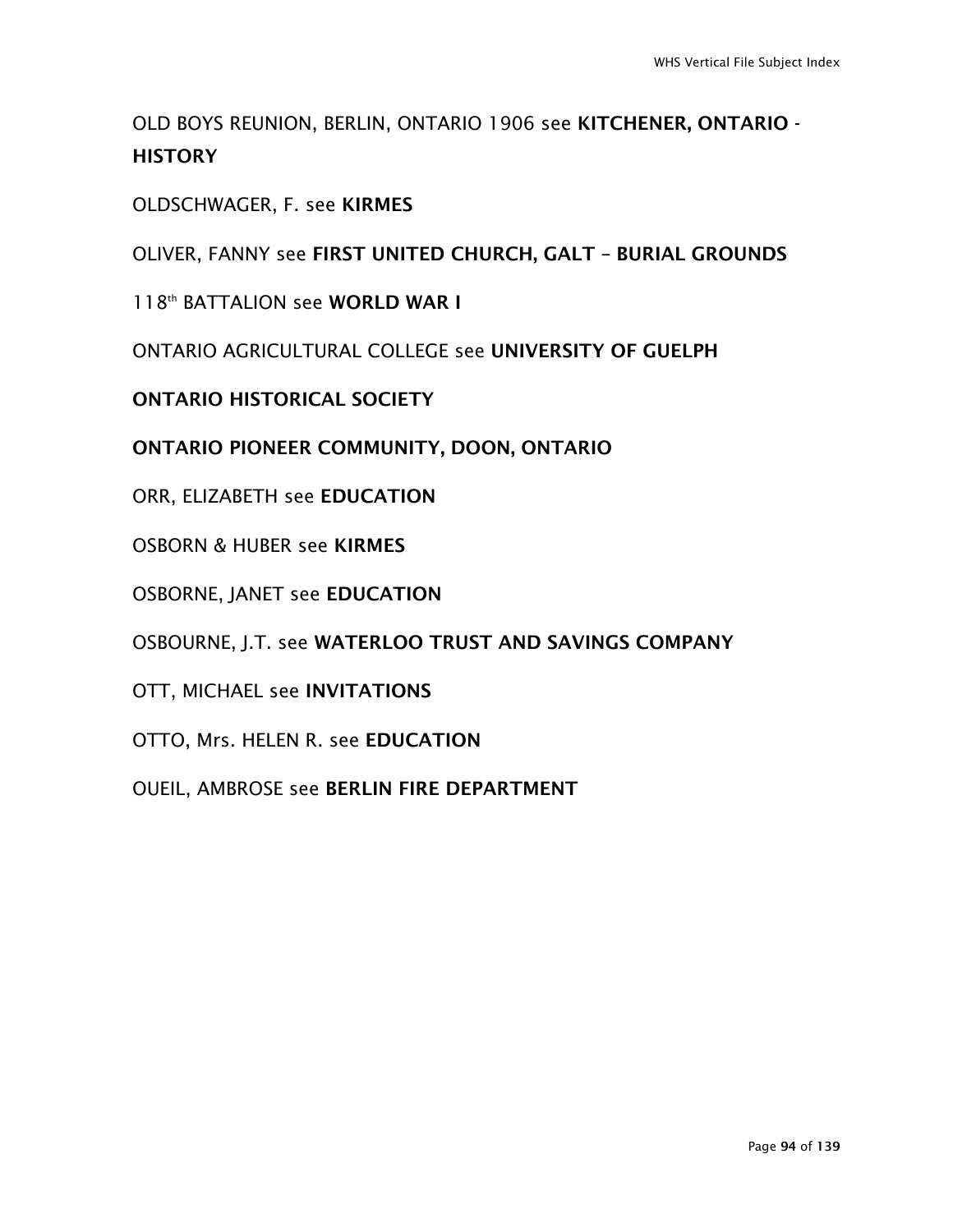# General P

PABST, C. see ECONOMICAL MUTUAL FIRE INSURANCE COMPANY, BERLIN, ONTARIO

PADDOCK, CAROLINE see FIRST UNITED CHURCH, GALT – BURIAL **GROUNDS** 

PADDOCK, SARAH see FIRST UNITED CHURCH, GALT – BURIAL GROUNDS

PADDOCK, THOMAS GEORGE see FIRST UNITED CHURCH, GALT – BURIAL **GROUNDS** 

PAGE, FRANK E. see EDUCATION

PAQUETTE, DAVONNA see HOMER WATSON GALLERY

PARKWOOD MANOR, WATERLOO

PARLANE, Mrs. IRENE see EDUCATION

PARSILL, C.W. see LINWOOD, ONTARIO

PARSON, A.H. see WATERLOO TRUST AND SAVINGS COMPANY

PASSPORT see REIST, PETER

PATENTS see BRANIFF, HENRY

PATERSON, Mrs. OLIVE see EDUCATION

PATTERSON, GEORGE D. see INVITATIONS

PATTERSON, Mrs. JESSIE see EDUCATION

PATTERSON, MADELEINE see EDUCATION

PATRICK, ROBERT

PEARCE, THOMAS see INVITATIONS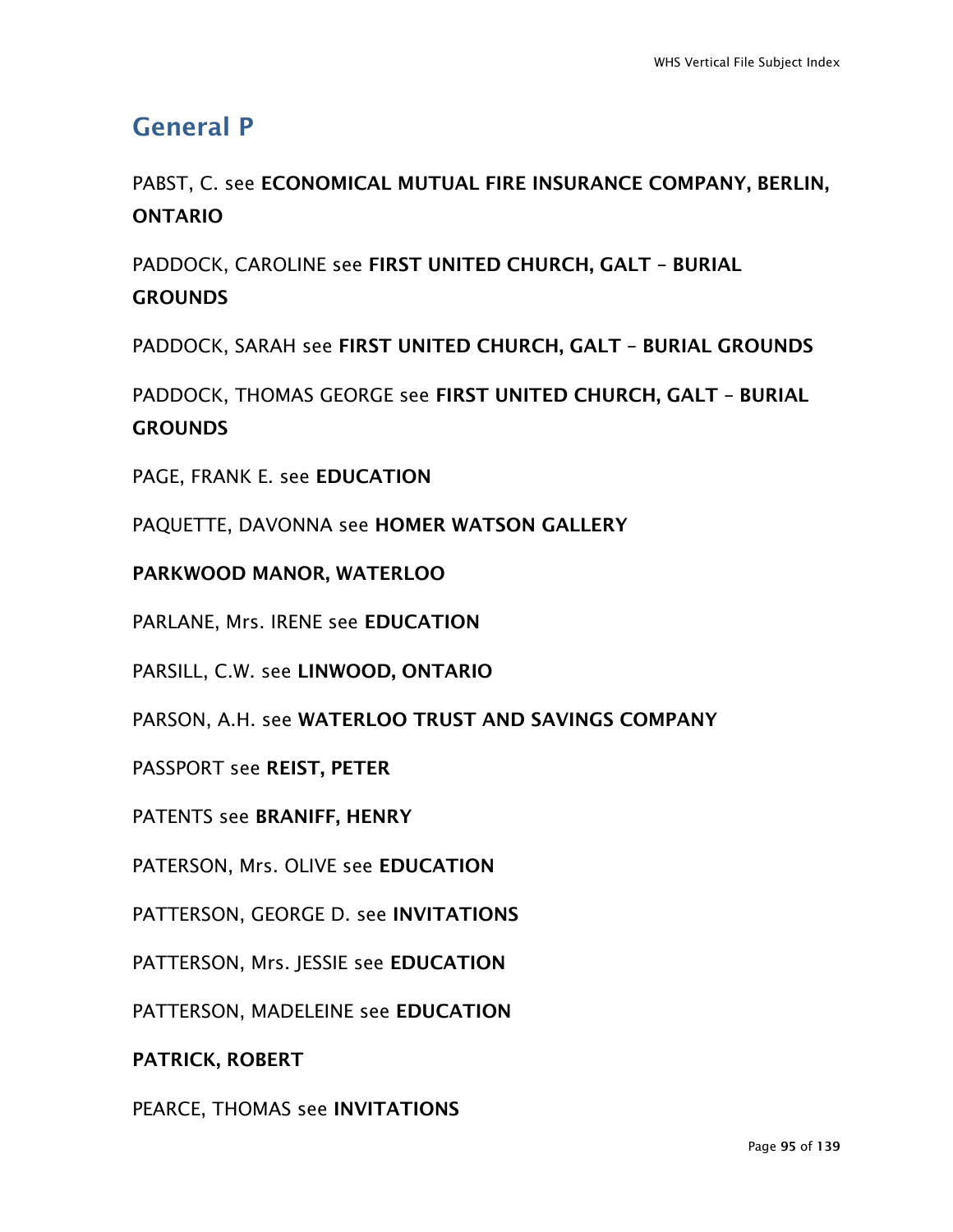PEAREN, DORIS see EDUCATION

PEARL LAUNDRY LTD. – ADVERTISEMENT see K-W HOSPITAL - LADIES AUXILIARIES

PEARSON, JAMES see HAILER, JACOB

PENELTON, J. see INVITATIONS

PENTNEY, ELSIE see EDUCATION

PEQUEGNAT, ARTHUR see KIRMES

PEQUEGNAT, C.D. see DOON PIONEER VILLAGE

PEQUEGNAT CLOCK COMPANY

#### PEQUEGNAT FAMILY

PERNFUSS, ELIZABETH (WIFE OF FRANK) see BIOGRAPHY – COLLECTIVE

PERNFUSS ROOFING see HESPELER, ONTARIO

PERRY, JOHN see FERGUS HIGH SCHOOL

PERRY, JOHN CAMPBELL see BOER WAR

PERRY, PETER see FERGUS HIGH SCHOOL

PETERSBURG, ONTARIO

PETERSON, Mr. see INVITATIONS

PETERSON, Mr. & Mrs. ALEX see HAWKESVILLE, ONTARIO

PETERSON, Miss H. see HAWKESVILLE, ONTARIO

PETERSON, WILLIAM see HAWKESVILLE, ONTARIO

PETTIT, ROBERT see HESPELER TEXTILE FESTIVAL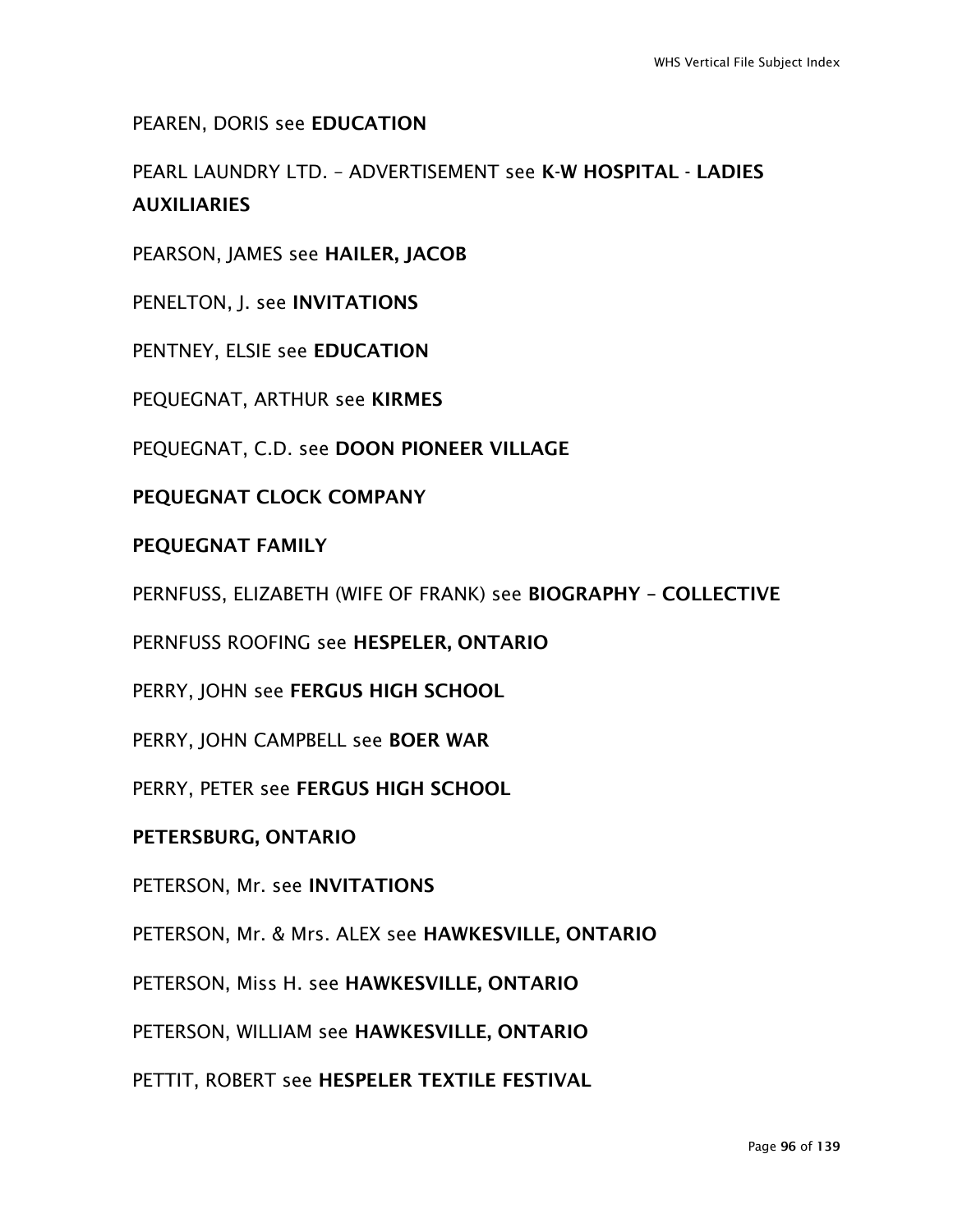## PETZNICK, FRANCES E. see EDUCATION

PHILIP, GEORGE ODULM "POP" see BIOGRAPHY – COLLECTIVE

see also KIRMES

PIHALE, ANDREAS see DEEDS

PIHALE, MARIE see DEEDS

#### PILKINGTON, ROBERT

PILKINGTON TOWNSHIP – SETTLEMENT see PILKINGTON, ROBERT

PIPE, A.A. see KIRMES

PIPE, Dr. see INVITATIONS

PLANNING - WATERLOO, ONTARIO

PLAQUES

POLICE – REGIONAL MUNICIPALITY OF WATERLOO

POLITICAL PARTIES

POLL, CHARLES see LEGAL DOCUMENTS

POLLOCK, C.A. see WATERLOO TRUST AND SAVINGS COMPANY

POOLE, EDWARD see FERGUS HIGH SCHOOL

PORTEOUS, ISOBEL see EDUCATION

PORTER, Miss V. see LINWOOD, ONTARIO

POST OFFICE, KITCHENER

POSTAL SERVICE

POTTER, ALEX O. see HISTORY – KITCHENER – LET'S REMINISCE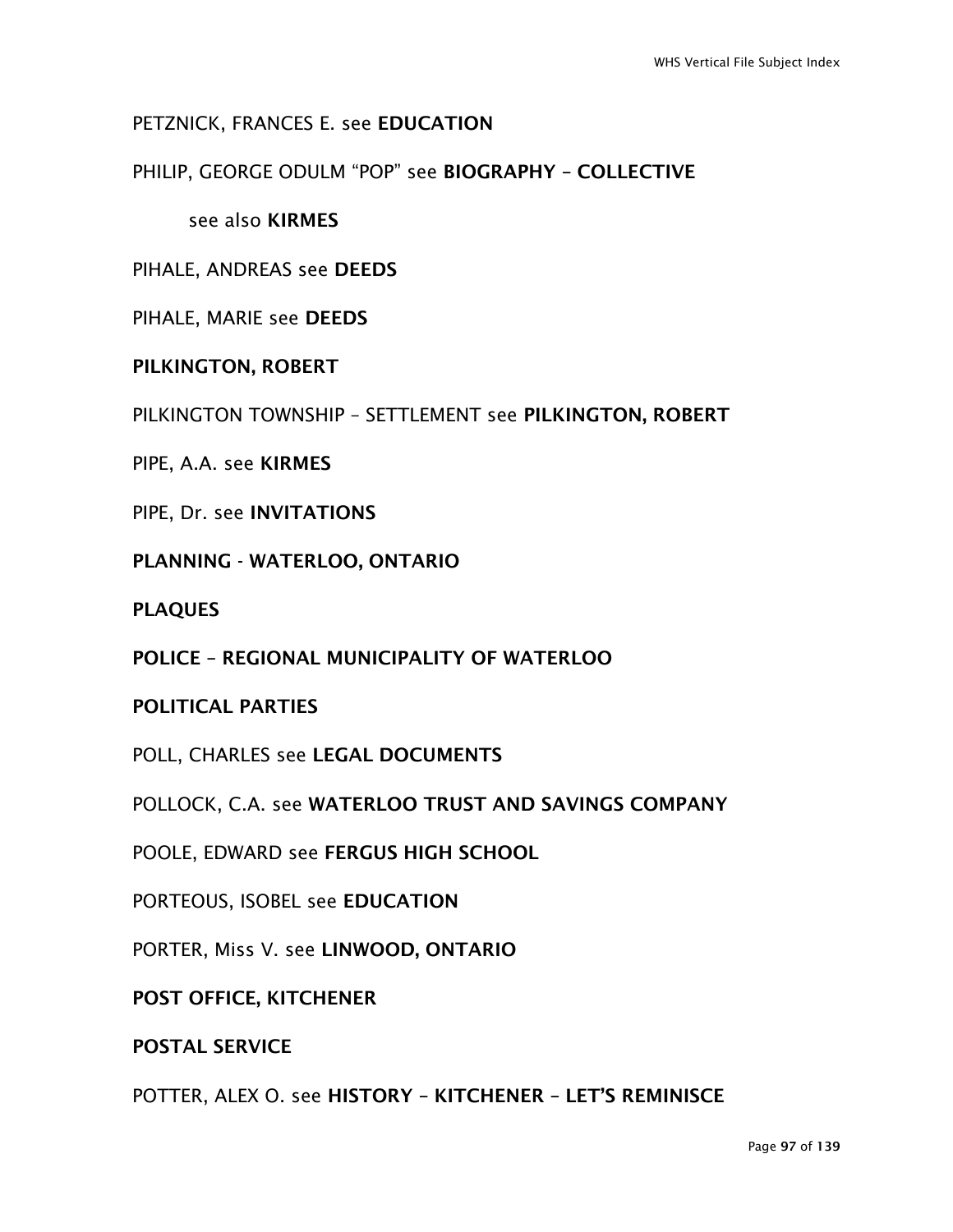POTTER, GEORGE O. see BIOGRAPHY – COLLECTIVE

POTTER, JAMES see BERLIN FIRE DEPARTMENT

PRESBYTERIAN CHURCH see GALT, ONTARIO

PRESTIEN, IRENE see EDUCATION

PRESTON, ONTARIO

PRESTON, ONTARIO – BLOOMFIELD RESEARCH

PRESTON, G.A see FERGUS HIGH SCHOOL

#### PROGRAMMES

PROTZMANN, GEORGE AUGUST see INVITATIONS

PROTZMANN, MARY ANN see NEUBER, MARY ANN

PROUDFOOT MOTORS LTD. see K-W HOSPITAL – LADIES AUXILIARIES

PROVINCIAL ELECTIONS - 1854 see FOLEV, M.H.

### PUBLIC NOTICES

PUBLIC SCHOOLS DEPARTMENT RESOLUTIONS see EDUCATION

PURITY DAIRY see RECEIPTS

PURTLE, E. RUSSELL see BIOGRAPHY – COLLECTIVE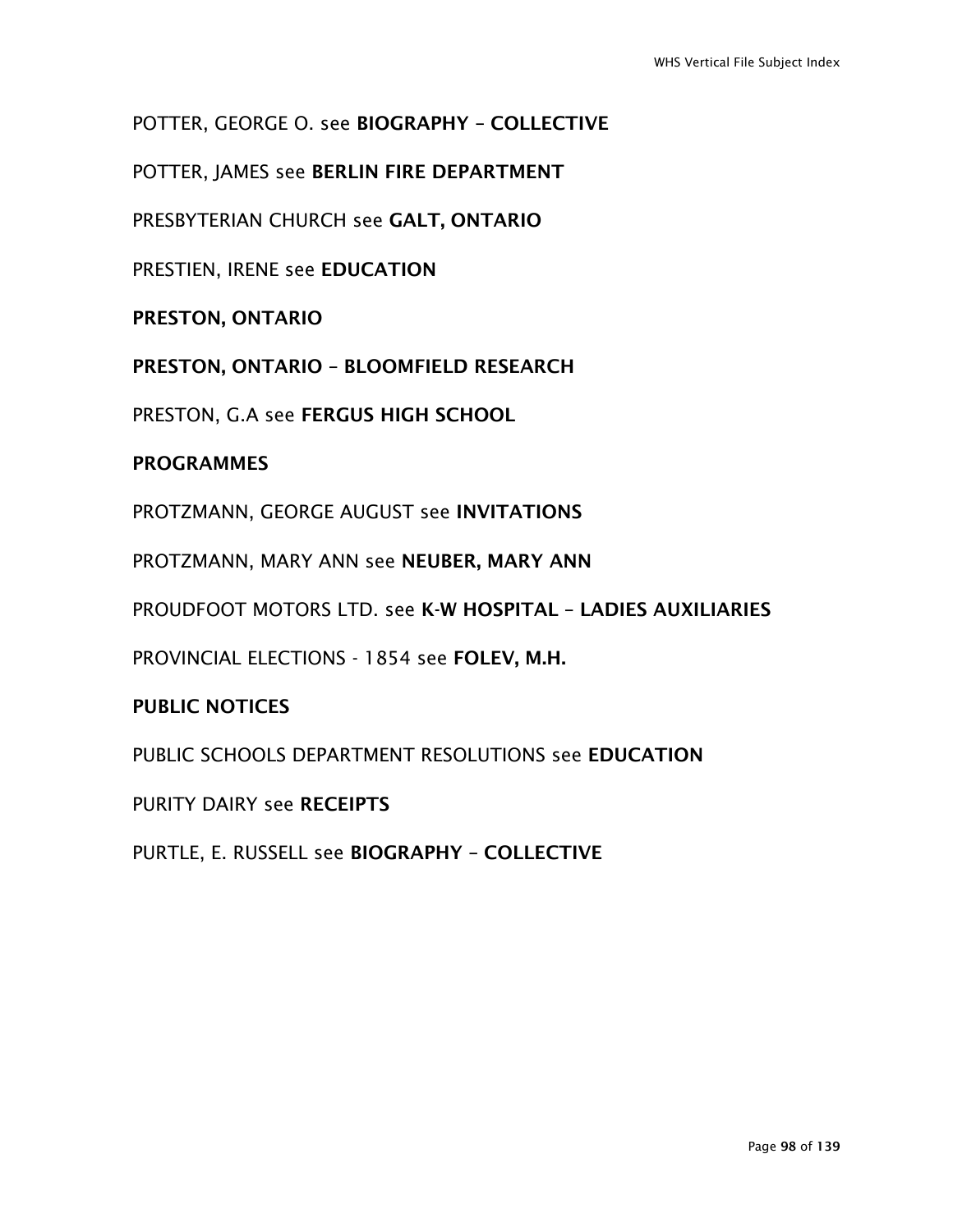# General Q

# QUINLAN, T.E. see WATERLOO TRUST AND SAVINGS COMPANY

QUIRMBACH, C. see INVITATIONS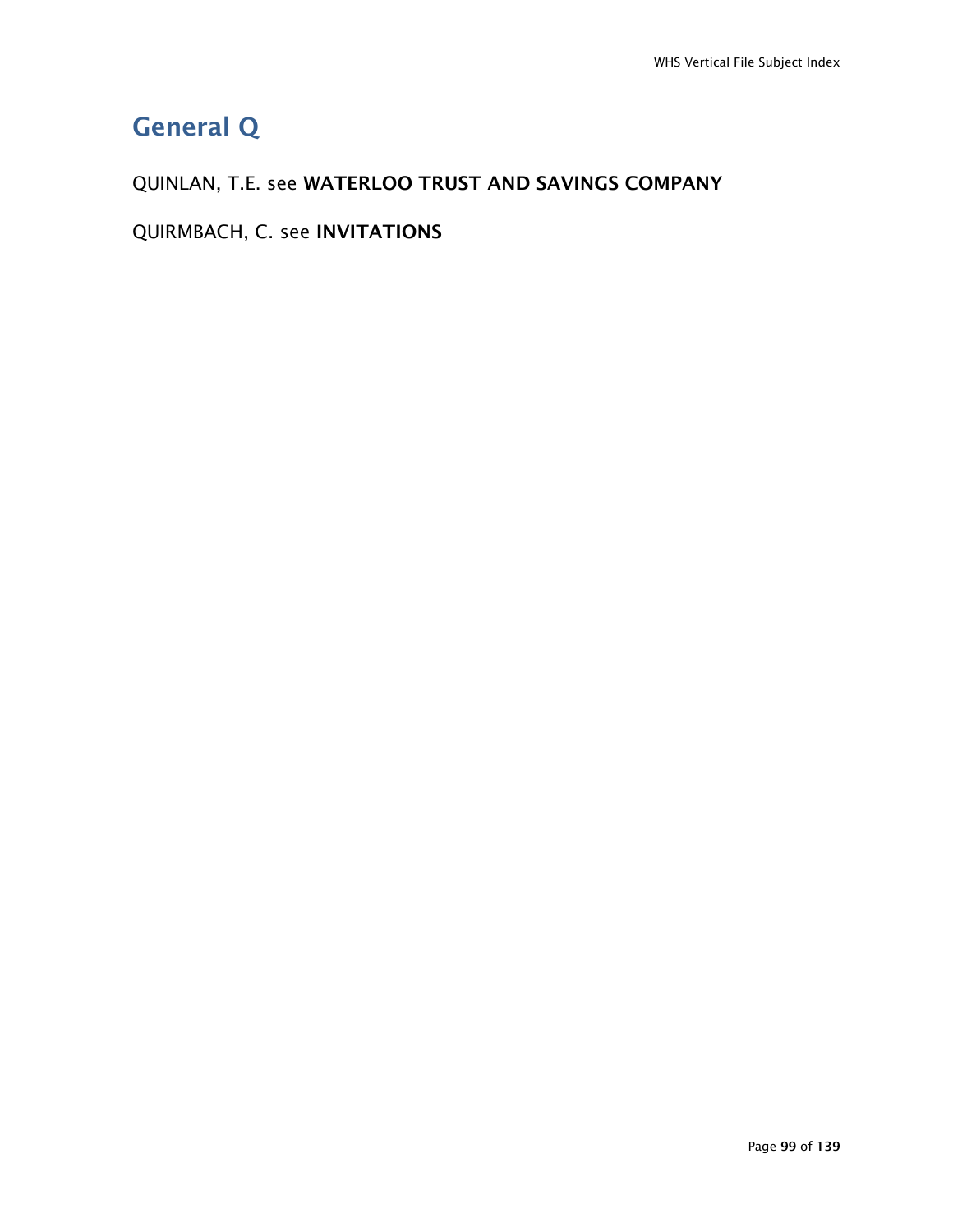# General R

RAE, JOYCE see EDUCATION

RAHN, CLARA see EDUCATION

RAILROAD STATIONS see RAILROADS

### RAILROADS

RAMSAY, MARY see FIRST UNITED CHURCH, GALT – BURIAL GROUNDS

RANDALL, GEORGE see KIRMES

see also INVITATIONS

RANDALL & ROOS see HESPELER, JACOB

RASBACH, ADAM V. see BRIDGEPORT, ONTARIO

RATZ FAMILY

RECEIPTS

RECIPE – COUGH SYRUP

REICHART, PHILIP see BERLIN FIRE DEPARTMENT

REIMER, JIMMIE see MENNONITES

REIMER, Mrs. JOHN D. see MENNONITES

REIMER, Mr. & Mrs. WALDEMAR see MENNONITES

REID, IDA see EDUCATION

REID, Captain J. see A.R. GOUDIE EVENTIDE HOME, KITCHENER

REID, JACK see HOMER WATSON GALLERY

REID, VINCENT J. see EDUCATION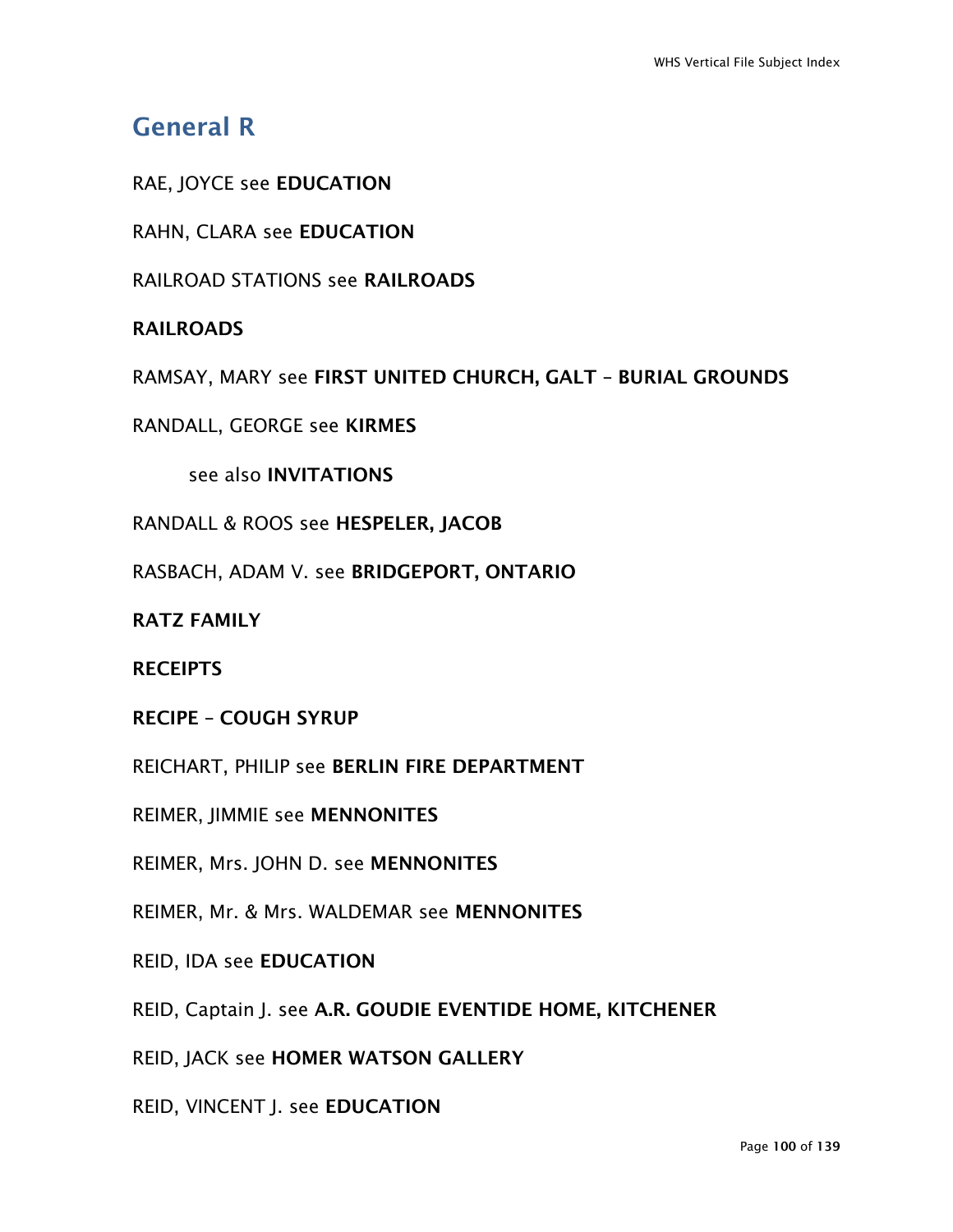#### REINER, M. see KIRMES

REIST, Miss IDA see HAWKESVILLE, ONTARIO

REIST, PETER

REKOFSKI, RODNEY R. see EDUCATION

#### RELIGIOUS TRACT

RELLINGER, Mrs. CYRIL see DOON PIONEER VILLAGE

see also FAIRS

REMPEL, C.J. see WATERLOO TRUST AND SAVINGS COMPANY

RETTINGER, FREDERICK see BERLIN FIRE DEPARTMENT

REYNOLDS, Mrs. WILLIAM see PIKLINGTON, ROBERT

RHODES, RUSSELL see EDUCATION

RICHARDSON, ALFRED see BIEHN MENNONITE CHURCH

RICHARDSON, GEORGINA see FIRST UNITED CHURCH, GALT – BURIAL **GROUNDS** 

RICHARDSON, LILLIAN see BIEHN MENNONITE CHURCH

RICHARDSON, MARGARET JEMINA see FIRST UNITED CHURCH, GALT – BURIAL GROUNDS

RICHARSON, ROBERT F. see GRAY, JIM

RICHARDSON SHOES LTD. see RECEIPTS

RICHTER, JOHN G. see BIOGRAPHY – COLLECTIVE

RIEDER, CARL see DOON PIONEER VILLAGE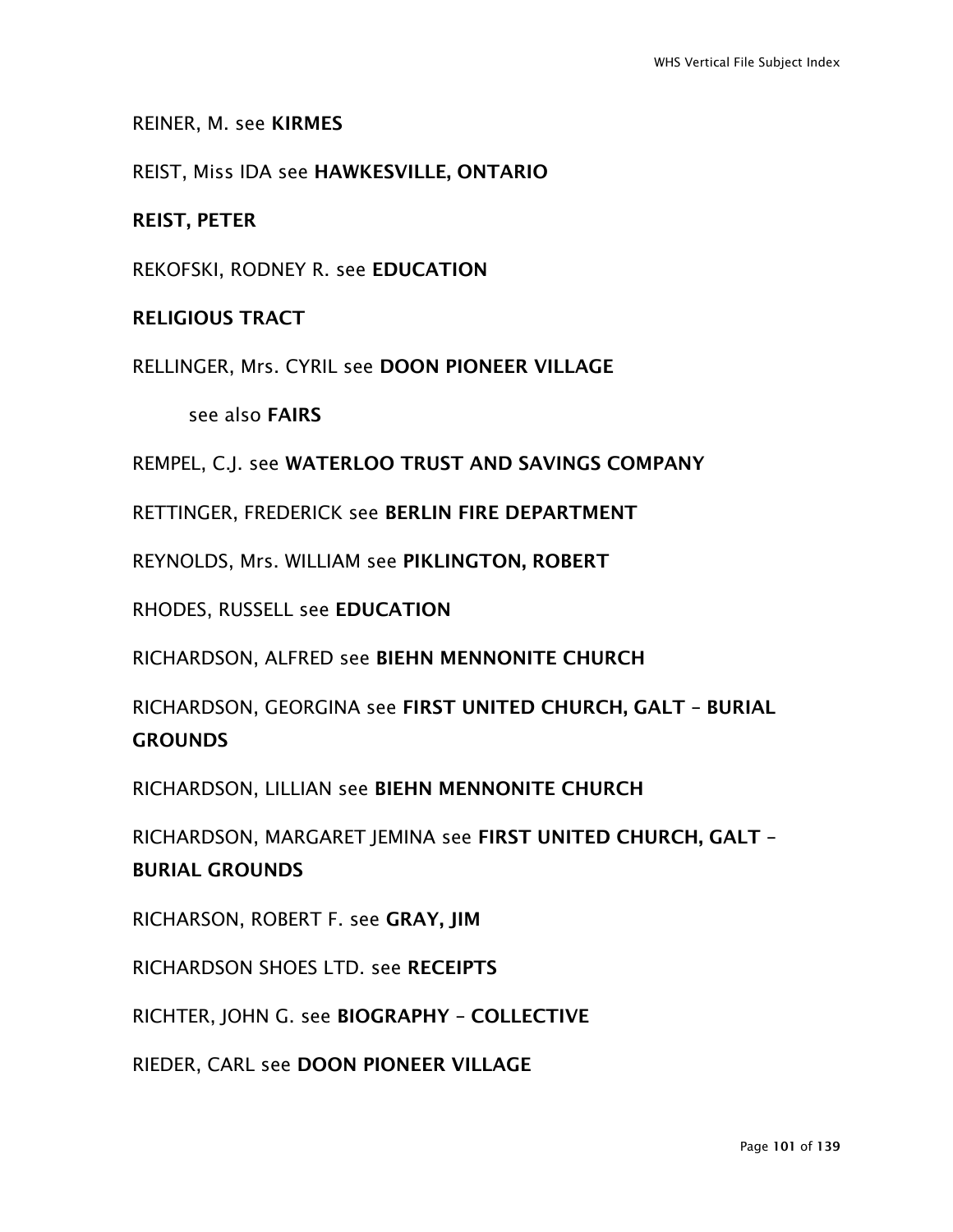## RIEDER, E.A. see WATERLOO TRUST AND SAVINGS COMPANY

## RIEHL, CATHERINE S.P. see EDUCATION

(M.) REINER – ADVERTISEMENT see BERLIN PHILHARMONIC SOCIETY

RIEPERT, H.W. see WATERLOO TRUST AND SAVINGS COMPANY

RIFE, ARNOLD see GEHMAN, SOLOMON

RIFE, DAVID see HESPELER, JACOB

see also HESPELER, ONTARIO

RISK, JOHN see INVITATIONS

RITCHIE, CALVIN see HESPELER TEXTILE FESTIVAL

RITCHIE, CARL L. see EDUCATION

RITTER, EILEEN see EDUCATION

RITTER, HARRY A. see EDUCATION

RITTERHAUS, Mr. C. see BERLIN PHILHARMONIC SOCIETY

RITTERSHAUS, CHAS. see INVITATIONS

RITTINGER, WILLIAM see C.A. BOEHM, WATERLOO

#### ROADS

ROAT, JOHN see LICENSE COMMISSIONS

ROBE & CLOTHING STORE, KITCHENER see RECEIPTS

ROBERTS, MARI E. see EDUCATION

ROBERTS, MARVIN A. see EDUCATION

(WILLIAM) ROBERTS ELECTRICAL LTD. see CENTRAL ONTARIO EXHIBITION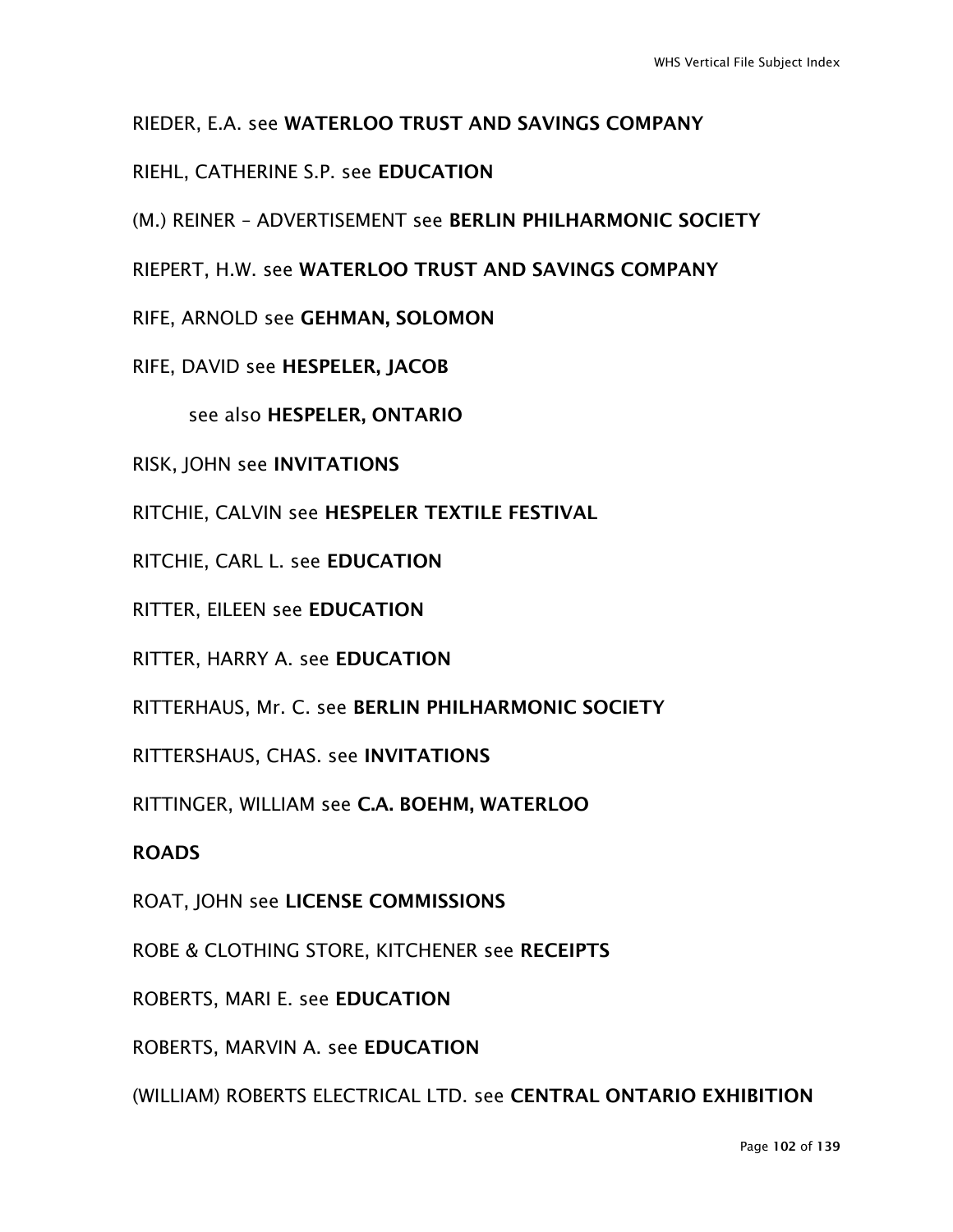# ROBERTSON, ED see HESPELER TEXTILE FESTIVAL

# ROBERTSON, HELEN MULL ( née WAIMEL)

ROBERTSON, HOWARD see EDUCATION

ROBERTSON, JACK E. see EDUCATION

ROBERTSON, JOHN see INVITATIONS

ROBINS, GEORGE see INVITATIONS

ROBINSON, MARILYN see HESPELER TEXTILE FESTIVAL

ROBINSON, PAULINE see EDUCATION

ROBSON-LANG LEATHERS LTD.

RODEWAHLT FAMILY

ROGERS, Dr. S.R.

ROHFRITSCH, PEARL see EDUCATION

ROOK, MARION see EDUCATION

ROOS, WILLIAM see HESPELER, JACOB

ROOS' PHARMACY see KIRMES

ROSE FAMILY see GLADSTONE FAMILY

ROSEHURST CONSERVATORIES see KIRMES

ROSENBERGER, VERA see EDUCATION

ROSENBERGER, Mrs. VICTOR see DOON PIONEER VILLAGE

see also FAIRS

ROSS, DONALD H. see EDUCATION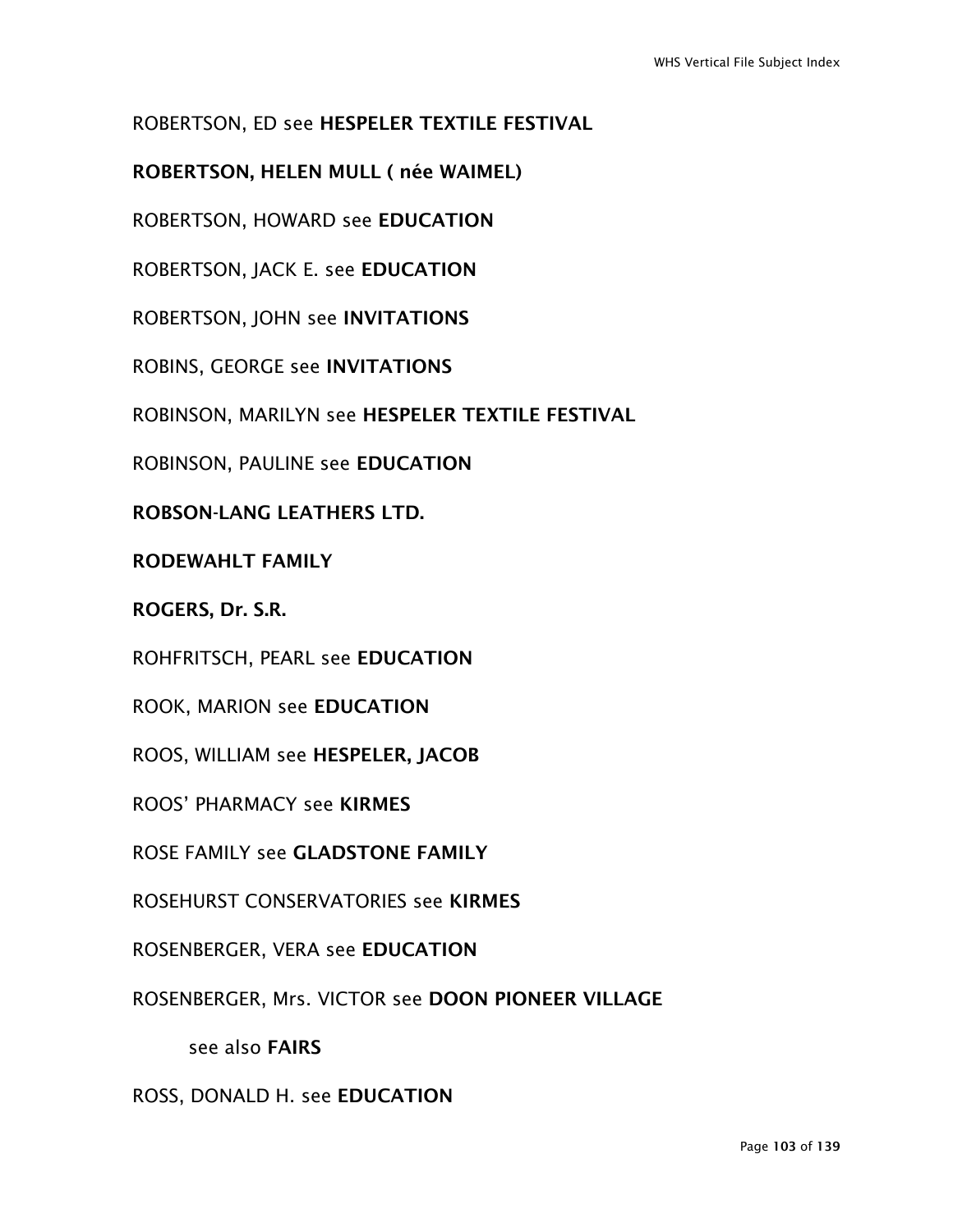#### ROTH FAMILY

#### ROTH, MOSES H. see BIEHN MENNONITE CHURCH

ROUSE, (Alderman) G. see GALT, ONTARIO

#### ROUSE, GORDON

ROWE, Mr. KENNETH see HESPELER, ONTARIO

ROWE, WILLIAM E. see EDUCATION

ROY, ALEX see BERLIN HORTICULTURAL SOCIETY

#### ROYAL VISITS

(S.E.) ROZELL & SON'S HEATING see HESPELER, ONTARIO

RUBBERY INDUSTRY see B.F. GOODRICH RUBBER COMPANY OF CANADA LTD.

RUBY, Mr. CHARLES see BERLIN PHILHARMONIC SOCIETY

RUBY, Mrs. ELIZABETH see HESPELER, ONTARIO

RUGELMAN, F. see BERLIN FIRE DEPARTMENT

RUHLMAN, GENE see GREY GOOSE CLUB

RULER, GEORGE see LINWOOD, ONTARIO

RUMPEL, Mrs. see KIRMES

RUMPEL, GEORGE see INVITATIONS

RUMPEL, OSCAR see KIRMES

RUPPEL, J. see ECONOMICAL MUTUAL FIRE INSURANCE COMPANY, BERLIN, ONTARIO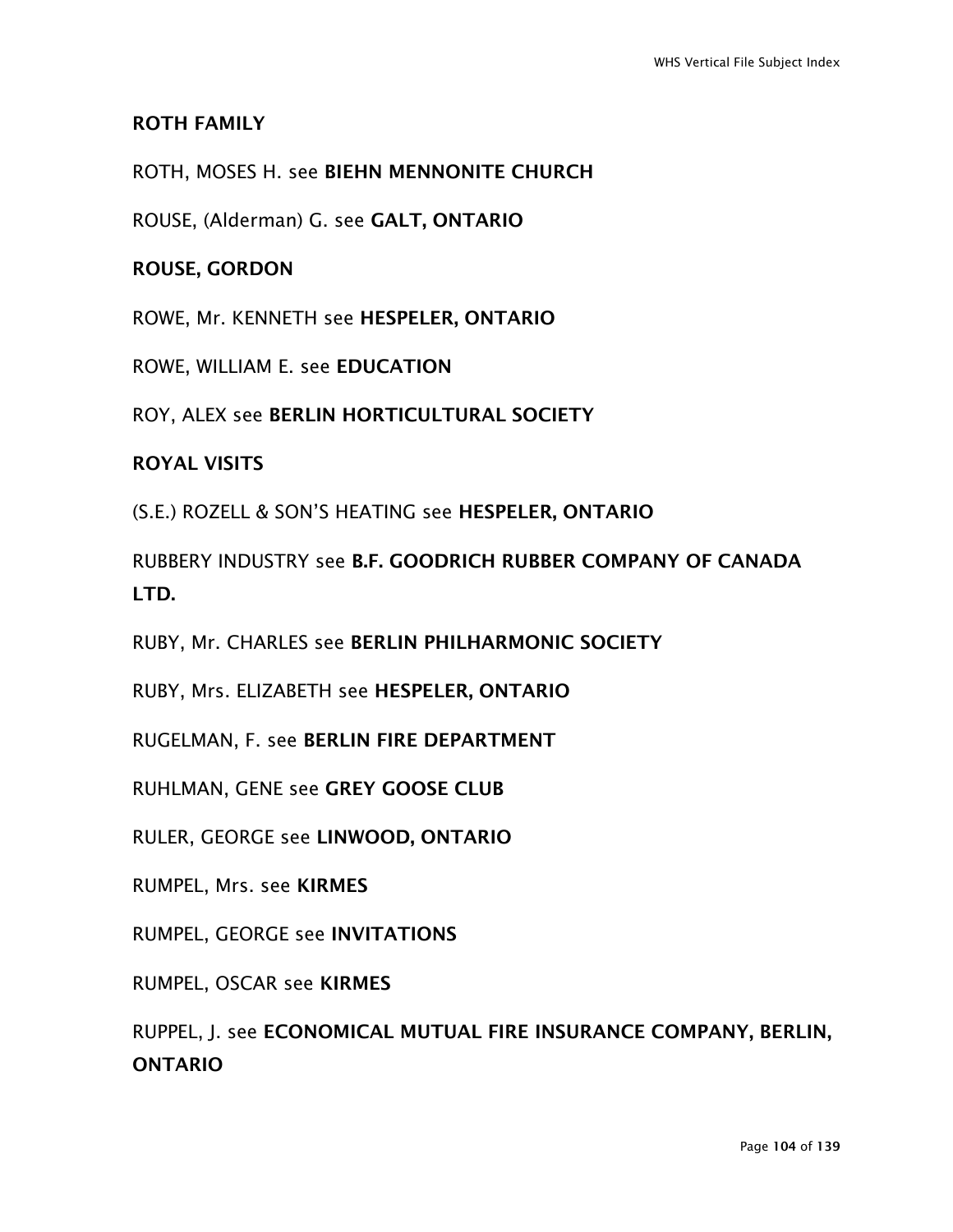# RUSH, G.O. see WATERLOO TRUST AND SAVINGS COMPANY

# RUSSELL, Mr. A. see BERLIN PHILHARMONIC SOCIETY

RUSSELL, Mrs. DOROTHY see EDUCATION

RUSSELL, W.S. see KIRMES

(W.S.) RUSSELL – ADVERTISEMENT see BERLIN PHILHARMONIC SOCIETY

RUTHERFORD, GEORGE A. see EDUCATION

RUTHERFORD, MARGARET see FIRST UNITED CHURCH, GALT – BURIAL **GROUNDS** 

RYAN, THOMAS see INVITATIONS

RYAN, W.H. see INVITATIONS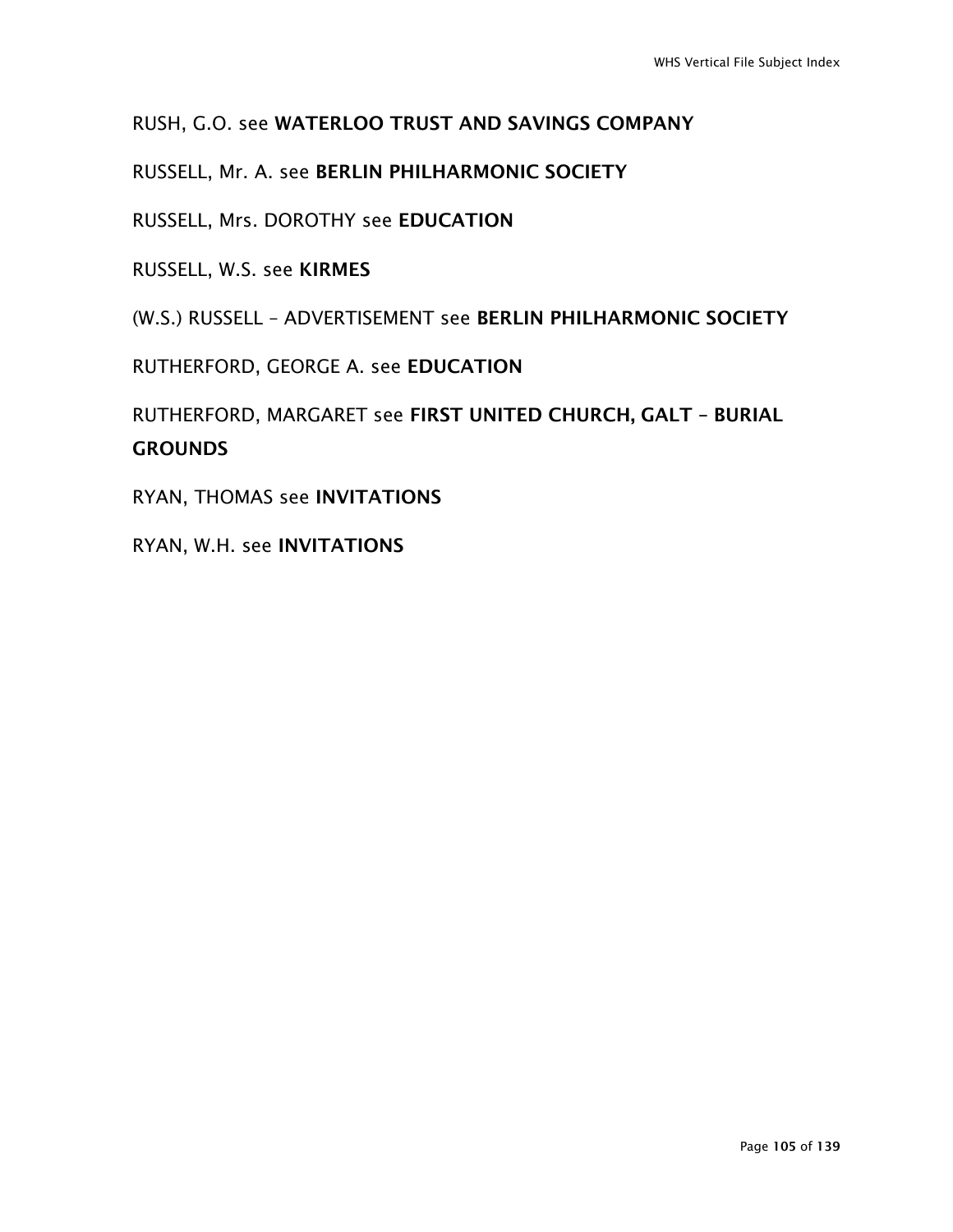# General S

- S.S. #1, WOOLWICH TOWNSHIP (CONESTOGO)
- S.S. #5, WILMOT (ST. JAMES SCHOOL)
- S.S. #5, WOOLWICH TOWNSHIP (FLORADALE)
- S.S. #19, WATERLOO TOWNSHIP (CLEARVIEW SCHOOL)
- ST. ANDREW'S PRESBYTERIAN CHURCH, KITCHENER

see also KING, WILLIAM LYON MACKENIZE

- ST. CLEMENTS, ONTARIO
- ST. JACOBS, ONTARIO
- ST. JAMES EVANGELICAL LUTHERAN CEMETERY
- ST. JOHN'S ANGLICAN CHURCH, KITCHENER see DOON PIONEER VILLAGE
- ST. JOHN'S ROMAN CATHOLIC CHURCH, KITCHENER
- ST. LUKE'S UNITED CHURCH see HESPELER, ONTARIO
- ST. MARIE, MABEL see TAXATION ONTARIO KITCHENER
- ST. MARIE, STEPHEN see TAXATION ONTARIO KITCHENER

see also RECEIPTS

- ST. MARY'S HOSPITAL
- ST. MATTHEW'S EVANGELICAL LUTHERAN CHURCH
- ST. NICHOLAS HALL see INVITATIONS
- ST. PAUL'S EVANGELICAL LUTHERAN CHURCH, KITCHENER
- ST. PAUL'S EVANGELICAL LUTHERAN CHURCH, WEST WOOLWICH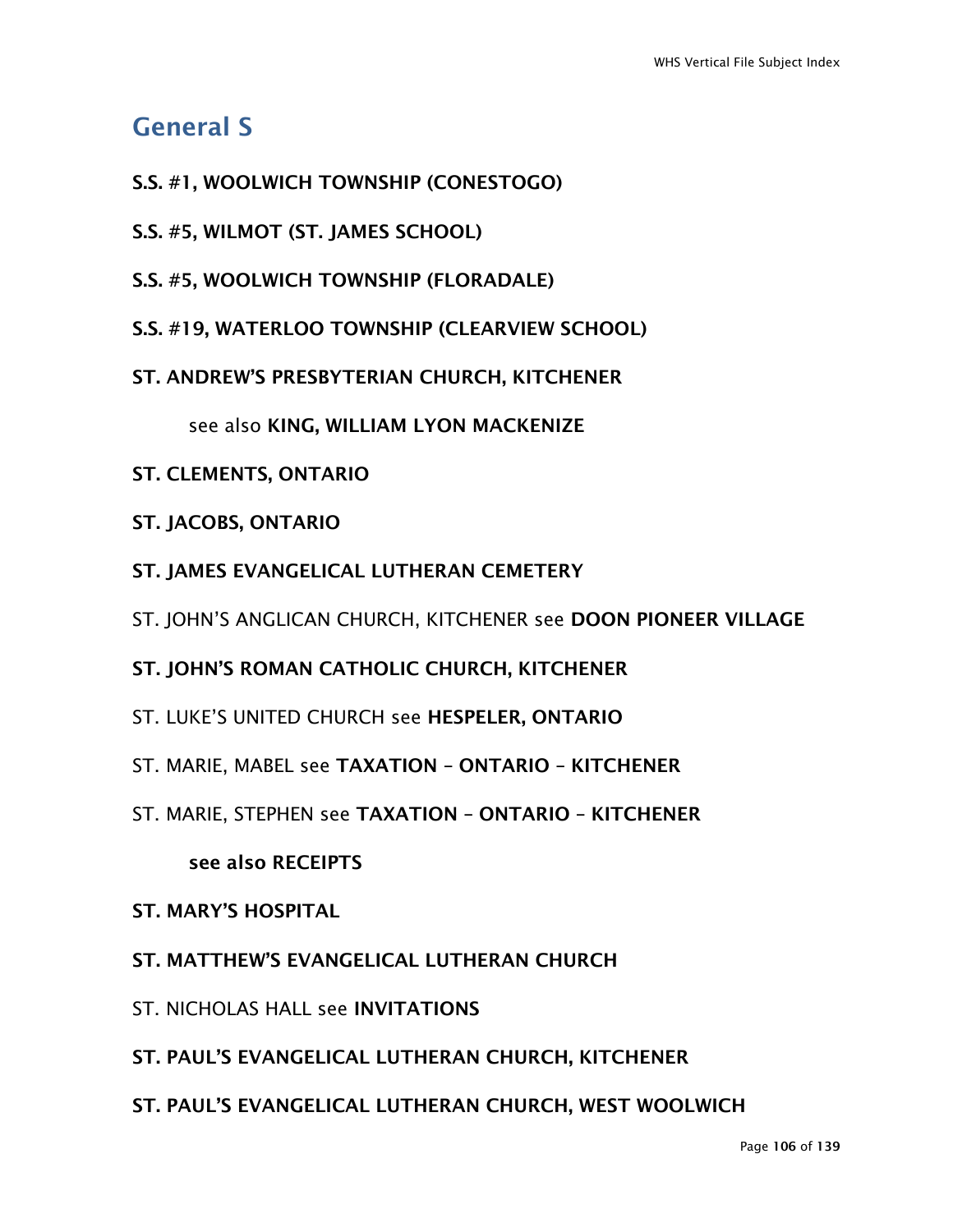# ST. PETER'S EVANGELICAL LUTHERAN CHURCH, KITCHENER

# ST. TERESA OF AVILA CHURCH, ELMIRA

SALLE, ALBERT see FRIEDRICH, FRITZ JOHANN

SALTSMAN, MAX see FAIRVIEW MENNONITE HOME

SALTZBERRY, PHILIP see HAILER, JACOB

SALVATION ARMY see A.R. GOUDIE EVENTIDE HOME, KITCHENER

SANDILANDS, GEORGE see INVITATIONS

SASS, CLARA

SATTLAR, LOUIS see KIRMES

SATTLER'S LEATHER GOODS – ADVERTISEMENT see K-W HOSPITAL – LADIES AUXILIARIES

(S.) SAUDER & COMPANY see KIRMES

SAUGEEN MUTUAL see ECONOMICAL MUTUAL FIRE INSURANCE COMPANY, BERLIN, ONTARIO

SAUGEL, PETER

SCARROW, W.E. see FERGUS HIGH SCHOOL

SCHADE, Mr. see BRIDGEPORT, ONTARIO

#### SCHAEFER FAMILY

SCHEDULE OF RETURNS OF CONVICTIONS see LEGAL DOCUMENTS

SCHEIFELE, NELSON see MENNONITES

SCHERER & ERB see KIRMES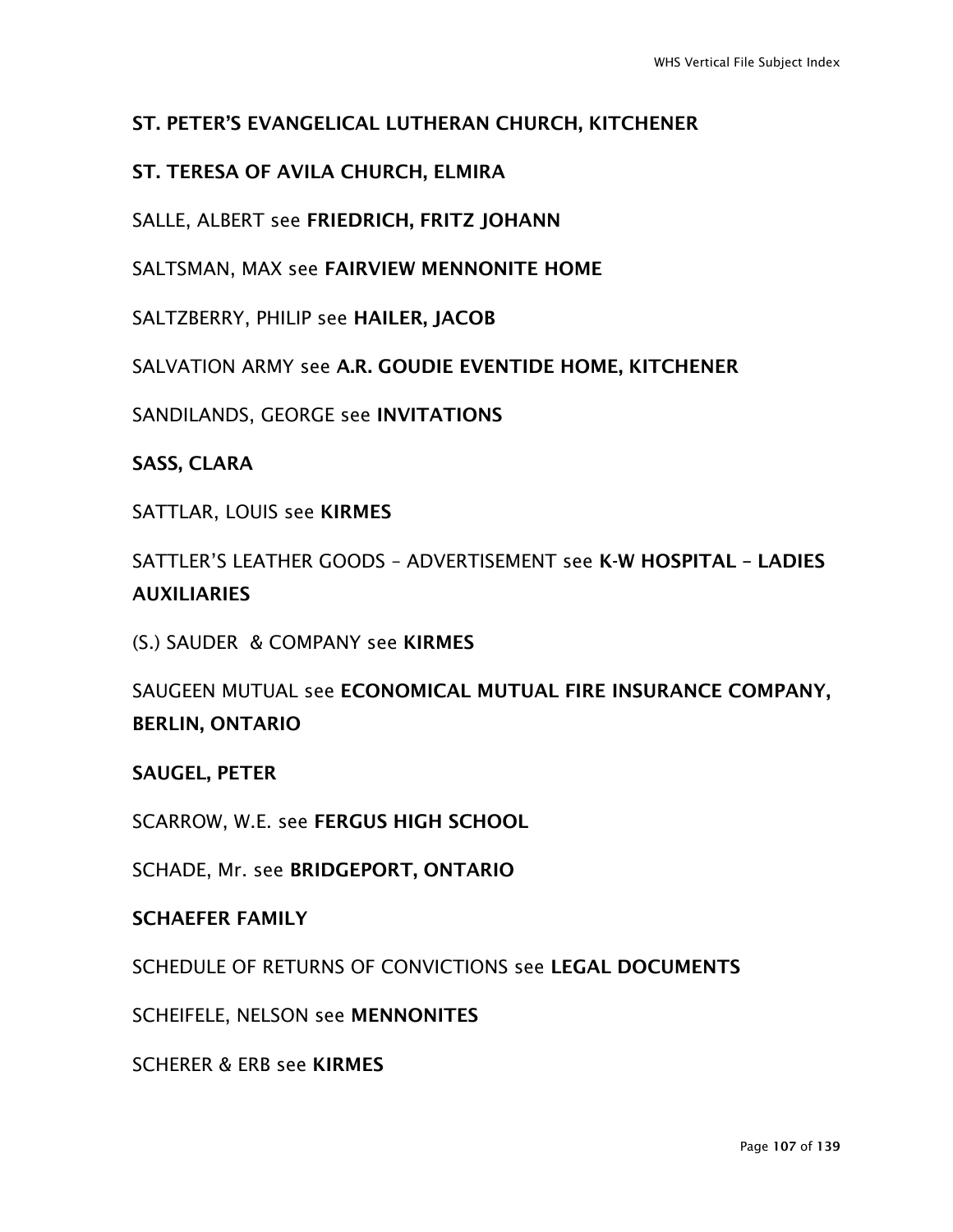# SCHEUKER, CONRAD see BERLIN FIRE DEPARTMENT

SCHEUREMAN, Mr. see BRIDGEPORT, ONTARIO

SCHIEDEL, GEORGE see HESPELER, ONTARIO

SCHIEDEL CONSTRUCTION see HESPELER, ONTARIO

SCHIEDEL FAMILY

SCHIEFLY, Mrs. see HAWKESVILLE, ONTARIO

SCHLUETER, W.C. see ECONOMICAL MUTUAL FIRE INSURANCE COMPANY, BERLIN, ONTARIO

SCHMALZ, W.H.E. see HESPELER, ONTARIO

SCHMEHL, EMMA see EDUCATION

SCHMIDT, G.M. see MARKET HOTEL

see also KIRMES

SCHMIDT, H.J. see EDUCATION

SCHMIDT, WALTER see EDUCATION

SCHMIEDER, RUTHMARIE see EDUCATION

SCHMITT, Reverend HOWARD see HESPELER, ONTARIO

SCHMITT, JOHN R. see EDUCATION

SCHMUTTER, GODFREY H.

SCHNEIDER, BERNICE see EDUCATION

SCHNEIDER, ELIAS

SCHNEIDER, F.H. see WATERLOO TRUST AND SAVINGS COMPANY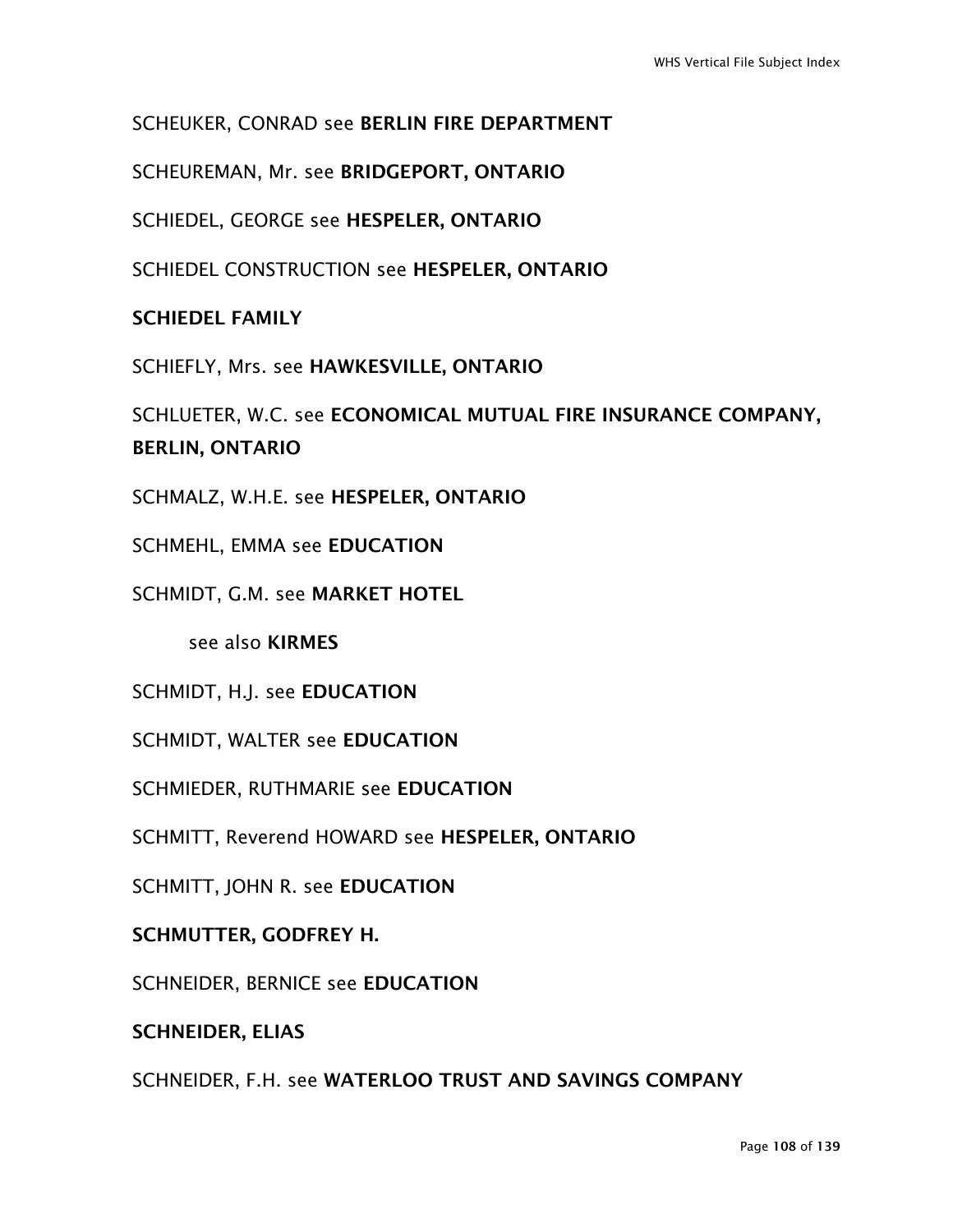SCHNEIDER, H.J. see FAIRS

### SCHNEIDER, HANNAH

SCHNEIDER, HENRY see INVITATIONS

SCHNEIDER, HERBERT see DOON PIONEER VILLAGE

SCHNEIDER, JOSEPH

SCHNEIDER, NORMAN C.

SCHNEIDER, ZIPPORAH see INVITATIONS

SCHNEIDER HAUS see DOON PIONEER VILLAGE

SCHNEUKER, C. see KIRMES

SCHNURR, A.O. see LINWOOD, ONTARIO

SCHNURR, GRANT see LINWOOD, ONTARIO

SCHNURR, JOHN see LINWOOD, ONTARIO

SCHNURR, Miss M.L. see LINWOOD, ONTARIO

SCHOHER, JOSEPH see LEGAL DOCUMENTS

SCHOHN, JOSEPH see INVITATIONS

SCHOOLS – KITCHENER

SCHOOLS – WATERLOO

SCHRAG, VIOLET see EDUCATION

SCHREITER, STANLEY see EDUCATION

SCHUCH, Mr. E.W. see BERLIN PHILHARMONIC SOCIETY

SCHUCH, JOHN see LICENSE COMMISSIONS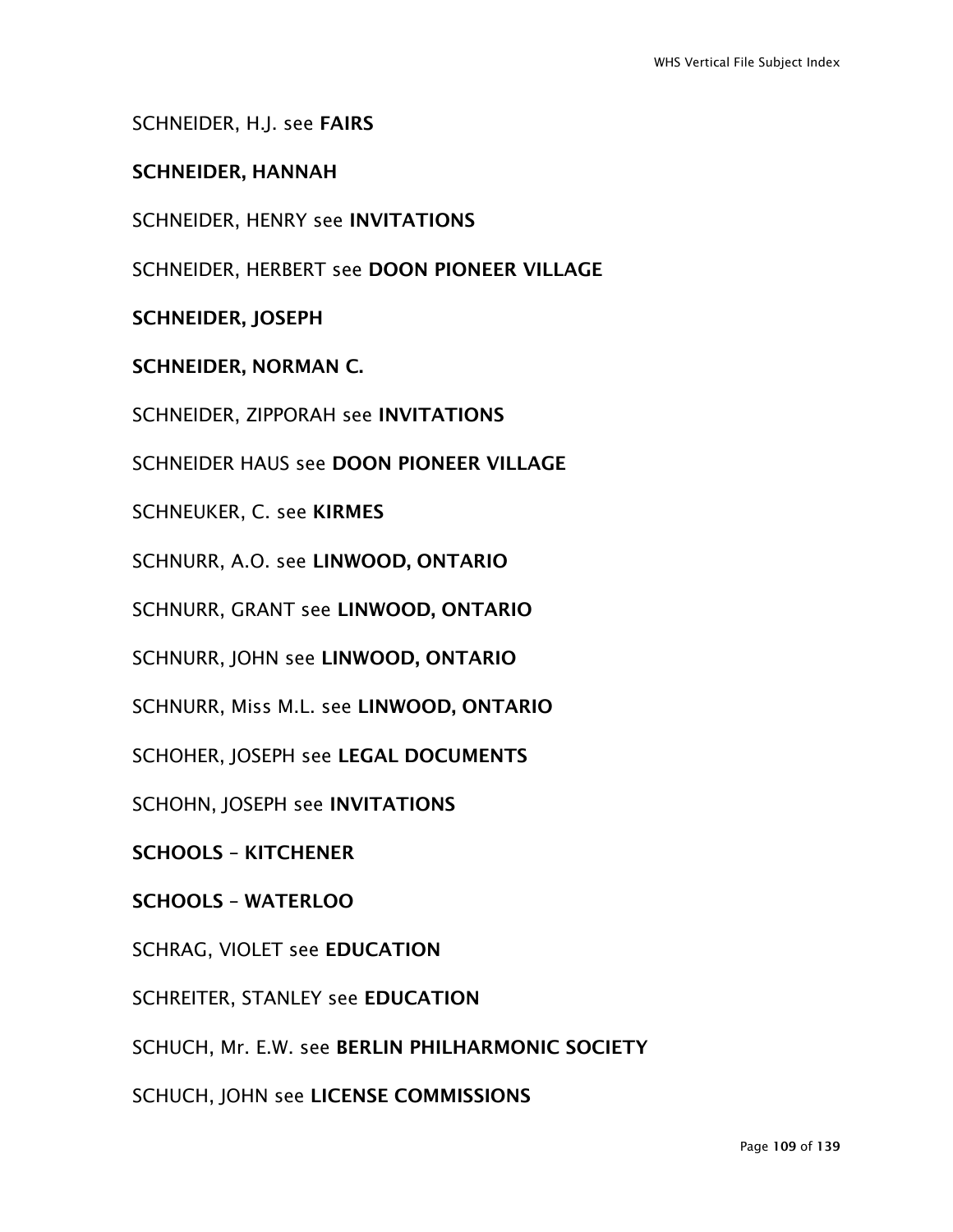### SCHUH, Mr. see INVITATIONS

### SCHULER, WENDLIN

SCHULTZ, SOPHIA see CLIOSOPHIC SOCIETY, BERLIN, ONTARIO

SCHWARTENTRUBER, CLAYTON see EDUCATION

SCHWARTZ, JOHN S. see BERLIN FIRE DEPARTMENT

SCOTT, Mrs. ANDREW see FIRST UNITED CHURCH, GALT – BURIAL **GROUNDS** 

SCOTT, ARCHIBLAD see FIRST UNITED CHURCH, GALT – BURIAL GROUNDS

- SCOTT, DAN see KITCHENER CHAMBER OF COMMERCE
- SCOTT, ELIZABETH see EDUCATION
- SCOTT, Mrs. GRACE see EDUCATION
- SCOTT, J.W. see DOON PIONEER VILLAGE
	- see also WATERLOO TRUST AND SAVINGS COMPANY

### SCOTT, Dr. JOHN

SCOTT, WILMA see EDUCATION

SCRIMGEOUR, ANNIE see FIRST UNITED CHURCH, GALT – BURIAL GROUNDS

SCRIMGER, Mrs. ALEX see FIRST UNITED CHURCH, GALT – BURIAL **GROUNDS** 

SCULLY, E.H. see ELECTIONS – WATERLOO COUNTY

SCULLY, Mrs. ELMA see EDUCATION

SCULLY, J.M. see INVITATIONS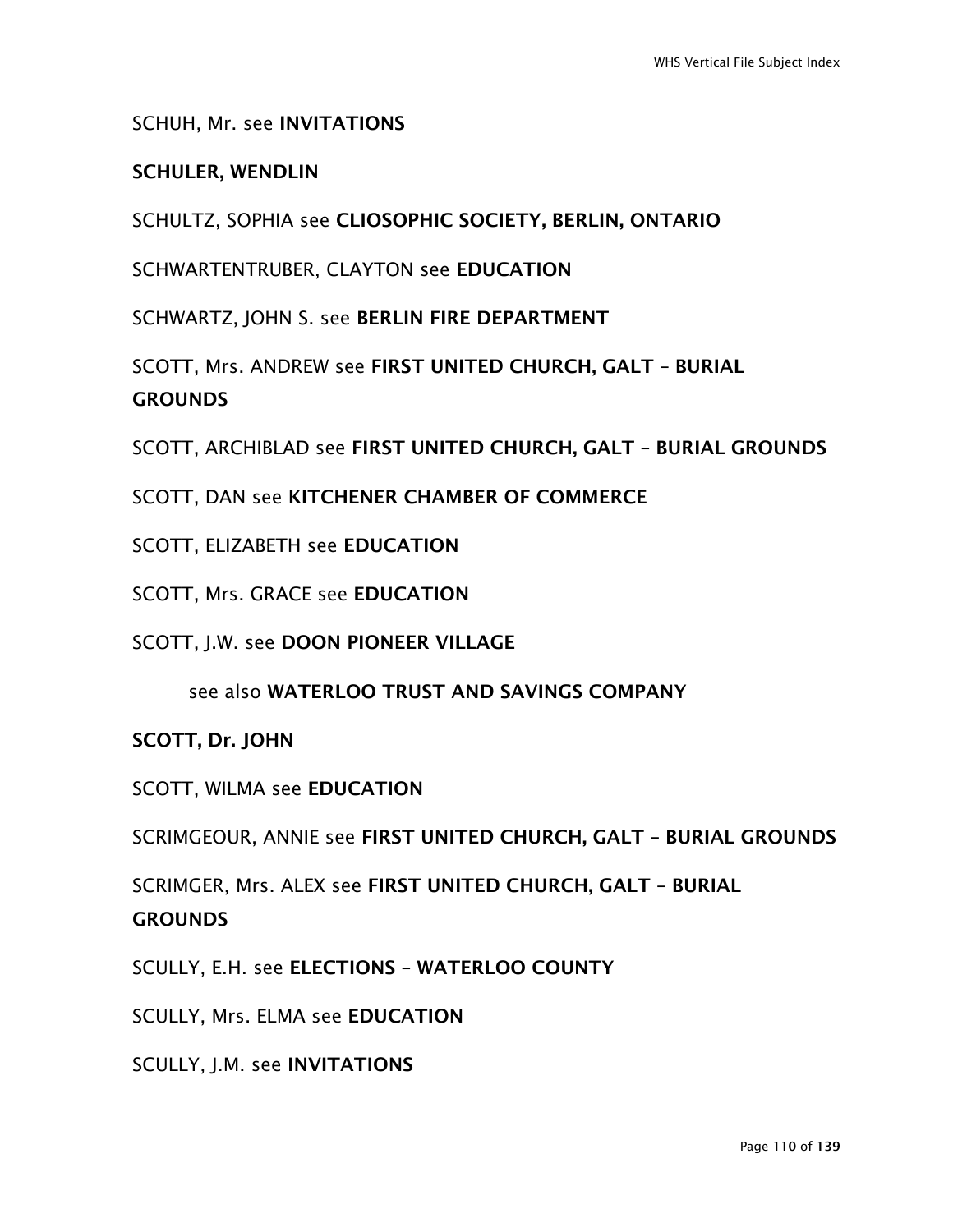## SEAGRAM, J.E.F. see WATERLOO TRUST AND SAVINGS COMPANY

SEAGRAM, RANDALL & ROOS see HESPELER, JACOB

SEAGRAM, STEPHANIE see HESPELER, JACOB

SEAGRAM, T.W. see WATERLOO TRUST AND SAVINGS COMPANY

SEAGRAM & ROOS see HESPELER, JACOB

### SEAGRAM MUSEUM

SEARSON, WILLIAM see EDUCATION

SEIBERT, Miss EMILY see DOON PIONEER VILLAGE

see also FAIRS

see also EDUCATION

SEIP, GEORGE see BERLIN FIRE DEPARTMENT

SEIP, LOUIS see INVITATIONS

SELLERS, CHAS. S. see EDUCATION

### SEPARATE SCHOOL TRUSTEES, BAMBERG see ECONOMICAL MUTUAL FIRE INSURANCE COMPANY, BERLIN, ONTARIO

SEUGRAM, JOE see INVITATIONS

SEYLER, MARIE see EDUCATION

SHACKLETON, MADELINE see EDUCATION

SHANTZ, A.J. see HESPELER, ONTARIO

SHANTZ, ALLAN R. see BERLIN PHILHARMONIC SOCIETY

SHANTZ, AARON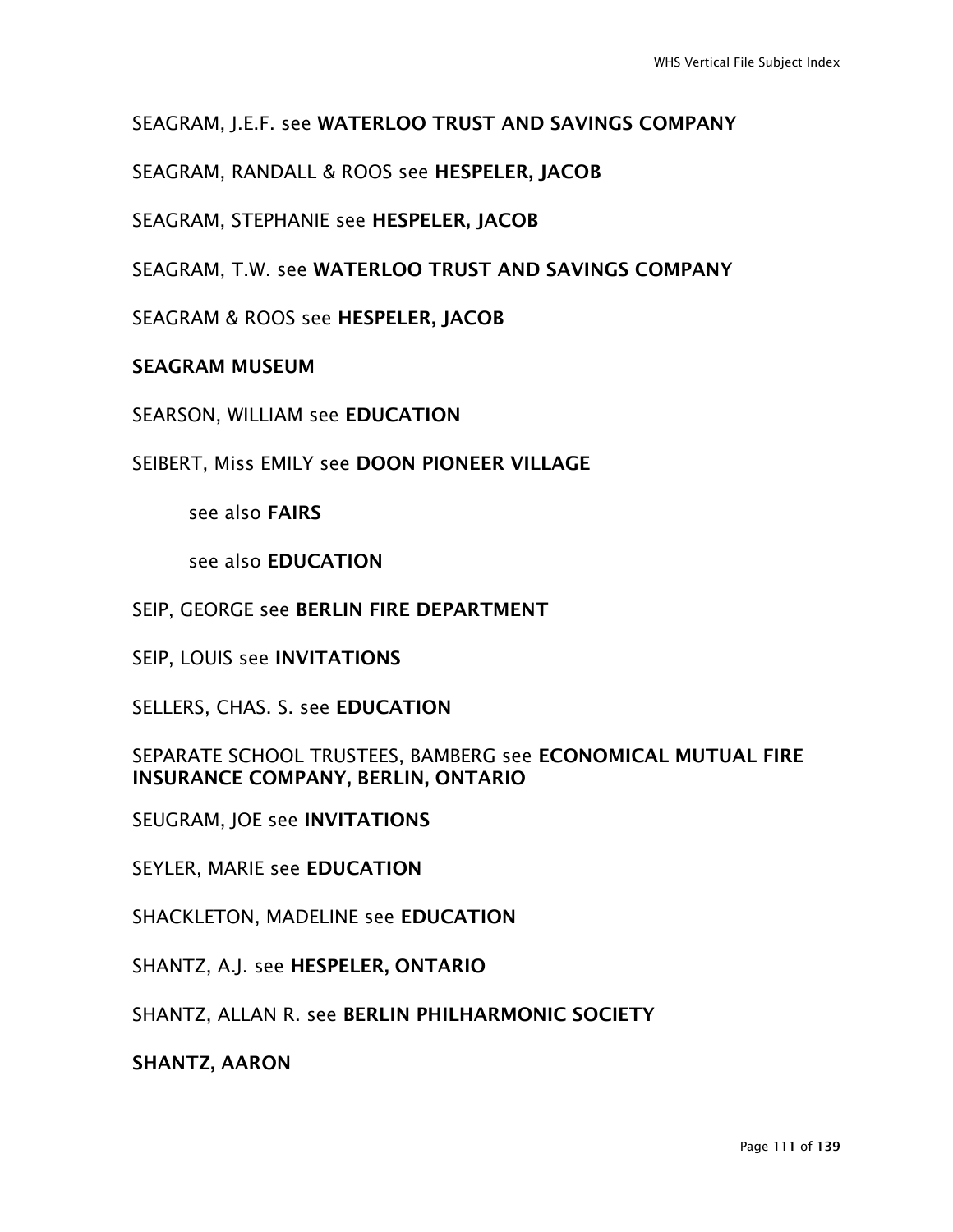### SHANTZ, CHRISTIAN see BRIDGES

SHANTZ, ELVEN see BRIDGEPORT, ONTARIO

### see also DOON PIONEER VILLAGE

see also MENNONITES

- SHANTZ, EMMANUEL C. see BRIDGEPORT, ONTARIO
- SHANTZ, H.C. see WATERLOO TRUST AND SAVINGS COMPANY
- SHANTZ, HAROLD see FAIRVIEW MENNONITE HOME
- SHANTZ, Mrs. HAROLD see MENNONITES
- SHANTZ, L.A. see HESPELER, ONTARIO
- SHANTZ, LORNE see EDUCATION
- SHANTZ, MAHLON see EDUCATION
- SHANTZ, Rev. MERLE see HESPELER, ONTARIO
- SHANTZ, MIRIAM see EDUCATION
- SHANTZ, Mr. O. see BERLIN PHILHARMONIC SOCIETY
- SHANTZ, NOAH see SHANTZ, AARON
- SHANTZ, P.E.
- SHANTZ, REBECCA see HOFFMAN, GEORGE
- SHANTZ, S. see DOON PIONEER VILLAGE
- SHANTZ, S. BRUCE see EDUCATION
- SHANTZ, VERA see EDUCATION
- SHANTZ, WILLIS see BRIDGEPORT, ONTARIO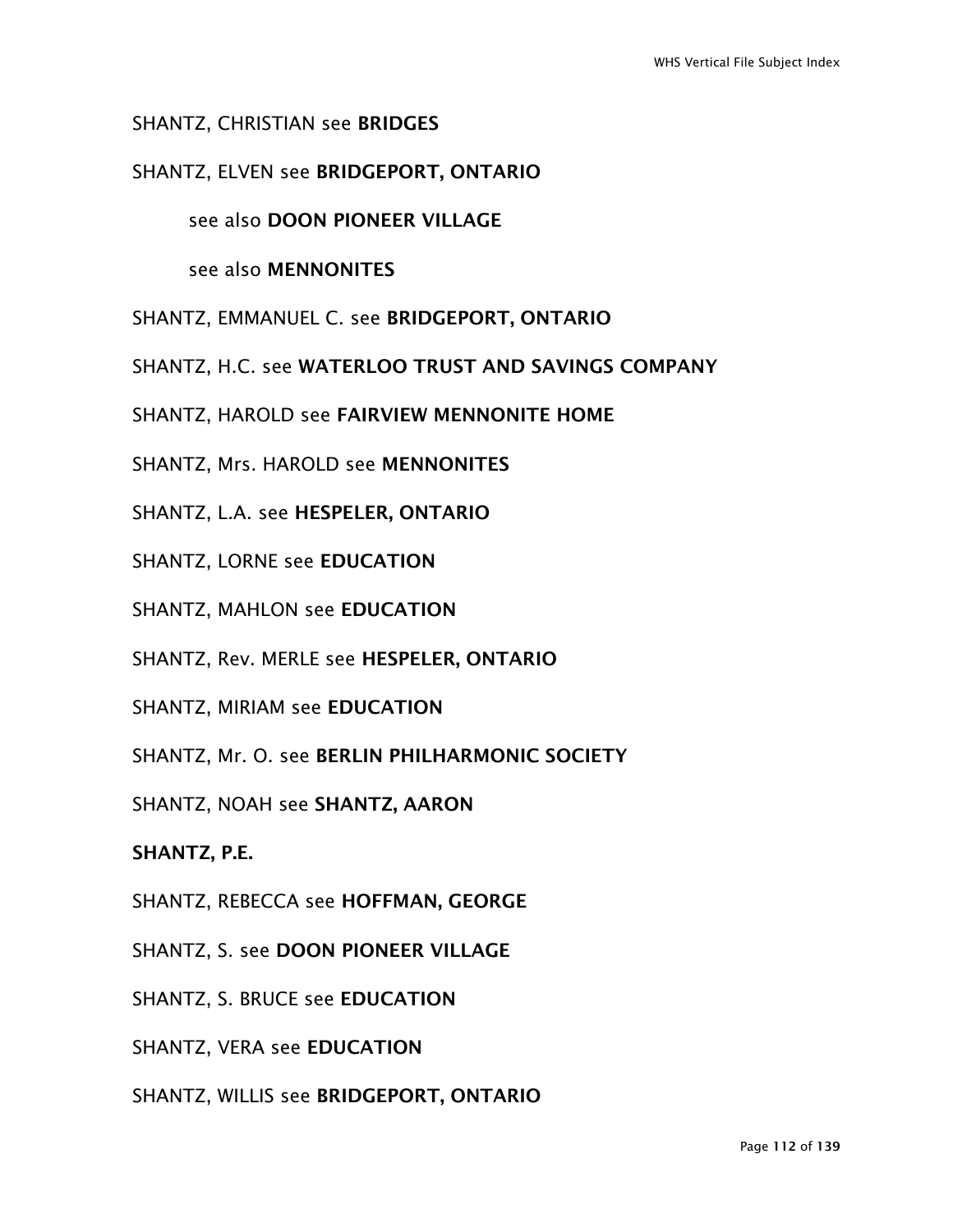### SHANTZ FAMILY REUNION – 2006

SHARP, JAMES see FIRST UNITED CHURCH, GALT – BURIAL GROUNDS

SHARPE, Mrs. JAMES see FIRST UNITED CHURCH, GALT – BURIAL GROUNDS

SHAW, ELIZABETH see EDUCATION

SHAW, H. CRESSWELL see KIRMES

SHAW, RUSSELL see LINWOOD, ONTARIO

SHEAPARD, Miss L. see BERLIN PHILHARMONIC SOCIETY

SHELBY, LOIS J. see EDUCATION

SHELLY, ALVIN see HAWKESVILLE, ONTARIO

SHELLARD, HENRY see FIRST UNITED CHURCH, GALT – BURIAL GROUNDS

### SHELLEY, PERCY

SHELLY, Mr. J.C. see HAWKESVILLE, ONTARIO

### SHELLY FAMILY

SHEPHERD, Mrs. DOROTHY see EDUCATION

SHERK, Reverend A.B.

SHERK, PETER see KIRMES

SHOEMAKER, GRACE see EDUCATION

SHOEMAKER, J. see INVITATIONS

SHOEMAKER, JACOB S. see BRIDGES

SHOEMAKER, RUTH see EDUCATION

SHERK, Reverend DAVID see HESPELER, ONTARIO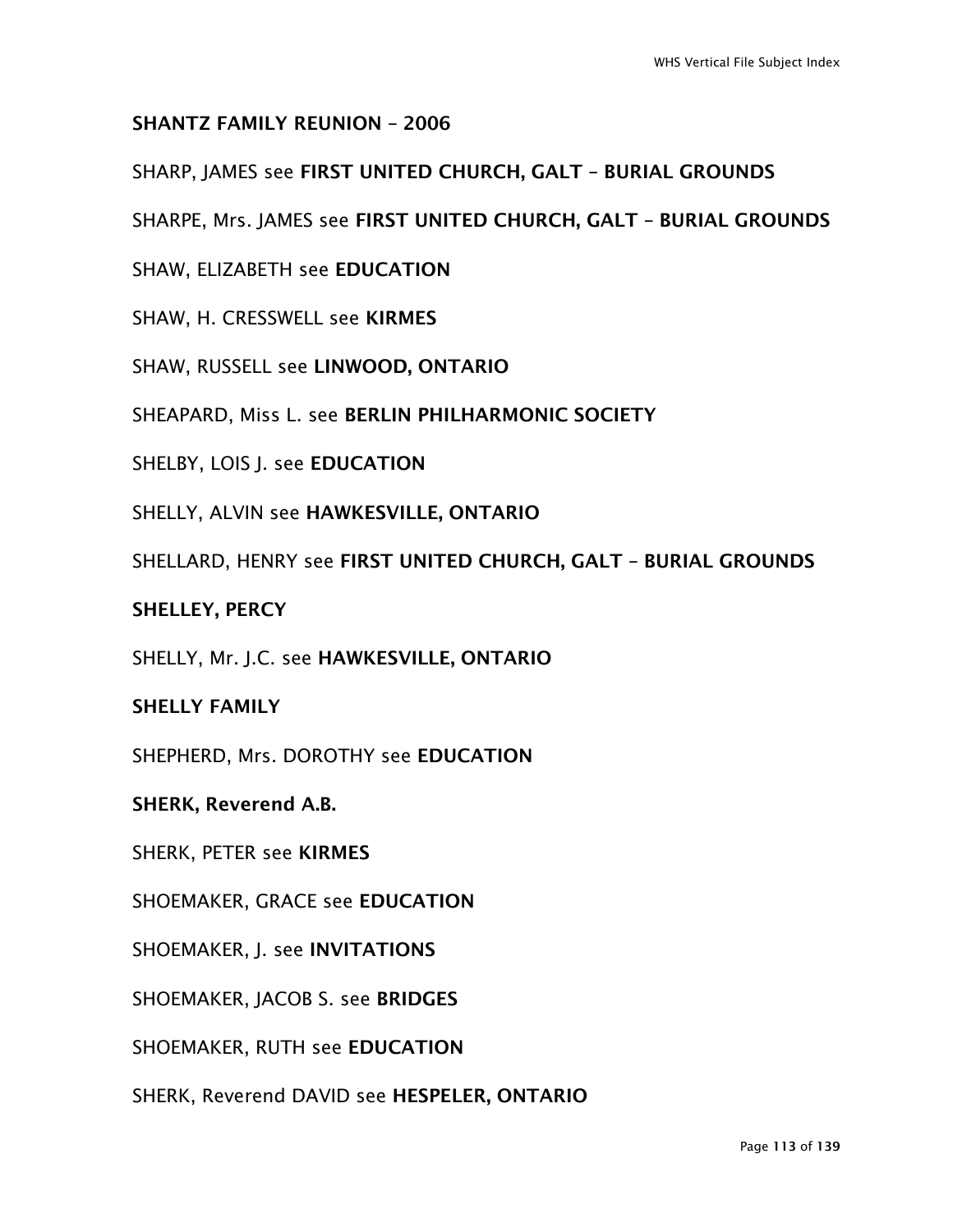SHERK, JOSEPH

SHERRER, GEORGE see HESPELER, ONTARIO

SHEWAN, BOYD C. see EDUCATION

SHOEMAKER, MARY DETWEILER

SHOEMAKER, JACOB see SHOEMAKER LETTER

SHOEMAKER, JACOB S.

SHORT, PATRICK see HESPELER, JACOB

SHORTESS, ANNA E. see CLIOSOPHIC SOCIETY, BERLIN, ONTARIO

SHOULDICE, JEAN see EDUCATION

SHUH, JOHN see KIRMES

SIEGLER, Mrs. MABEL see EDUCATION

SIEGNER, Mrs. JANET see EDUCATION

SIMON, H. see B.F. GOODRICH RUBBER COMPANY OF CANADA LTD.

SIMONS, (UNKNOWN FIRST NAME) see FIRST UNITED CHURCH, GALT – BURIAL GROUNDS

SIMPSON, ETHEL A. see EDUCATION

SIMPSON, HARRY see EDUCATION

SIMPSON, JOAN see EDUCATION

SIMPSON, T. see INVITATIONS

SIMPSON, WILLIAM see BERLIN FIRE DEPARTMENT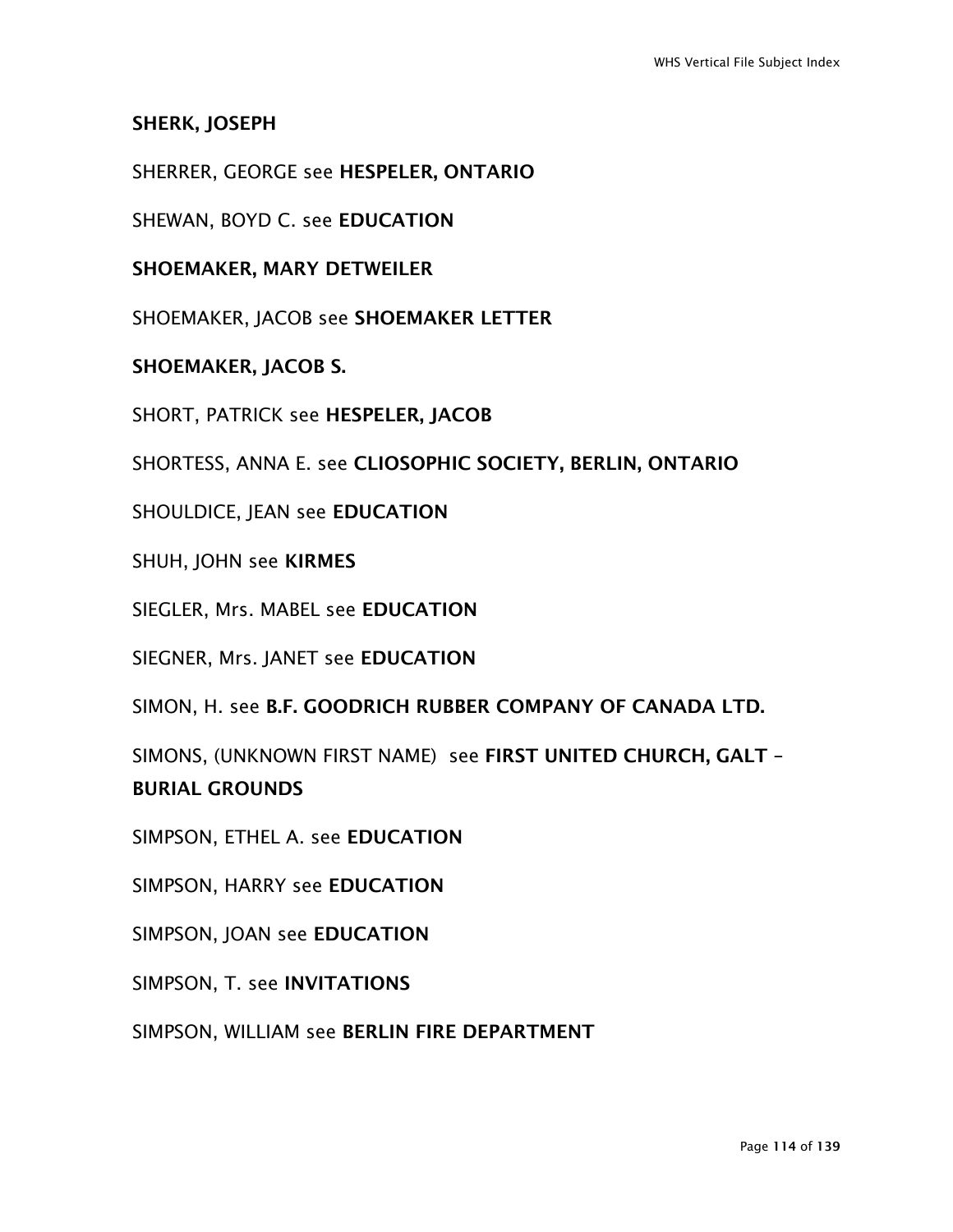## see also ECONOMICAL MUTUAL FIRE INSURANCE COMPANY, BERLIN, ONTARIO

### see also INVITATIONS

SIMPSON COMPANY LTD. – ADVERTISEMENT see KIRMES

SIMS, HARVEY J. see KIRMES

SIMS, J.K. see WATERLOO TRUST AND SAVINGS COMPANY

SIMS, KEN see HESPELER, JACOB

SINCLAIR, DONALD see EDUCATION

SINCLAIR, Mrs. JEANETTE see EDUCATION

SIPPELL, EVELYN see EDUCATION

SIR JOHN'S RESTAURANT, KITCHENER

SKATING RINK, BERLIN, ONTARIO see KIRMES

SLEEMAN, GEORGE see INVITATIONS

SLEMMON, MELVIN J. see EDUCATION

SLICHTER, CATHERINE HUBER see SLICHTER FAMILY

SLICHTER, DAVID PORTER see SLICHTER FAMILY

SLICHTER, JACOB B. see SLICHTER FAMILY

SLICHTER, WILLIAM HENRY see SLICHTER FAMILY

#### SLITCHTER FAMILY

SLIMMON, ELEANOR see EDUCATION

SMALL, IAN see FIRST UNITED CHURCH, GALT – BURIAL GROUNDS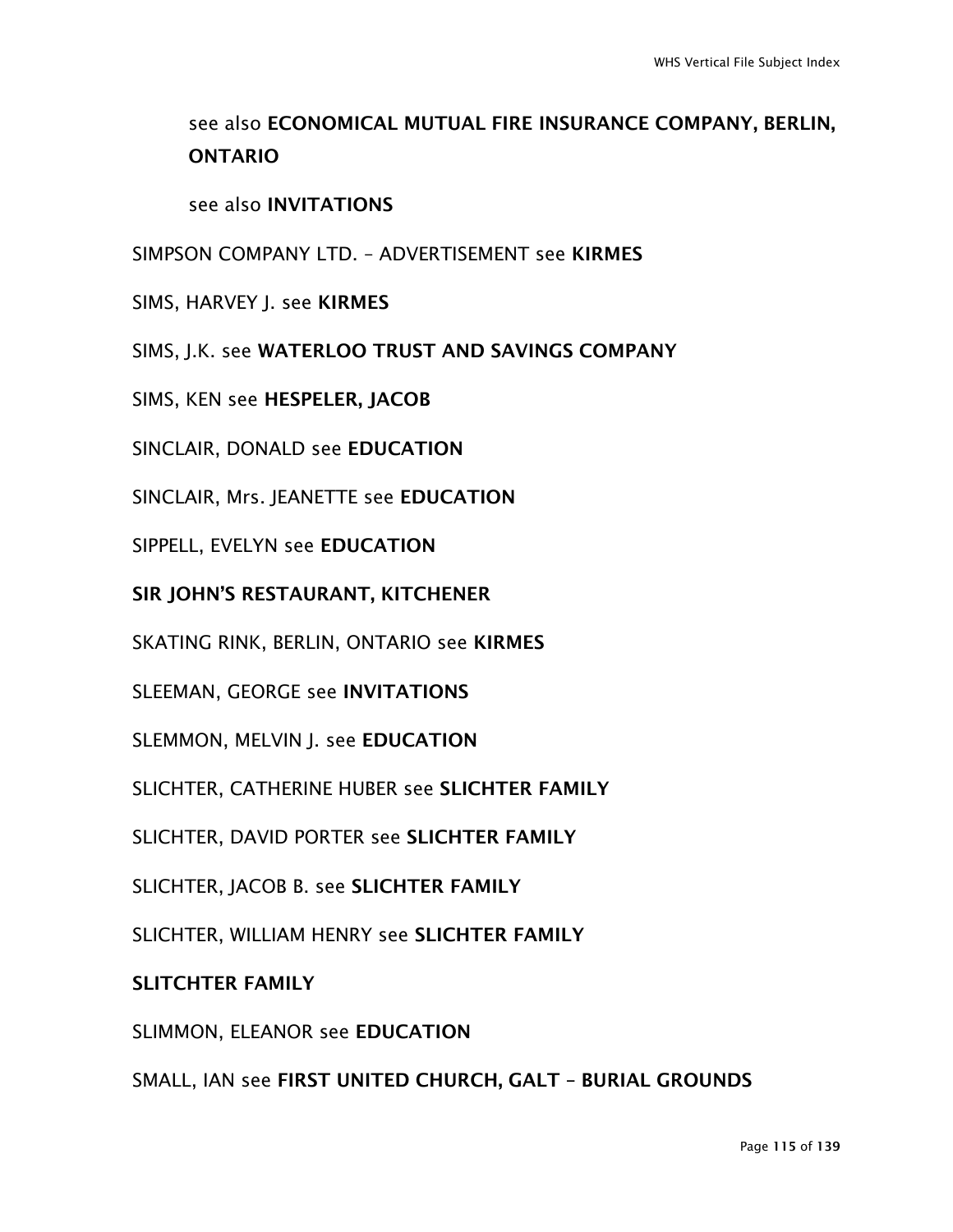SMALL, Mrs. WILHA see EDUCATION

SMALLPIECE, Mr. see INVITATIONS

SMELLIE, GEORGE see FERGUS HIGH SCHOOL

SMILES N' CHUCKLES see K-W HOSPITAL – LADIES AUXILIARIES

SMITH, FREDERICK SYDNEY see FIRST UNITED CHURCH, GALT – BURIAL **GROUNDS** 

SMITH, MRS. HAZEL see EDUCATION

SMITH, MATTIE see CLIOSOPHIC SOCIETY, BERLIN, ONTARIO

SMITH, M.J. see WATERLOO TRUST AND SAVINGS COMPANY

SMITH, Mrs. see FIRST UNITED CHURCH, GALT – BURIAL GROUNDS

SMITH, ISABELLA see FIRST UNITED CHURCH, GALT – BURIAL GROUNDS

(O.J) SMITH SHOE COMPANY LTD., ST. JACOBS

SMITHSON, EVELYN see EDUCATION

SMOKING BY-LAW – REGIONAL MUNICIPALITY OF WATERLOO

SMYTH BROTHERS see KIRMES

SNIDER, JACOB C. see BRIDGES

SNIDER, KATHLEEN see EDUCATION

SNIDER, MARGARET see EDUCATION

SNIDER, Mrs. N. see HAWKESVILLE, ONTARIO

SNIDER, RHEA see EDUCATION

SNIDER, Mrs. S. see HAWKESVILLE, ONTARIO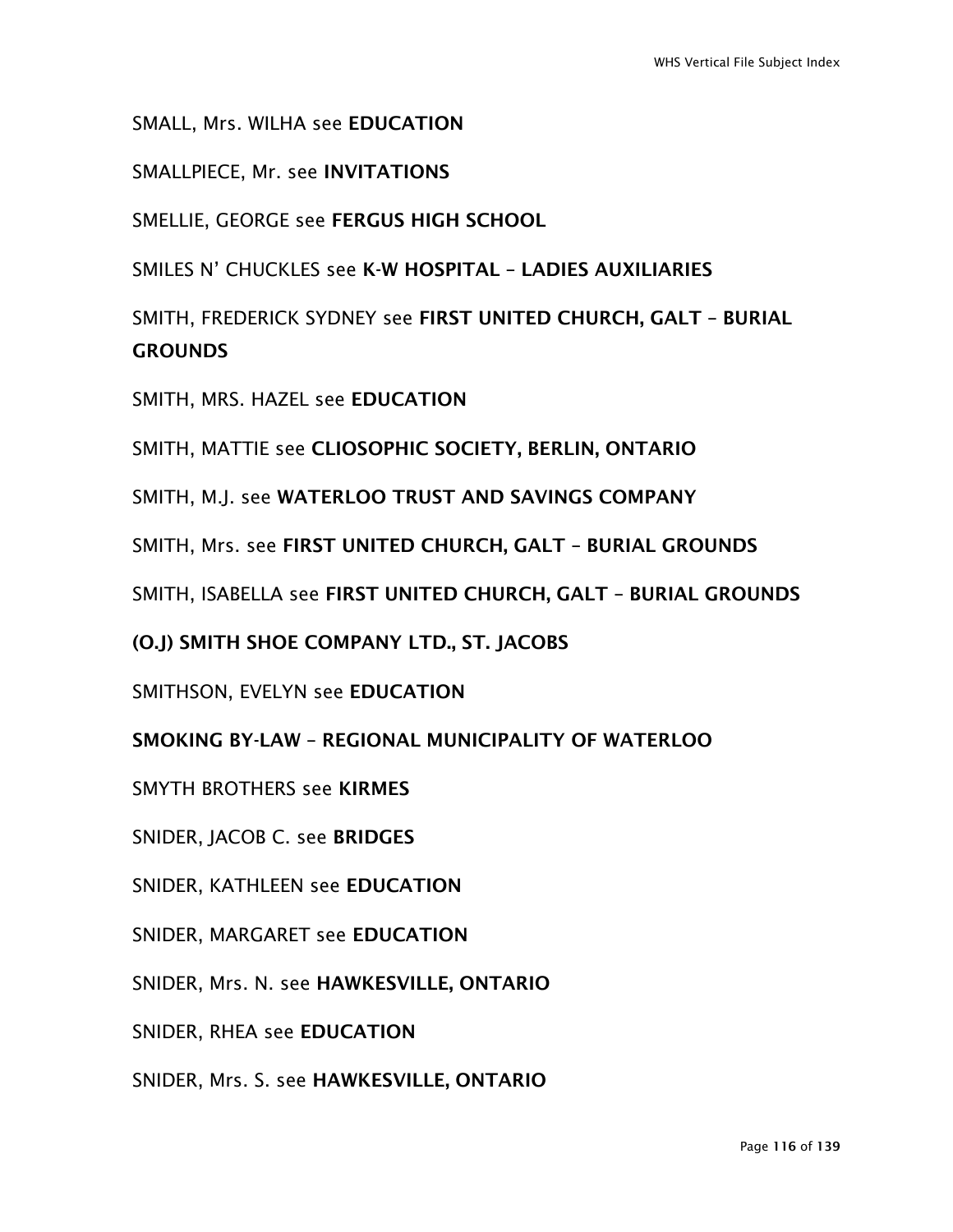### (WILLIAM) SNIDER & COMPANY see KIRMES

### SNIDER FLOUR MILL, WATERLOO

SNYDER, Reverend A.B. see HESPELER, ONTARIO

SNYDER, BESSIE see EDUCATION

SNYDER, BEULAH see EDUCATION

SNYDER, DIANE

SNYDER, EARLE see MENNONITES

SNYDER, F. see INVITATIONS

SNYDER, FR. see ECONOMICAL MUTUAL FIRE INSURACE COMPANY, BERLIN, ONTARIO

SNYDER, FRED see EDUCATION

SNYDER, FRED M. see DOON PIONEER VILLAGE

SNYDER, Reverend JOHN W. see HESPELER, ONTARIO

SNYDER, Mr. & Mrs. JOE see MENNONITES

SNYDER, MARGARET see EDUCATION

SNYDER, O.A. see HESPELER, ONTARIO

SNYDER, ROY G. see MENNONITES

SNYDER, Mr. S. see KIRMES

SNYDER, VIOLA see EDUCATION

SNYDER, WILLIAM R. see EDUCATION

SOBISCH, JACK see HESPELER TEXTILE FESTIVAL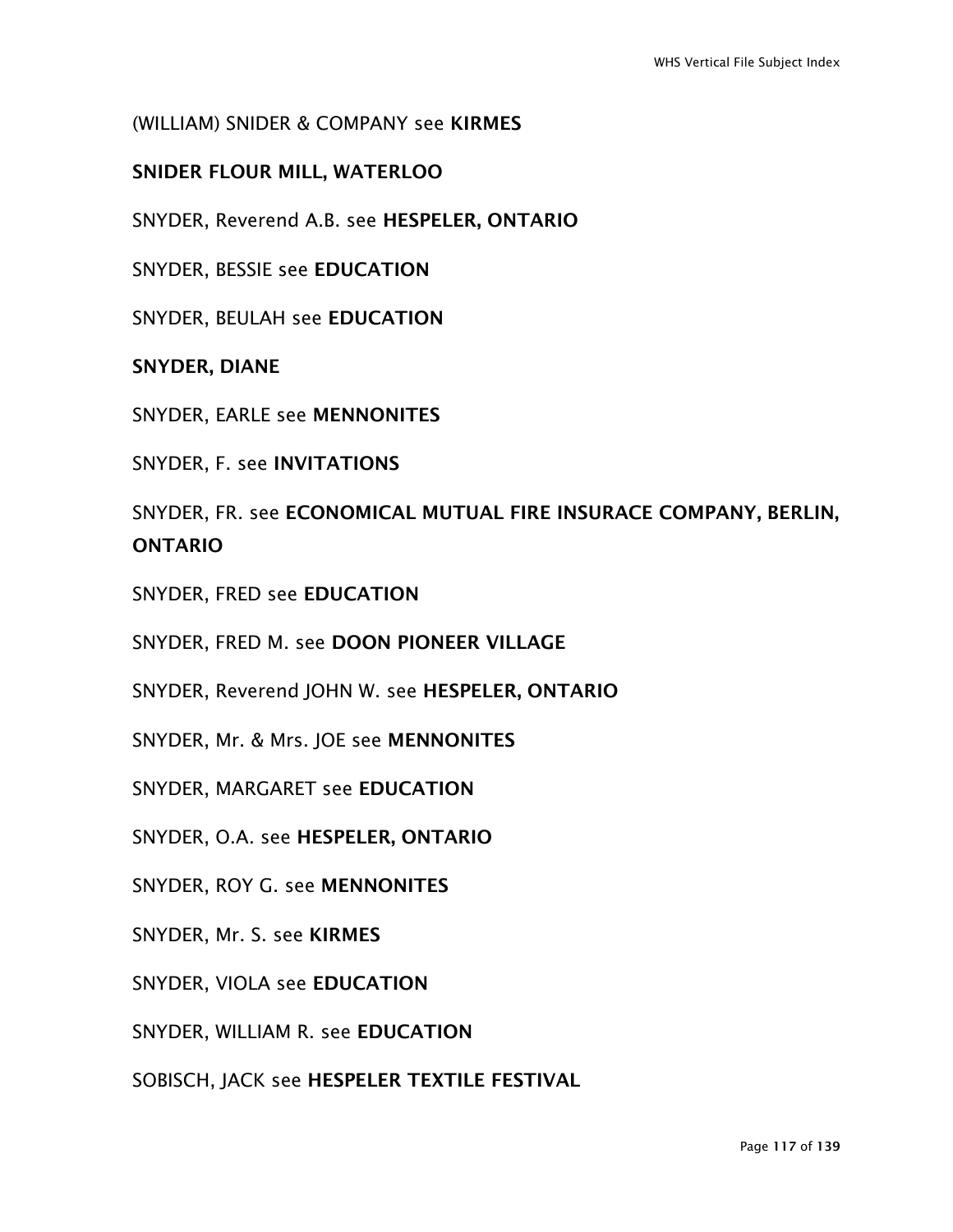SOCIETY FOR THE PRESERVATION AND ENCOURAGMENT OF BARBERSHOP QUARTET SINGING IN AMERICA see PROGRAMS

SPECKER, Miss CLARA see BERLIN PHILHARMONIC SOCIETY

SPENCER, NORMAN see EDUCATION

SPERLING, Reverend H.A. see ST. PETER'S LUTHERAN CHURCH, KITCHENER

SPIES, F.S. see HAWKESVILLE, ONTARIO

**SPORTS** 

### SPRINGER, MOSES

SPROOT, Mrs. see FIRST UNITED CHURCH, GALT – BURIAL GROUNDS

SPROOT, MARY see FIRST UNITED CHURCH, GALT – BURIAL GROUNDS

(D.) STADELBAUER – ADVERTISEMENT see BERLIN PHILHARMONIC SOCIETY

STADELBAUER, N. see HAWKESVILLE, ONTARIO

## STAEBLER, EDNA

STAEBLER, H.L. see KING, WILLIAM LYON MACKENZIE

(H.L.) STAEBLER COMPANY LTD.

STAEBLER, J.M. see BERLIN PIANO & ORGAN COMPANY LTD.

STAGER, MURIEL see EDUCATION

STAMPED & ENAMELLED WARE see HESPELER TEXTILE FESTIVAL

STANLEY PARK SENIOR PUBLIC SCHOOL

STANTON, R.E. see INVITATIONS

STARNAMAN'S PICTURE STORE see KIRMES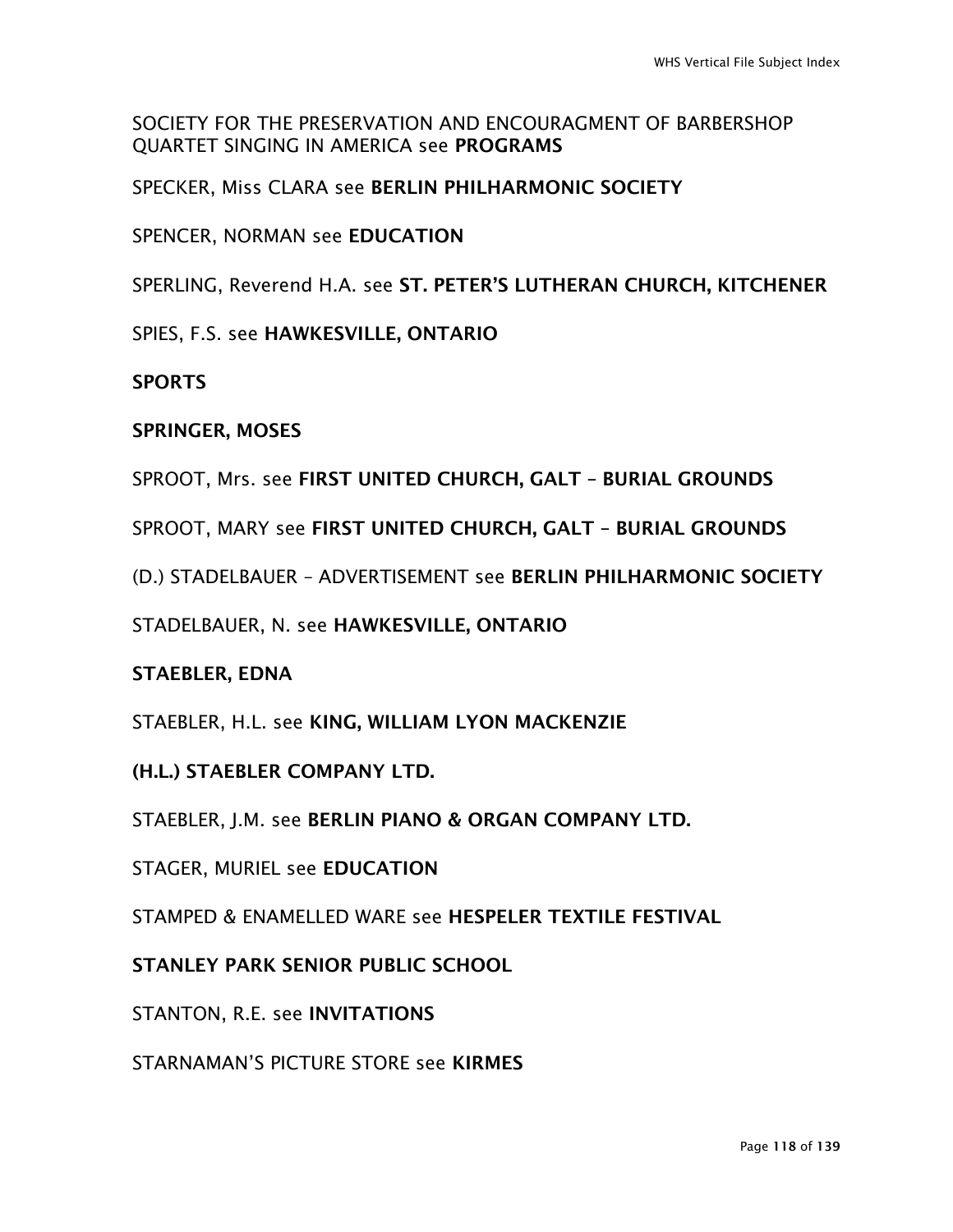STARR FAMILY

STATTERS, D.G. see WATERLOO TRUST AND SAVINGS COMPANY

STATUTE LABOUR see MARTIN, BENJAMIN

STAUFFER, HARLE C. see EDUCATION

STAUFFER FAMILY

STEDMAN, PHILIP

STEDMAN DEED

STEENSON, Mrs. NELLIE see EDUCATION

(W.) STEIN, Sr. – ADVERTISEMENT see BERLIN PHILHARMONIC SOCIETY

STEIN, WILLIAM see BERLIN FIRE DEPARTMENT

STEINBACH, D. see ECONOMICAL MUTUAL FIRE INSURANCE COMPANY, BERLIN, ONTARIO

STEINMAN, Mr. & Mrs. GERRY see MENNONITES

(J.H.) STEISS – ADVERTISEMENT see KIRMES

STEISS, J.H. see BERLIN PHILHARMONIC SOCIETY

STEISS & GOOD see KIRMES

STEPHENS, FREDERICK see HAILER, JACOB

STEVANUS, MARY see EDUCATION

STEVENS, GEORGE see FIRST UNITED CHURCH, GALT – BURIAL GROUNDS

STEVENS, MARY S. see FIRST UNITED CHURCH, GALT – BURIAL GROUNDS

STEWART, JAMES see FIRST UNITED CHURCH, GALT – BURIAL GROUNDS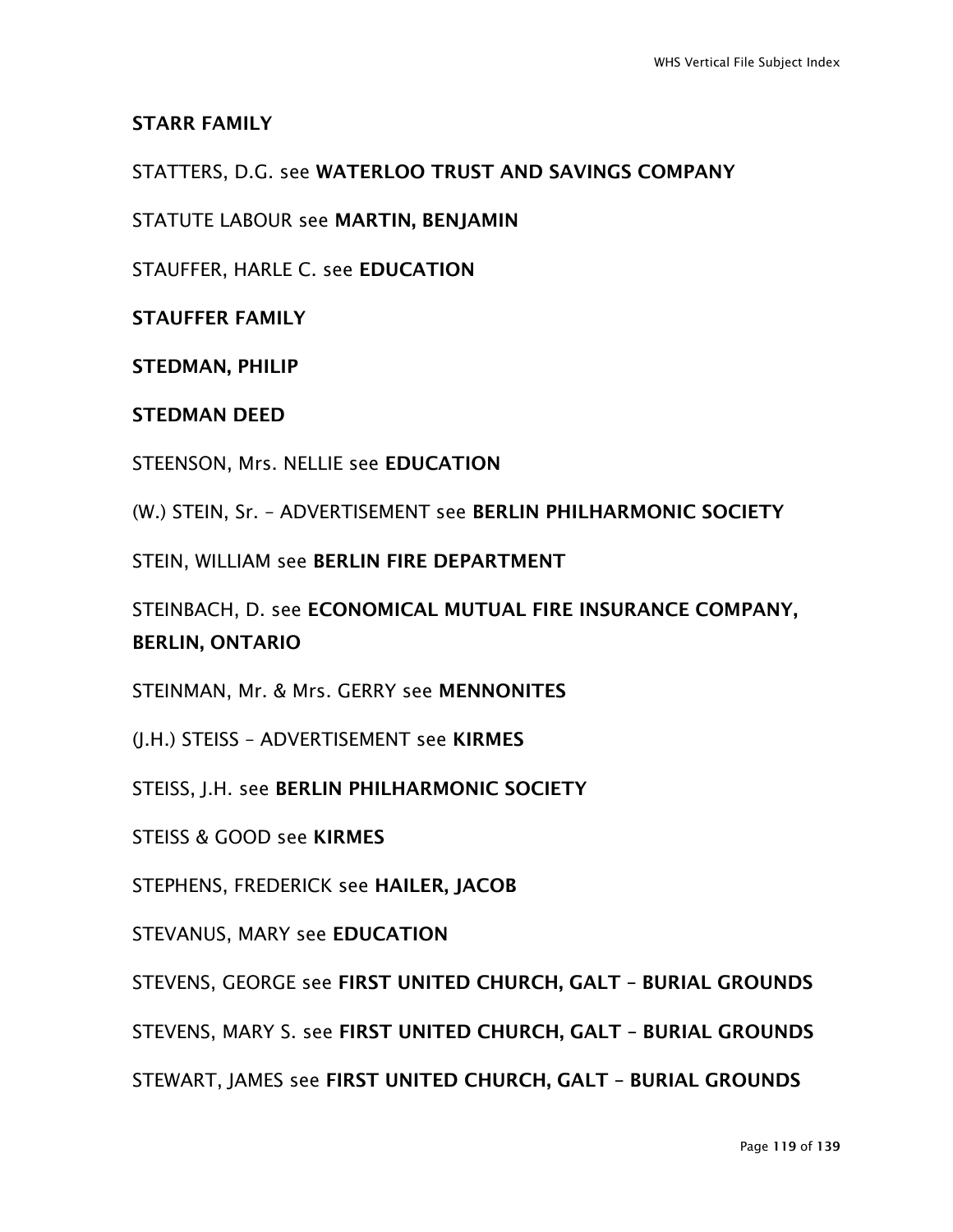STEWART, W.J.A. see FERGUS HIGH SCHOOL

STEWART, Mrs. see FIRST UNITED CHURCH, GALT – BURIAL GROUNDS

STICKNEY, Mrs. see LINWOOD, ONTARIO

STOAKLEY, JANE see FIRST UNITED CHURCH, GALT – BURIAL GROUNDS

STOCK, AGNES W. see EDUCATION

STOCKFISH, AUGUST see COLLECTIVE – BIOGRAPHY

STORMS, EVEREK see EDUCATION

STRICKLAND, JOSEPH SHELLEY see FIRST UNITED CHURCH, GALT – BURIAL **GROUNDS** 

STROH, JOSH see BERLIN FIRE DEPARTMENT

STROH'S TAVERN see ELECTIONS – WATERLOO COUNTY

STRONG, NORMA see EDUCATION

STROUT, ALFRED see INVITATIONS

STRUTHERS, Mrs. see FIRST UNITED CHURCH, GALT – BURIAL GROUNDS

STRUTHERS, MARGARET see EDUCATION

STUART, C.W. see WATERLOO TRUST AND SAVINGS COMPANY

STUART, (Alderman) D. see GALT, ONTARIO

STÜBING, CONRAD see BERLIN FIRE DEPARTMENT

STUEBING, C. see INVITATIONS

STUEBING, HENRY see KIRMES

STUEBING BROTHERS see KIRMES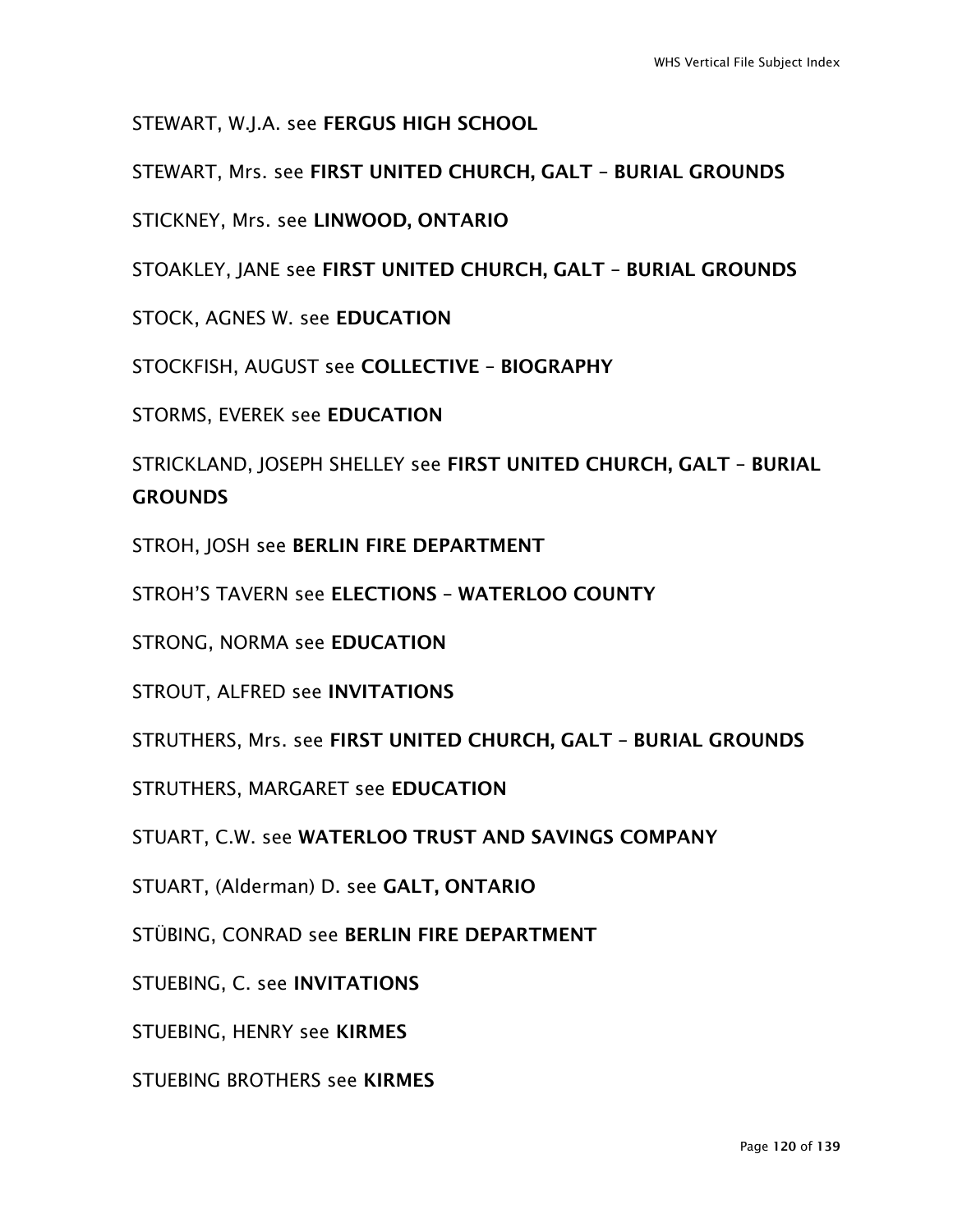(J.F.) STUMPF – ADVERTISEMENT see BERLIN PHILHARMONIC SOCIETY

SUBPOENA see LEGAL DOCUMENTS

SUDDABY SCHOOL CENTENNIAL, 1957

SUNLIGHT SOAP see KIRMES

SUNSHINE COMPANY, WATERLOO

SUTHERLAND, Mrs. see FIRST UNITED CHURCH, GALT – BURIAL GROUNDS

SWARTZENTRUBER, CHRISTIAN see APPRENTICESHIP

SWARTZENTRUBER, DOROTHY see MENNONITES

SWARZENTRUBER, PETER see LEGAL DOCUMENTS

SYER, H.A. see WATERLOO TRUST AND SAVINGS COMPANY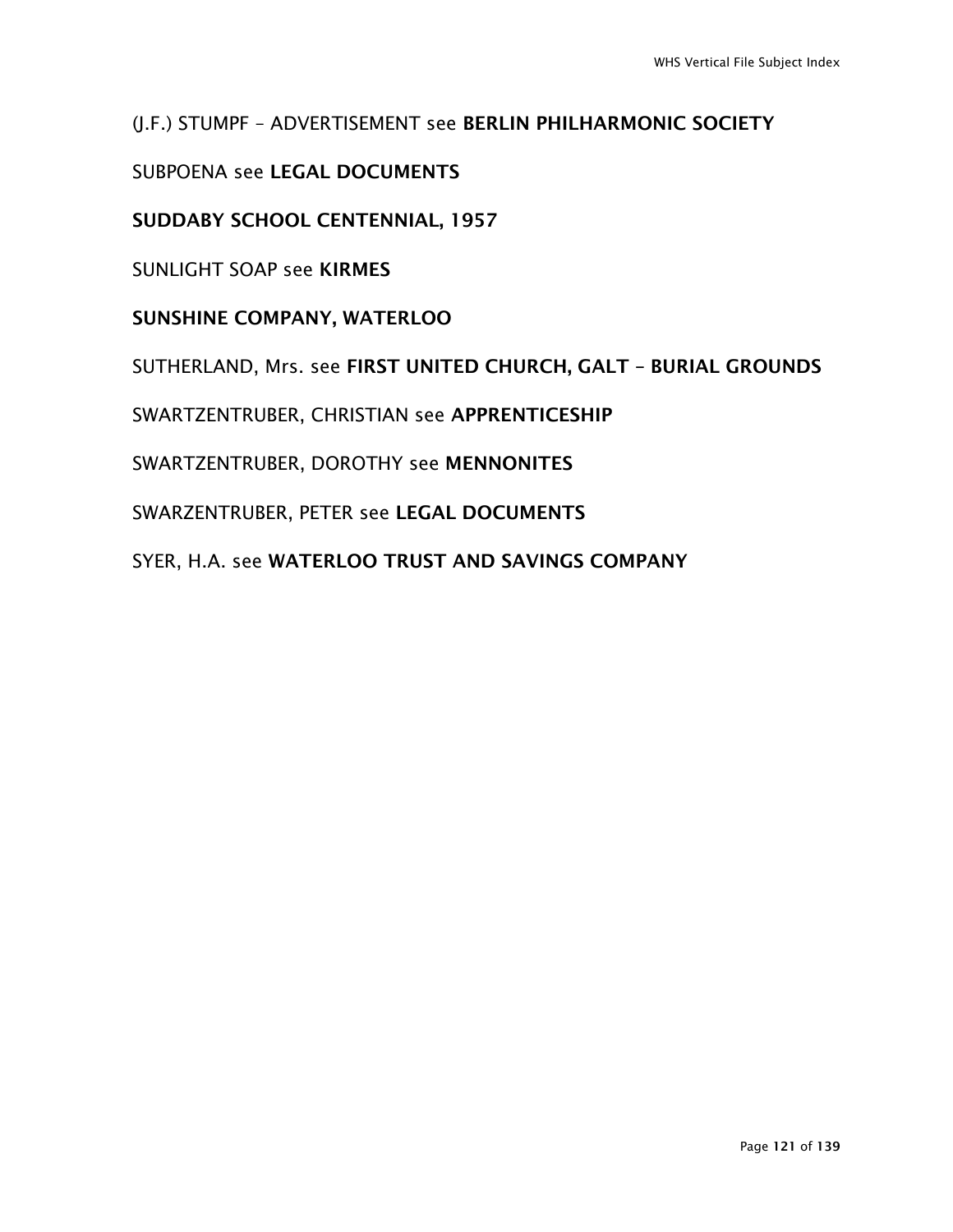# General T

T & T PRESS LTD. – ADVERTISEMENT see HESPELER TEXTILE FESTIVAL

TAGGE, PETER see BRIDGEPORT, ONTARIO

## TAIT FAMILY

(R.T.) TAMBLYN & PARTNERS see WATERLOO TRUST AND SAVINGS **COMPANY** 

TANNER, M.C. see LINWOOD, ONTARIO

TANNING

TAXATION – ONTARIO – KITCHENER

TAYLOR, C.M. see KIRMES

TAYLOR, Mrs. INEZ see EDUCATION

TAYLOR, LILLA see EDUCATION

TAYLOR, MARGARET see EDUCATION

TAYLOR, Mrs. MARY L. see EDUCATION

TAYLOR, WILLIAM H. see EDUCATION

TELEPHONE SYSTEM – WELLESLEY TOWNSHIP see ST. CLEMENTS, ONTARIO

TELFER, ADAM see FIRST UNITED CHURCH, GALT – BURIAL GROUNDS

## **TEMPERANCE**

TEMPERANCE HALL, FERGUS see FERGUS HIGH SCHOOL

TERRILL, Mr. & Mrs. see LINWOOD, ONTARIO

TESKEY, EILEEN see EDUCATION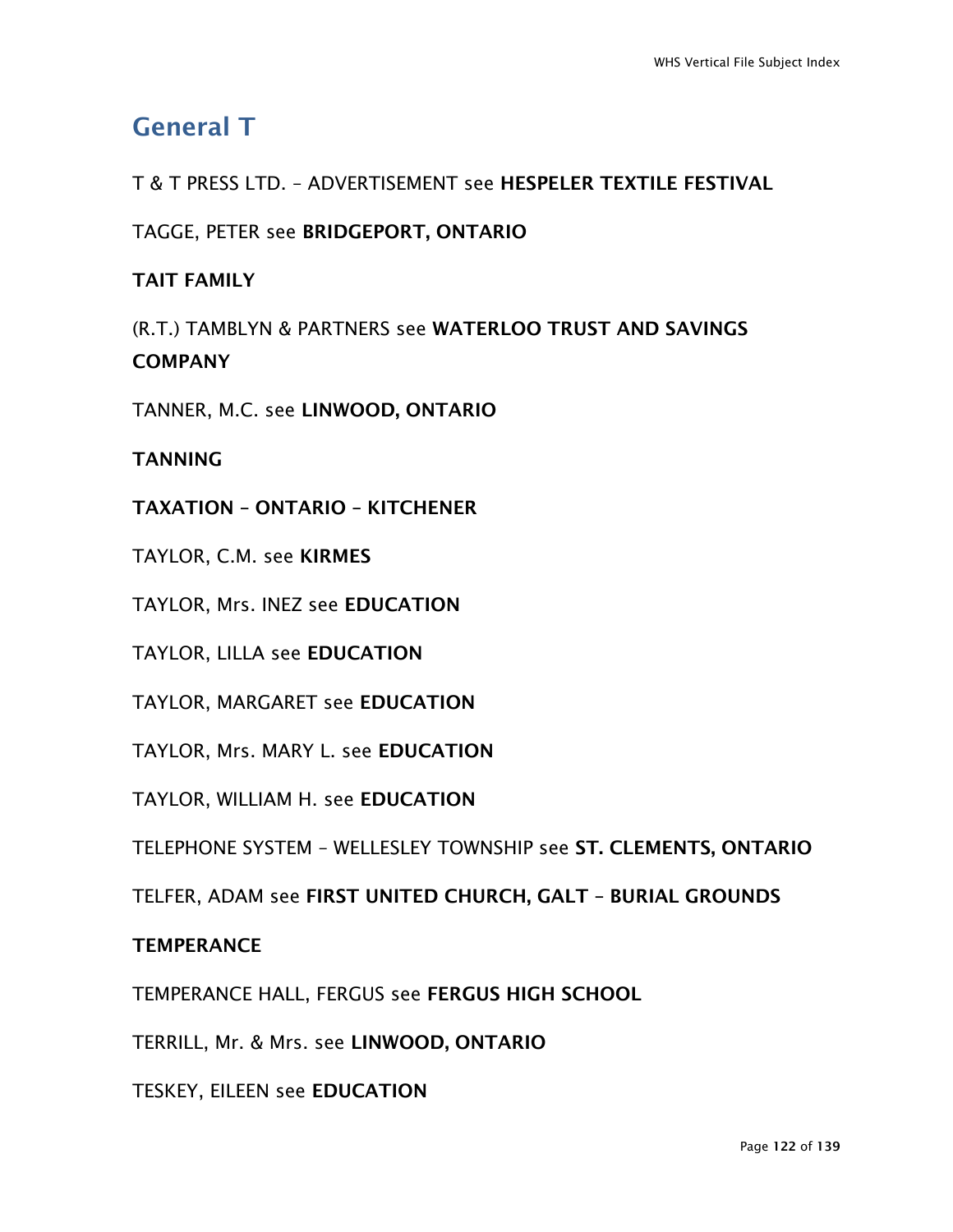THIELE, Mr. C. see CONFEDERATION

THIESSEN, ANNE H. see EDUCATION

THIESSEN, Miss BETTY see MENNONITES

THOM, ISABELLA see FIRST UNITED CHURCH, GALT – BURIAL GROUNDS

THOMAS, G.H. see FERGUS HIGH SCHOOL

THOMPSON, IVAN see EDUCATION

THOMPSON, Mr. GLENN see FAIRS

THOMPSON, LESLIE B. see EDUCATION

THOMPSON, WILLIAM WILKIE see FIRST UNITED CHURCH, GALT – BURIAL **GROUNDS** 

THOMPSON, Mrs. see FIRST UNITED CHURCH, GALT – BURIAL GROUNDS

THOMSON, CATHERINE see FIRST UNITED CHURCH, GALT – BURIAL **GROUNDS** 

THOMSON, Mrs. GEORGIS see FIRST UNITED CHURCH, GALT – BURIAL **GROUNDS** 

THOMSON, Miss J. GLEN see EDUCATION

THOMSON, JAMES see FIRST UNITED CHURCH, GALT – BURIAL GROUNDS

THOMSON, JOHN see FIRST UNITED CHURCH, GALT – BURIAL GROUNDS

THOMSON, JOYCE see EDUCATION

THOMSON, T.W. see ECONOMICAL MUTUAL FIRE INSURANCE COMPANY, BERLIN, ONTARIO

THOMSON, WALTER see FIRST UNITED CHURCH, GALT – BURIAL GROUNDS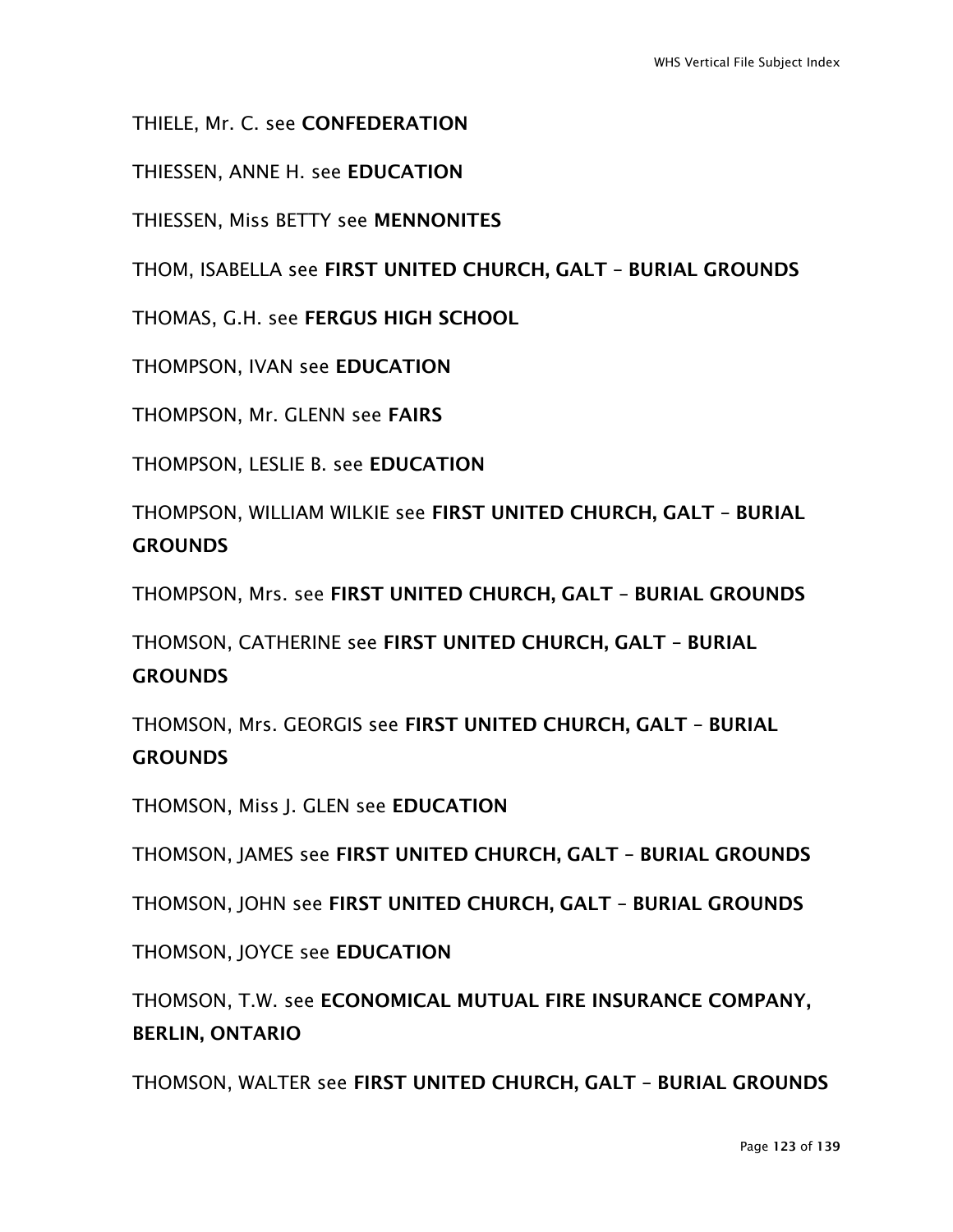THORPE, HENRY see HESPELER, JACOB

THORPE, SIMON see HESPELER, JACOB

### THRESHING MACHIES

TIMM, LOUIS see KIRMES

TINLING, JOHN see FIRST UNITED CHURCH, GALT – BURIAL GROUNDS

TODD, MARTIN N. see EDUCATION

TODD, THOMAS see FIRST UNITED CHURCH, GALT – BURIAL GROUNDS

TOMAN, ISABELLE see EDUCATION

TOMPKINS, EDITH see EDUCATION

TOTTEN, MARILYN see EDUCATION

### TRADE CARDS

TRADE UNIONS see B.F. GOODRICH RUBBER COMPANY OF CANADA LTD.

TRAVERS, W.R. see KIRMES

TREFOIL LITERARY SOCIETY

TRINITY UNITED CHURCH, KITCHENER

TROTH, ELIZABETH (née FIGUERS)

TROUT, SAMUEL see BERLIN FIRE DEPARTMENT

TRUMPOUR & ROBERTSON – ADVERTISEMENT see BERLIN PHILHARMONIC **SOCIETY** 

TURNBALL, ALEXANDER see FIRST UNITED CHURCH, GALT – BURIAL **GROUNDS**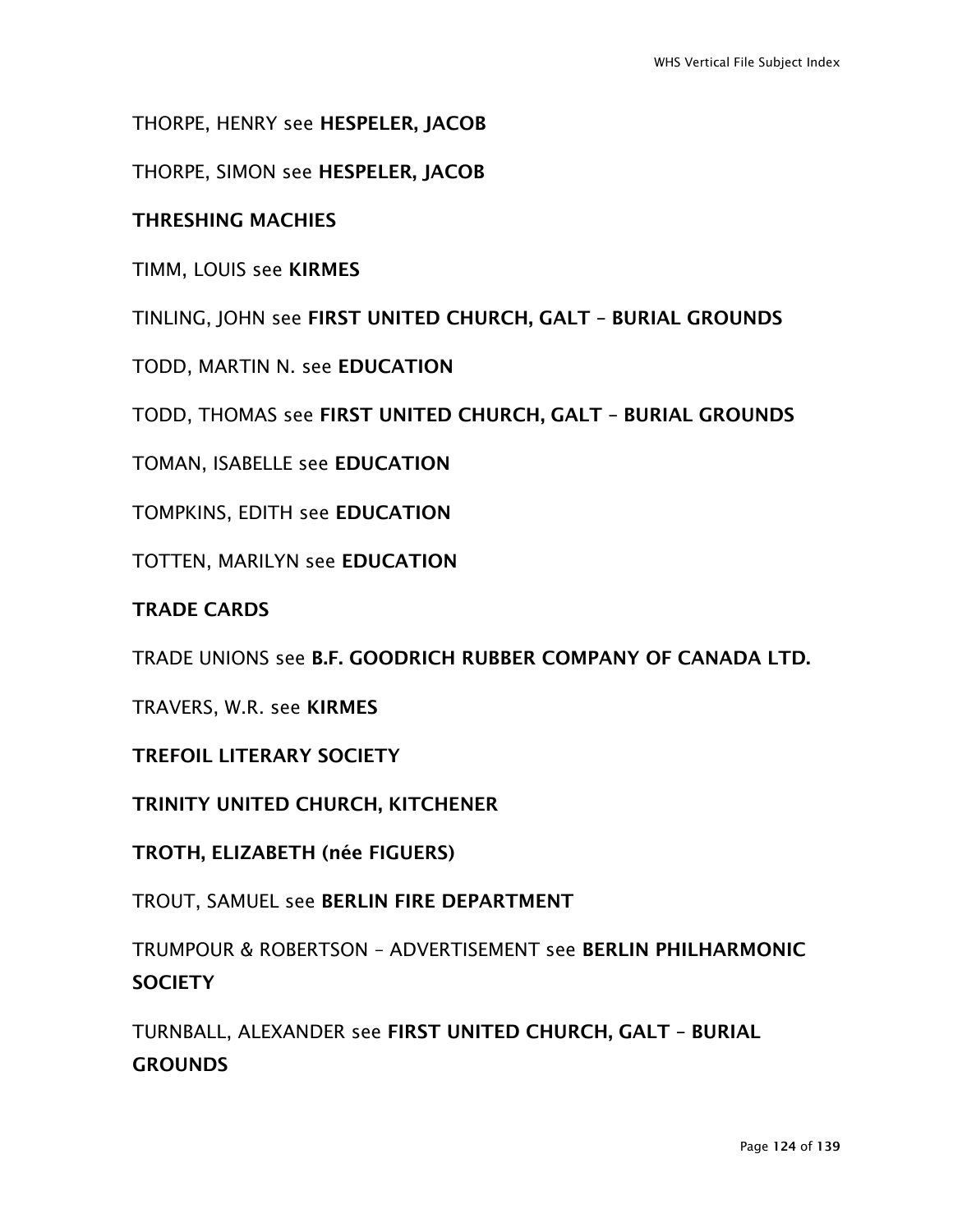TURNBALL, NANCY E. see FIRST UNITED CHURCH, GALT – BURIAL **GROUNDS** 

TURNBALL, ROBERT see FIRST UNITED CHURCH, GALT – BURIAL GROUNDS

## TURNBALL, GEORGE

see also GALT, ONTARIO

TURNBALL, WILLIAM see FIRST UNITED CHURCH, GALT – BURIAL GROUNDS

TUTT, DONALD see FERGUS HIGH SCHOOL

TWIN CITY OPERATIC SOCIETY

TYACK, FLORENCE see LINWOOD, ONTARIO

TYACK, WILLIAM see LINWOOD, ONTARIO

TYE FAMILY

TYPEWRITER see KIRMES

TYSON, J.H. see KIRMES

TYSON, JOHN see INVITATIONS

TYSON, WILLIAM see SHOEMAKER LETTER

TYSON'S see KIRMES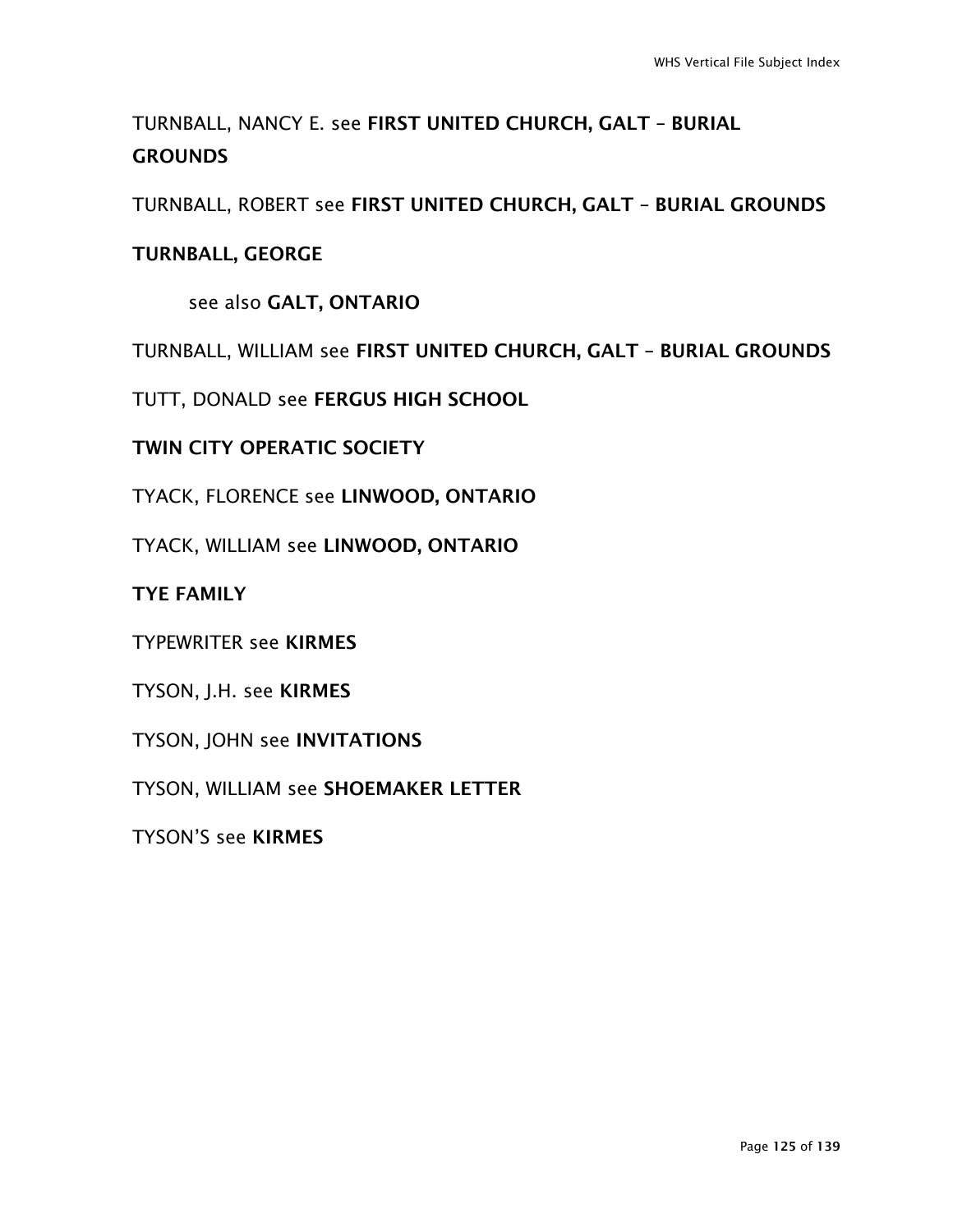# General U

UBERIG, THELMA see EDUCATION

UFFELMAN, GLADYS see EDUCATION

UNGER, JOSEPH H. see BERLIN FIRE DEPARTMENT

UNGER, MAGDALENA (wife of Moses) see BIOGRAPHY – COLLECTIVE

UNIROYAL LTD. see WOLFHARD, HARRY

UNITED BRETHERN CHURCH, HAWKESVILLE see IBBOTT, Reverend T.H.

see also HAWKESVILLE, ONTARIO

UNIVERSITY OF GUELPH

UNIVERSITY OF WATERLOO

UPPER CANADA AGRICULTURAL SOCIETY

UPTON, A.S. see WATERLOO TRUST AND SAVINGS COMPANY

URBS, AUGUSTE see HESPELER, JACOB

USSHER, J.F.C. see INVITATIONS

UTTLEY, BEATRICE see EDUCATION

UTTLEY, WILLIAM V. "BEN" see BIOGRAPHY – COLLECTIVE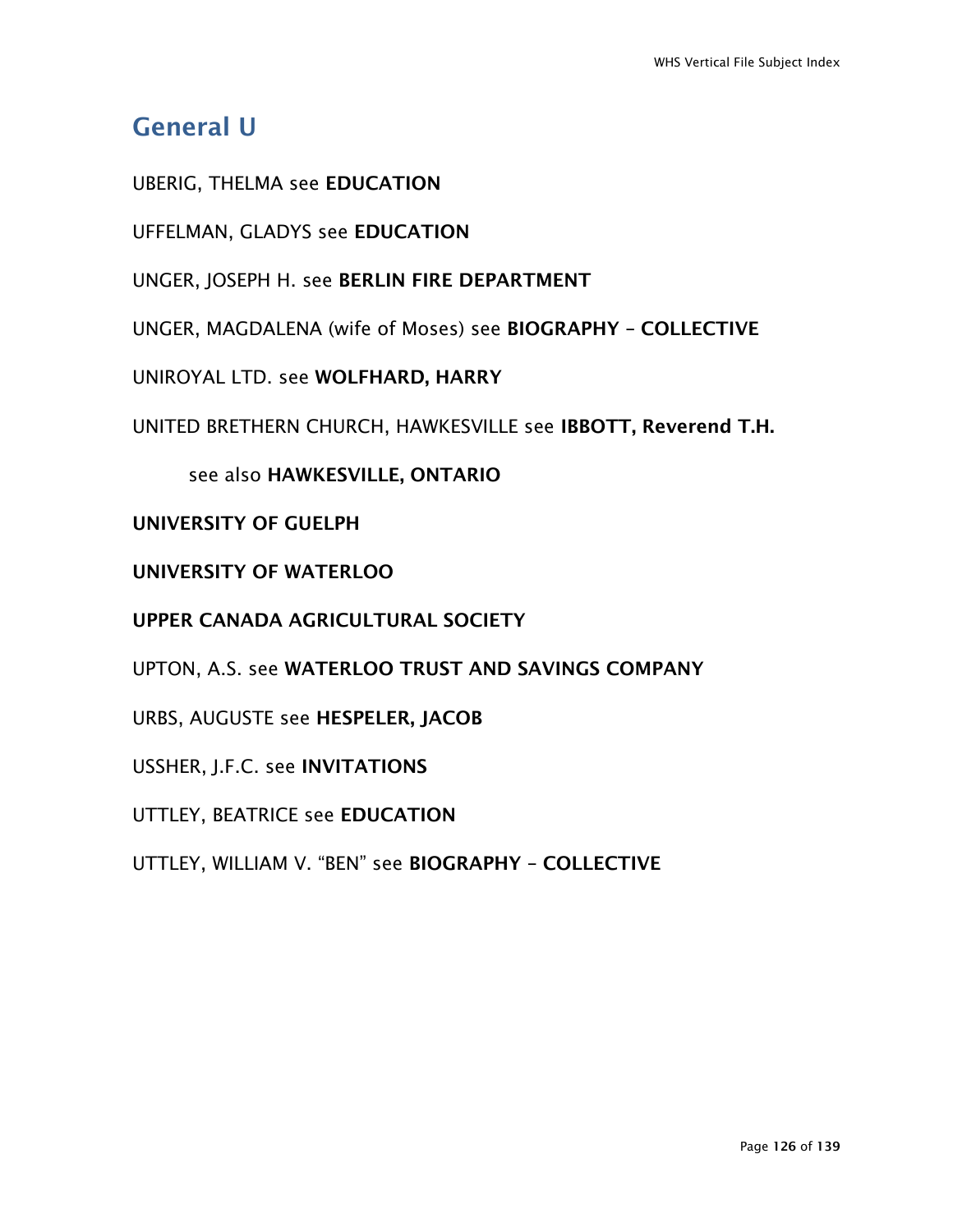# General V

VACCINATION CERTIFICATE see LEGAL DOCUMENTS

VAN CAMP, L.

VANDERHARDT, A. see BERLIN PHILHARMONIC SOCIETY

VEITCH, Mrs. M. JEAN see EDUCATION

VETTER, A. see KIRMES

VETTERS, JOHN see INVITATIONS

VICKERMAN, Miss MARY see FAIRVIEW MENNONITE HOME

VICTORIA, QUEEN OF GREAT BRITAIN

VICTORIA PARK, KITCHENER

VICTORIA SCHOOL see EDUCATION

VOGELSANG, EMIL

VOGT, G.T. see WATERLOO TRUST AND SAVINGS COMPANY

VOGT, H.P. see WATERLOO TRUST AND SAVINGS COMPANY

VOLL, HELEN see EDUCATION

VON PIRCH, Reverend see KIRMES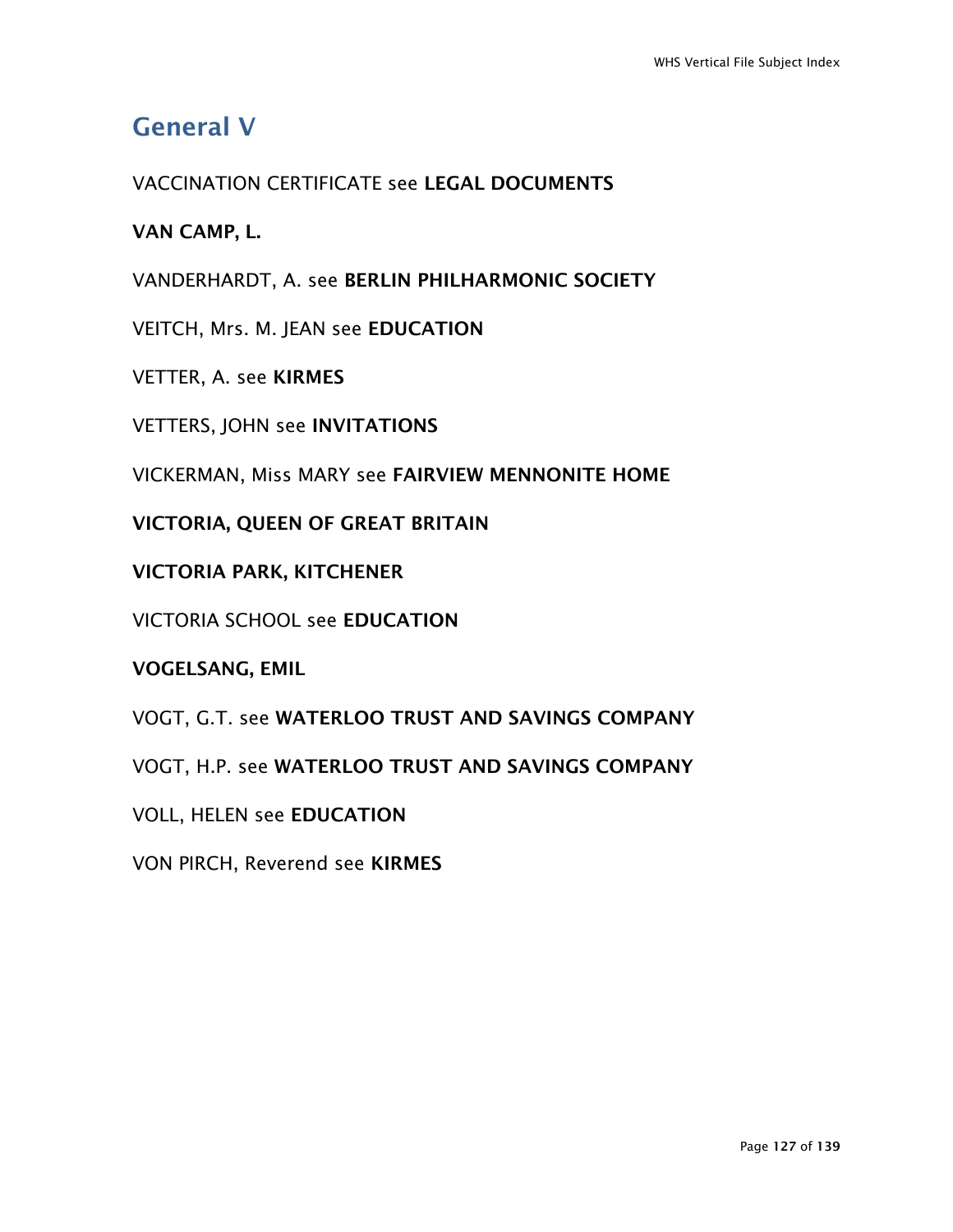## General W

WADDELL, ELEANOR see EDUCATION

WADDELL, WILLIAM W. see BERLIN FIRE DEPARTMENT

WAGLER, DALE see MENNONITES

WAGLER, JACOB see HESPELER, JACOB

WAGNER, EMMANUEL see EDUCATION

WAGNER BROTHERS – ADVERTISEMENT see BERLIN PHILHARMONIC SOCIETY

WAITE, HILDA M. see EDUCATION

WALKER, I. see BUSH INN, WATERLOO TOWNSHIP

WALKER, KEN see HESPELER TEXTILE FESTIVAL

WALKER, MARY E. see EDUCATION

WALKER, MURIEL see EDUCATION

WALKOM, EVELYN see EDUCATION

WALPER, A. see ECONOMICAL MUTUAL FIRE INSURANCE COMPANY, BERLIN, ONTARIO

WALPER HOTEL, KITCHENER

WALPER HOTEL, KITCHENER – ADVERTISEMENT see BERLIN PHILHARMONIC **SOCIETY** 

WALPER HOUSE – ADVERTISEMENT see KIRMES

WALPER HOUSE SHAVING PARLOR see KIRMES

WALPER LIVERY & FEED see KIRMES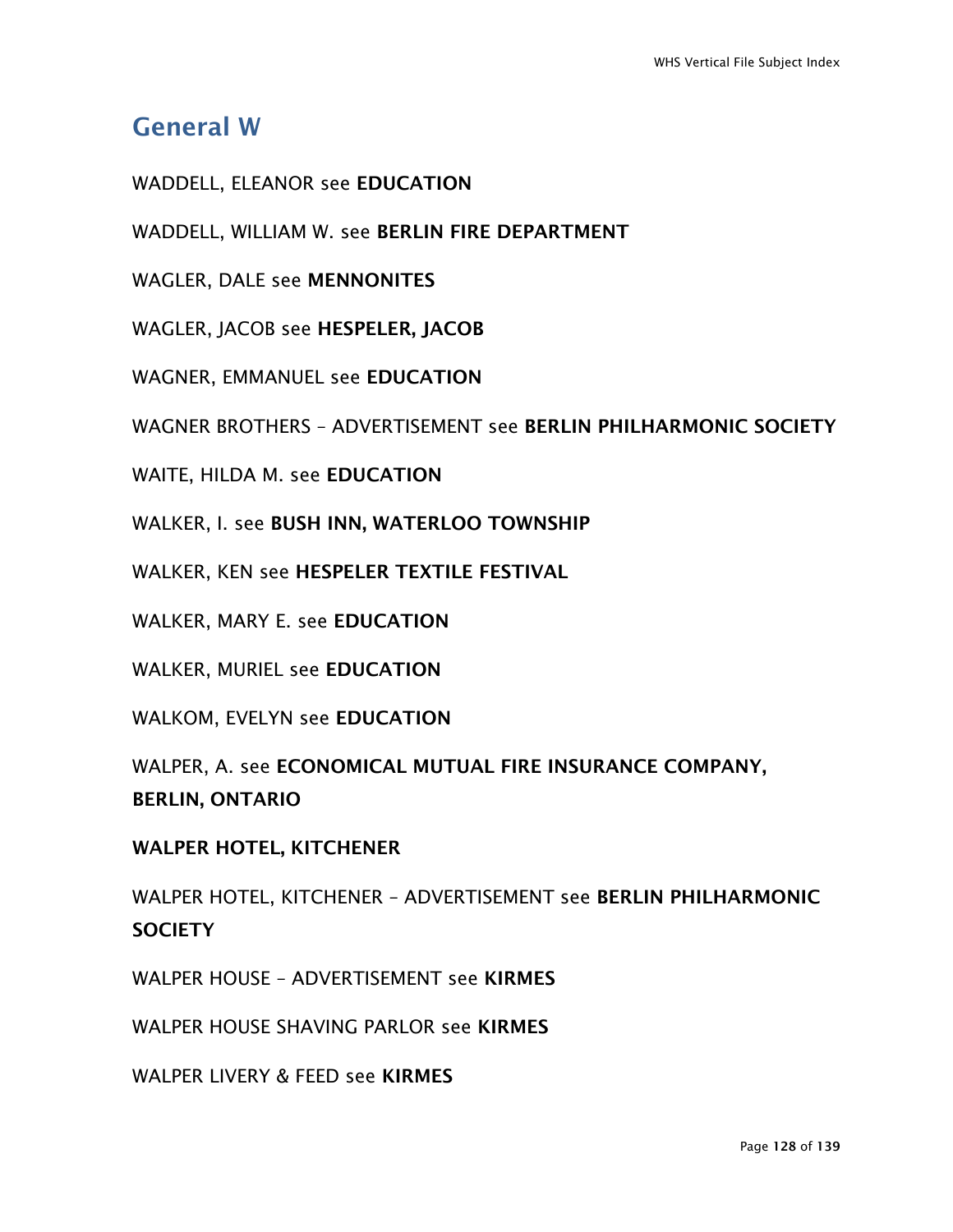### WALTER, F. see INVITATIONS

### (G.A.) WANLESS MUSIC & SEWING MACHINE DEALER see TRADE CARDS

WANNER MENNONITE CHURCH see HESPELER, ONTARIO

WANNER'S CEMETERY see GROH PAPERS

### WAR MEMORIAL, KITCHENER

WARD, (Alderman) F. see GALT, ONTARIO

WARD, FIRMAN see LINWOOD, ONTARIO

WARD, Miss G. see LINWOOD, ONTARIO

WARD, Miss K. See LINWOOD, ONTARIO

WARD, WILLIAM see LINWOOD, ONTARIO

WARKENTIN, IRMA see EDUCATION

WARNOCK, C.R.H. see EDUCATION

WARNOCK, JOHN see FIRST UNITED CHURCH, GALT – BURIAL GROUNDS

WARNOCK, Mrs. see FIRST UNITED CHURCH, GALT – BURIAL GROUNDS

WATERLOO, ONTARIO – BLOOMFIELD RESEARCH

WATERLOO, ONTARIO – CHURCHES

WATERLOO, ONTARIO – HISTORY

WATERLOO, ONTARIO – POLICE

WATERLOO BAND see CONFEDERATION

WATERLOO CENTENNIAL PROGRAM see WATERLOO, ONTARIO – HISTORY

WATERLOO COLLEGE see WILFRID LAURIER UNIVERSITY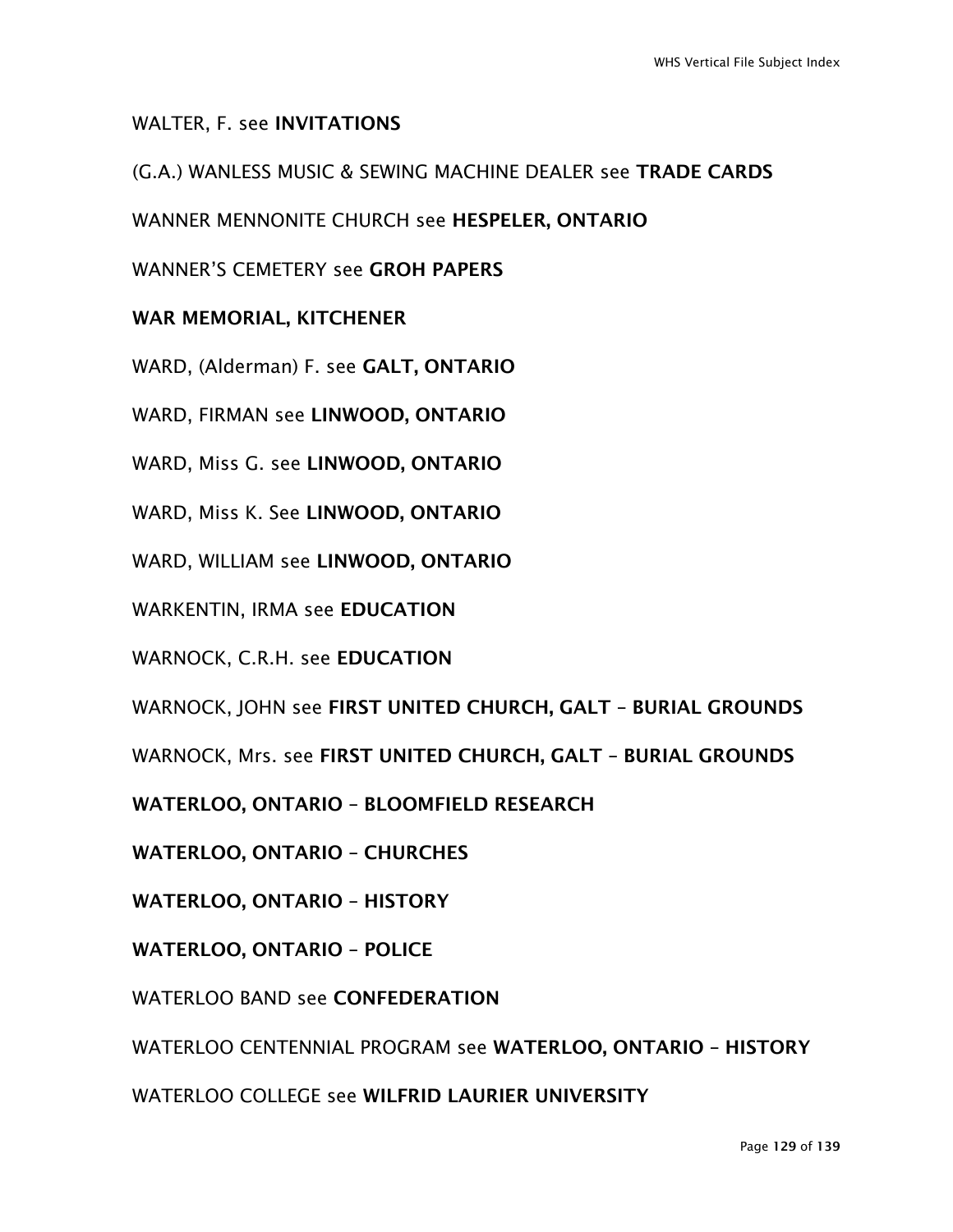### WATERLOO COUNTY

WATERLOO COUNTY SEAL see WATERLOO COUNTY

WATERLOO COUNTY – BUILDING

WATERLOO COUNTY CIVIL DEFENCE GROUP

WATERLOO COUNTY GRAND RIVER PARK

WATERLOO COUNTY JAIL

WATERLOO COUNTY LIBRARY

WATERLOO COUNTY SCHOOL MUSIC FESTIVAL

WATERLOO DISTILLERY see HESPELER, JACOB

WATERLOO HISTORICAL SOCIETY

WATERLOO HISTORICAL SOCIETY REPORTS

WATERLOO LUTHERAN UNIVERSITY see WILFRID LAURIER UNIVERSITY

WATERLOO MUTUAL FIRE INSURANCE COMPANY

see also KIRMES

### WATERLOO PUBLIC LIBRARY

WATERLOO TOWNSHIP – BOARD OF HEALTH see BOARD OF HEALTH – WATERI OO TOWNSHIP

WATERLOO TOWNSHIP – FINANCES

WATERI OO TOWNSHIP - PI ANNING

WATERLOO TOWNSHIP – SCHOOLS

WATERLOO TOWNSHIP ELEMENTARY SCHOOLS see FAIRS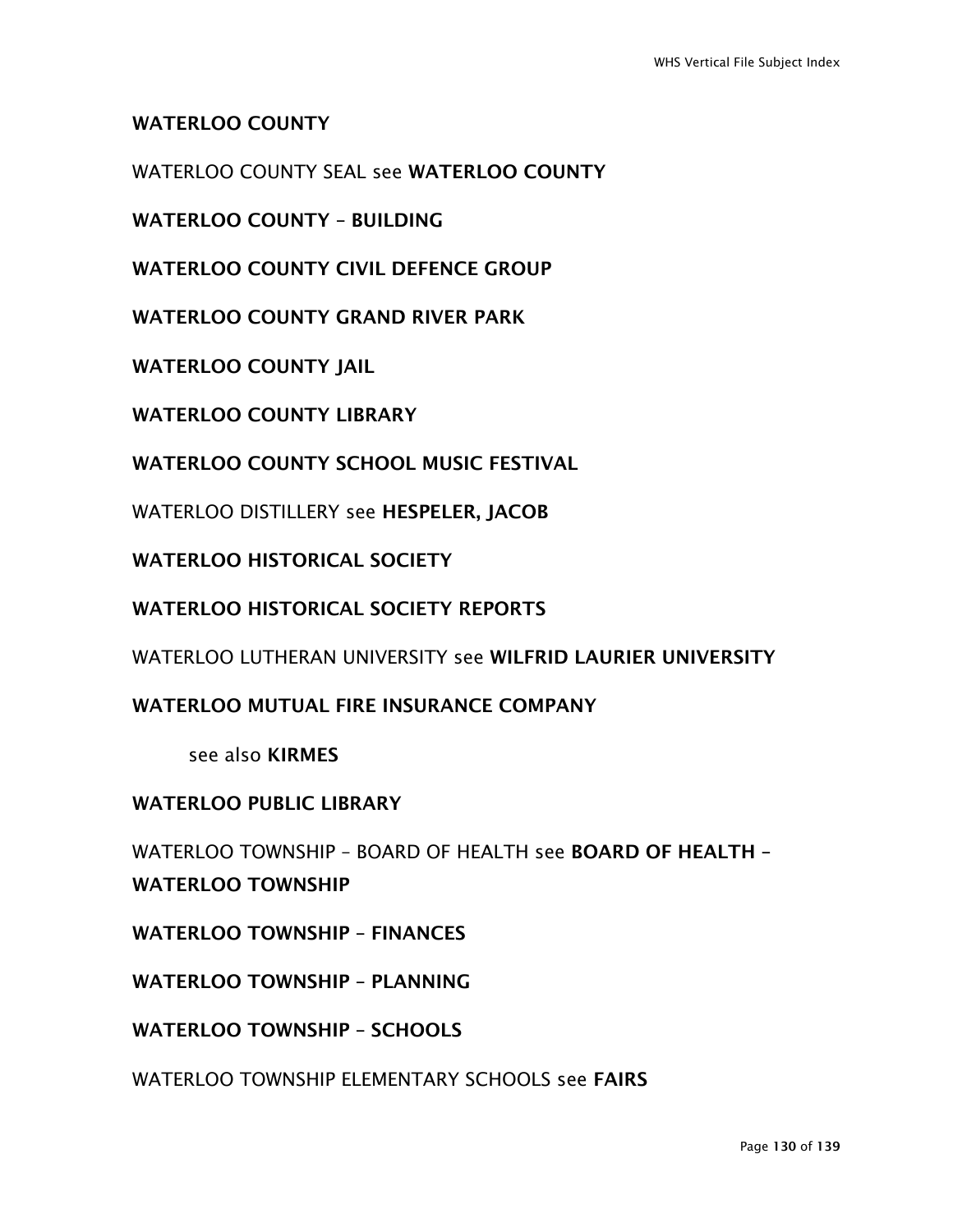### WATERLOO TOWNSHIP HALL

### WATERLOO TRUST AND SAVINGS COMPANY

WATERLOO WOOLEN MANUFACTURING COMPANY see ECONOMICAL MUTUAL FIRE INSURANCE COMPANY, BERLIN, ONTARIO

WATKINS, VIOLET see EDUCATION

WATSON, A.W. see BIOGRAPHY – COLLECTIVE

WATSON, GEORGE

WATSON, HOMER

see also KIRMES

WATSON, JOHN see ECONOMICAL MUTUAL FIRE INSURANCE, BERLIN, ONTARIO

WATSON MANUFACTURING COMPANY, AYR see TRADE CARDS

WATT, JOHN see FERGUS HIGH SCHOOL

WATTS, Reverend J.A. see CONFEDERATION

WATTS, Professor T.R. see GALT, ONTARIO – OLD FOLKES' CONCERT

WEAVER, ISAAC M. see INVITATIONS

WEAVER, Miss S. see BERLIN PHILHARMONIC SOCIETY

WEAVER, WILFRED see B.F. GOODRICH RUBBER COMPANY OF CANADA LTD.

WEBB, ZERAFA & MENKES see WATERLOO TRUST AND SAVINGS COMPANY

WEBER, C.N. see WATERLOO TRUST AND SAVINGS COMPANY

WEBER, GEORGE see EDUCATION

WEBER, HARRIS see EDUCATION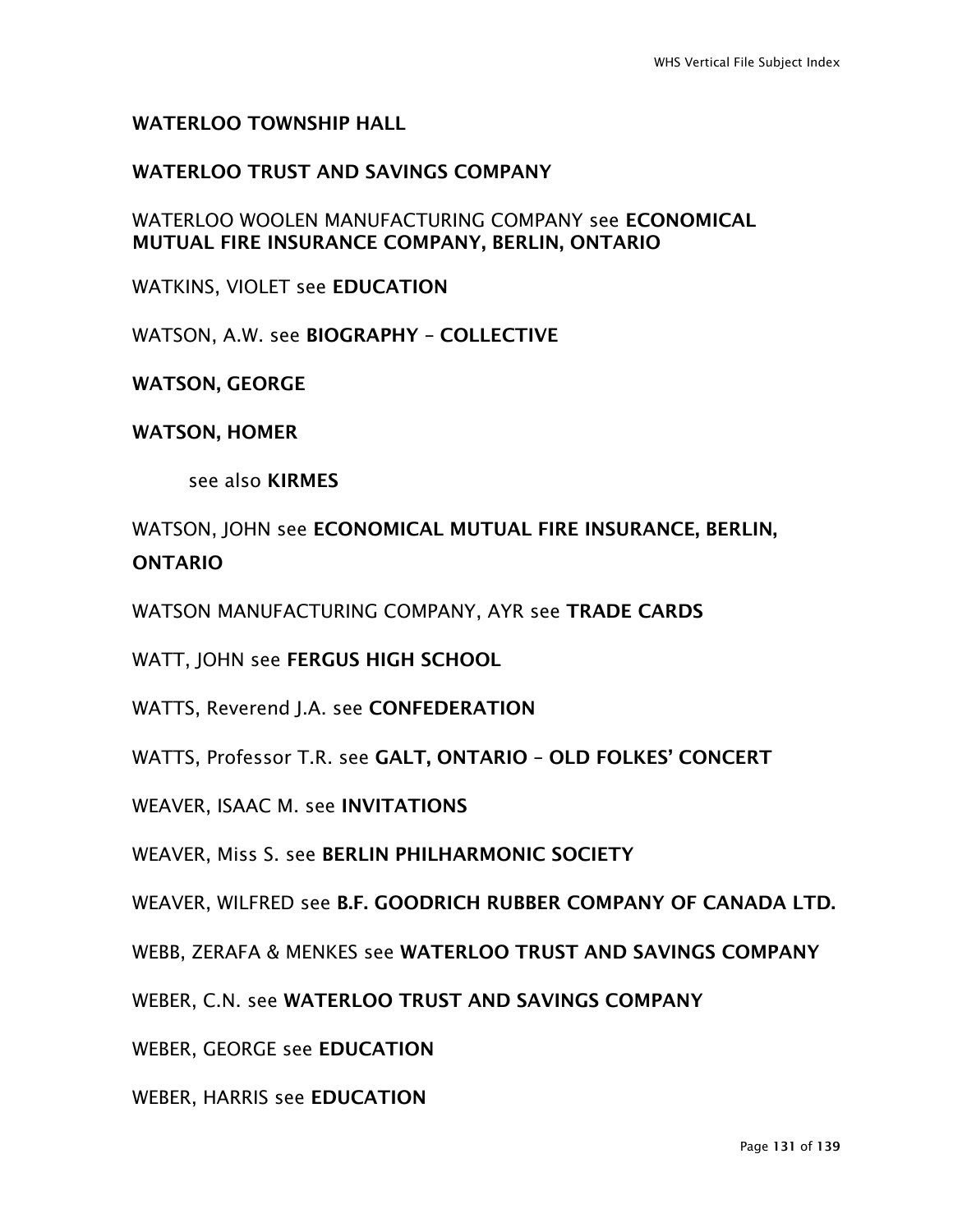WEBER, Mrs. IRENE DEDELS see DOON PIONEER VILLAGE

WEBER, MANNASSEH see BRIDGEPORT, ONTARIO

WEBER, MOSES – DIARY

WEBER, MURIEL see EDUCATION

WEBER, NORMAN see MENNONITES

WEBER, Mrs. ROBERT see FAIRS

WEBER, Mrs. ROBERT B. see DOON PIONEER VILLAGE

WEBER, Mrs. SYLVIA see EDUCATION

(58) WEBER STREET WEST see PIHALE, ANDREAS

WEGENAST, GEORGE see COLLECTIVE BIOGRAPHY

(R.) WEGENER & COMPANY see KIRMES

WEHNER, MIFF see HESPELER TEXTILE HISTORY

(M.) WEICHEL & SON HARDWARE, WATERLOO see RECEIPTS

WEICHEL, Mr. W.G. see CONFEDERATION

WEICKER, BARBARA see EDUCATION

WEIDMAN, MARTIN see WIDEMAN FAMILY

WEIDMAN, SEBASTIAN see WIDEMAN FAMILY

WEILAND, GEORG ANDREAS

WEILER, A.A. see ECONOMICAL MUTUAL FIRE INSURANCE COMPANY, BERLIN, ONTARIO

WEIR, Mrs. MARY see EDUCATION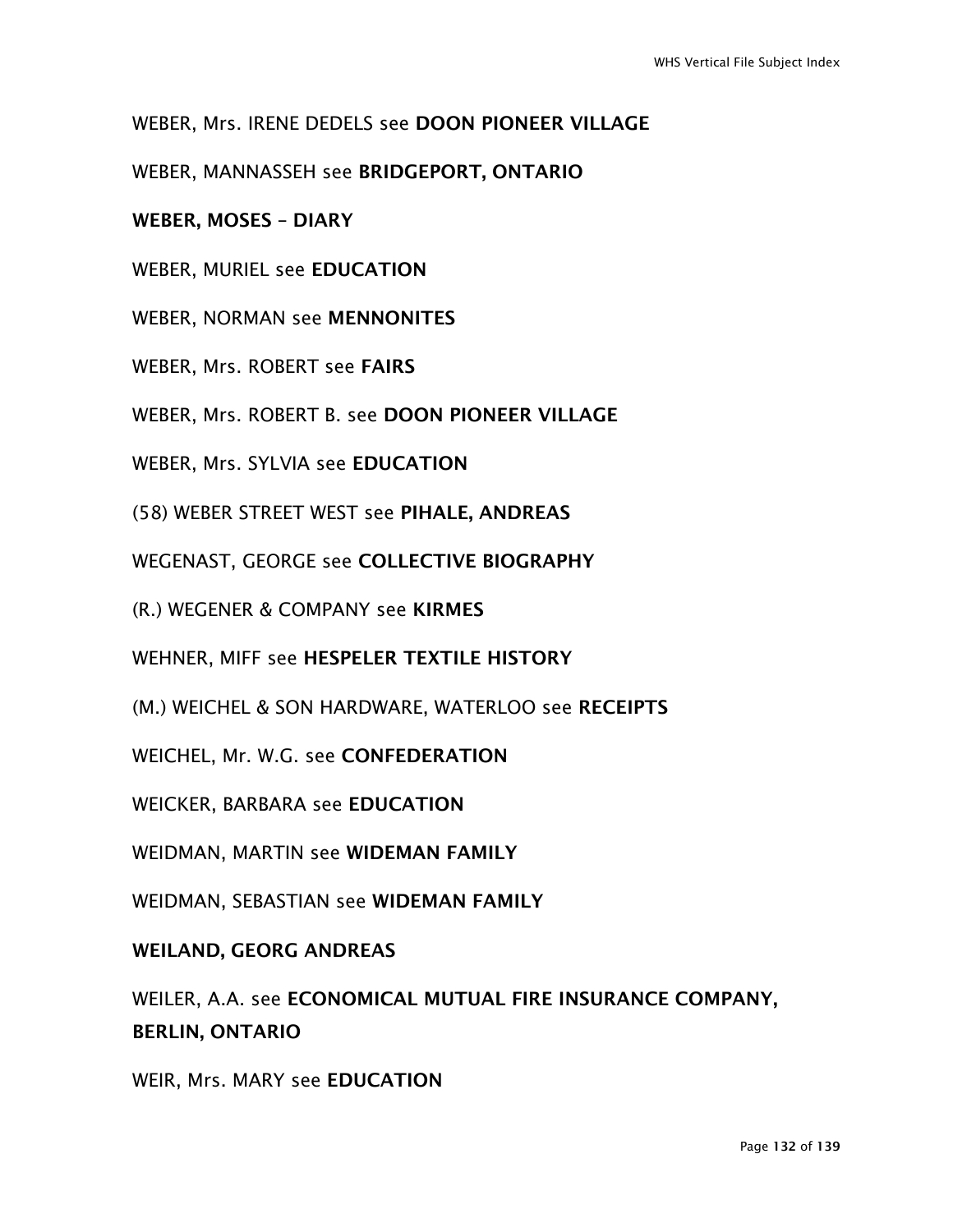## WELLELSEY, ONTARIO – BLOOMFIELD RESEARCH

## WELLESLEY BAPTIST CHURCH

WELLESLEY MUNICIPAL TELEPHONE SYSTEM see ST. CLEMENTS, ONTARIO

## WELLESLEY TOWNSHIP

## WELLINGTON DISTRICT

WELLS, Miss CLARA see BERLIN PHILHARMONIC SOCIETY

WELLS, THOMAS see FIRST UNITED CHURCH, GALT – BURIAL GROUNDS

(EARL) WELSH ELECTRIC see HESPELER, ONTARIO

### WELZ, K.W.

WENGER, J.C. see HESPELER, ONTARIO

(A.) WESELOH – ADVERTISEMENT see BERLIN PHILHARMONIC SOCIETY

WESLEY, JOHN see BERLIN PIANO & ORGAN COMPANY LTD.

WEST, ALICE ANNIE see FIRST UNITED CHURCH, GALT – BURIAL GROUNDS

WEST MONTROSE BRIDGE see BRIDGES

WESTVALE PUBLIC SCHOOL see SCHOOLS – WATERLOO

WHITE, ISOBEL see EDUCATION

WHITE, J.G. see CENTRAL ONTARIO EXHIBITION

WHITE, THOMAS see FIRST UNITED CHURCH, GALT – BURIAL GROUNDS

WHITE, Mrs. THOMAS see FIRST UNITED CHURCH, GALT – BURIAL **GROUNDS** 

WHITE SEWING MACHINE COMPANY OF CANADA, GUELPH see TRADE CARDS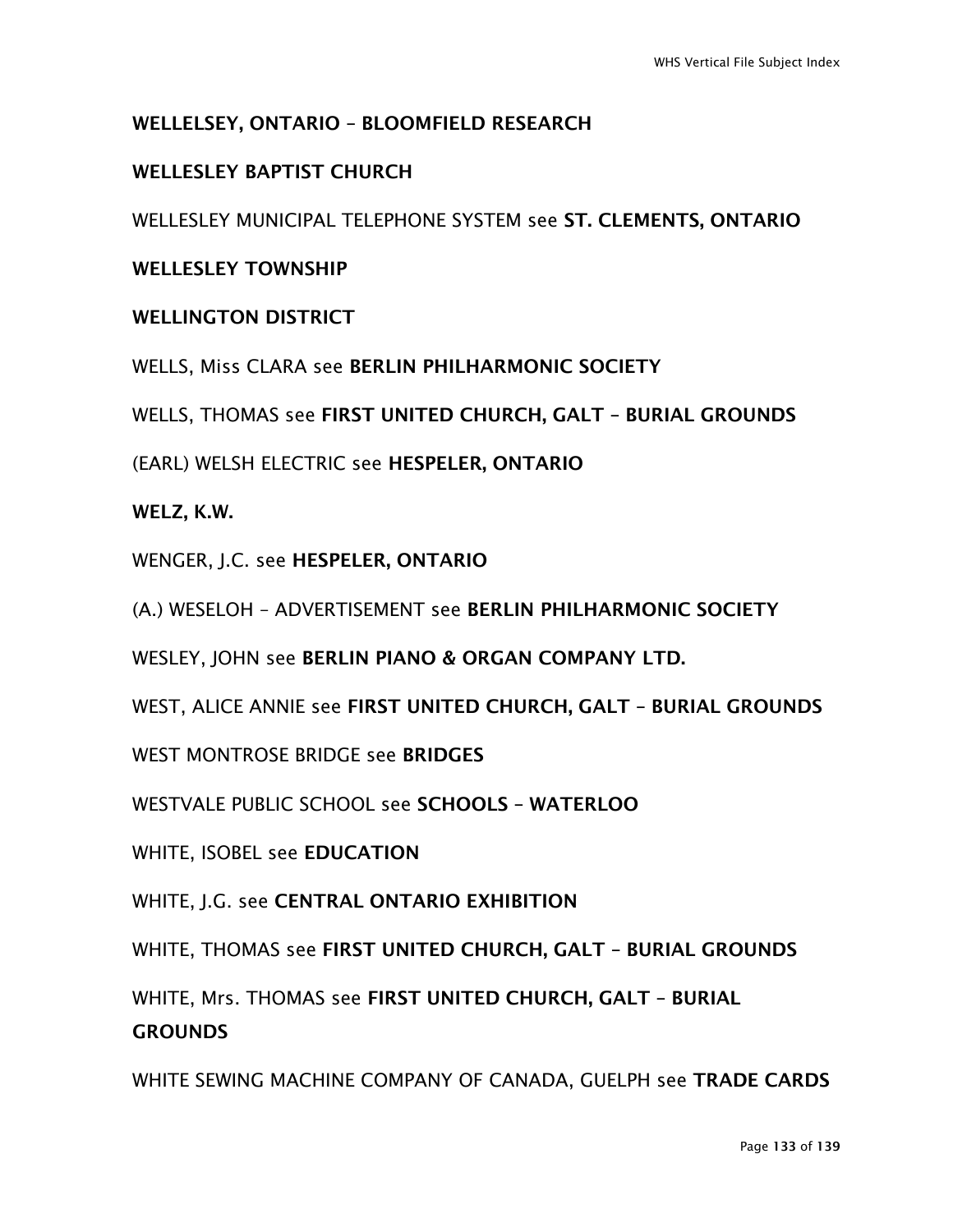WHITFIELD, Mrs. ETHEL see EDUCATION

WHITNEY, Mr. R. see FAIRS

WIDEMAN, JOHN L. see LICENSE COMMISSIONS

### (JOHN) WIDEMAN FAMILY

WIEBE, HELEN see EDUCATION

WIENS, DAVID see EDUCATION

WILDFONG, HAROLD H. see EDUCATION

WILFONG, MYRTLE see EDUCATION

WILFORD, THOMAS see HESPELER, JACOB

### WILFRID LAURIER UNIVERSITY

WILGRESS, Mrs. MILLICENT see EDUCATION

WILKINS, ANNIE see FIRST UNITED CHURCH, GALT – BURIAL GROUNDS

WILKINSON, AMOS see LINWOOD, ONTARIO

WILKINSON, ARTHUR see LINWOOD, ONTARIO

WILKINSON, IRA see LINWOOD, ONTARIO

WILKINSON, JOHN see LINWOOD, ONTARIO

WILKINSON, W.W. see EDUCATION

WILLIAMS, D.H. see KIRMES

WILLIAMS, KENNETH M. see EDUCATION

WILLIAMS, L.A. see FAIRVIEW MENNONITE HOME

WILLIAMS, Miss SYDNEY see EDUCATION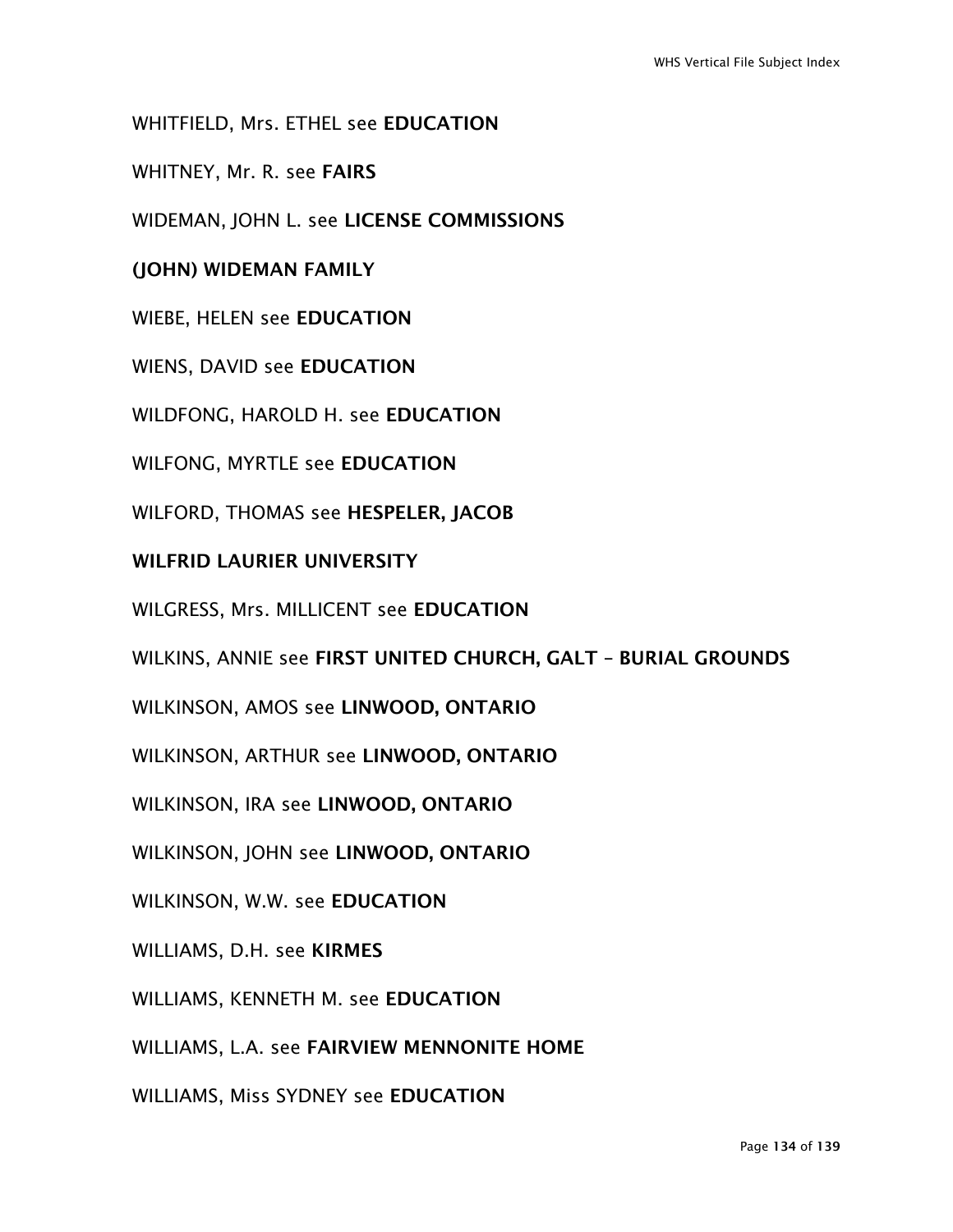WILLIAMS, WESTON see LINWOOD, ONTARIO

WILLS see YOUNG, ADAM

WILLS, Mrs. GLADYS see EDUCATION

WILMOT TOWNSHIP, ONTARIO

WILMOT TOWNSHIP, ONTARIO – BLOOMFIELD RESEARCH

WILMOT TOWNSHIP, ONTARIO – SETTLEMENT

WILSON, A.M. see WATERLOO TRUST AND SAVINGS COMPANY

WILSON, CLARE H. see EDUCATION

WILSON, P.V. see WATERLOO TRUST AND SAVINGS COMPANY

WINCHESTER, Reverend A.B. see KING, WILLIAM LYON MACKENZIE

WINGER, JOHN see BERLIN FIRE DEPARTMENT

WINHOLD, ERNA see EDUCATION

WINSKILL, Mrs. JEAN see EDUCATION

WINTERBOURNE SCHOOL HOUSE see ELECTIONS – WATERLOO COUNTY

(JOSEPH) WINTERHALT – ADVERTISEMENT see BERLIN PHILHARMONIC **SOCIFTY** 

WISMER, IDA see LINWOOD, ONTARIO

WISMER, S.G. see EDUCATION

WISMER, S.J. see LINWOOD, ONTARIO

WISMER, VERA see LINWOOD, ONTARIO

WITMER, ABRAHAM see GROH PAPERS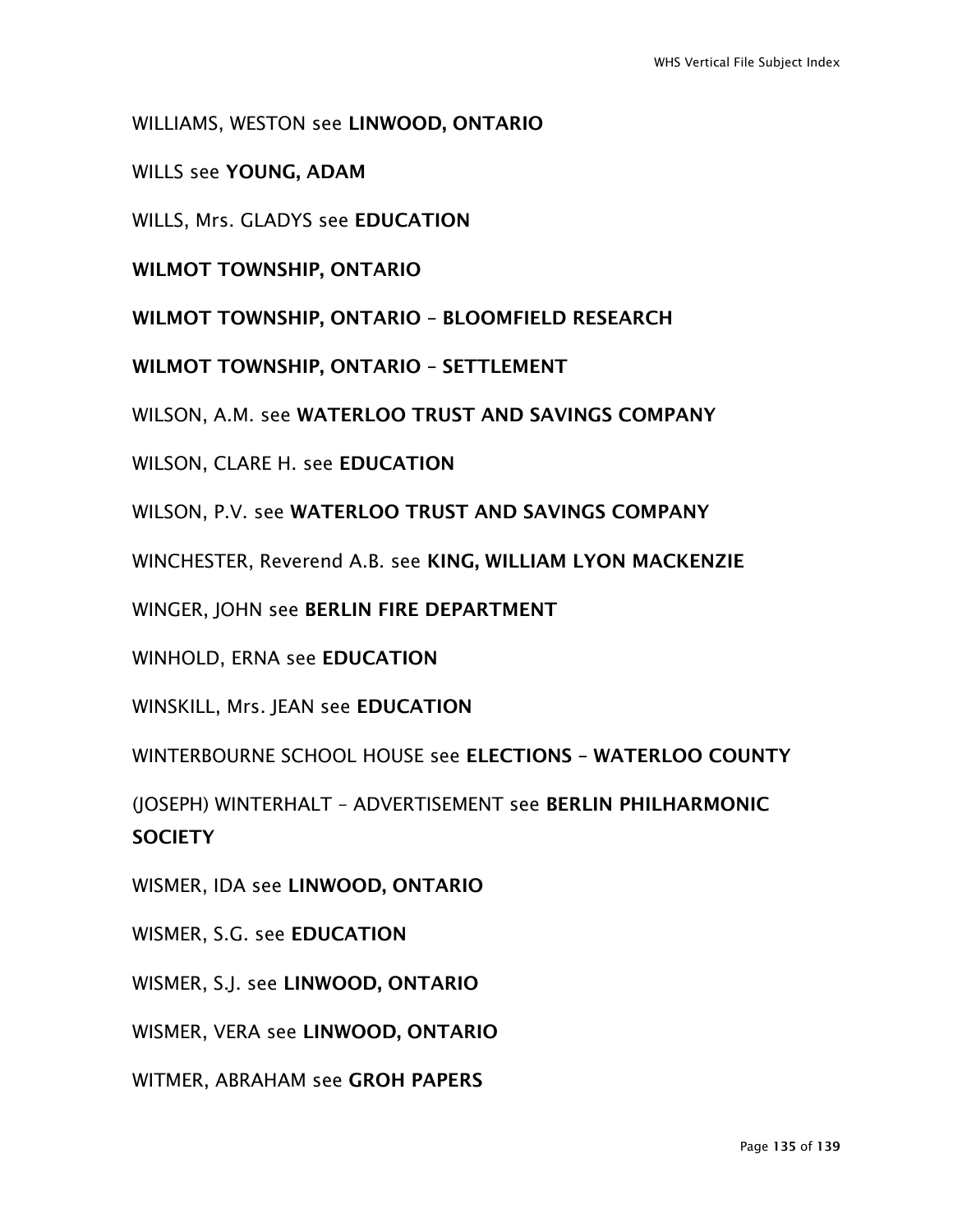(D.E.) WITMER PLUMBING see HESPELER, ONTARIO

WITMER, Reverend J.W. see HESPELER, ONTARIO

WITMER, LESLIE D. see HESPELER, ONTARIO

WOEFLEY, JACOB see BERLIN FIRE DEPARTMENT

WOLF, GEORGE see BUSH INN, WATERLOO TOWNSHIP

WOLF, JOHN see BUSH INN, WATERLOO TOWNSHIP

### WOLFHARD, HARRY

WOLF'S TAILOR SHOP, WATERLOO TOWNSHIP see BUSH INN, WATERLOO **TOWNSHIP** 

WOMEN'S CHRISTIAN TEMPERANCE UNION see TEMPERANCE

WOOD, JOHN D. see FIRST UNITED CHURCH, GALT – BURIAL GROUNDS

WOOD LOTS – WATERLOO COUNTY

WOODS, VERSA see EDUCATION

WOODSIDE HISTORIC PARK

WOODWARD, WILLIAM S. see HAWKESVILLE, ONTARIO

WOOLLARD AND COMPANY see KIRMES

WOOLNER, ISABEL see EDUCATION

WOOLSEY, Mrs. VERNA see EDUCATION

WOOLWICH TOWNSHIP, ONTARIO

WOOLWICH TOWNSHIP, ONTARIO – CHURCHES

WORLD WAR I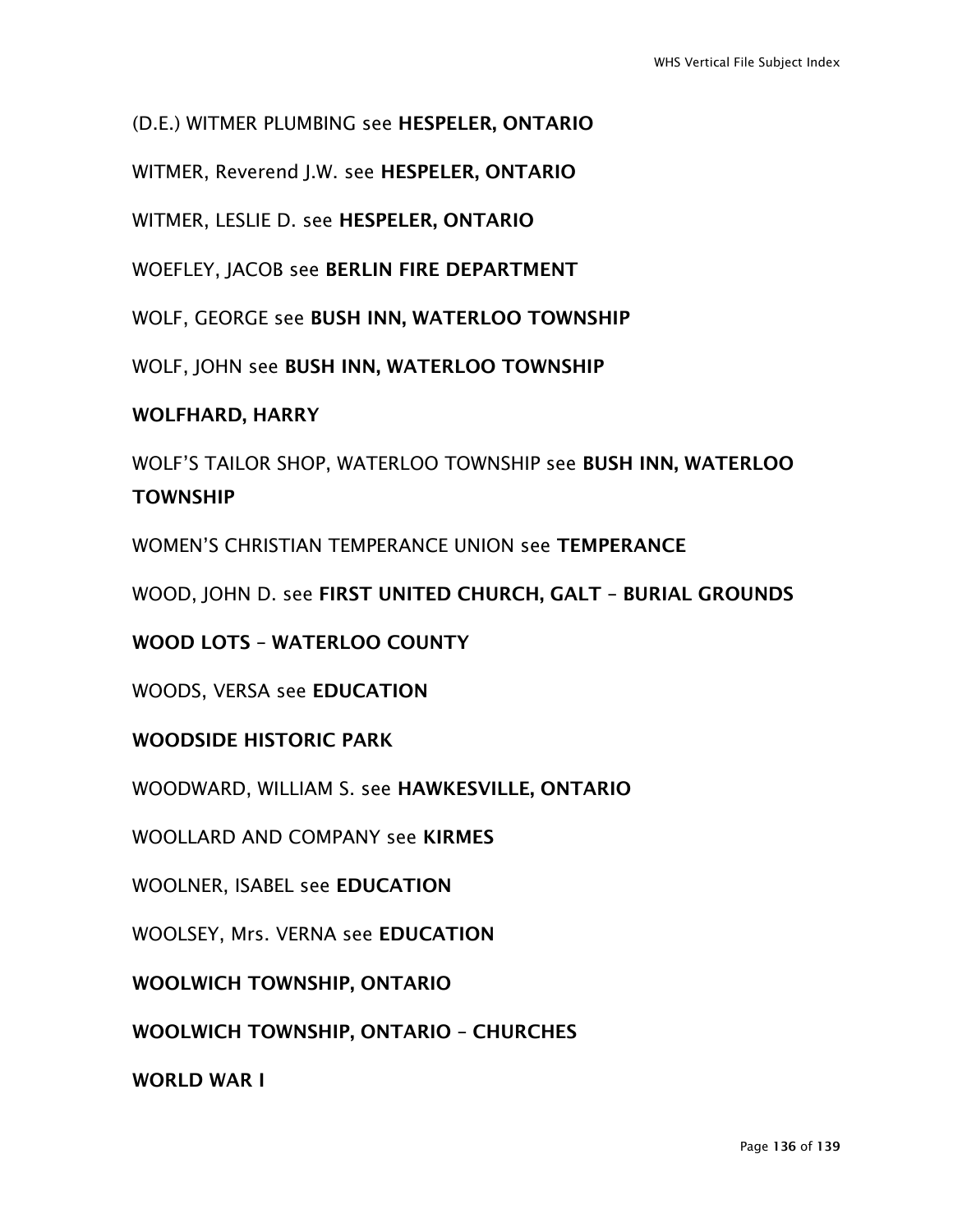see also SHELLEY, PERCY

### WORLD WAR I – HOUNOUR ROLL

WORLD WAR I – VETERANS see BEAUMONT, GEORGE J.

WORLD WAR II – POSTERS see TEMPERANCE

WRAY, G.A. see LINWOOD, ONTARIO

WRAY, GEORGE see LINWOOD, ONTARIO

WRAY, Mrs. M. see LINWOOD, ONTARIO

WRIGHT, Mrs. KATHLEEN see EDUCATION

WRIGHT, ROSS see EDUCATION

WRIGHT, Mrs. see FIRST UNITED CHURCH, GALT – BURIAL GROUNDS

WUEST, JACOB see KIRMES

WYLLIE, MARGARET see FIRST UNITED CHURCH, GALT – BURIAL GROUNDS

WYLLIE, MARY see FIRST UNITED CHURCH, GALT – BURIAL GROUNDS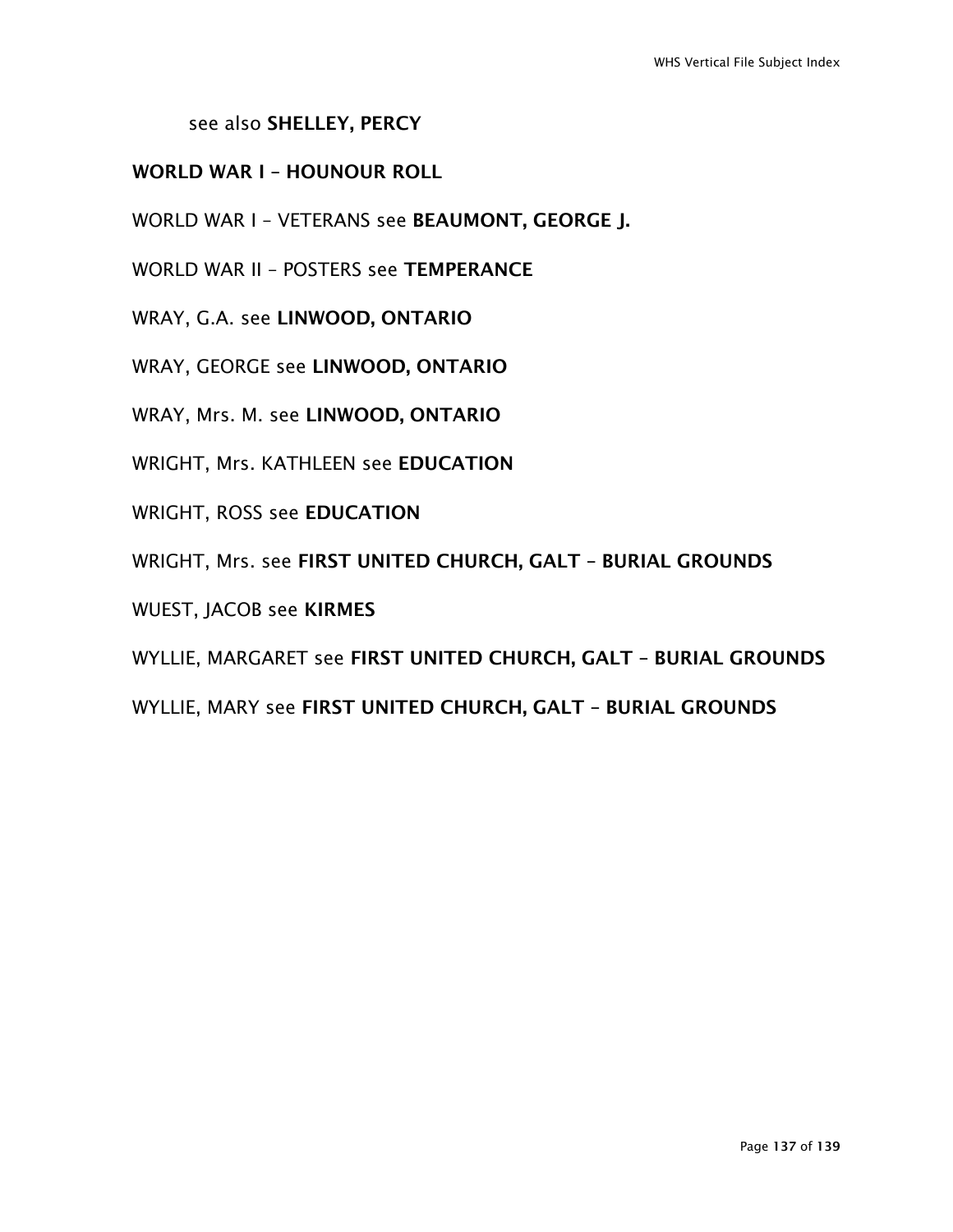# General X Y Z

## YANTZI, HENRY see BIEHN MENNONITE CHURCH

## YANTZI, ORLAND see MENNONITES

(M.S.) YOLLES ASSOCIATES LTD. see WATERLOO TRUST AND SAVINGS **COMPANY** 

YORK COUNTY

YOUNG, ADAM

YOUNG, JAMES

- YOUNG, Honourable JAMES see EDUCATION
- YOUNG, JAMES see BERLIN HORTICULTURAL SOCIETY
- YOUNG, MARTIN see HAILER, JACOB

### YOUNG, WILLIAM

see also BERLIN FIRE DEPARTMENT

YUHR, JOHN see INVITATIONS

YULE, Mr. J.L. see CONFEDERATION

YULE, JOHN see INVITATIONS

ZAVITZ, ARLIENS see EDUCATION

ZEHR, DELFORD F. see EDUCATION

ZEIGLER, ENOCH see BERLIN FIRE DEPARTMENT

ZELLER, IRA see DOON PIONEER VILLAGE

ZELLER, Mrs. IRA see FAIRS